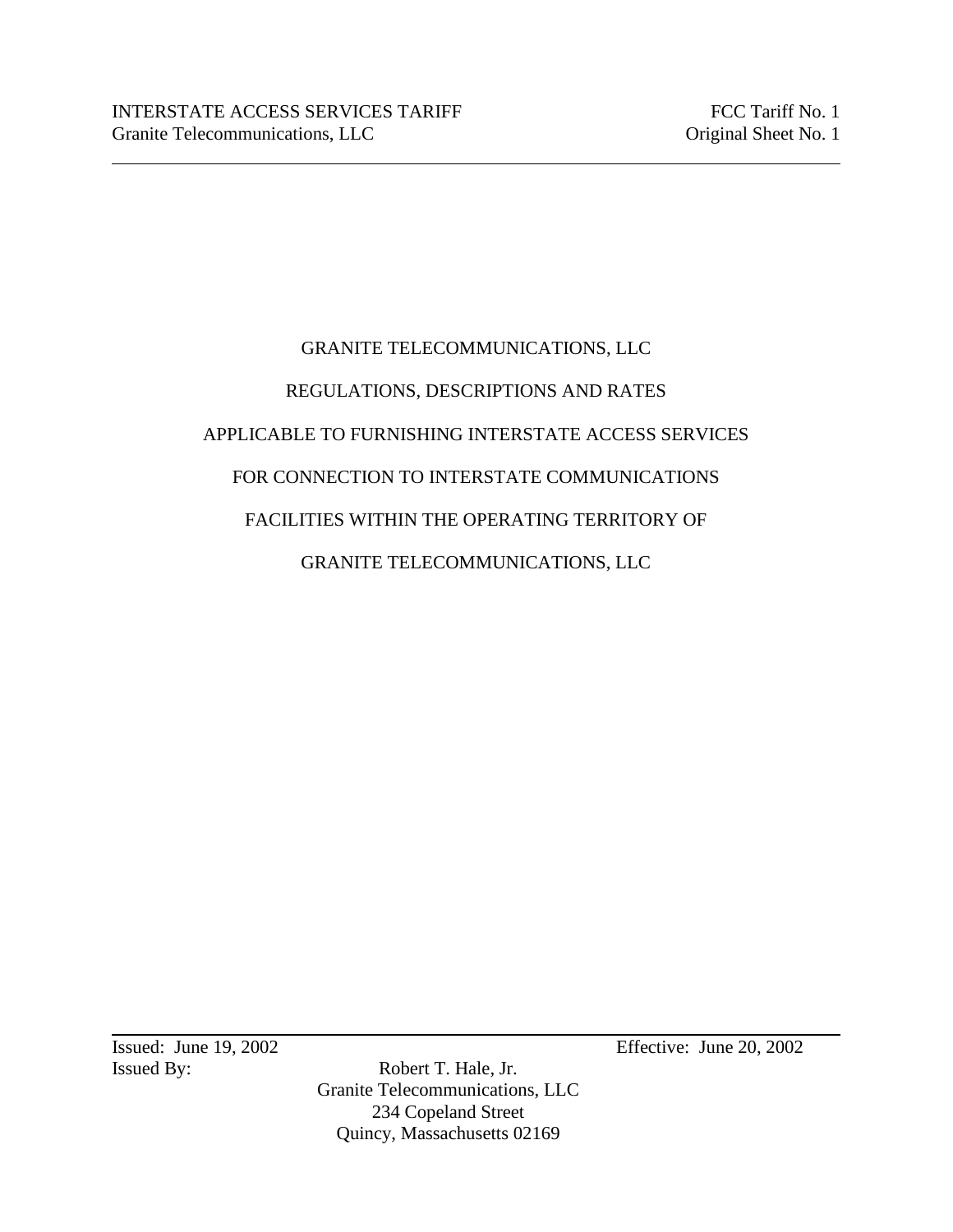## CHECK SHEET

The sheets of this tariff are effective as of the date shown. The original and revised sheets named below contain all changes from the original tariff and are in effect on the date shown. An asterisk (\*) reflects the revision number of Sheets included in a current filing with the Commission.

| <b>Sheet</b>   | Revision                | <b>Sheet</b> | Revision | <b>Sheet</b> | Revision | <b>Sheet</b> | Revision                 |
|----------------|-------------------------|--------------|----------|--------------|----------|--------------|--------------------------|
| $\mathbf{1}$   | Original                | 29           | Original | 57           | Original | 85           | Original                 |
| $\overline{2}$ | $11th$ Revised*         | 30           | Original | 58           | Original | 86           | 1 <sup>st</sup> Revised  |
| 3              | Original                | 31           | Original | 59           | Original | 87           | 1 <sup>st</sup> Revised  |
| 4              | 1 <sup>st</sup> Revised | 32           | Original | 60           | Original | 88           | 1 <sup>st</sup> Revised  |
| 5              | Original                | 33           | Original | 61           | Original | 89           | 1 <sup>st</sup> Revised  |
| 6              | Original                | 34           | Original | 62           | Original | 90           | 4 <sup>th</sup> Revised  |
| 7              | Original                | 35           | Original | 63           | Original | 90.1         | 3rd Revised*             |
| $8\,$          | Original                | 36           | Original | 64           | Original | 90.2         | 5 <sup>th</sup> Revised* |
| 9              | Original                | 37           | Original | 65           | Original | 90.3         | 1 <sup>st</sup> Revised* |
| 10             | 1 <sup>st</sup> Revised | 38           | Orighal  | 66           | Original | 91           | 2 <sup>nd</sup> Revised  |
| 11             | 1 <sup>st</sup> Revised | 39           | Original | 67           | Original | 92           | 3rd Revised*             |
| 12             | Original                | 40           | Original | 68           | Original | 93           | 2 <sup>nd</sup> Revised  |
| 13             | Original                | 41           | Original | 69           | Original |              |                          |
| 14             | Original                | 42           | Original | 70           | Original |              |                          |
| 15             | Original                | 43           | Original | 71           | Original |              |                          |
| 16             | Original                | 44           | Original | 72           | Original |              |                          |
| 17             | Original                | 45           | Original | 73           | Original |              |                          |
| 18             | Original                | 46           | Original | 74           | Original |              |                          |
| 19             | Original                | 47           | Original | 75           | Original |              |                          |
| 20             | Original                | 48           | Original | 76           | Original |              |                          |
| 21             | Original                | 49           | Original | 77           | Original |              |                          |
| 22             | Original                | 50           | Original | 78           | Original |              |                          |
| 23             | Original                | 51           | Original | 79           | Original |              |                          |
| 24             | Original                | 52           | Original | 80           | Original |              |                          |
| 25             | Original                | 53           | Original | 81           | Original |              |                          |
| 26             | Original                | 54           | Original | 82           | Original |              |                          |
| 27             | Original                | 55           | Original | 83           | Original |              |                          |
| 28             | Original                | 56           | Original | 84           | Original |              |                          |

Issued By: Robert T. Hale, Jr. Granite Telecommunications, LLC 100 Newport Avenue Extension Quincy, Massachusetts 02171

Issued: June 22, 2021 Effective: July 1, 2021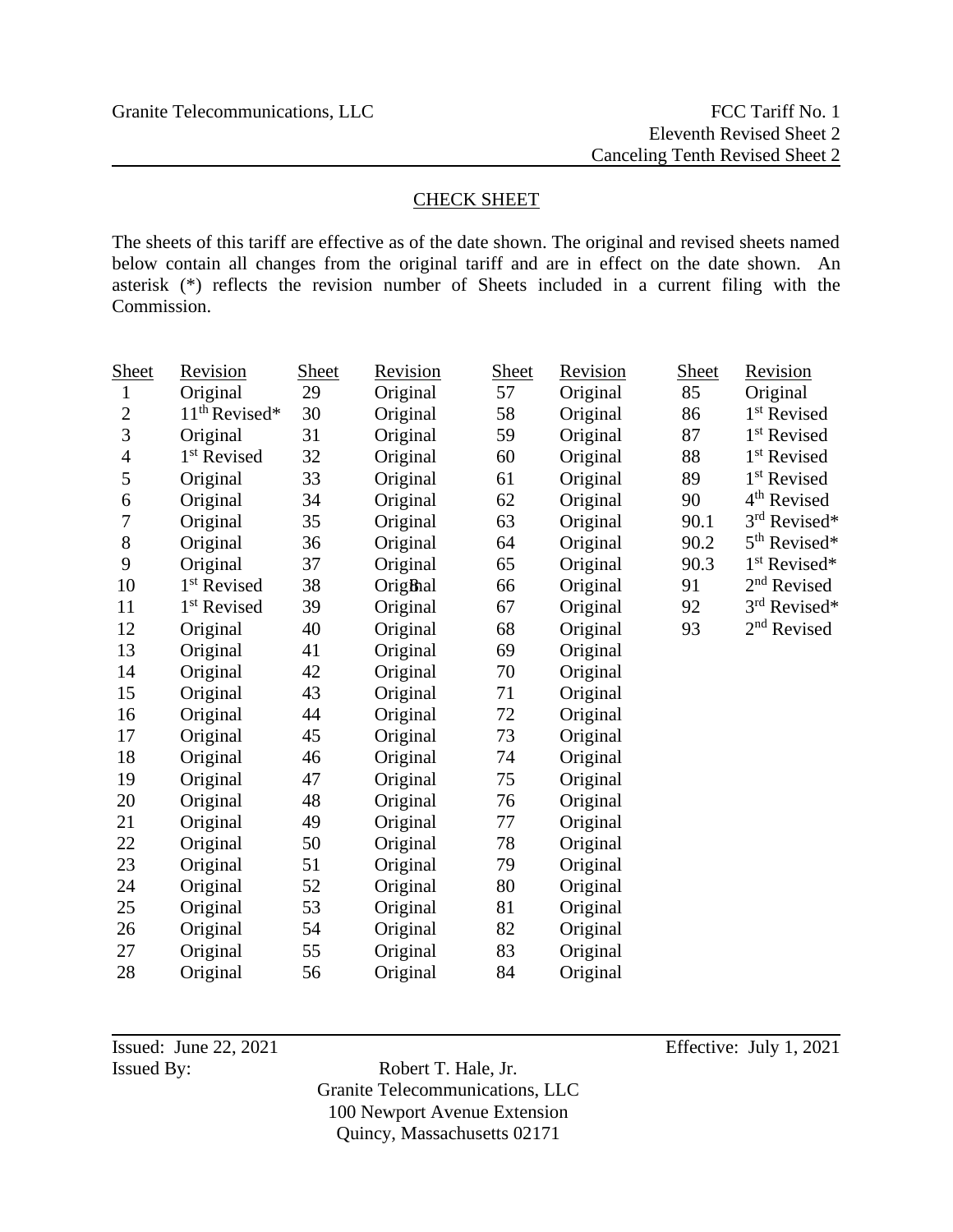## TABLE OF CONTENTS

|                    | Sheet                                                                            | 2 |
|--------------------|----------------------------------------------------------------------------------|---|
|                    |                                                                                  |   |
|                    | EXPLANATION OF SYMBOLS, REFERENCE MARKS,<br>AND ABBREVIATIONS OF TECHNICAL TERMS |   |
|                    |                                                                                  |   |
|                    |                                                                                  |   |
| <b>REGULATIONS</b> |                                                                                  |   |
| 2.1                |                                                                                  |   |
| 2.2                |                                                                                  |   |
| 2.3                |                                                                                  |   |
| 2.4                |                                                                                  |   |
| 2.5                |                                                                                  |   |
| 2.6                |                                                                                  |   |
| 2.7                |                                                                                  |   |
| 2.8                |                                                                                  |   |
| 2.9                | <b>Customer Liability for Unauthorized Use</b>                                   |   |
|                    |                                                                                  |   |
| 2.10               |                                                                                  |   |
|                    | <b>SERVICE DESCRIPTIONS</b>                                                      |   |
| 3.1                |                                                                                  |   |
| 3.2                |                                                                                  |   |

Robert T. Hale, Jr. Granite Telecommunications, LLC 234 Copeland Street Quincy, Massachusetts 02169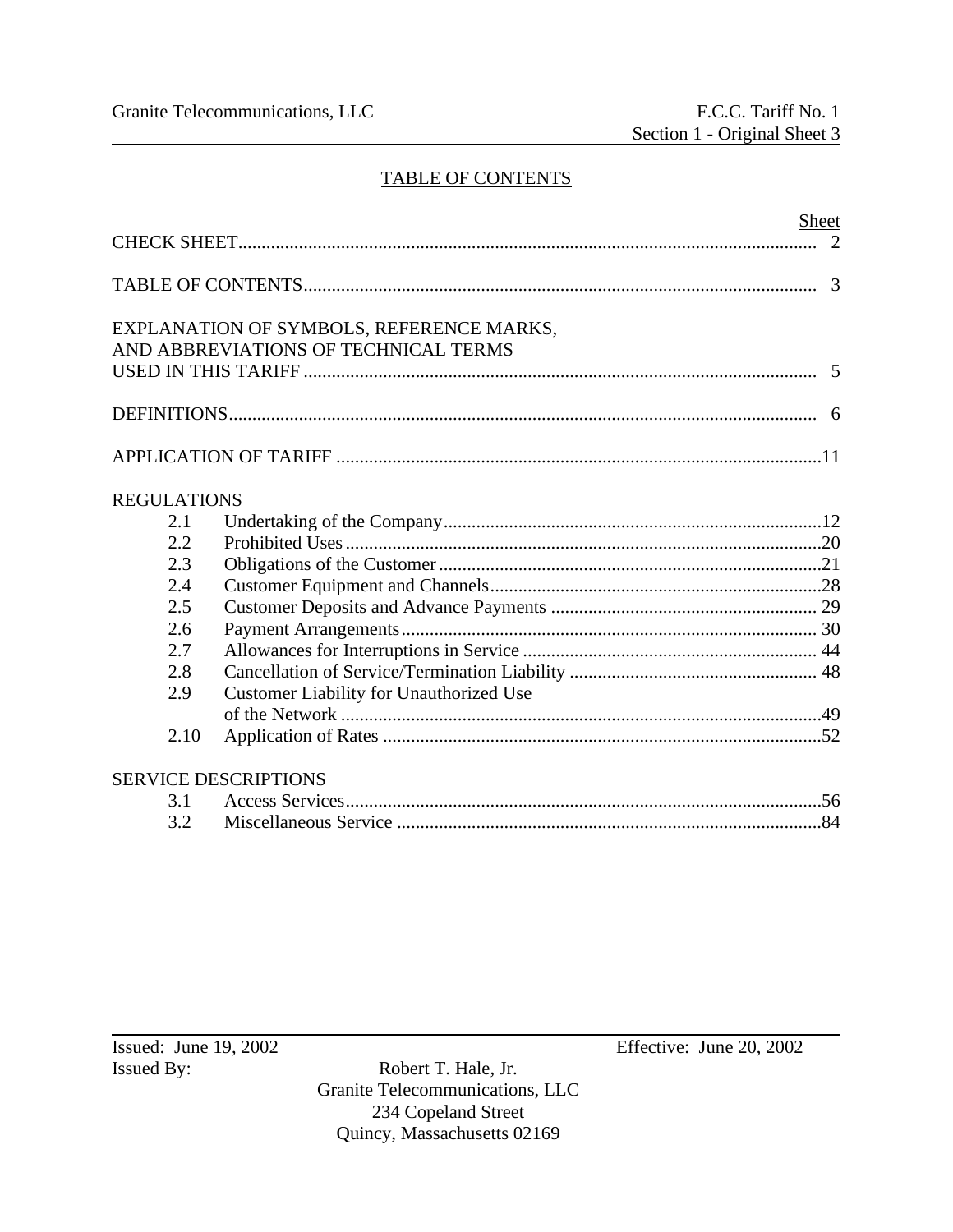## TABLE OF CONTENTS (cont'd)

## BILLING AND COLLECTION SERVICES

| 4.1          |  |  |
|--------------|--|--|
| <b>RATES</b> |  |  |
| 51           |  |  |
| 52           |  |  |
| 5.3          |  |  |
| 5.4          |  |  |
| 5.5          |  |  |

Issued: April 29, 2021<br>Issued By: Robert T. Hale, Jr. Effective: April 30, 2021

Robert T. Hale, Jr. Granite Telecommunications, LLC 100 Newport Avenue Extension Quincy, Massachusetts 02171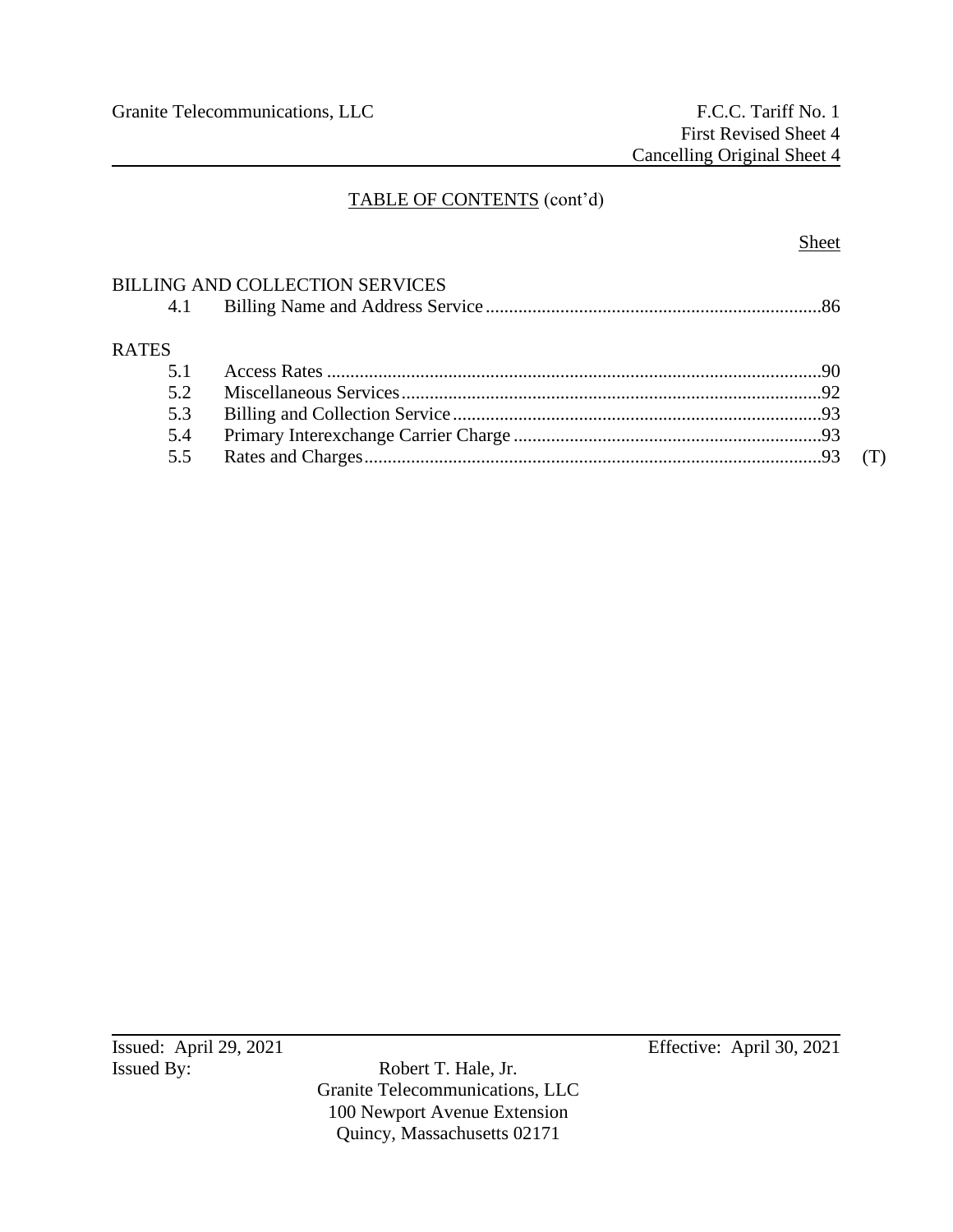## EXPLANATION OF SYMBOLS, REFERENCE MARKS. AND ABBREVIATIONS OF TECHNICAL TERMS USED IN THIS TARIFF

The following symbols shall be used in this tariff for the purpose indicated below:

- C To signify changed regulation or rate structure.
- D To signify discontinued material.
- I To signify a increased rate.
- M To signify a move in the location of text.
- N To signify a new rate or regulation.
- R To signify a reduced rate.
- S To signify reissued material.
- T To signify a change in text but no change in rate or regulation.

Issued By: Robert T. Hale, Jr. Granite Telecommunications, LLC 234 Copeland Street Quincy, Massachusetts 02169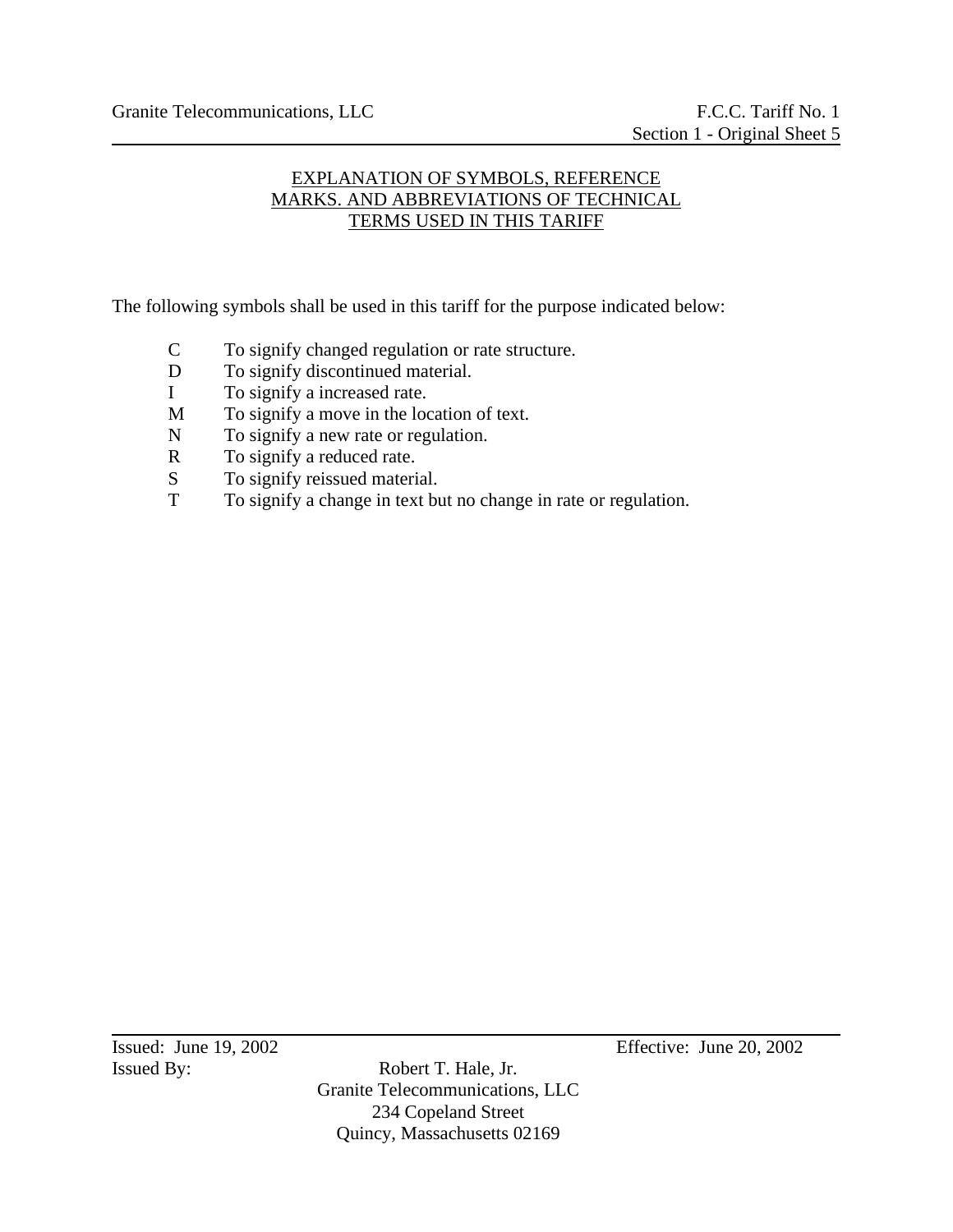#### **DEFINITIONS**

Certain terms used generally throughout this tariff are described below.

#### Advance Payment

Part or all of a payment required before the start of service

#### Access Services

The Company's interstate telephone services offered pursuant to this tariff.

#### Busy Hour Minutes of Capacity (BHMC)

The term "Busy Hour Minutes of Capacity (BHMC)" denotes the Customer specified maximum amount of Switched Access Service and/or Directory Assistance Service access minutes the Customer expects to be handled in an end office switch during any hour in an 8:00 a.m. to 11:00 p.m. period for the Feature Group and/or Directory Assistance Service ordered. This Customer specified BHMC quantity is the input data the Company uses to determine the number of transmission paths for the Feature Group and/or Directory Assistance Service ordered.

#### Carrier or Common Carrier

See Interexchange Carrier.

#### Common Channel Signaling

The term "Common Channel Signaling" (CCS) denotes a high speed packet switched communications network that is separate (out of band) from the public packet switched and message networks. Its purpose is to carry addressed signaling messages for individual trunk circuits and/or database related services between Signaling Points in the CCS network.

#### Company or Granite Telecommunications, LLC

Granite Telecommunications, LLC, the issuer of this tariff, and its concurring subsidiaries.

Issued By: Robert T. Hale, Jr. Granite Telecommunications, LLC 234 Copeland Street Quincy, Massachusetts 02169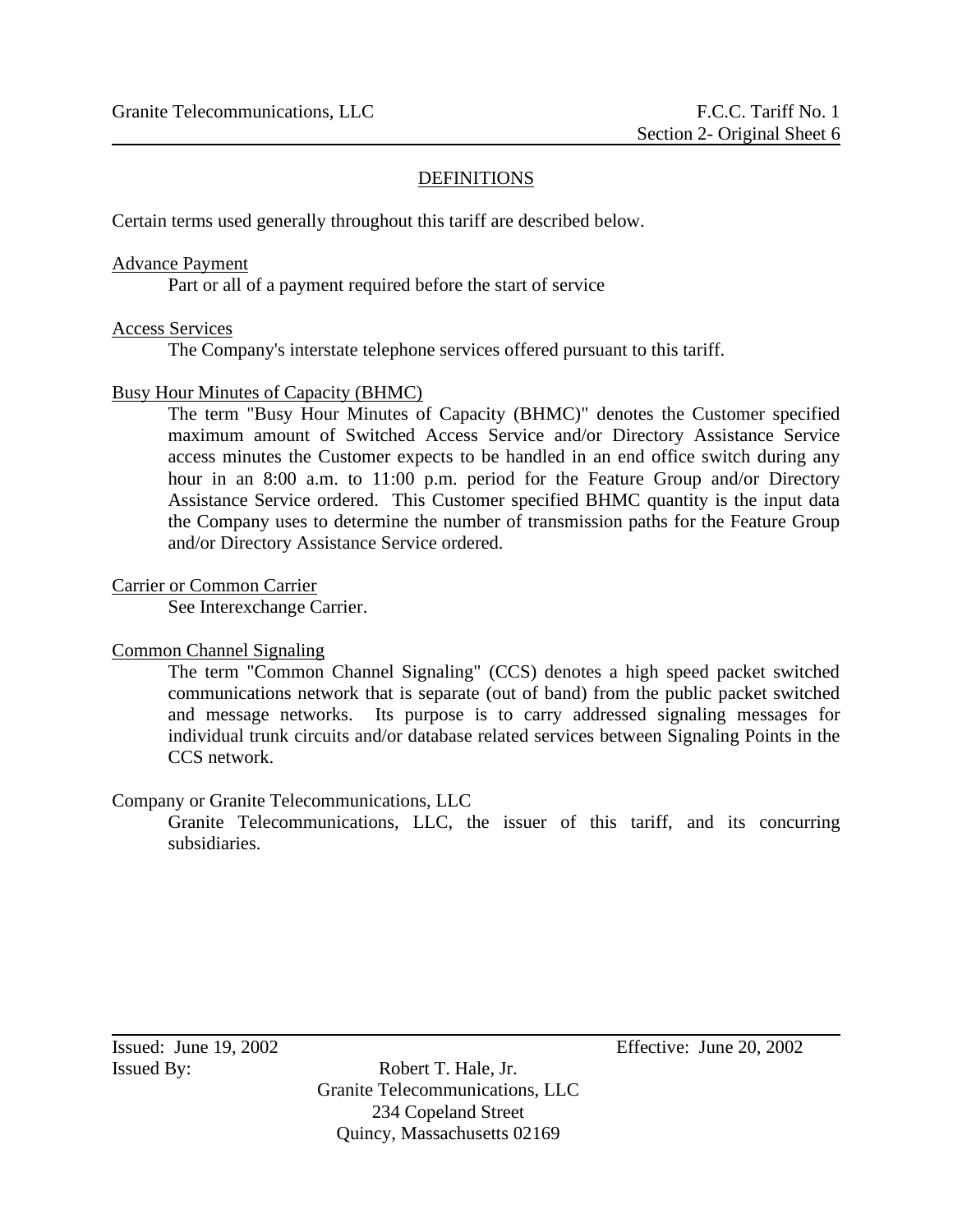#### Company Calling Card

A telephone calling card issued by the Company at the Customer's request, which enables the Customer or User(s) authorized by the Customer to place calls over the Network and to have the charges for such calls billed to the Customer's account.

#### Credit Card

A Credit Card is an accepted credit card, which is defined as a credit card that the cardholder has requested or applied for and received, or has signed, used or authorized another person to use to obtain credit. Any credit card issued as a renewal or substitute in accordance with this paragraph is an accepted credit card when received by the cardholder.

#### Customer

The person, firm or corporation that directly or indirectly orders access service and is responsible for the payment of charges and compliance with the Company's regulations. A person, firm or corporation is deemed a Customer of the Company if any of its traffic is terminated to a central office code (NPA-NXX) assigned to the Company or if End Users originate traffic on the Company's network that is routed to the person's, firm's or corporation's network. Should a Customer use the Company's access service, regardless of whether the Customer has affirmatively requested service or has an executed service order, the Customer will be subject to the obligations, rates, and charges as set forth in this Tariff.

#### End Office

With respect to each NPA-NXX code prefix assigned to the Company, the location of the Company's "end office" for purposes of this tariff shall be the point of interconnection associated with that NPA-NXX code in the Local Exchange Routing Guide, issued by Bellcore.

#### End User or User

Any person or entity that obtains the Company's services provided under this Tariff, regardless of whether such person or entity is so authorized by the Customer.

Issued By: Robert T. Hale, Jr. Granite Telecommunications, LLC 234 Copeland Street Quincy, Massachusetts 02169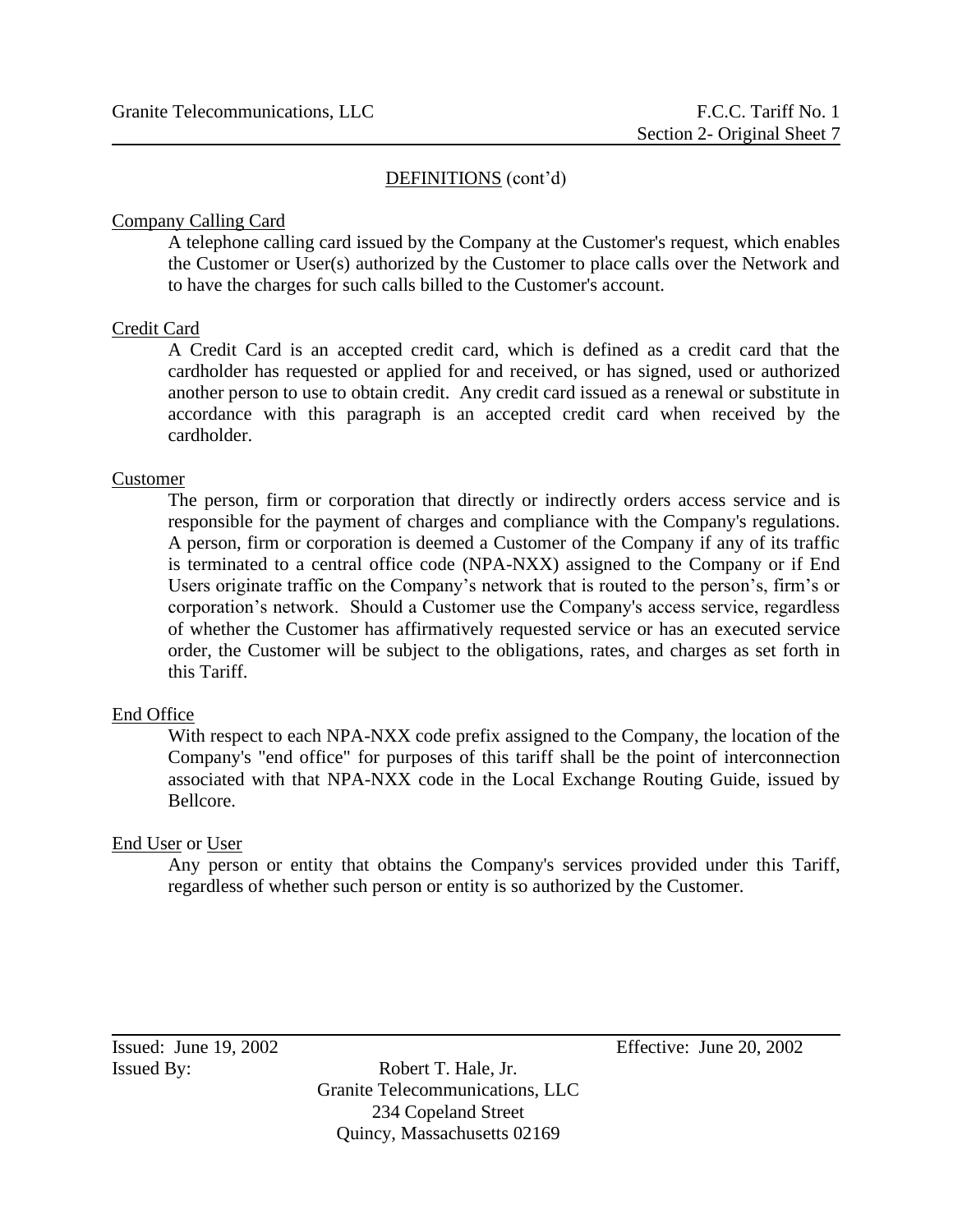#### Exchange Telephone Company

Denotes any individual, partnership, association, joint-stock company, trust, or corporation engaged in providing switched communication within an exchange.

#### Interexchange Carrier (IXC) or Interexchange Common Carrier

The terms "Interexchange Carrier" (IXC) or "Interexchange Common Carrier" denotes any individual, partnership, association, joint-stock company, trust, governmental entity or corporation engaged for hire in interstate or foreign communication by wire or radio, between two or more exchanges.

#### Interstate Access Service

Provides for a two-point communications path between a Customer's premises or a collocated interconnection location and an end user's premises for originating and terminating calls between states.

#### Intrastate Access Service

Provides for a two-point communications path between a Customer's premises or a collocated interconnection location and an end user's premises for originating and terminating calls within the state.

#### LATA

A Local Access and Transport Area established pursuant to the Modification of Final Judgment entered by the United States District Court for the District of Columbia in Civil Action No. 82-0192; or any other geographic area designated as a LATA in the NATIONAL EXCHANGE CARRIER ASSOCIATION, Inc. Tariff F.C.C. No. 4.

#### Network

Refers to the Company's facilities, equipment, and services provided under this Tariff.

#### Recurring Charge

The monthly charges to the Customer for services, facilities and equipment, which continue for the agreed upon duration of the service.

Issued By: Robert T. Hale, Jr. Granite Telecommunications, LLC 234 Copeland Street Quincy, Massachusetts 02169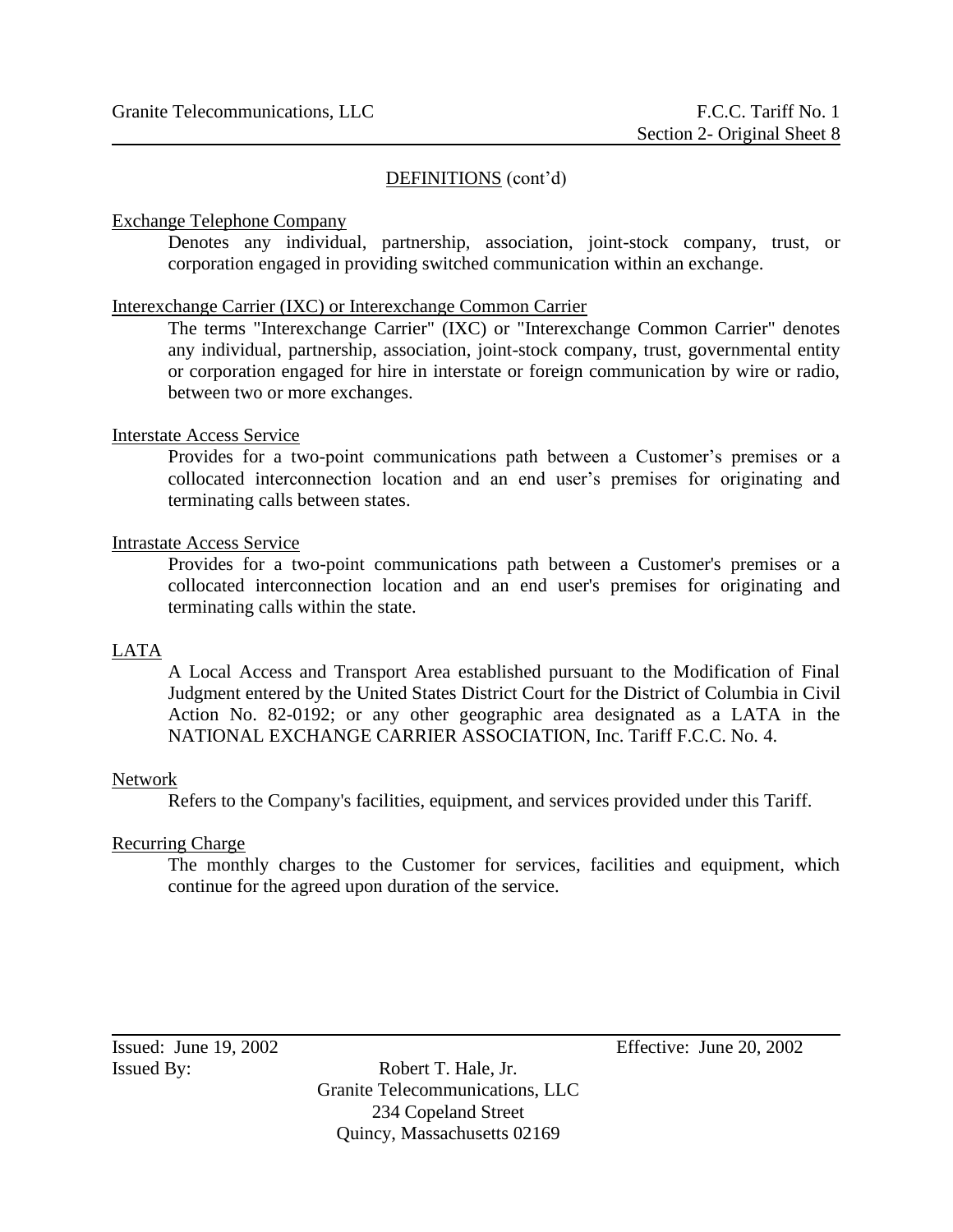#### Service Commencement Date

The first date on which the Company notifies the Customer that the requested service or facility is available for use, unless extended by the Customer's refusal to accept service, which does not conform to standards set forth in the Service Order or this tariff, in which case the Service Commencement Date is the date of the Customer's acceptance. The Company and the Customer may mutually agree on a substitute Service Commencement Date. If the Company does not have an executed Service Order from a Customer, the Service Commencement Date will be the first date on which the service or facility was used by a Customer.

#### Service Order

The written request for access services executed by the Customer and the Company in the format devised by the Company. The signing of a Service Order by the Customer and acceptance by the Company initiates the respective obligations of the parties as set forth therein and pursuant to this tariff, but the duration of the service is calculated from the Service Commencement Date.

#### Service Switching Point (SSP)

A Service Switching Point denotes an end office or tandem which, in addition to having SS7 and SP capabilities, is also equipped to query centralized data bases.

#### Serving Wire Center

The term "Serving Wire Center" denotes the wire center from which the Customer designated premises would normally obtain dial tone.

#### Shared

A facility or equipment system or subsystem that can be used simultaneously by several Customers.

#### Signaling Point (SP)

The term "Signaling Point" (SP) denotes an SS7 network interface element capable of originating and terminating SS7 trunk signaling messages.

Issued By: Robert T. Hale, Jr. Granite Telecommunications, LLC 234 Copeland Street Quincy, Massachusetts 02169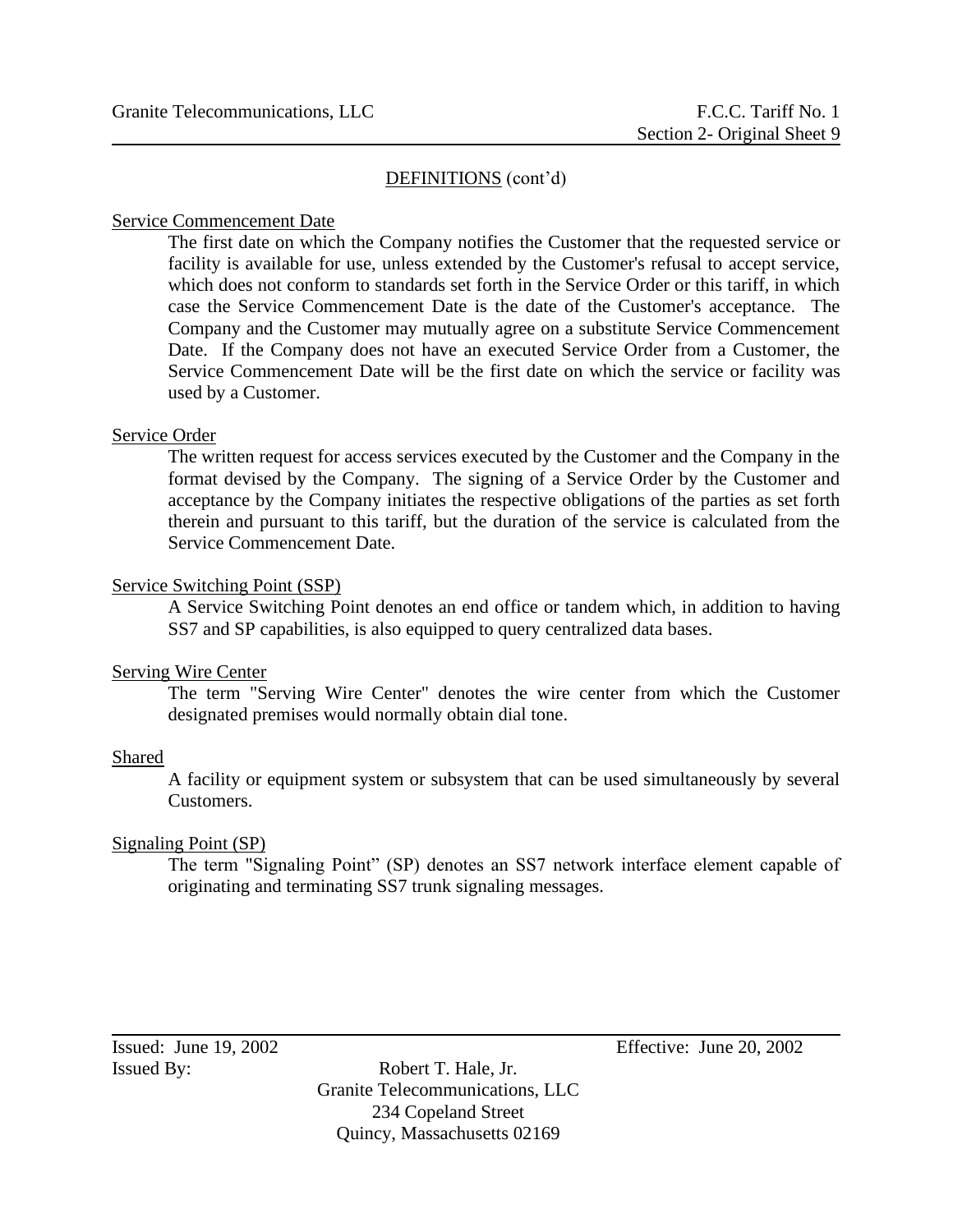#### Signaling Point of Interface (SPOI)

The term "Signaling Point of Interface" (SPOI) denotes the Customer designated location where the SS7 signaling information is exchanged between the Telephone Company and the Customer.

#### Signaling System 7 (SS7)

The term "Signaling System 7" (SS7) denotes the layered protocol used for standardized common channel signaling in the United States and Puerto Rico.

#### Signal Transfer Point (STP)

The term "Signal Transfer Point" (STP) denotes a packet switch which provides access to the Telephone Company's SS7 network and performs SS7 message signal routing and screening.

#### Signal Transfer Point (STP) Port

The term "Signal Transfer Point (STP) Port" denotes the point of termination and interconnection to the STP.

#### Toll Free

A term to describe an inbound communications service which permits a call to be completed at a location without charge to the calling party. Access to the service is gained by dialing a ten (10) digit telephone number (e.g. NPA is 800, 888, etc.).

#### Universal Emergency Telephone Number (911) Service

Wherever feasible, the Company will provide a universal Central Office number "911" for the use of Public Safety Agencies having the responsibility to protect the safety and property of the general public. It is intended that use of 911 Service will provide the public with a means of simple and direct telephone access to a Public Safety Answering Point.

#### VoIP-PSTN Traffic

VoIP-PSTN Traffic is traffic exchanged between the Company and the Customer in Time Division Multiplexing (TDM) format that originates and/or terminates in Internet Protocol (IP) format.

#### Wire Center

A building in which one or more central offices, used for the provision of Exchange Services, are located.

Granite Telecommunications, LLC 100 Newport Avenue Extension (C) Quincy, Massachusetts 02171 (C)

(N)

(N)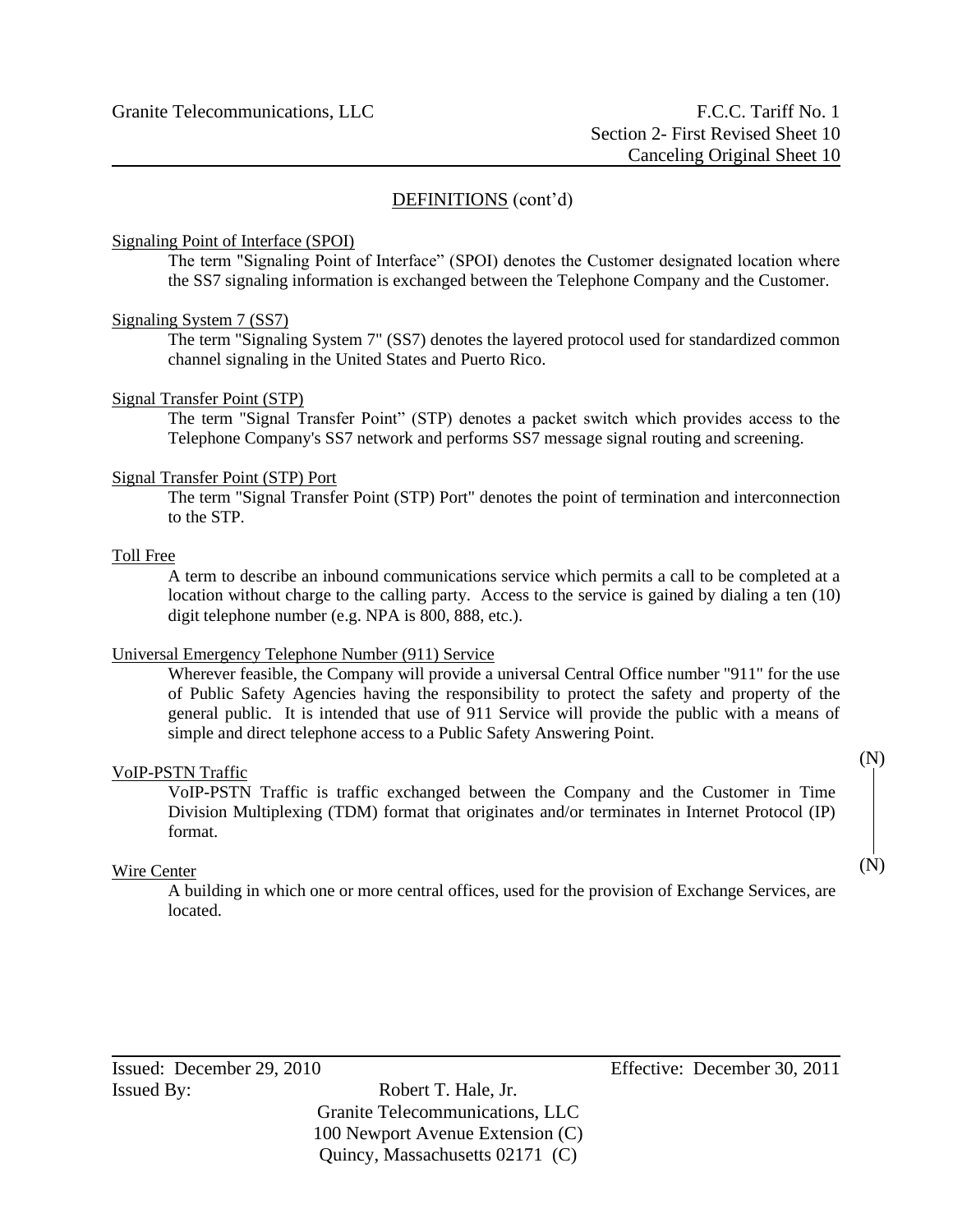## APPLICATION

This tariff applies to interstate access service supplied to Customers for origination and termination of traffic to and from Central Office codes directly assigned to Granite Telecommunications, LLC. This Tariff does not apply to carriers with whom the Company has a written agreement for different intercarrier compensation.

BY UTILIZING THE EXCHANGE ACCESS SERVICES SET FORTH IN THIS TARIFF, CARRIERS ARE DEEMED TO HAVE CONSTRUCTIVELY ORDERED SERVICE AS CUSTOMERS, AND AGREE TO THE SERVICE RATES, CHARGES, TERMS, AND CONDITIONS AS SET FORTH **HEREIN** 

Company provides exchange access Services contained in this Tariff under a Multiple Bill-Multiple Tariff method, as set forth in the Alliance for Telecommunications Industry Solutions Inc. Ordering and Billing Forum Multiple Exchange Access Billing document, **ATIS/OBF-MECAB-08,** Issue 8 dated January 2003. This method allows each provider to bill for the services it provides within the Multiple Bill option when there are more than two companies providing access Service. Each provider's Tariff or contract rates apply

This Tariff applies only to the extent that facilities are available and services provided hereunder are used by a Customer for the purpose of originating or terminating interstate communications.

(N)

(N)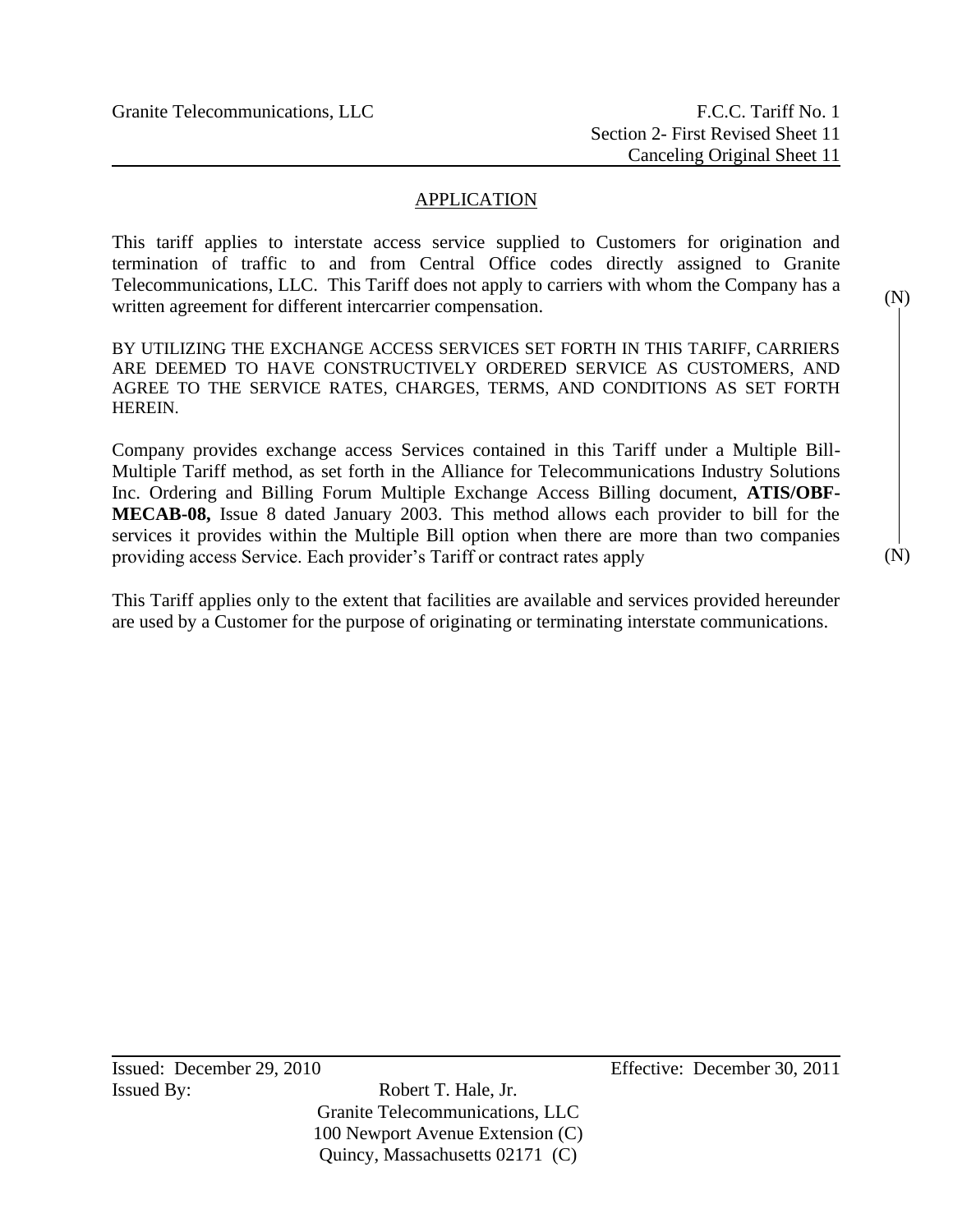#### REGULATIONS

#### 2.1 Undertaking of the Company

#### 2.1.1 Scope

The Company undertakes to furnish access services in accordance with the terms and conditions set forth in this tariff.

#### 2.1.2 Shortage of Facilities

All service is subject to the availability of suitable facilities. The Company reserves the right to limit the length of communications or to discontinue furnishing services when necessary because of the lack of transmission medium capacity or because of any causes beyond its control.

#### 2.1.3 Terms and Conditions

- A) Service is provided on the basis of a minimum period of at least one month, 24-hours per day. For the purpose of computing charges in this tariff, a month is considered to have 30 days.
- B) Customers may be required to enter into written service orders, which shall contain or reference a specific description of the service ordered, the rates to be charged, the duration of the services, and the terms and conditions in this tariff. Customers will also be required to execute any other documents as may be reasonably requested by the Company.
- C) In any action between the parties to enforce any provision of this tariff, the prevailing party shall be able to recover its legal fees and court costs from the non-prevailing party in addition to other relief a court may award.

Issued By: Robert T. Hale, Jr. Granite Telecommunications, LLC 234 Copeland Street Quincy, Massachusetts 02169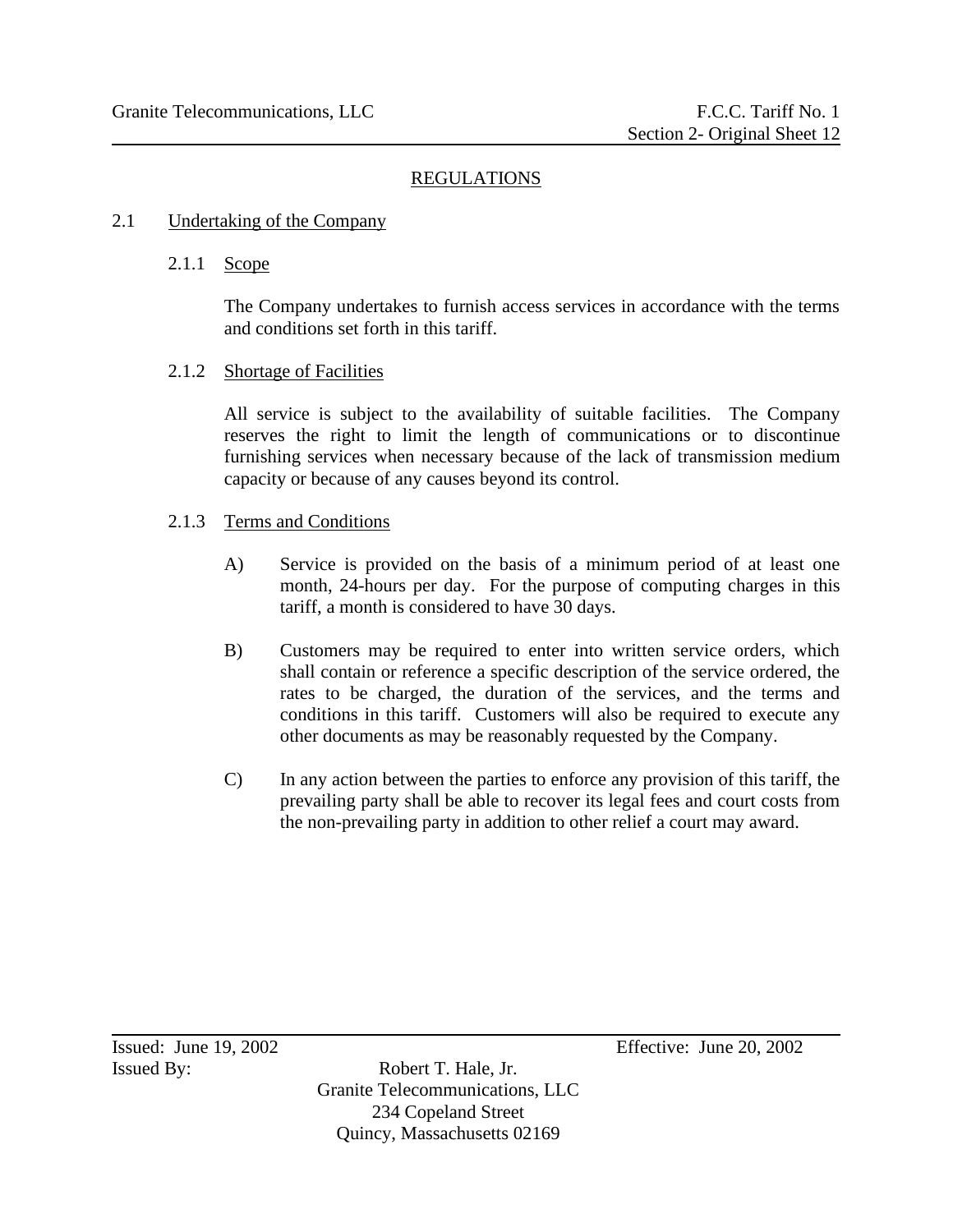- 2.1 Undertaking of the Company (cont'd)
	- 2.1.3 Terms and Conditions (cont'd)
		- D) This tariff shall be interpreted and governed by the laws of the Federal Communications Commission regardless of its choice of laws provision.
	- 2.1.4 Limitations on Liability
		- A) Except as otherwise stated in this section, the liability of the Company for damages arising out of either: ( 1 ) the furnishing of its services, including but not limited to mistakes, omissions, interruptions, delays, or errors, or other defects, representatives, or use of these services or (2) the failure to furnish its service, whether caused by acts or omission, shall be limited to the extension of allowances to the Customer for interruptions in service as set forth in Section 2.7.
		- B) Except for the extension of allowances to the Customer for interruptions in service as set forth in Section 2.7, the Company shall not be liable to a Customer or third party for any direct, indirect, special, incidental, reliance, consequential, exemplary or punitive damages, including, but not limited to, loss of revenue or profits, for any reason whatsoever, including, but not limited to, any act or omission, failure to perform, delay, interruption, failure to provide any service or any failure in or breakdown of facilities associated with the service.
		- C) The liability of the Company for errors in billing that result in overpayment by the Customer shall be limited to a credit equal to the dollar amount erroneously billed or, in the event that payment has been made and service has been discontinued, to a refund of the amount erroneously billed.

Issued By: Robert T. Hale, Jr. Granite Telecommunications, LLC 234 Copeland Street Quincy, Massachusetts 02169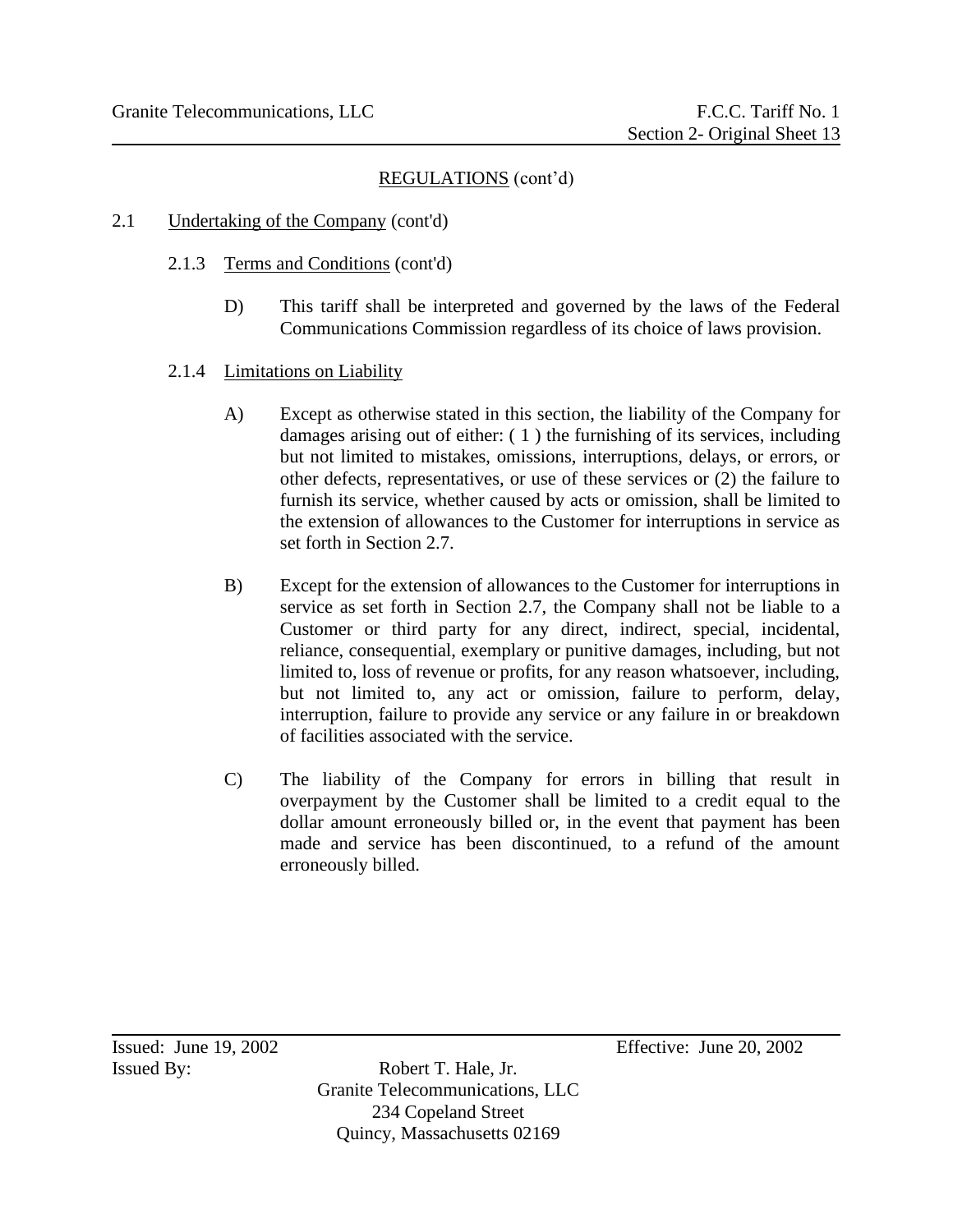## 2.1 Undertaking of the Company (cont'd)

## 2.1.4 Limitations on Liability (cont'd)

- D) The Company shall not be liable for any claims for loss or damages involving:
	- 1) Any act or omission of: (a) the Customer, (b) any other entity furnishing service, equipment or facilities for use in conjunction with services or facilities provided by the Company; or  $(c)$ common carriers or warehousemen;
	- 2) Any delay or failure of performance or equipment due to causes beyond the Company's control, including but not limited to, acts of God, fires, floods, earthquakes, hurricanes, or other catastrophes; national emergencies, insurrections, riots, wars or other civil commotions; strikes, lockouts, work stoppages or other labor difficulties; criminal actions taken against the Company; unavailability, failure or malfunction of equipment or facilities provided by the Customer or third parties; and any law, order, regulation or other action of any governing authority or agency thereof;
	- 3) Any unlawful or unauthorized use of the Company's facilities and services;
	- 4) Libel, slander, invasion of privacy or infringement of patents, trade secrets, or copyrights arising from or in connection with the transmission of communications by means of Company-provided facilities or services; or by means of the combination of Companyprovided facilities or services with Customer-provided facilities or services;

Issued By: Robert T. Hale, Jr. Granite Telecommunications, LLC 234 Copeland Street Quincy, Massachusetts 02169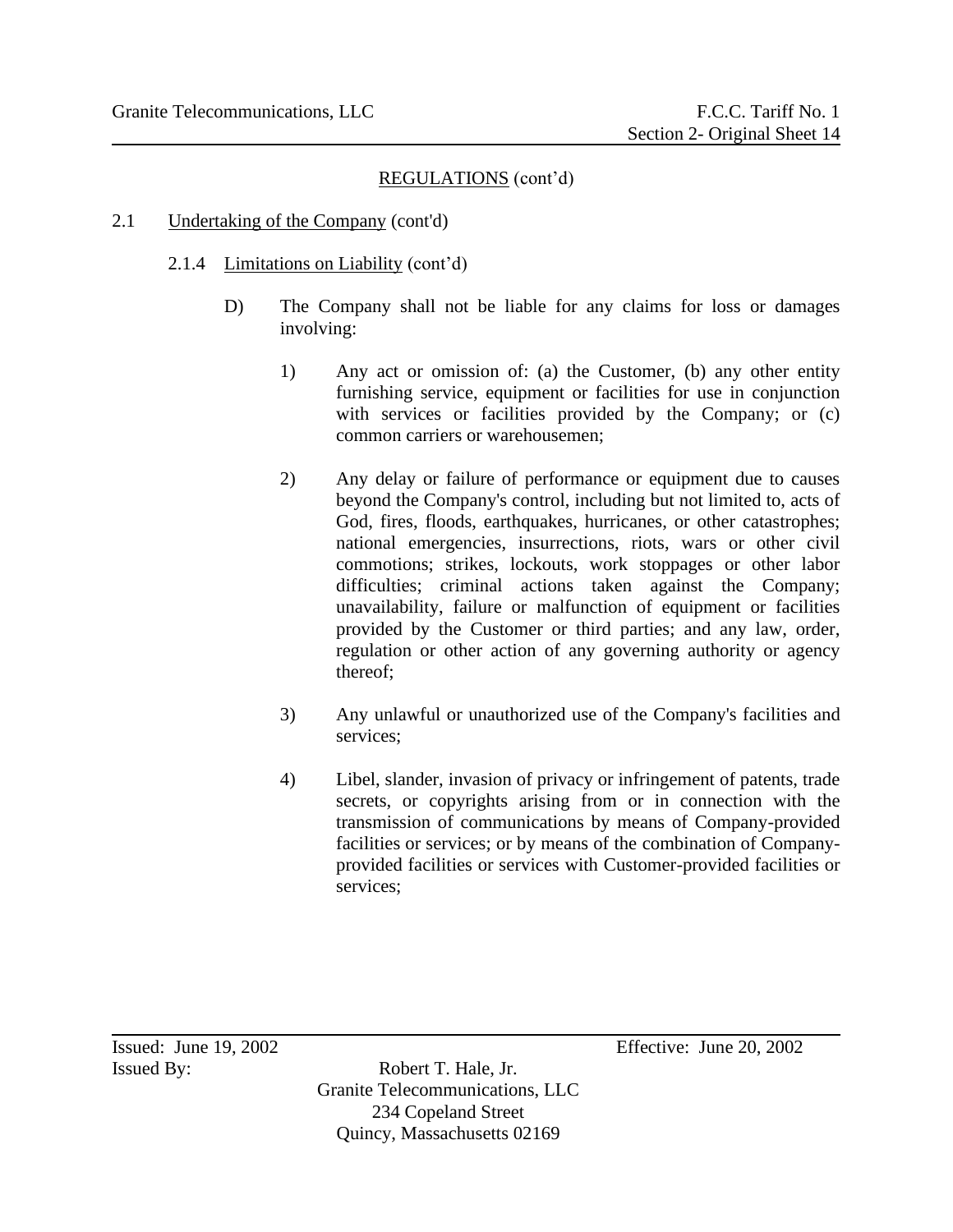#### 2.1 Undertaking of the Company (cont'd)

- 2.1.4 Limitations on Liability (cont'd)
	- D) (cont'd)
		- 5) Breach in the privacy or security of communications transmitted over the Company's facilities;
		- 6) Changes in any of the facilities, operations or procedures of the Company that render any equipment, facilities or services provided by the Customer obsolete, or require modification or alteration of such equipment, facilities or services, or otherwise affect their use or performance, except where reasonable notice is required by the Company and is not provided to the Customer, in which event the Company's liability is limited as set forth in Section 2.1.4, preceding;
		- 7) Defacement of or damage to Customer premises resulting from the furnishing of services or equipment on such premises or the installation or removal thereof;
		- 8) Injury to property or injury or death to persons, including claims for payments made under Workers' Compensation law or under any plan for employee disability or death benefits, arising out of, or caused by, any act or omission of the Customer, or the construction, installation, maintenance, presence, use or removal of the Customer's facilities or equipment connected, or to be connected to the Company's facilities;
		- 9) Any intentional, wrongful act of a Company employee when such act is not within the scope of the employee's responsibilities for the Company and/or is not authorized by the Company;

Issued By: Robert T. Hale, Jr. Granite Telecommunications, LLC 234 Copeland Street Quincy, Massachusetts 02169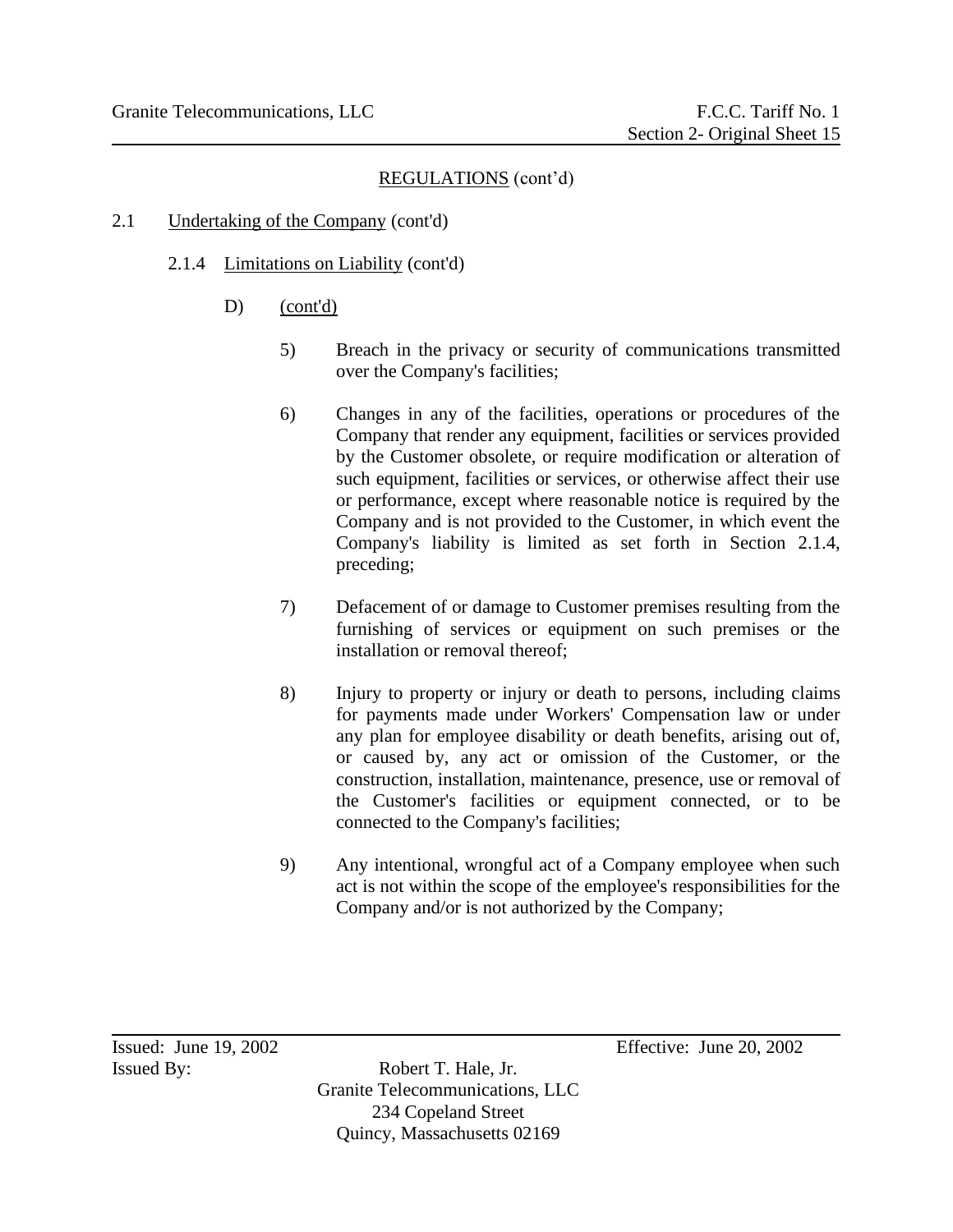#### 2.1 Undertaking of the Company (cont'd)

- 2.1.4 Limitations on Liability (cont'd)
	- D) (cont'd)
		- 10) Any representations made by Company employees that do not comport, or that are inconsistent, with the provisions of this Tariff;
		- 11) Any noncompletion of calls due to network busy conditions;
		- 12) Any calls not actually attempted to be completed during any period that service is unavailable.
	- E) The Company shall be indemnified, defended and held harmless by the Customer or end user from and against any and all claims, loss, demands, suits, expense, or other action or any liability whatsoever, including attorney fees, whether suffered, made, instituted, or asserted by the Customer or by any other party, for any personal injury to or death of any person or persons, and for any loss, damage or destruction of any property, including environmental contamination, whether owned by the Customer or by any other party, caused or claimed to have been caused directly or indirectly by the installation, operation, failure to operate, maintenance, presence, condition, location, use or removal of any Company or Customer equipment or facilities or service provided by the Company.

Issued By: Robert T. Hale, Jr. Granite Telecommunications, LLC 234 Copeland Street Quincy, Massachusetts 02169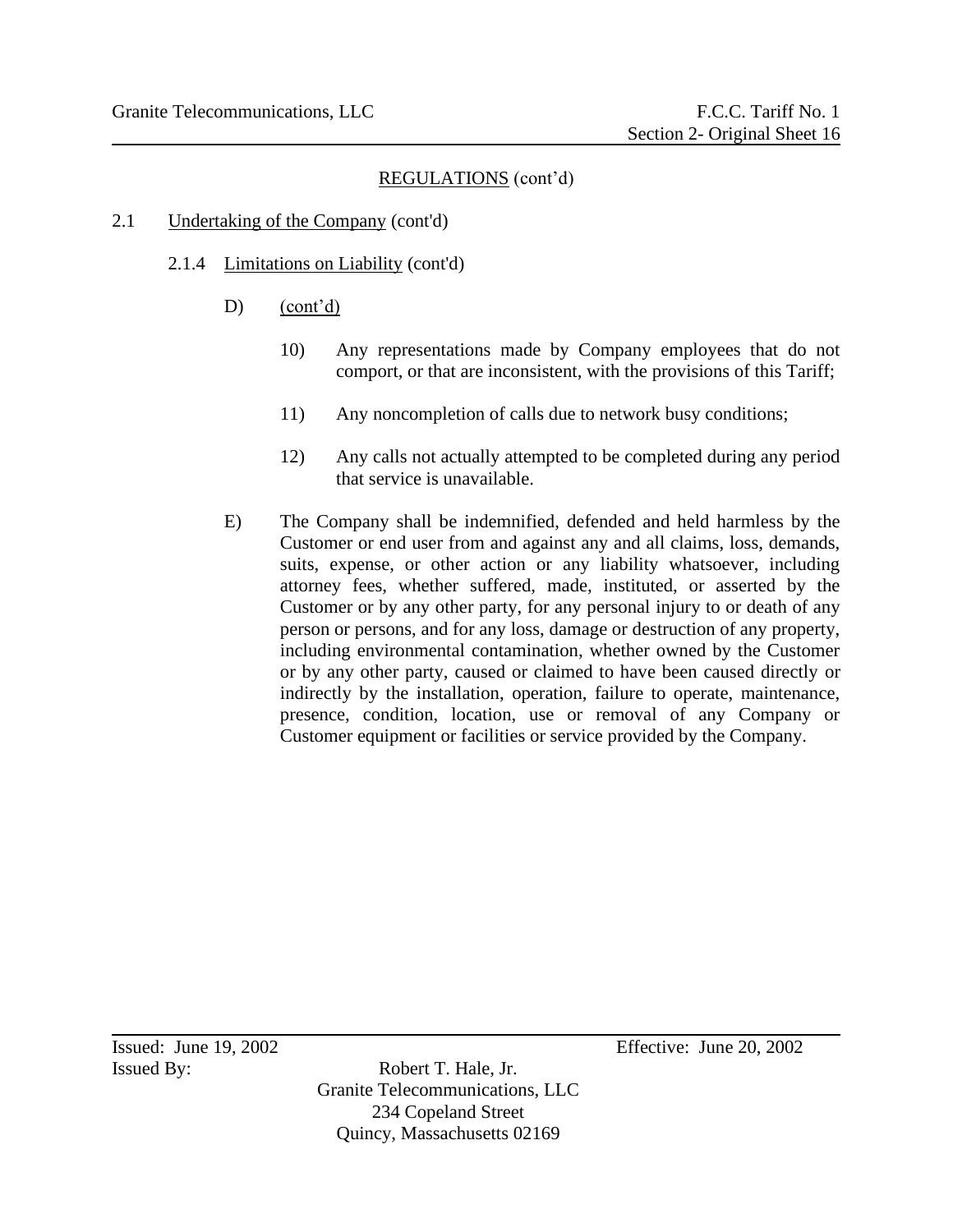## 2.1 Undertaking of the Company (cont'd)

#### 2.1.4 Limitations on Liability (cont'd)

- F) The Company does not guarantee nor make any warranty with respect to installations provided by it for use in an explosive atmosphere. The Company shall be indemnified, defended and held harmless by the Customer from and against any and all claims, loss, demands, suits, or other action, or any liability whatsoever, including attorney fees, whether suffered, made, instituted or asserted by the Customer or by any other party, for any personal injury to or death of any person or persons, and for any loss, damage or destruction of any property, including environmental contamination, whether owned by the Customer or by any other party, caused or claimed to have been caused directly or indirectly by the installation, operation, failure to operate, maintenance, presence, condition, location, use or removal of any equipment or facilities or the service.
- G) The Company assumes no responsibility for the availability or performance of any cable or satellite systems or related facilities under the control of other entities, or for other facilities provided by other entities used for service to the Customer, even if the Company has acted as the Customer's agent in arranging for such facilities or services. Such facilities are provided subject to such degree of protection or nonpreemptibility as may be provided by the other entities.
- H) Except as otherwise stated in this Tariff, any claim of whatever nature against the Company shall be deemed conclusively to have been waived unless presented in writing to the Company within thirty (30) days after the date of the occurrence that gave rise to the claim.

Issued By: Robert T. Hale, Jr. Granite Telecommunications, LLC 234 Copeland Street Quincy, Massachusetts 02169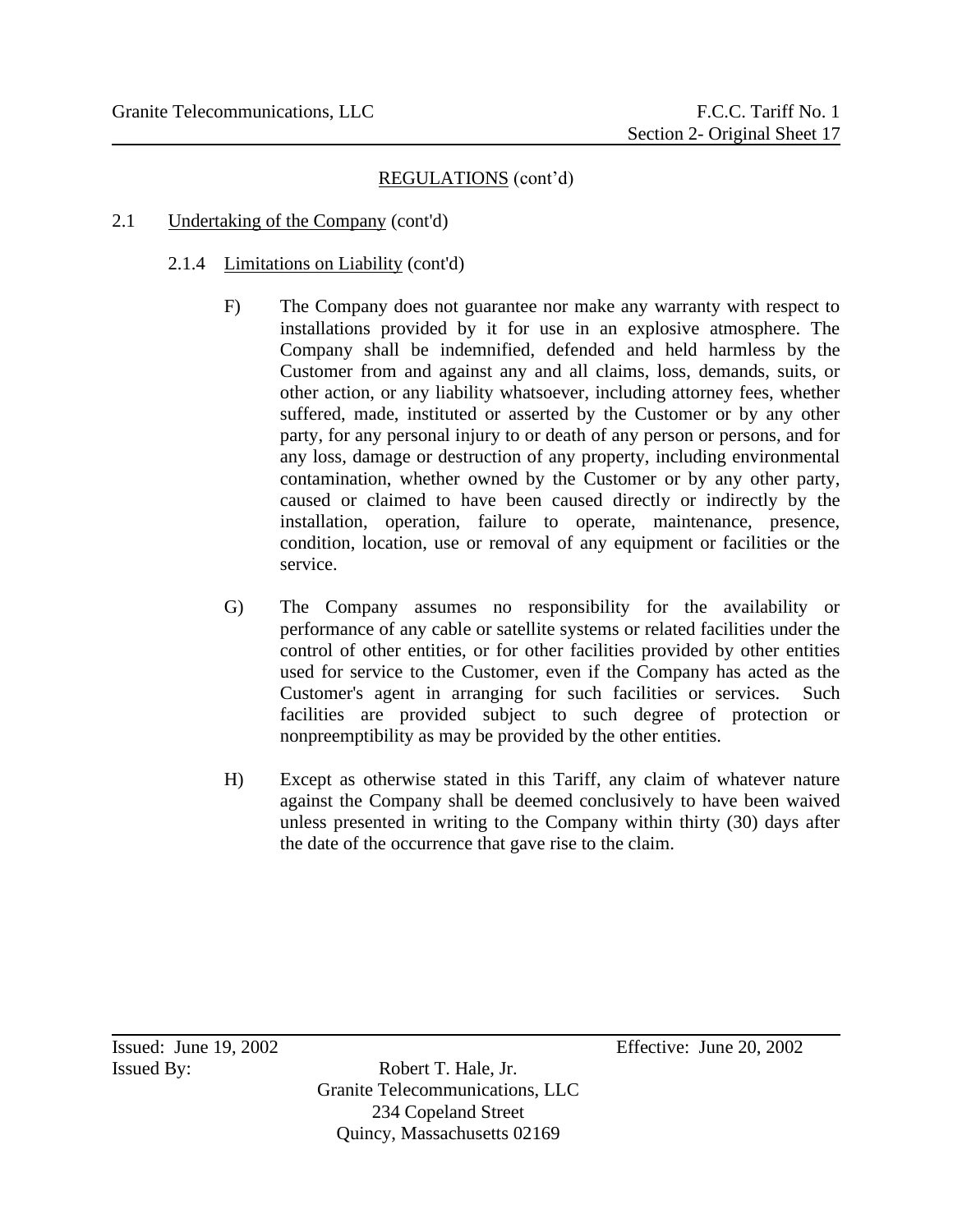- 2.1 Undertaking of the Company (cont'd)
	- 2.1.4 Limitations on Liability (cont'd)
		- I) THE COMPANY MAKES NO WARRANTIES OR REPRESENTATIONS, EXPRESS OR IMPLIED EITHER IN FACT OR BY OPERATION OF LAW, STATUTORY OR OTHERWISE, INCLUDING WARRANTIES OF MERCHANTABILITY OR FITNESS FOR A PARTICULAR USE, EXCEPT THOSE EXPRESSLY SET FORTH HEREIN.
		- J) The Company will operate as specified in these and other applicable tariffs. Due to the interdependence among telecommunications companies, and the interrelationship with non-Company processes, equipment, and systems, the Company is not responsible for failures caused by circumstances beyond its control including, but not limited to, failures caused by:
			- 1. a local exchange carrier;
			- 2. customer premise equipment; or
			- 3. the user or Customer.

In addition, the Company is not liable for any incompatibility between the Company's Services and any non-Company services used by the Customer or user.

Issued By: Robert T. Hale, Jr. Granite Telecommunications, LLC 234 Copeland Street Quincy, Massachusetts 02169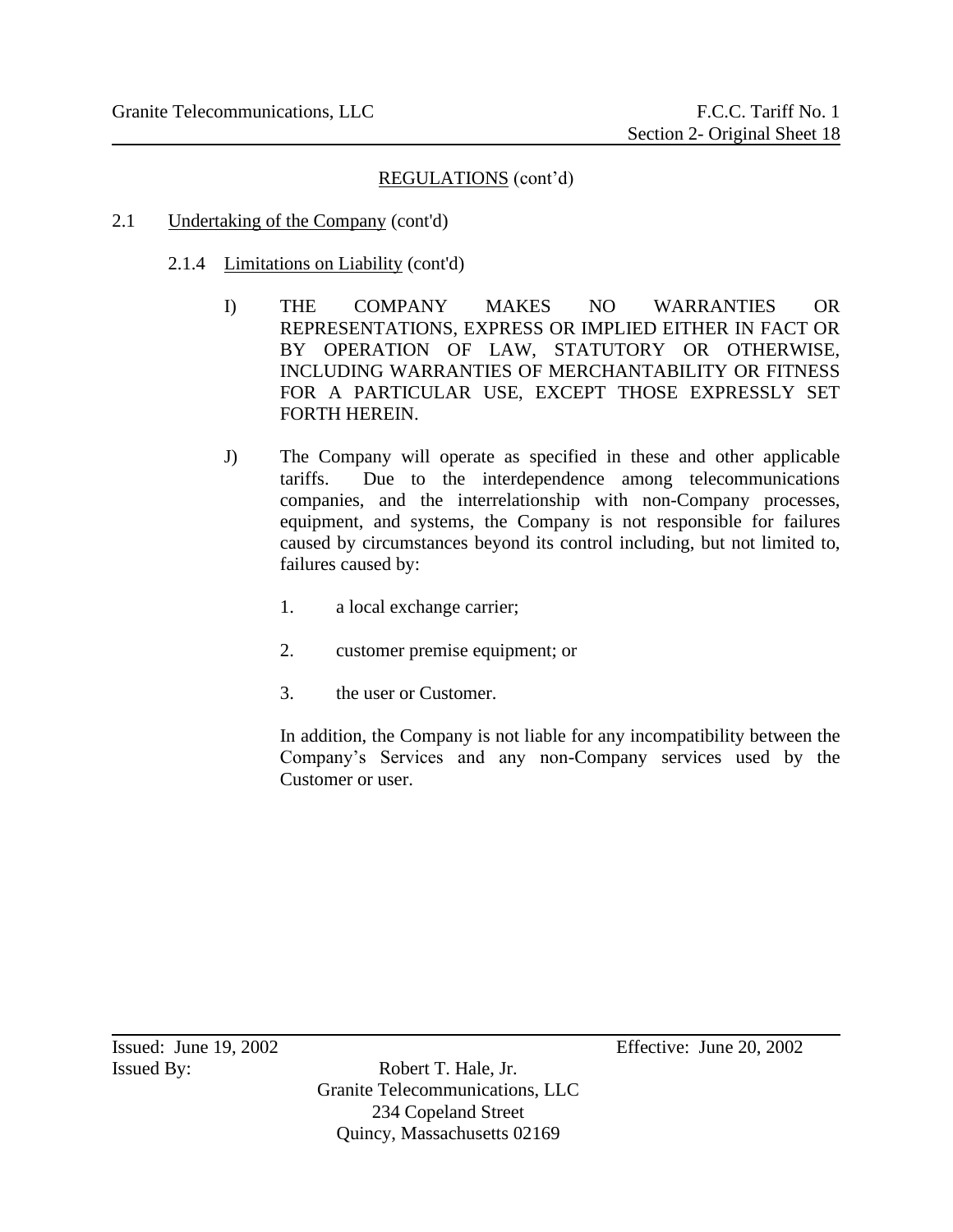## 2.1 Undertaking of the Company (cont'd)

## 2.1.5 Provision of Equipment and Facilities

- A) Except as otherwise indicated, customer-provided station equipment at the Customer's premises for use in conjunction with this service shall be so constructed, maintained and operated as to work satisfactorily with the facilities of the Company.
- B) The Company shall not be responsible for the installation, operation or maintenance of any Customer-provided communications equipment. Where such equipment is connected to service furnished pursuant to this tariff, the responsibility of the Company shall be limited to the furnishing of services under this tariff and to the maintenance and operation of such services in the proper manner. Subject to this responsibility, the Company shall not be responsible for:
	- 1) the through transmission of signals generated by Customerprovided equipment or for the quality of, or defects in, such transmission; or
	- 2) the reception of signals by Customer-provided equipment; or
	- 3) network control signaling where such signaling is performed by Customer-provided network control signaling equipment.

Issued By: Robert T. Hale, Jr. Granite Telecommunications, LLC 234 Copeland Street Quincy, Massachusetts 02169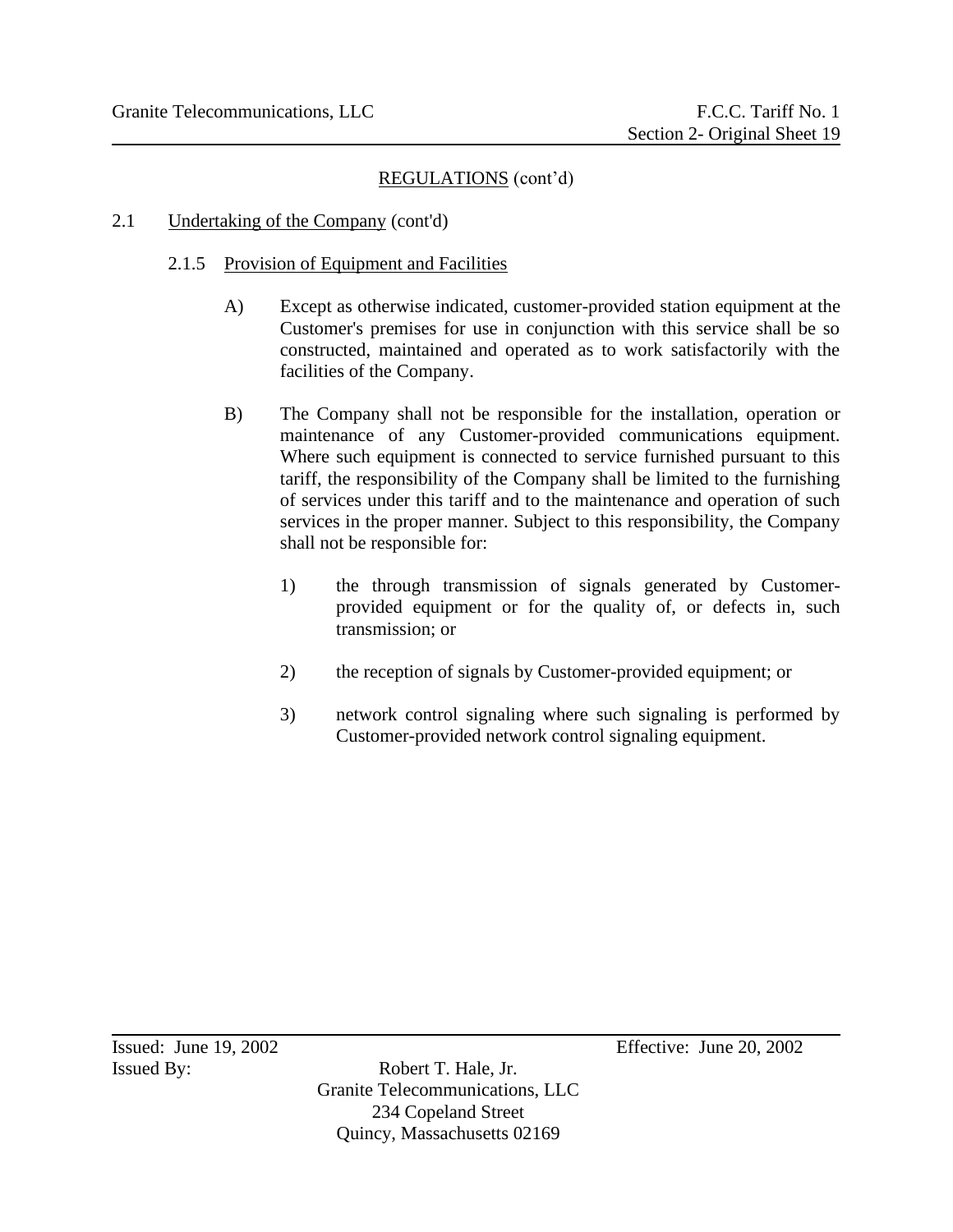#### 2.1 Undertaking of the Company (cont'd)

#### 2.1.6 Ownership of Facilities

Title to all facilities provided in accordance with this tariff remains in the Company, its agents, contractors or suppliers.

#### 2.2 Prohibited Uses

- A) The services the Company offers shall not be used for any unlawful purpose or for any use for which the Customer has not obtained all required governmental approvals, authorization, licenses, consents and permits.
- B) The Company may require applicants for service who intend to use the Company's offering for resale and/or for shared use to file a letter with the Company confirming that their use of the Company's offerings complies with relevant laws and regulations, policies, orders, and decisions.
- C) The Company may require a Customer to immediately shut down its transmission if such transmission is causing interference to others.
- D) A Customer, joint user, or authorized user may not assign, or transfer in any manner, the service or any rights associated with the service without the written consent of the Company. The Company will permit a Customer to transfer its existing service to another entity if the existing Customer has paid all charges owed to the Company for regulated access services. Such a transfer will be treated as a disconnection of existing service and installation of new service, and non-recurring installation charges as stated in this tariff will apply.

Issued By: Robert T. Hale, Jr. Granite Telecommunications, LLC 234 Copeland Street Quincy, Massachusetts 02169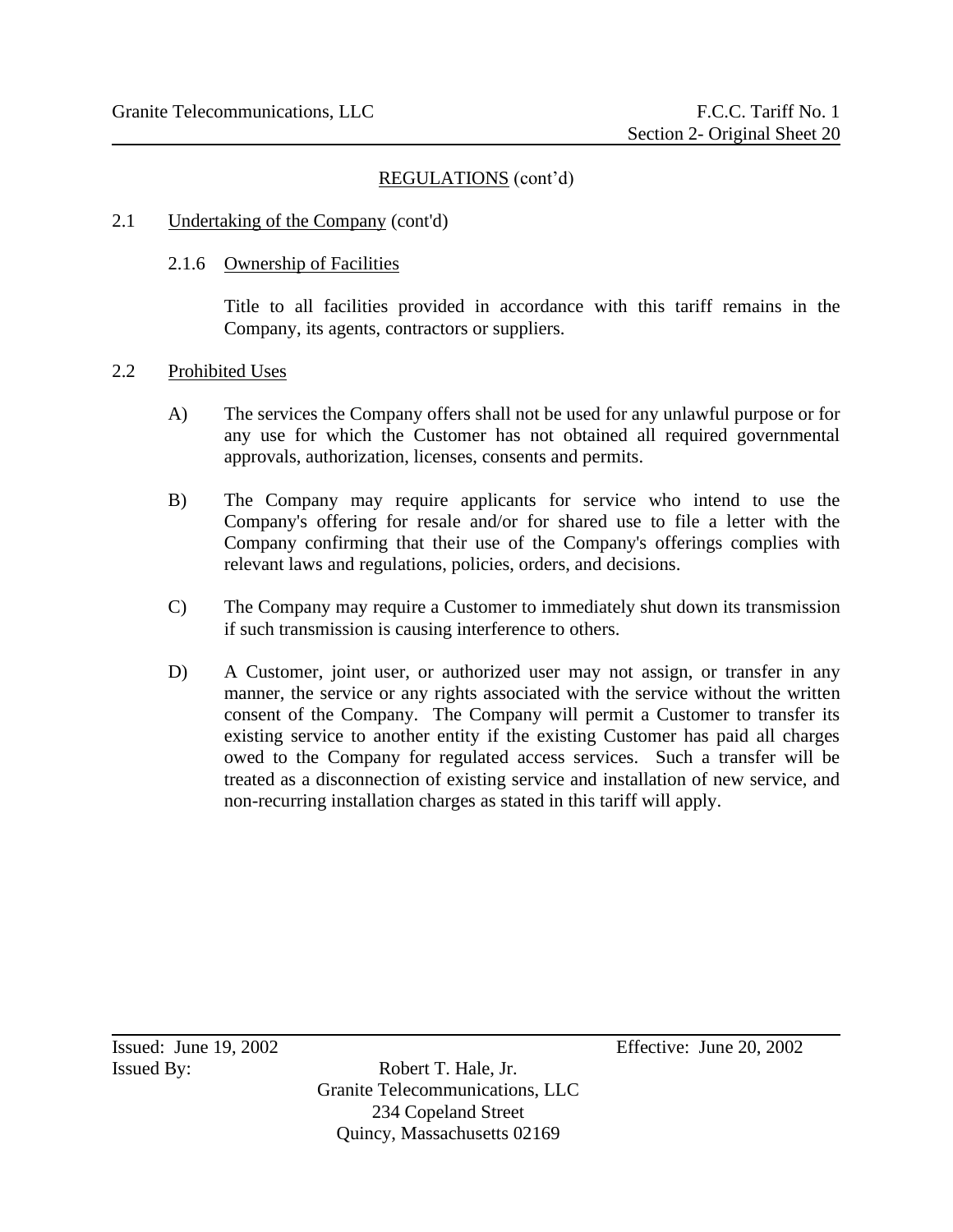#### 2.3 Obligations of the Customer

#### 2.3.1 Customer Premises Provisions

- A) The Customer shall provide the personnel, power and space required to operate all facilities and associated equipment installed on the premises of the Customer.
- B) The Customer shall be responsible for providing Company personnel access to premises of the Customer at any reasonable hour for the purpose of testing the facilities or equipment of the Company.

#### 2.3.2 Liability of the Customer

- A) The Customer will be liable for damages to the facilities of the Company and for all incidental and consequential damages caused by the negligent or intentional acts or omissions of the Customer, its officers, employees, agents, invitees, or contractors where such acts or omissions are not the direct result of the Company's negligence or intentional misconduct.
- B) To the extent caused by any negligent or intentional act of the Customer as described in (A), preceding, the Customer shall indemnify, defend and hold harmless the Company from and against all claims, actions, damages, liabilities, costs and expenses, including reasonable attorneys' fees, for (1) any loss, destruction or damage to property of any third party, (2) the death of or injury to persons, including, but not limited to, employees or invitees of either party, and (3) any liability incurred by the Company to any third party pursuant to this or any other tariff of the Company, or otherwise, for any interruption of, interference to, or other defect in any service provided by the Company to such third party.

Issued By: Robert T. Hale, Jr. Granite Telecommunications, LLC 234 Copeland Street Quincy, Massachusetts 02169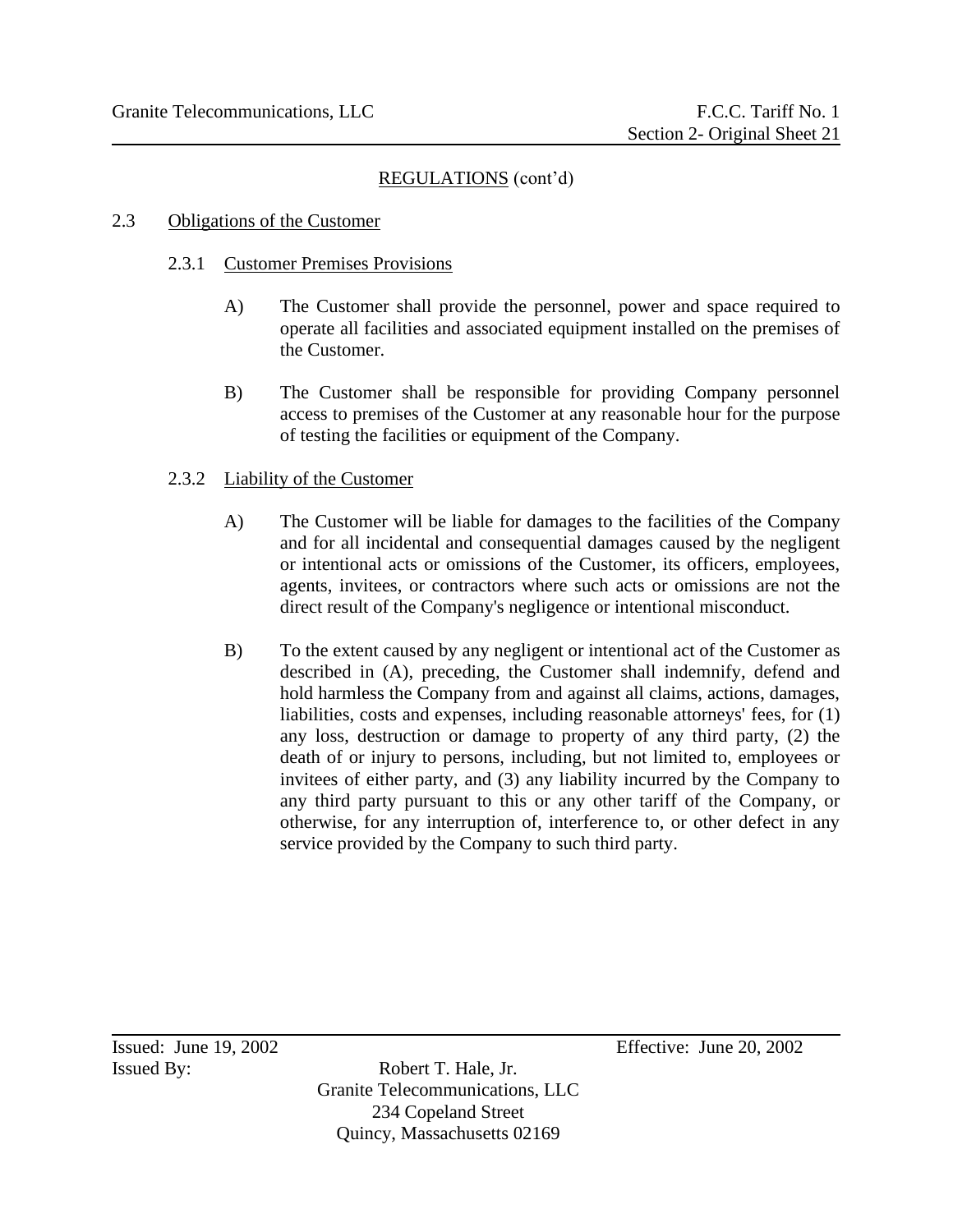#### 2.3 Obligations of the Customer (cont'd)

## 2.3.2 Liability of the Customer (cont'd)

C) The Customer shall not assert any claim against any other customer or user of the Company's services for damages resulting in whole or in part from or arising in connection with the furnishing of service under this Tariff including but not limited to mistakes, omissions, interruptions, delays, errors or other defects or misrepresentations, whether or not such other customer or user contributed in any way to the occurrence of the damages, unless such damages were caused solely by the negligent or intentional act or omission of the other customer or user and not by any act or omission of the Company. Nothing in this Tariff is intended either to limit or to expand Customer's right to assert any claims against third parties for damages of any nature other than those described in the preceding sentence.

Issued By: Robert T. Hale, Jr. Granite Telecommunications, LLC 234 Copeland Street Quincy, Massachusetts 02169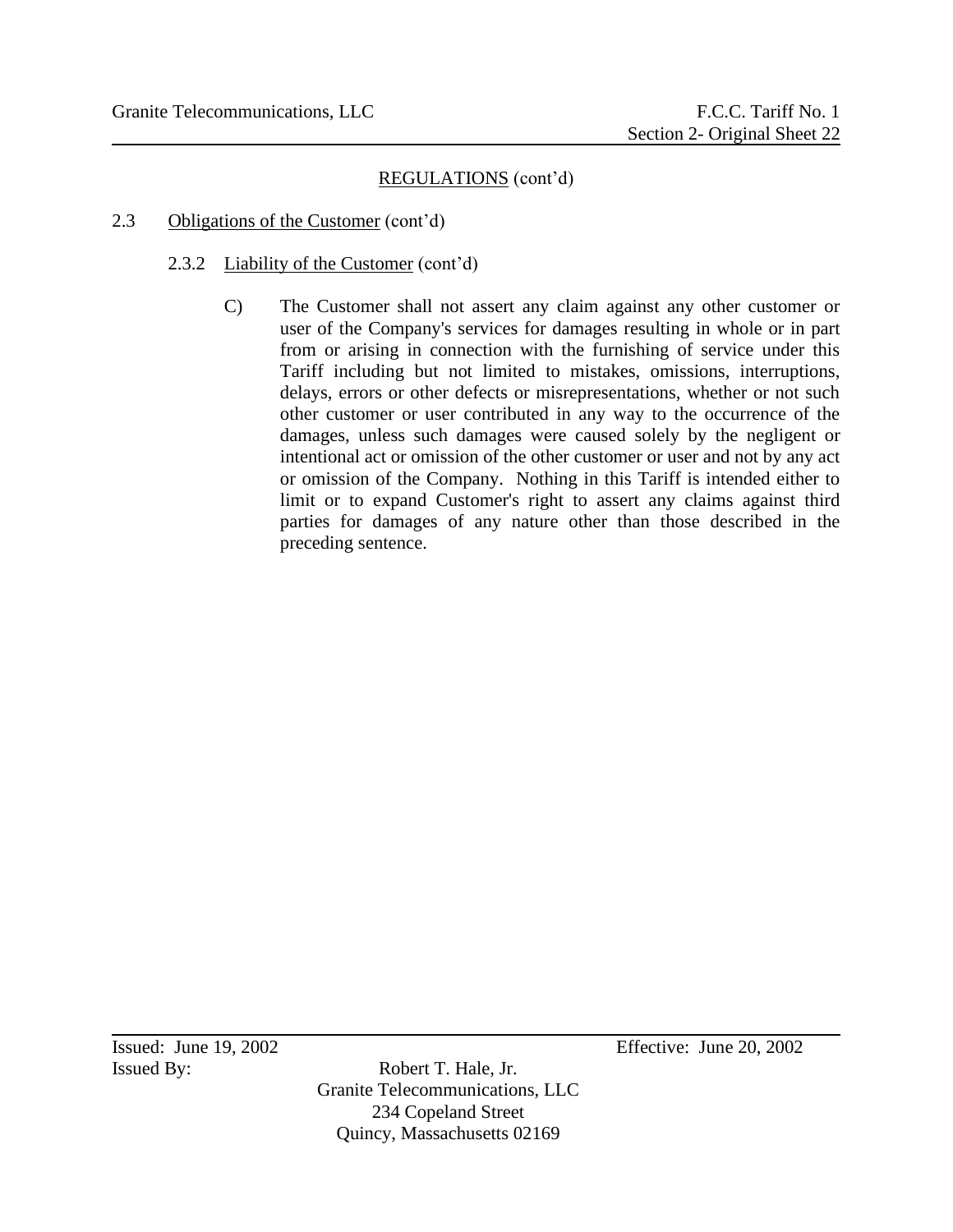## 2.3 Obligations of the Customer (cont'd)

#### 2.3.3 Jurisdictional Report Requirements

A) For Feature Group D Switched Access Service(s), the Company, where jurisdiction can be determined from the call detail, will determine the projected interstate percentage as follows. For originating access minutes, the projected interstate percentage will be developed on a monthly basis by end office trunk group when the Feature Group D Switched Access Service access minutes are measured by dividing the measured interstate originating access minutes (the access minutes where the calling number is in one state and the called number is in another state) by the total originating access minutes when the call detail is adequate to determine the appropriate jurisdiction. For terminating access minutes, the Customer has the option to provide the Company with a projected PIU factor. Customers who provide a PIU factor shall supply the Company with an interstate percentage of the Feature Group D terminating access minutes for each account to which the Customer may terminate traffic.

Should the Customer not supply a terminating PIU Factor, the data used by the Company to develop the projected interstate percentage for originating access minutes will be used to develop projected interstate percentage for such terminating access minutes. When a Customer orders Feature Group D Switched Access Service, the Customer shall supply a projected interstate percentage of use for each end office trunk group involved to be used in the event that originating call details are insufficient to determine the jurisdiction for the call. This percentage shall be used by the Company as the projected interstate percentage for such call detail. For purposes of developing the projected interstate percentage, the Customer shall utilize the same considerations as those set forth in Section 2.3.3(B) following.

Issued By: Robert T. Hale, Jr. Granite Telecommunications, LLC 234 Copeland Street Quincy, Massachusetts 02169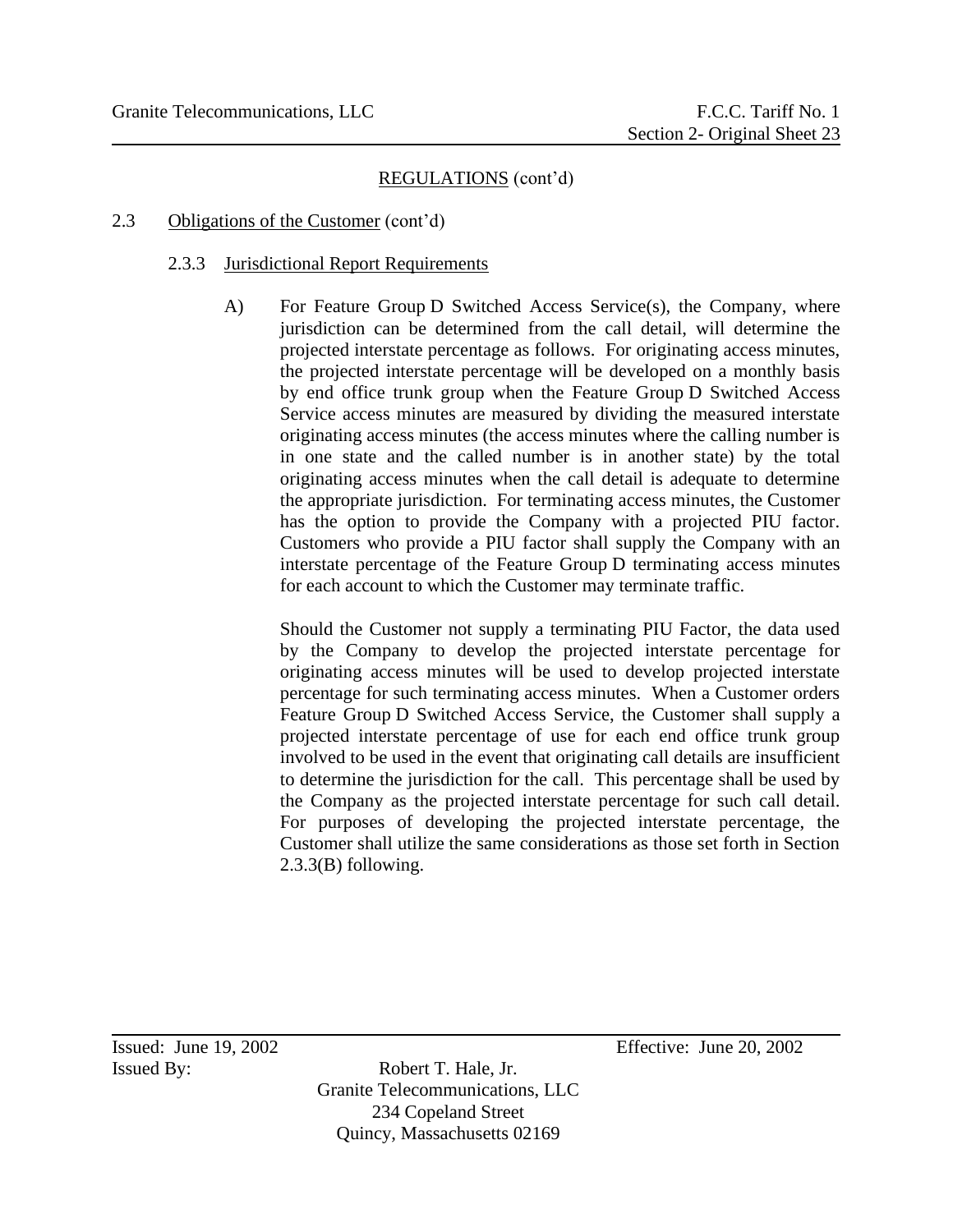## 2.3 Obligations of the Customer (cont'd)

## 2.3.3 Jurisdictional Report Requirements (cont'd)

A) (cont'd)

The Company will designate the number obtained by subtracting the projected interstate percentage for originating and terminating access minutes from  $100$  (100 - projected interstate percentage = intrastate percentage) as the projected interstate percentage of use.

If the Customer has no originating traffic within the end office for which sufficient call detail exists to develop a PIU factor, and the Customer has not supplied a PIU factor on either the quarterly update report or the Access Service Request, the Company will designate a PIU factor of 75% for Feature Group D terminating access minutes. For originating Toll Free access minutes, where the call detail is insufficient to determine the jurisdiction of the call, the Customer shall provide the Company with a projected PIU factor. If such a PIU has not been provided for Toll Free access minutes, the Company will designate the default PIU factor of 75%. This factor will be applied to the next billing cycle and continue until the Customer provides a PIU factor. When the Customer does provide the PIU factor, the Company will update the customer's PIU factors within fifteen (15) business days.

B) For purposes of developing the projected interstate percentage, the Customer shall consider every call that enters the Customer's network at a point within the same state as the state where the called station is located to be intrastate and every call that enters the Customer's network at a point in a state different from the state in which the called station is located to be interstate.

Issued By: Robert T. Hale, Jr. Granite Telecommunications, LLC 234 Copeland Street Quincy, Massachusetts 02169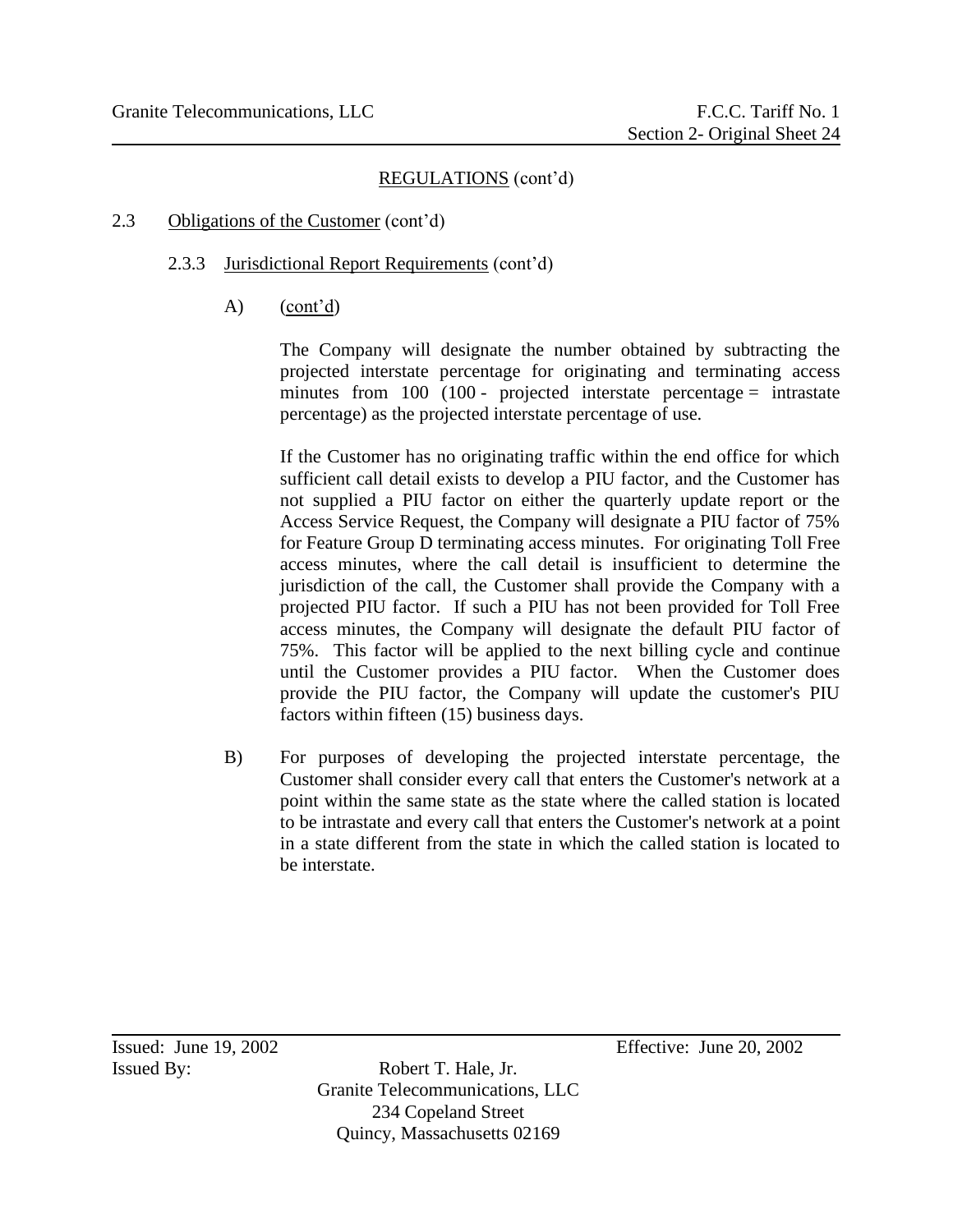#### 2.3 Obligations of the Customer (cont'd)

#### 2.3.3 Jurisdictional Report Requirements (cont'd)

- C) These whole number percentages will be used by the Company to apportion the use, rates, and/or nonrecurring charges between interstate and intrastate until a revised report is received.
- D) The projected interstate percentage of use will be used to determine the charges as follows:

The number of access minutes for a trunk group will be multiplied by the projected interstate percentage of use to determine the interstate access minutes (i.e., number of access minutes x projected interstate percentage of use = interstate access minutes). The number of interstate access minutes so determined will be subtracted from the total number of access minutes (i.e., number of access minutes - interstate access minutes = intrastate access minutes). The intrastate access minutes for the group will be billed as set forth in Section 5 following.

Issued By: Robert T. Hale, Jr. Granite Telecommunications, LLC 234 Copeland Street Quincy, Massachusetts 02169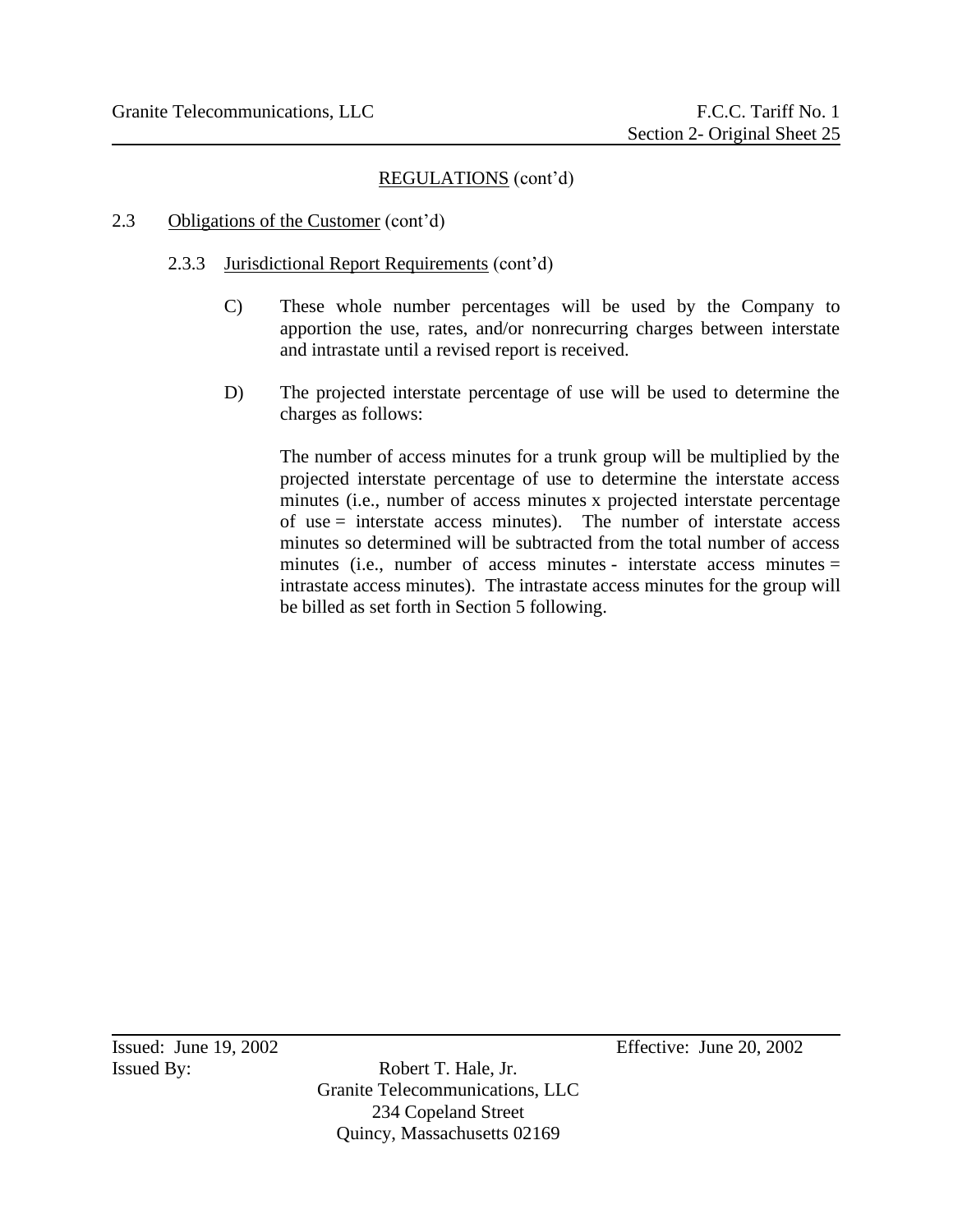## 2.3 Obligations of the Customer (cont'd)

#### 2.3.3 Jurisdictional Report Requirements (cont'd)

E) Effective on the first of January, April, July and October of each year, the Customer may update the jurisdictional reports that require a projected interstate percentage. The Customer shall forward to the Company, to be received no later than 20 calendar days after the first of each such month, a revised report showing the interstate percentage of use for the past three months ending the last day of December, March, June and September, respectively, for each service arranged for interstate and intrastate use. Except as set forth in Section 2.3.3(A) preceding where jurisdiction can be determined from the recorded message detail, the revised report will serve as the basis for the next three months billing and will be effective on the bill date in the following month (i.e., February, May, August, and November) for that service. No prorating or back billing will be done based on the report. If the Customer does not supply the report, the Company will assume the percentage to be the same as that provided in the last quarterly report. For those cases in which a quarterly report has never been received from the Customer, the Company will assume the percentage to be the same as that provided in the order for service as set forth in Section 2.3.3(A) preceding.

Issued By: Robert T. Hale, Jr. Granite Telecommunications, LLC 234 Copeland Street Quincy, Massachusetts 02169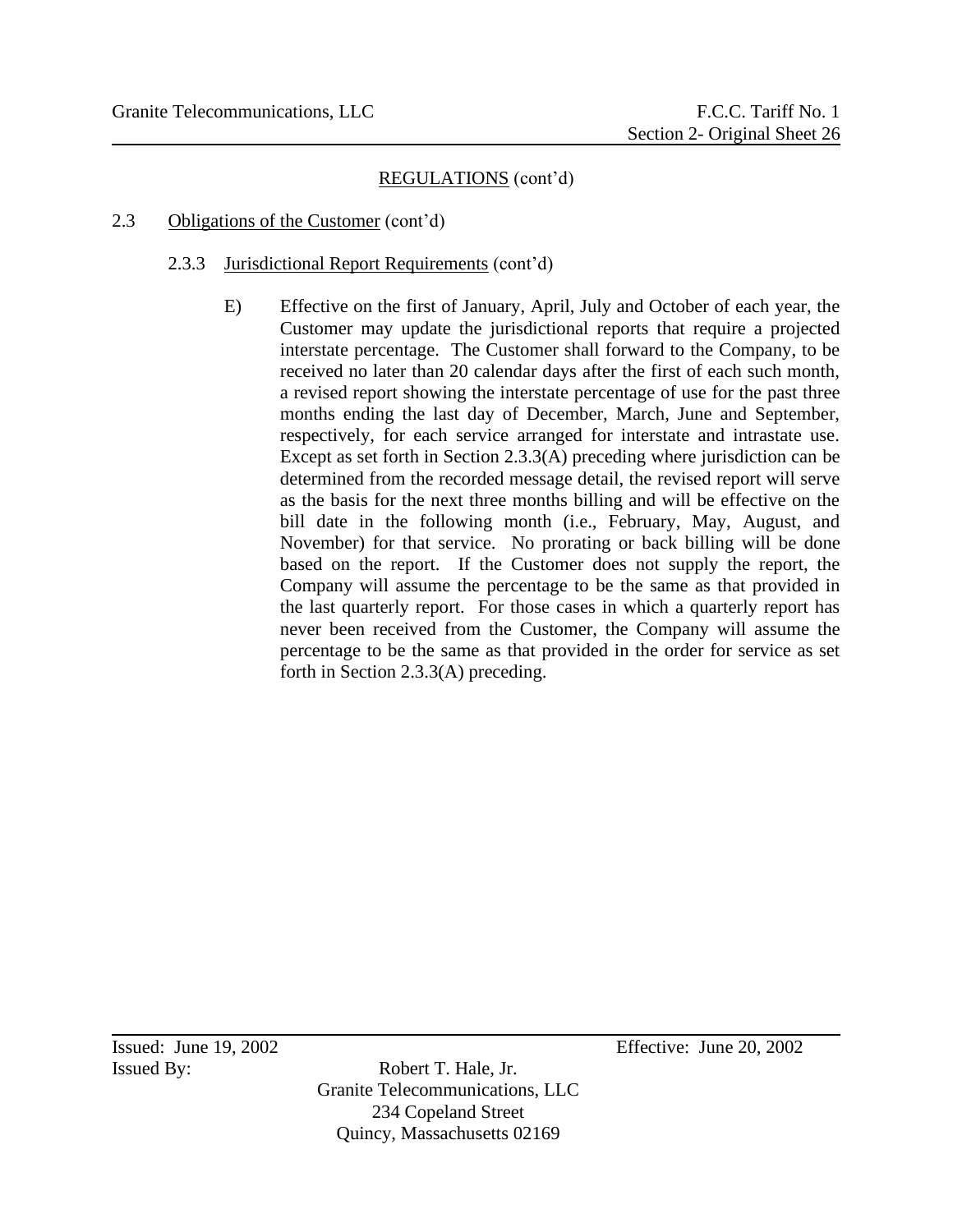## 2.3 Obligations of the Customer (cont'd)

#### 2.3.3 Jurisdictional Report Requirements (cont'd)

- F) The Customer reported projected interstate percentage of use as set forth in Section 2. 3. 3(A) preceding will be used for the apportionment of any monthly rates or nonrecurring charges associated with Feature Groups B or D Switched Access Service until the end of the quarter during which the service was activated. Thereafter, a projected interstate percentage for such apportionment will be developed quarterly by the Company based on the data used to develop the projected interstate percentage of use as set forth in Section 2.3.3(A) preceding. Where call detail is insufficient to make such a determination, the Customer will be requested to project a interstate percentage of use to be used by the Company for such apportionment.
- G) The Customer shall keep sufficient detail from which the percentage of interstate use can be ascertained and upon request of the Company make the records available for inspection. Such a request will be initiated by the Company no more than once per year. The Customer shall supply the data within 30 calendar days of the Company request.
- H) The Customer may provide an additional percentage of interstate use for Entrance Facility and Direct Trunked Transport subject to the reporting requirements previously listed in this section. The percentage of interstate use may be provided per individual facility or at the billing account level. Should the Customer not provide a percentage of interstate use, the Company will use the reported Feature Group B or Feature Group D aggregated percentage of interstate use.

Issued By: Robert T. Hale, Jr. Granite Telecommunications, LLC 234 Copeland Street Quincy, Massachusetts 02169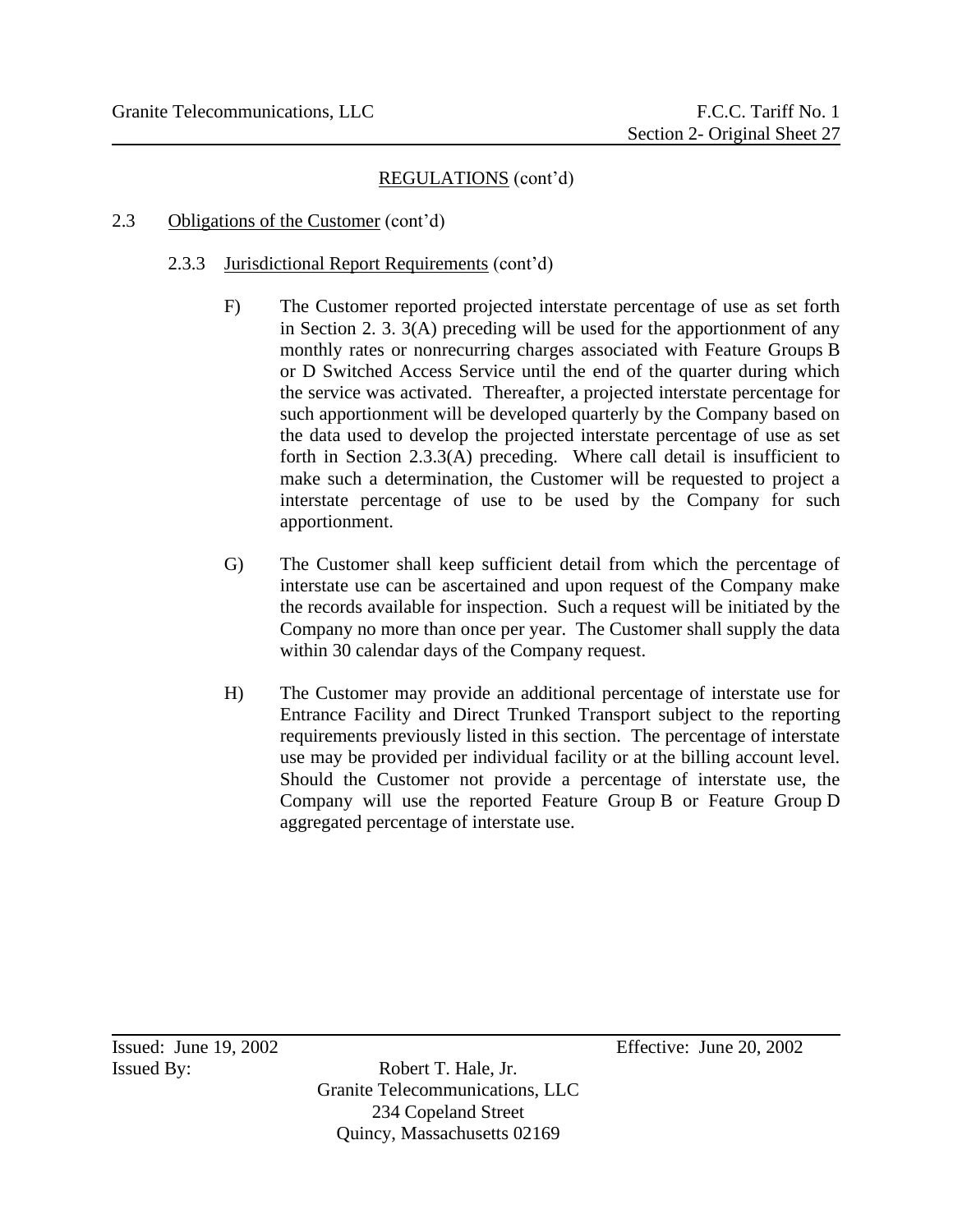#### 2.4 Customer Equipment and Channels

#### 2.4.1 Interconnection of Facilities

A) In order to protect the Company's facilities and personnel and the services furnished to other Customers by the Company from potentially harmful effects, the signals applied to the Company's service shall be such as not to cause damage to the facilities of the Company. Any special interface equipment necessary to achieve the compatibility between facilities of the Company and the channels or facilities of others shall be provided at the Customer's expense.

#### 2.4.2 Inspections

- A) The Company may, upon notification to the Customer, at a reasonable time, make such tests and inspections as may be necessary to determine that the requirements regarding the equipment and interconnections are being complied with in respect to the installation, operation and maintenance of Customer-provided equipment and in the wiring of the connection of Customer channels to Company-owned facilities.
- B) If the protective requirements in connections with Customer provided equipment are not being complied with, the Company may take such action as necessary to protect its facilities and personnel and will promptly notify the Customer by registered mail in writing of the need for protective action. In the event that the Customer fails to advise the Company within 10 days after such notice is received or within the time specified in the notice that corrective action has been taken, the Company may take whatever additional action is deemed necessary, including canceling service, to protect its facilities and personnel from harm. The Company will upon request 24 hours in advance provide Customer with a statement of technical parameters that the Customer's equipment must meet.

Issued By: Robert T. Hale, Jr. Granite Telecommunications, LLC 234 Copeland Street Quincy, Massachusetts 02169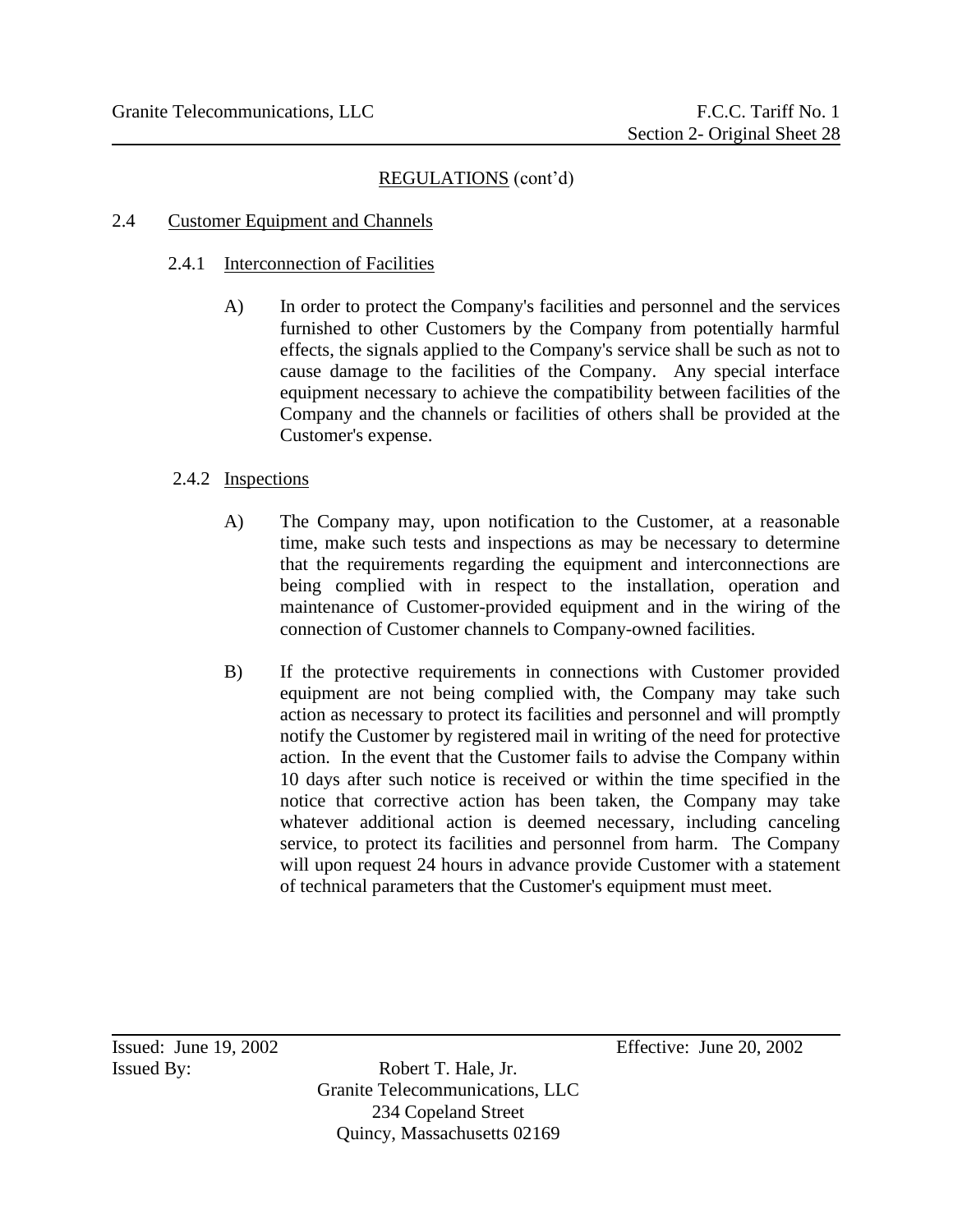#### 2.5 Customer Deposits and Advance Payments

#### 2.5.1 Advance Payments

To safeguard its interests, the Company may require a Customer to make an advance payment before services and facilities are furnished. The advance payment will not exceed an amount up to two months of estimated monthly usage charges. In addition, where special construction is involved, the advance payment may also include an amount equal to the estimated non-recurring charges for the special construction and recurring charges (if any) for a period to be set between the Company and the Customer. The advance payment will be credited to the Customer's initial bill. An advance payment may be required in addition to a deposit.

#### 2.5.2 Deposits

- A) To safeguard its interests, the Company may require the Customer to make a deposit to be held as a guarantee for the payment of charges. A deposit does not relieve the Customer of the responsibility for the prompt payment of bills on presentation. The deposit will not exceed an amount equal to:
	- 1) three months' charges for a service or facility which has a minimum payment period of one month: or
	- 2) the charges that would apply for the minimum payment period for a service or facility which has a minimum payment period of more than one month; except that the deposit may include an additional amount in the event that a termination charge is applicable.
- B) A deposit may be required in addition to an advance payment.

Issued By: Robert T. Hale, Jr. Granite Telecommunications, LLC 234 Copeland Street Quincy, Massachusetts 02169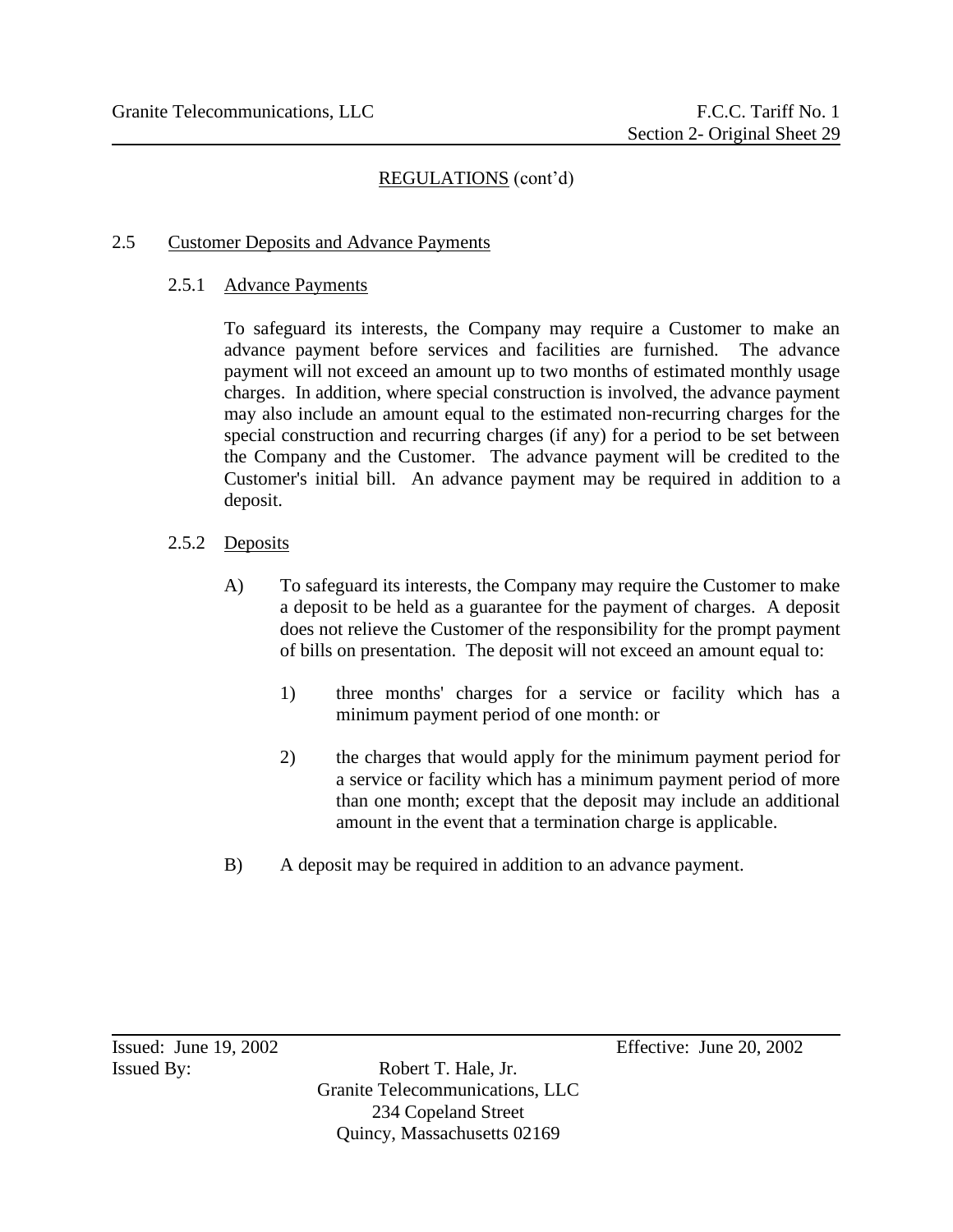- 2.5 Customer Deposits and Advance Payments (cont'd)
	- 2.5.2 Deposits (cont'd)
		- C) When a service or facility is discontinued, the amount of a deposit, if any, will be applied to the Customer's account and any credit balance remaining will be refunded. Before the service or facility is discontinued, the Company may, at its option, return the deposit or credit it to the Customer's account. If the amount of the deposit is insufficient to cover the balance due to the Customer's account, the Company retains the right to collect any amounts owing after the deposit has been applied plus any costs related to the collection of any remaining balance.
		- D) Deposits held will accrue interest at a rate specified by the Company without deductions for any taxes on such deposits. Interest will not accrue on any deposit after the date on which reasonable effort has been made to return it to the Customer.

#### 2.6 Payment Arrangements

#### 2.6.1 Payment for Service

The Customer is responsible for the payment of all charges for facilities and services furnished by the Company to the Customer.

A) Taxes

The Customer is responsible for payment of any sales, use, gross receipts, excise, access or other local, state and federal taxes, charges or surcharges (however, designated) (excluding taxes on the Company's net income) imposed on or based upon the provision, sale or use of Network Services.

Issued By: Robert T. Hale, Jr. Granite Telecommunications, LLC 234 Copeland Street Quincy, Massachusetts 02169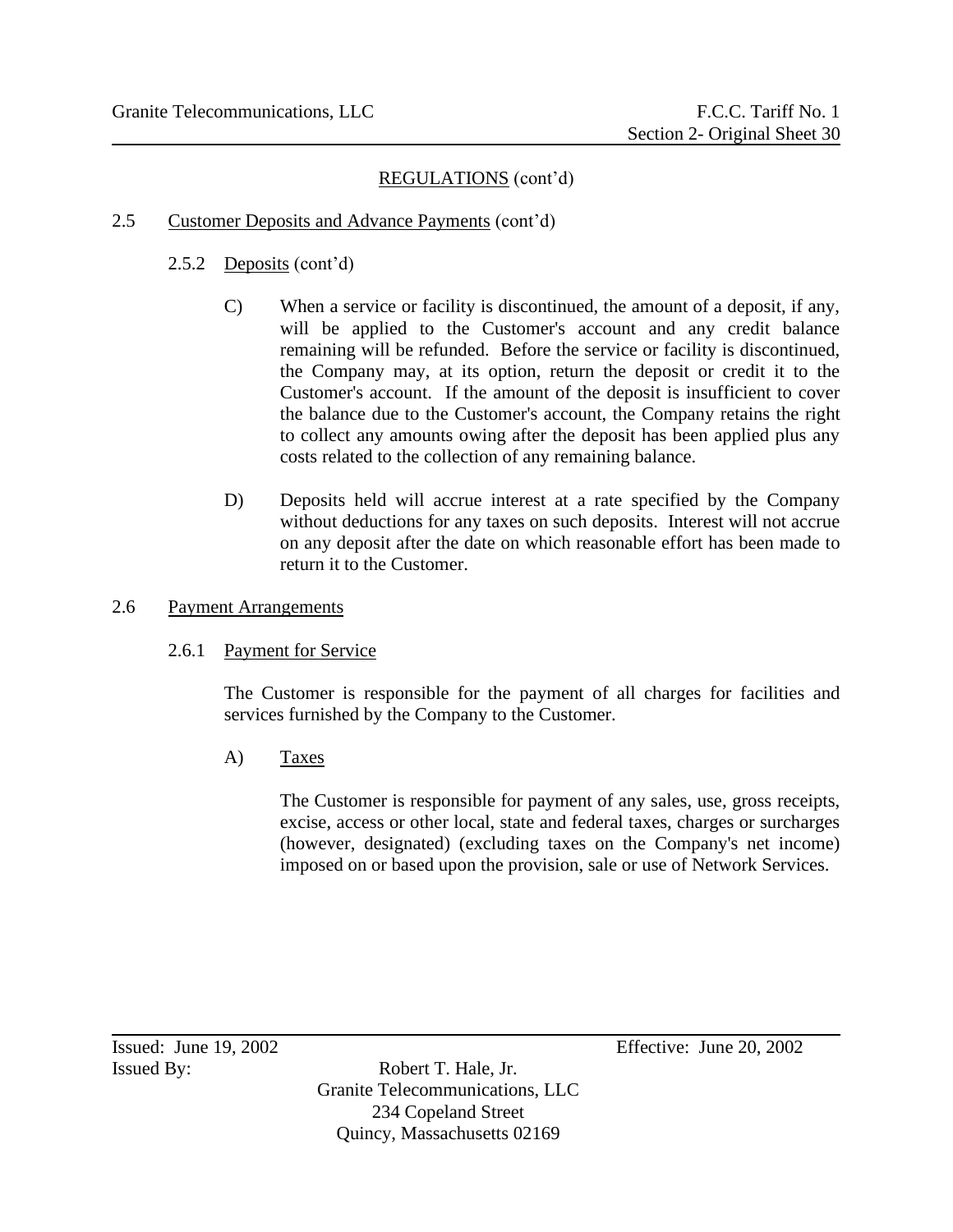#### 2.6 Payment Arrangements (cont'd)

#### 2.6.2 Billing and Collection of Charges

The Customer is responsible for payment of all charges incurred by the Customer or other users for services and facilities furnished to the Customer by the Company.

- A) Non-recurring charges are due and payable within 30 days after the date of the invoice.
- B) The Company shall present invoices for Recurring Charges monthly to the Customer, in advance of the month in which service is provided, and Recurring Charges shall be due and payable within 30 days after the date of the invoice. When billing is based upon customer usage, usage charges will be billed monthly for the preceding billing period.
- C) When service does not begin on the first day of the month, or end on the last day of the month, the charge for the fraction of the month in which service was furnished will be calculated on a pro rata basis. For this purpose, every month is considered to have 30 days.
- C) Billing of the Customer by the Company will begin on the Service Commencement Date, which is the day on which the Company notifies the Customer that the service or facility is available for use, except that the Service Commencement Date may be postponed by mutual agreement of the parties, or if the service or facility does not conform to standards set forth in this tariff or the Service Order. Billing accrues through and includes the day that the service, circuit, arrangement or component is discontinued.

Issued By: Robert T. Hale, Jr. Granite Telecommunications, LLC 234 Copeland Street Quincy, Massachusetts 02169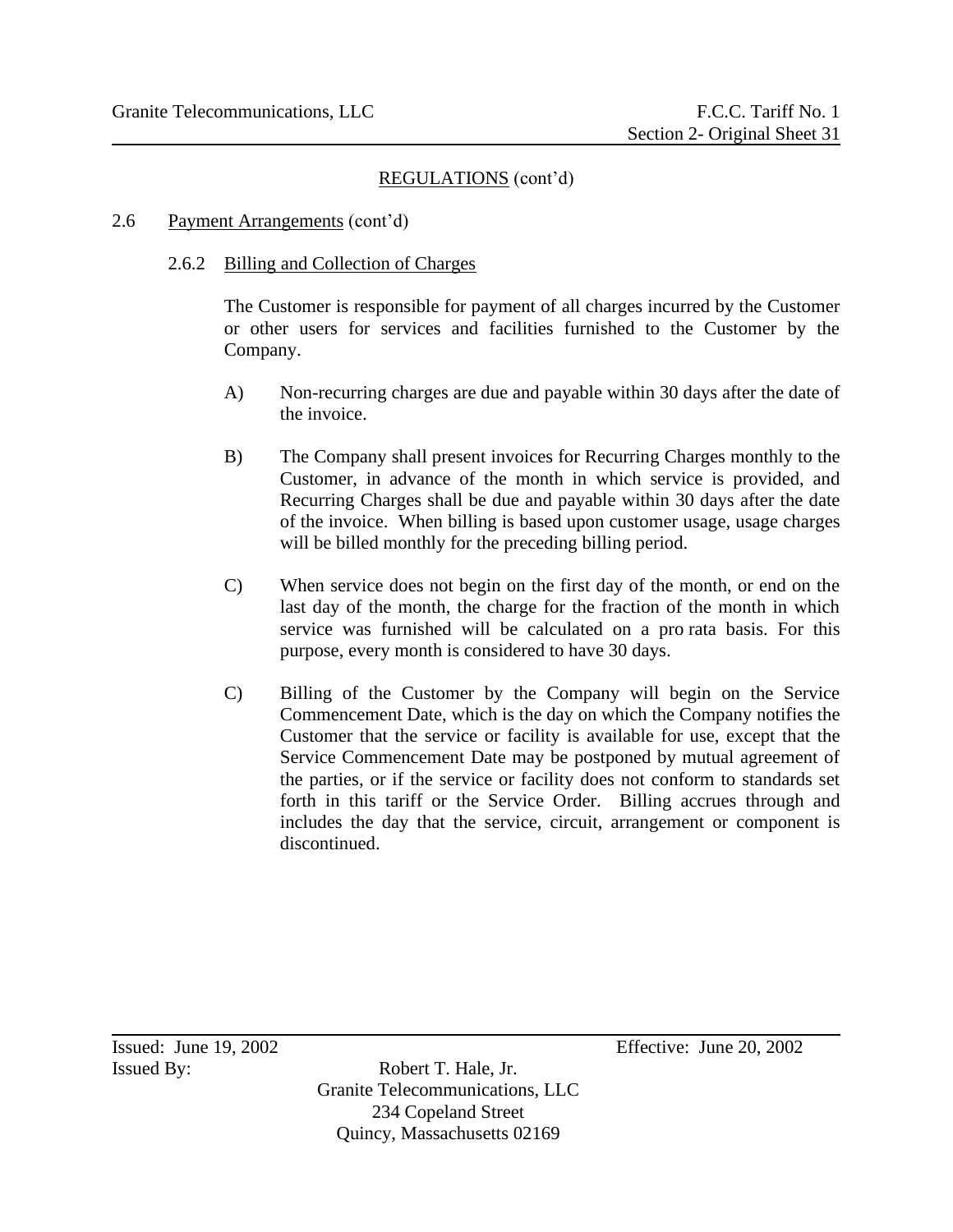## 2.6 Payment Arrangements (cont'd)

## 2.6.2 Billing and Collection of Charges (cont'd)

- E) If any portion of the payment is received by the Company after the date due, or if any portion of the payment is received by the Company in funds which are not immediately available upon presentment, then a late payment penalty shall be due to the Company. The late payment penalty shall be the portion of the payment not received by the date due, multiplied by a late factor. The late factor shall be the lesser of:
	- 1) a rate of 1.5 percent per month; or
	- 2) the highest interest rate which may be applied under state law for commercial transactions.
- F) The Customer will be assessed a charge of twenty-five dollars (\$25.00) for each check submitted by the Customer to the Company which a financial institution refuses to honor.
- G) If service is disconnected by the Company in accordance with Section 2.6.4 following and later reinstalled, service will be subject to all applicable installation charges. If service is suspended by the Company and later restored, service will be subject to all applicable restoration charges.

Issued By: Robert T. Hale, Jr. Granite Telecommunications, LLC 234 Copeland Street Quincy, Massachusetts 02169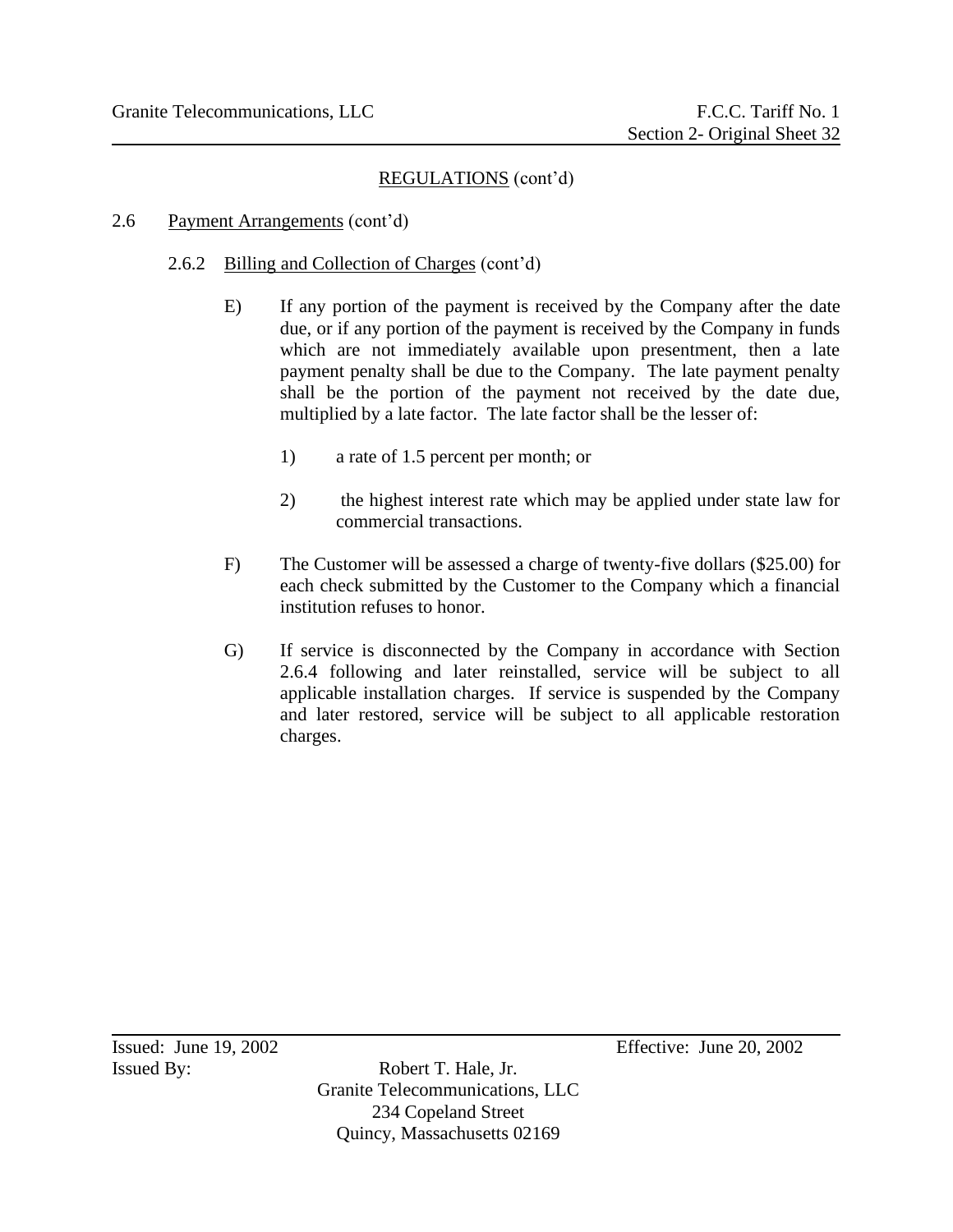- 2.6 Payment Arrangements (cont'd)
	- 2.6.3 Billing Disputes
		- A) General

All bills are presumed accurate, and shall be binding on the Customer unless notice of the disputed charge $(s)$  is received by the Company within 90 days (commencing 5 days after such bills have been mailed or otherwise rendered per the Company's normal course of business). For the purposes of this section, "notice'' is defined as written notice to the Company, containing sufficient documentation to investigate the dispute, including the account number under which the bill has been rendered, the date of the bill, and the specific items on the bill being disputed.

- B) Late Payment Charge
	- 1) The undisputed portions of the bill must be paid by the payment due date to avoid assessment of a late payment charge on the undisputed amount under Section 3.6.2(E), preceding.
	- 2) In the event that a billing dispute is resolved by the Company in favor of the Customer, any disputed amount withheld pending resolution of the billing dispute shall not be subject to the late payment charge.
	- 3) In the event that a billing dispute is resolved in favor of the Company, the Customer shall pay the late payment charge.

Issued By: Robert T. Hale, Jr. Granite Telecommunications, LLC 234 Copeland Street Quincy, Massachusetts 02169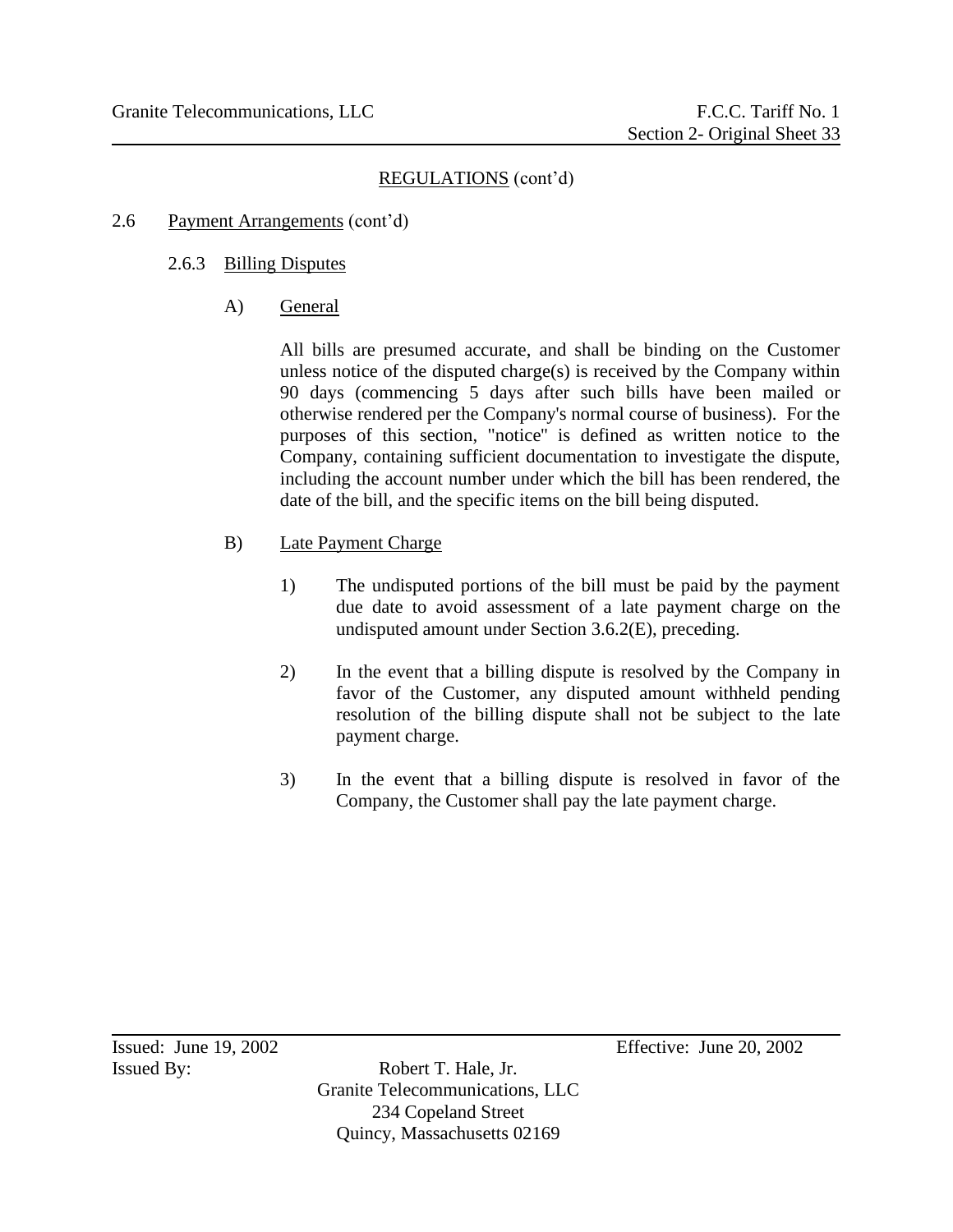## 2.6 Payment Arrangements (cont'd)

## 2.6.3 Billing Disputes (cont'd)

- C) Adjustments or Refunds to the Customer
	- 1) In the event that the Company resolves the billing dispute in favor of a Customer who has withheld payment of the disputed amount pending resolution of the disputed bill, the Company will credit the Customer's account for the disputed amount in the billing period following the resolution of the dispute.
	- 2) In the event that the Company resolves the billing dispute in favor of a Customer who has paid the total amount of the disputed bill, the Company will credit the Customer's account for any overpayment by the Customer in the billing period following the resolution of the dispute.
	- 3) In the event that the Company resolves the billing dispute in favor of a Customer who has paid the total amount of the disputed bill but canceled the service, the Company will issue a refund of any overpayment by the Customer.
	- 4) All adjustments or refunds provided by the Company to the Customer at the Customer's request, or provided by the Company to the Customer by way of compromise of a billing dispute, and which are accepted by the Customer, are final and constitute full satisfaction, settlement, and/or compromise of all of the Customer's claims for the billing period for which the adjustment or refund was issued.

Issued By: Robert T. Hale, Jr. Granite Telecommunications, LLC 234 Copeland Street Quincy, Massachusetts 02169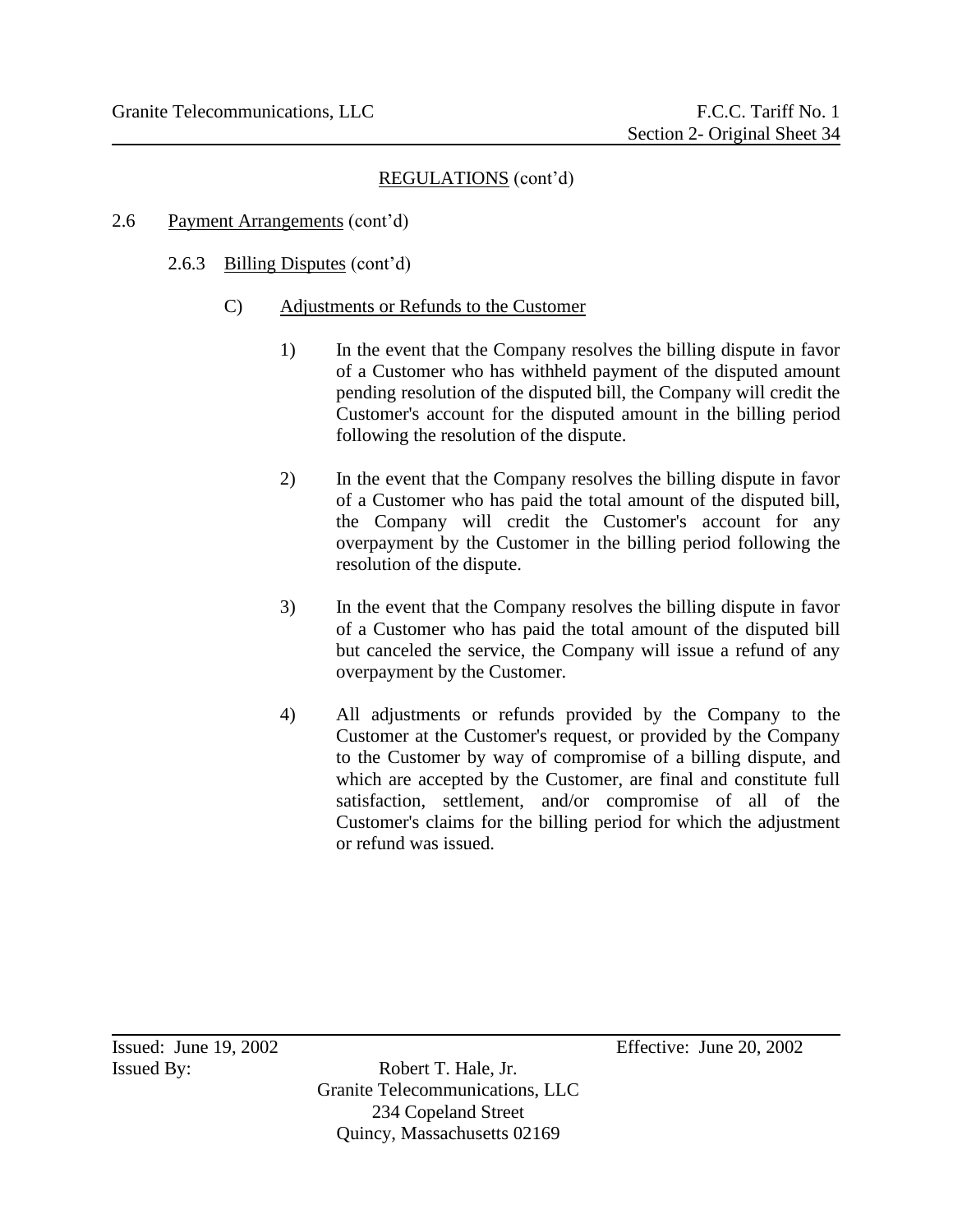#### 2.6 Payment Arrangements (cont'd)

- 2.6.3 Billing Disputes (cont'd)
	- D) Unresolved Billing Disputes

In the case of a billing dispute between the Customer and the Company for service furnished to the Customer, which cannot be settled to the mutual satisfaction of the Customer and the Company, the Customer has up to 90 days (commencing 5 days after such bills have been mailed or otherwise rendered per the Company's normal course of business) to take the following course of action: The Customer may request and the Company will provide an in-depth review of the disputed amount.

Issued By: Robert T. Hale, Jr. Granite Telecommunications, LLC 234 Copeland Street Quincy, Massachusetts 02169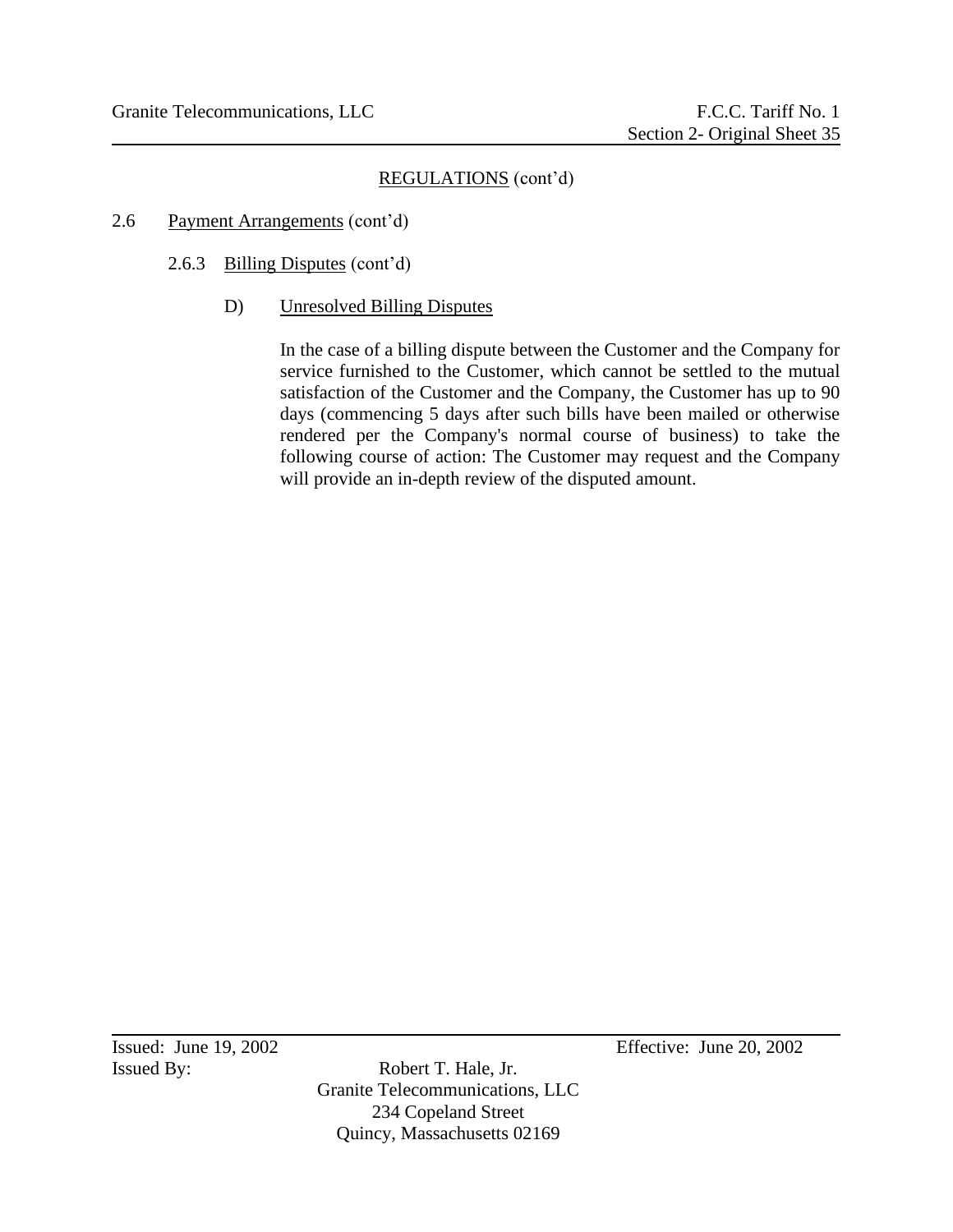#### 2.6 Payment Arrangements (cont'd)

#### 2.6.4 Discontinuance of Service for Cause

- A) Upon nonpayment of any amounts owing to the Company, the Company may, by giving 24 hours prior written notice to the Customer, discontinue or suspend service without incurring any liability.
- B) Upon violation of any of the other material terms or conditions for furnishing service the Company may, by giving 24 hours prior notice in writing to the Customer, discontinue or suspend service without incurring any liability if such violation continues during that period.
- C) Upon condemnation of any material portion of the facilities used by the Company to provide service to a Customer or if a casualty renders all or any material portion of such facilities inoperable beyond feasible repair, the Company, by notice to the Customer, may discontinue or suspend service without incurring any liability.
- D) Upon the Customer's insolvency, assignment for the benefit of creditors, filing for bankruptcy or reorganization, or failing to discharge an involuntary petition within the time permitted by law, the Company may immediately discontinue or suspend service without incurring any liability.
- E) Upon any governmental prohibition or required alteration of the services to be provided or any violation of an applicable law or regulation, the Company may immediately discontinue service without incurring any liability.
- F) In the event of fraudulent use of the Company's network, the Company may without notice suspend or discontinue service. The Customer will be liable for all related costs. The Customer will also be responsible for payment of any reconnection charges.

Issued By: Robert T. Hale, Jr. Granite Telecommunications, LLC 234 Copeland Street Quincy, Massachusetts 02169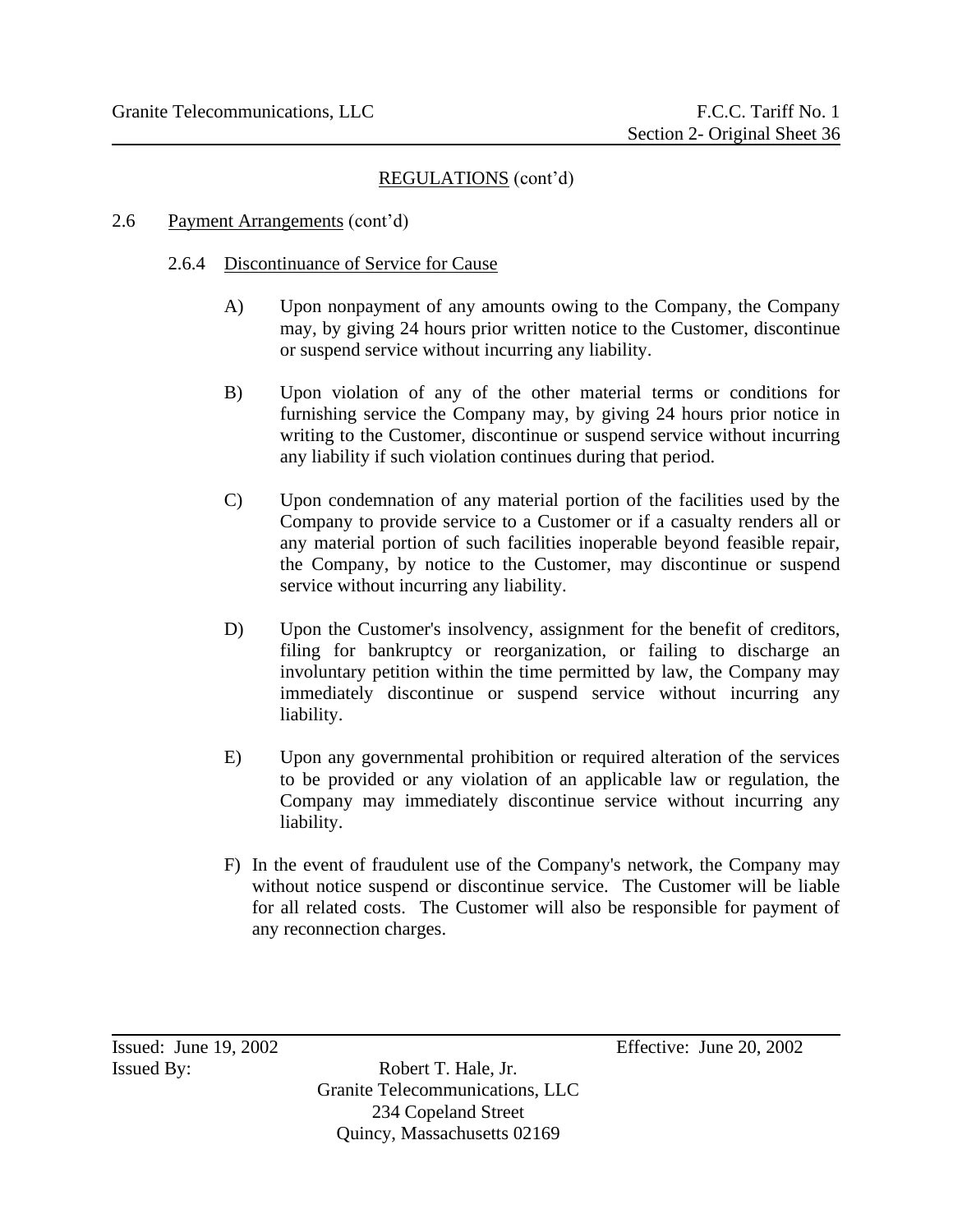### 2.6 Payment Arrangements (cont'd)

#### 2.6.4 Discontinuance of Service for Cause (cont'd)

G) Upon the Company's discontinuance of service to the Customer under Section 2.6.4(A) or 2.6.4(B), the Company, in addition to all other remedies that may be available to the Company at law or in equity or under any other provision of this tariff, may declare all future monthly and other charges which would have been payable by the Customer during the remainder of the term for which such services would have otherwise been provided to the Customer to be immediately due and payable (discounted to present value at six percent).

### 2.6.5 Notice to Company for Cancellation of Service

Customers desiring to terminate service shall provide Company thirty (30) days written notice of desire to terminate service.

2.6.6 Ordering, Rating and Billing of Access Services Where More Than One Exchange Telephone Company is Involved

Meet point billing applies when more than one Exchange Telephone Company is involved in the provision of Access Service. All recurring and nonrecurring charges for services provided by each Exchange Telephone Company are billed under each company's applicable rates as set forth in Section 2.6.6 (A) following.

The Company accepts and adheres to the Ordering and Billing Forum guidelines, Multiple Exchange Carrier Access Billing (MECAB) and Multiple Exchange Carrier Ordering and Design (MECOD).

Issued By: Robert T. Hale, Jr. Granite Telecommunications, LLC 234 Copeland Street Quincy, Massachusetts 02169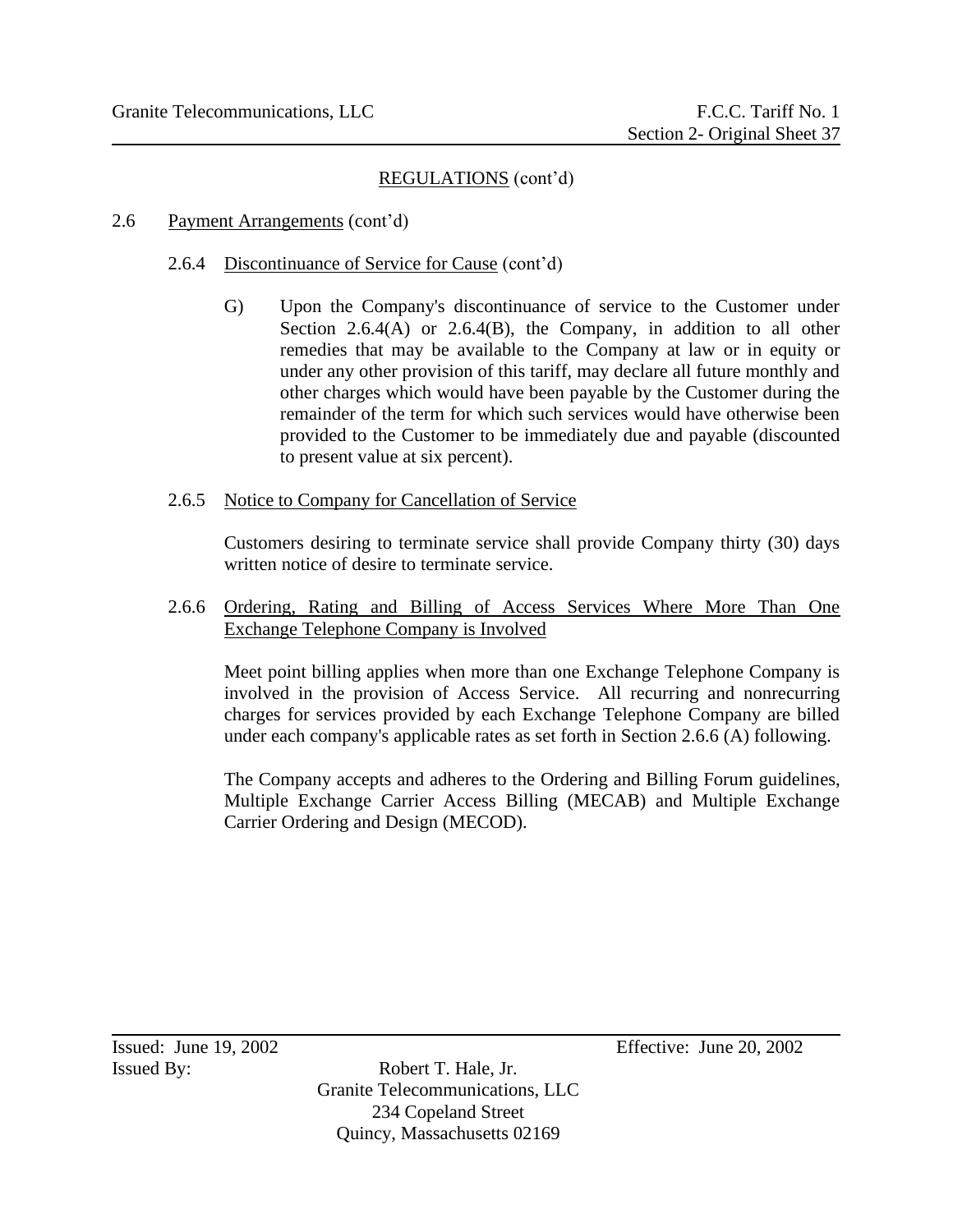#### 2.6 Payment Arrangements (cont'd)

2.6.6 Ordering, Rating and Billing of Access Services Where More Than One Exchange Telephone Company is Involved (cont'd)

The Company will handle ordering, rating and billing of Access Services under this tariff where more than one Exchange Telephone Company is involved in the provision of Access Service as follows.

A) For Feature Group D Switched Access Service, when service is jointly provided by more than one Exchange Telephone Company, the Customer must supply a copy of the order to each Exchange Telephone Company involved in providing the service.

Each Exchange Telephone Company will provide the portion of Local Transport to an interconnection point (IP) with another Exchange Telephone Company, and will bill the charges in accordance with its Access Service tariff for either Single Bill/Multiple Tariff arrangements or Multiple Bill/Multiple Tariff arrangements. For Single Bill/Single Tariff arrangements the Company will either bill the charges in accordance with its Access Service Tariff or agree to bill the Access Service charges of the interconnecting Exchange Telephone Company. The rate for the Transport elements will be determined as set forth in ( B) following. All other appropriate charges in each Exchange Telephone Company tariff are applicable.

Issued By: Robert T. Hale, Jr. Granite Telecommunications, LLC 234 Copeland Street Quincy, Massachusetts 02169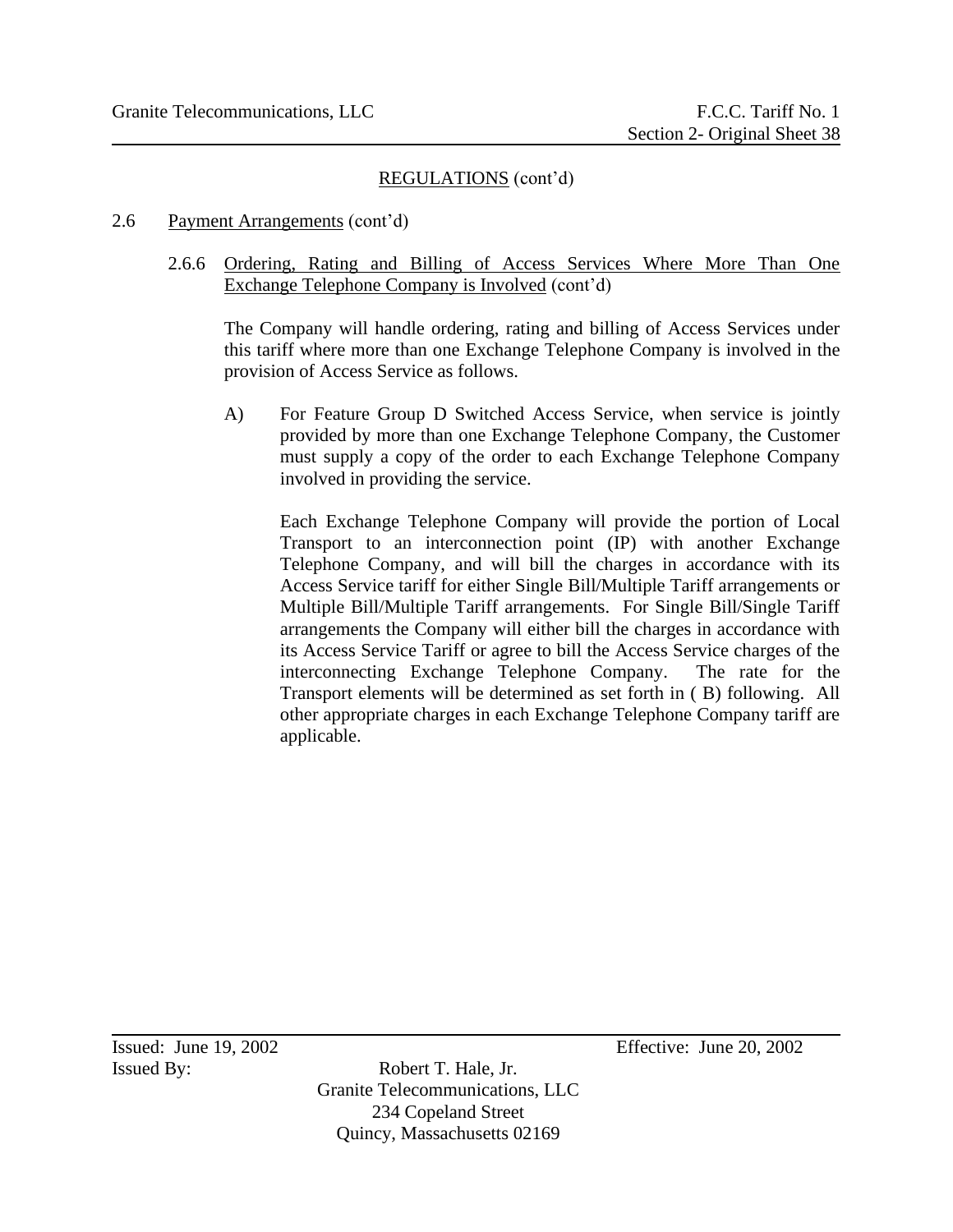#### 2.6 Payment Arrangements (cont'd)

- 2.6.6 Ordering, Rating and Billing of Access Services Where More Than One Exchange Telephone Company is Involved (cont'd)
	- B) The charge for the Local Transport Facility and Termination rate elements for services provided as set forth in Section 2.6.6(A) preceding are determined as follows:
		- 1) Determine the appropriate Switched Access Local Transport mileage by computing the airline mileage between the two ends of the Local Transport Facility, as defined in 3.1.2(B) following. Determine the airline mileage for the Local Transport Facility charge using the V&H method as set forth in Section 2.10.2 following.
		- 2) For Feature D Switched Access Service, the Local Transport Facility and Termination charges are determined by using the steps set forth in (a) through (c) following for the total Local Transport-Common Switched Transport charges.
			- (a) Multiply:

The number of access minutes by

the number of airline miles as determined in (1) preceding by

the Company's appropriate Local Transport Facility per mile per access minute rate by

Issued By: Robert T. Hale, Jr. Granite Telecommunications, LLC 234 Copeland Street Quincy, Massachusetts 02169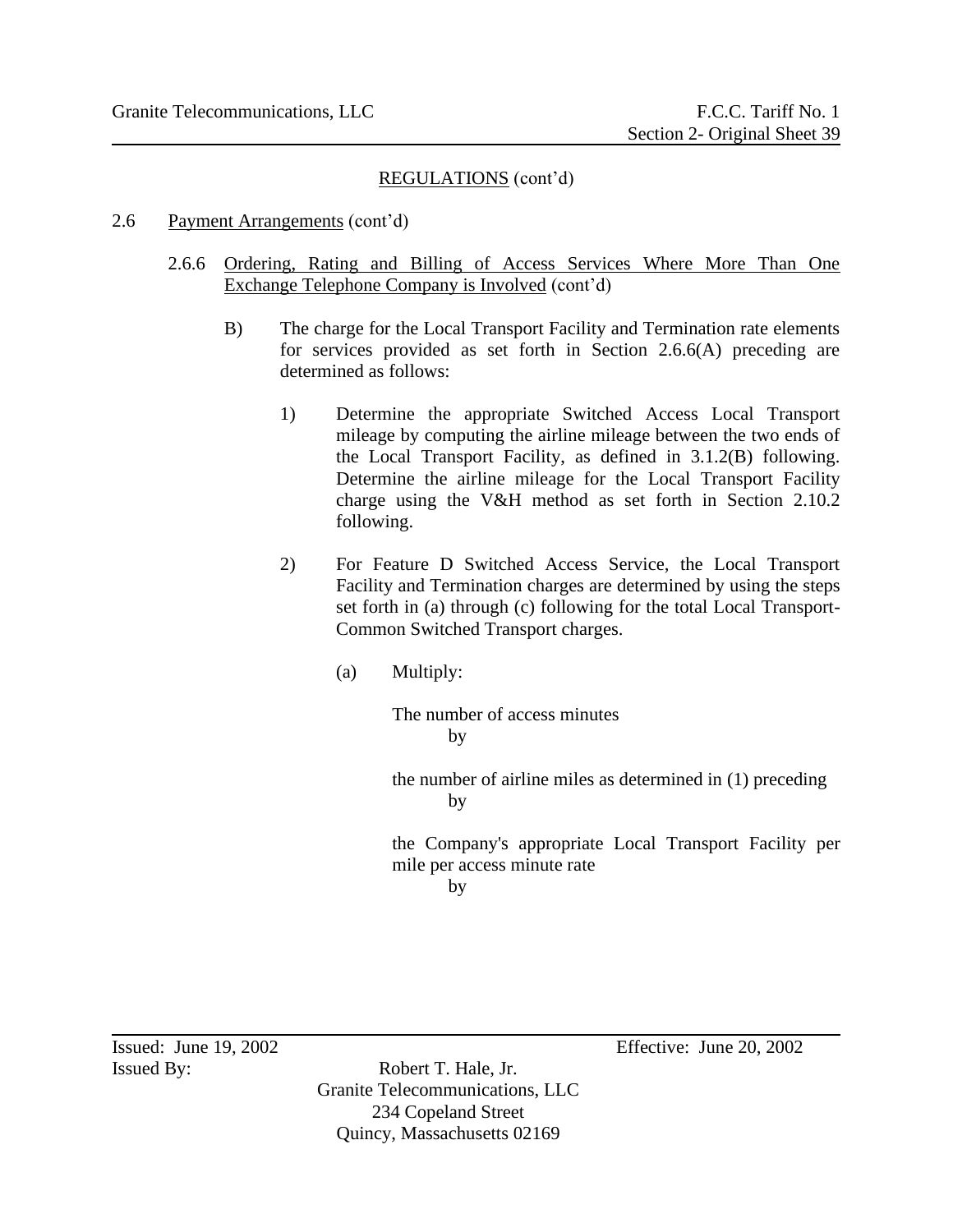#### 2.6 Payment Arrangements (cont'd)

- 2.6.6 Ordering, Rating and Billing of Access Services Where More Than One Exchange Telephone Company is Involved (cont'd)
	- B) (cont'd)
		- 2) (cont'd)
			- (a) (con'td)

the Company's billing percentage factor.

(b) Multiply:

The number of access minutes by

the Company's appropriate Local Transport Termination per minute rate. The resulting amount is the Company's total Local Transport Termination charge.

(c) Add:

The products of (a) and (b) for the Company's total Local Transport-Common Switched Transport charges.

Issued By: Robert T. Hale, Jr. Granite Telecommunications, LLC 234 Copeland Street Quincy, Massachusetts 02169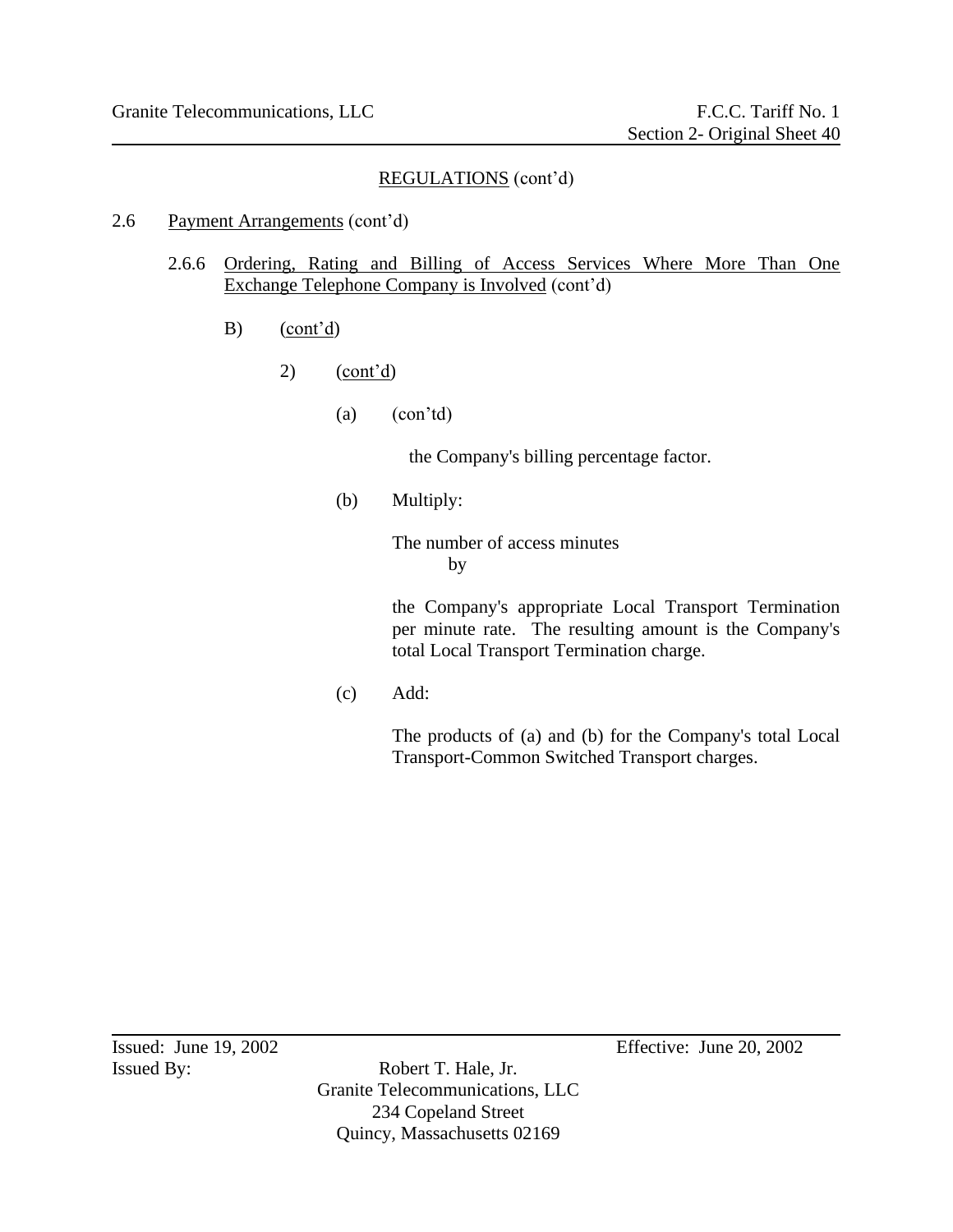#### 2.6 Payment Arrangements (cont'd)

- 2.6.6 Ordering, Rating and Billing of Access Services Where More Than One Exchange Telephone Company is Involved (cont'd)
	- C) The charge for the Direct Trunked Transport-Facility Mileage rate element for services provided as set forth in Section 2.6.6(A) preceding is determined as follows:
		- 1) Determine the appropriate Switched Access Direct Trunked Transport-Facility mileage by computing the airline mileage between the two ends of the Direct Trunked Transport Facility. Determine the airline mileage for the Direct Trunked Transport-Facility charge using the V&H method as set forth in Section 2.10.2 following.
		- 2) For Feature Group D Switched Access Service, the Direct Trunked Transport-Facility Mileage charge is determined by using the procedure set forth below:

Multiply:

The number of access minutes by

the number of airline miles as determined in (1) preceding by

the Company's appropriate Direct Trunked Transport-Facility per mile per access minute rate by

the Company's billing percentage factor.

Issued By: Robert T. Hale, Jr. Granite Telecommunications, LLC 234 Copeland Street Quincy, Massachusetts 02169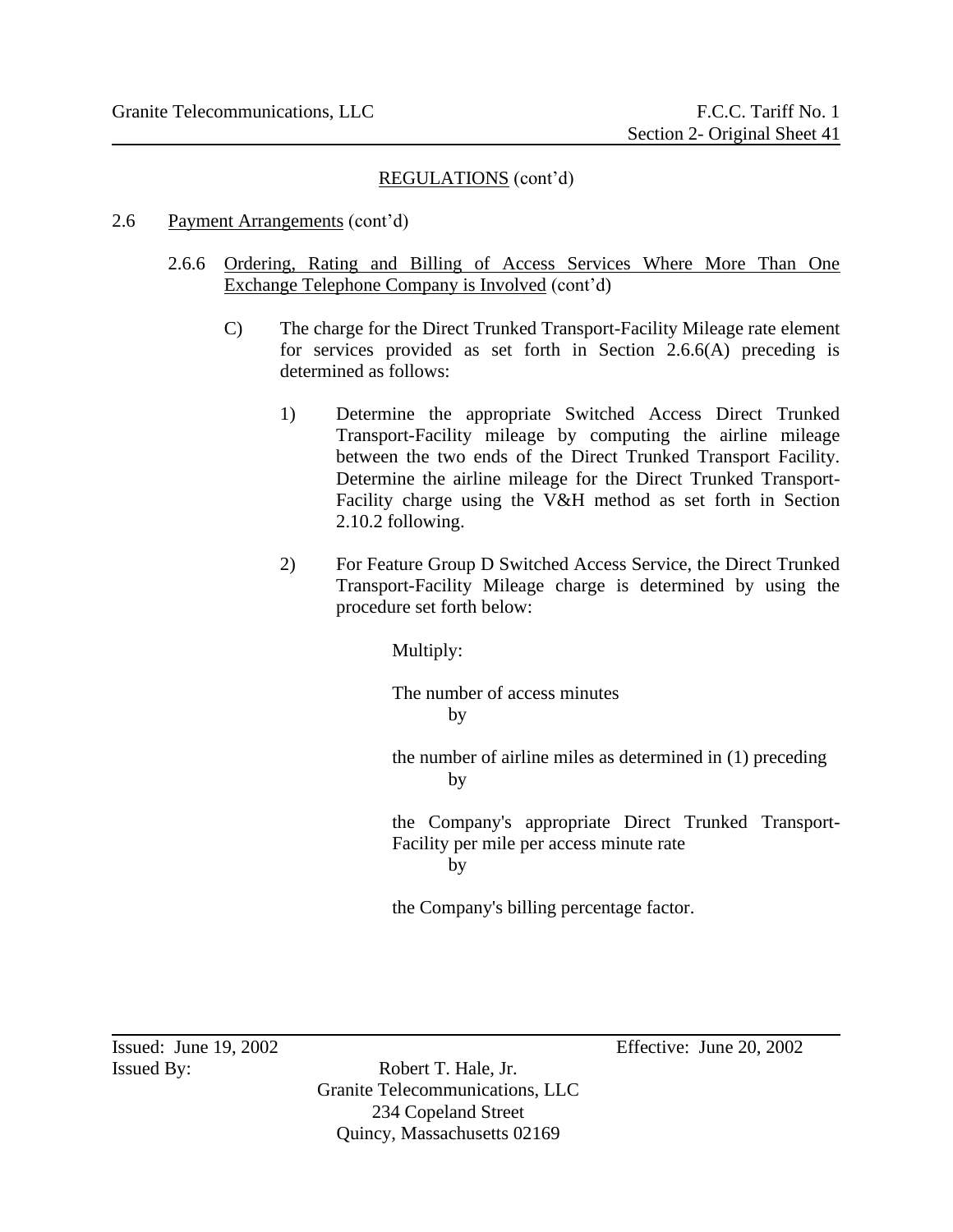### 2.6 Payment Arrangements (cont'd)

- 2.6.6 Ordering, Rating and Billing of Access Services Where More Than One Exchange Telephone Company is Involved (cont'd)
	- D) For Feature Group D.
		- 1) For originating or terminating access traffic at a company operated end office, the Residual Interconnection Charge is calculated by multiplying that rate times the number of originating and terminating access minutes that are switched at the end office.
		- 2) For Entrance Facility equipment operated by the Company, the Entrance Facility and/or Multiplexing charge will apply.
		- 3) The Billing Percentage (BP) is not applicable to the Residual Interconnection charge, Entrance Facility or Multiplexer.
	- E) The interconnection points will be determined by the Interconnection Agreements of the Exchange Telephone Companies involved. The billing percentage (BP) factor for the Company for the service between the involved offices will be listed in NATIONAL EXCHANGE CARRIER ASSOCIATION, INC. TARIFF F.C.C. NO. 4, except as noted in 2.6.6(F) below.
	- F) Until the NATIONAL EXCHANGE CARRIER ASSOCIATION, INC. TARIFF F.C.C. NO. 4 is revised to include the following meet points, the applicable billing percentage factors for Feature Group D Switched Access Service traffic between certain Company end offices and incumbent local exchange carrier, end offices are as set forth in applicable agreements for switched access meet-point billing.

Issued By: Robert T. Hale, Jr. Granite Telecommunications, LLC 234 Copeland Street Quincy, Massachusetts 02169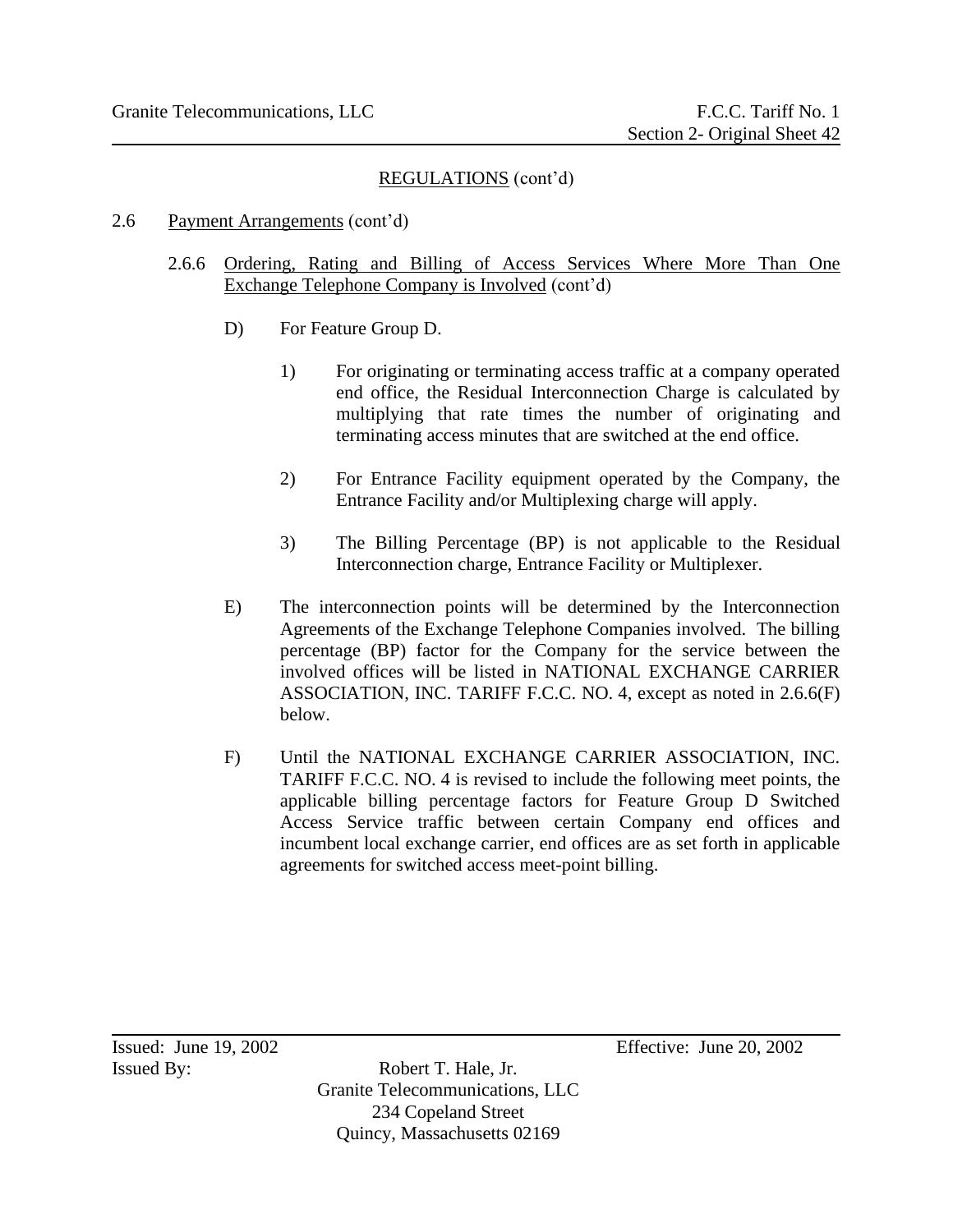### 2.6 Payment Arrangements (cont'd)

- 2.6.6 Ordering, Rating and Billing of Access Services Where More Than One Exchange Telephone Company is Involved (cont'd)
	- G) Should any changes be made to the meet point billing arrangements as set forth in Section 2.6.6(A) preceding, the Company will give affected Customers 30 days' notice.
	- H) Should the Company act as an intermediate, non-terminating local exchange carrier, Local Transport Termination rates, as determined in Section 2.6.6(B) preceding, will not be applied to the meet Point billing arrangement.

### 2.6.7 Changes in Service Requested

If the Customer makes or requests material changes in circuit engineering, equipment specifications, service parameters, premises locations, or otherwise materially modifies any provision of the application for service, the Customer's installation fees shall be adjusted according to the term and conditions set forth in 3.1.1(C) following, Access Order Modifications.

# 2.6.8 Customer Overpayment

The Company will pay interest on a Customer overpayment. Customer overpayment shall mean a payment to the Company in excess of the correct charges for service when caused by erroneous billing by the Company. The rate of interest shall be the unadjusted interest rate paid on Customer deposits or the late payment penalty rate, whichever is greater. Interest shall be paid from the date when the Customer overpayment was made, adjusted for any changes in the deposit interest rate or late payment penalty rate, and compounded monthly, until the date when the overpayment is refunded. No interest shall be paid on

Issued By: Robert T. Hale, Jr. Granite Telecommunications, LLC 234 Copeland Street Quincy, Massachusetts 02169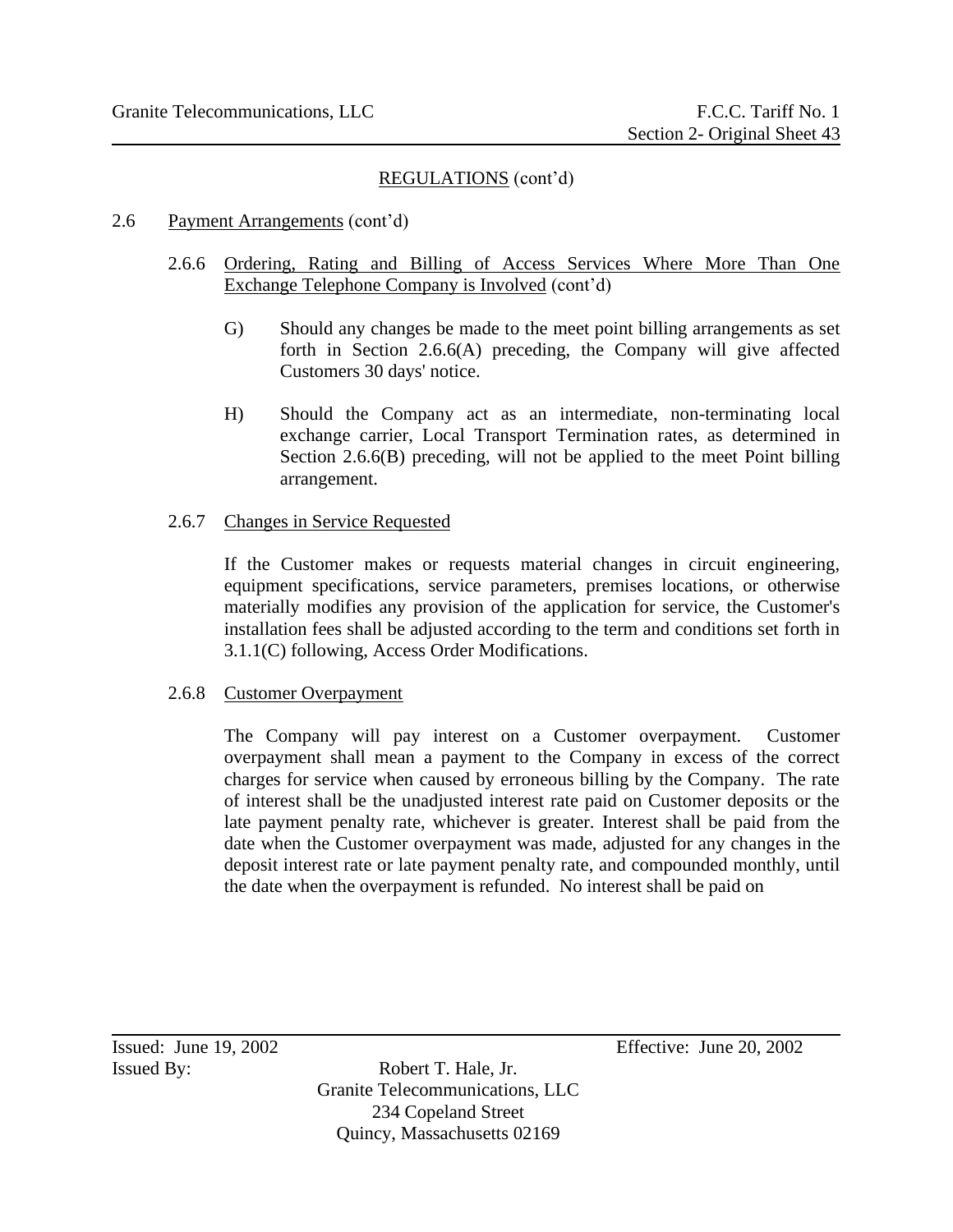### 2.6 Payment Arrangements (cont'd)

2.6.8 Customer Overpayment (cont'd)

Customer overpayments that are refunded within thirty (30) days after such overpayment is received by the Company.

#### 2.7 Allowances for Interruptions in Service

- 2.7.1 General
	- A) A credit allowance will be given when service is interrupted, except as specified in Section 2.7.2 following. A service is interrupted when it becomes inoperative to the Customer, e.g., the Customer is unable to transmit or receive, because of a failure of a component furnished by the Company under this tariff.
	- B) An interruption period begins when the Customer reports a service, facility or circuit to be inoperative and, if necessary, releases it for testing and repair. An interruption period ends when the service, facility or circuit is operative.
	- C) If the Customer reports a service, facility or circuit to be interrupted but declines to release it for testing and repair, the service, facility or circuit is considered to be impaired but not interrupted. No credit allowances will be made for a service, facility or circuit considered by the Company to be impaired.

Issued By: Robert T. Hale, Jr. Granite Telecommunications, LLC 234 Copeland Street Quincy, Massachusetts 02169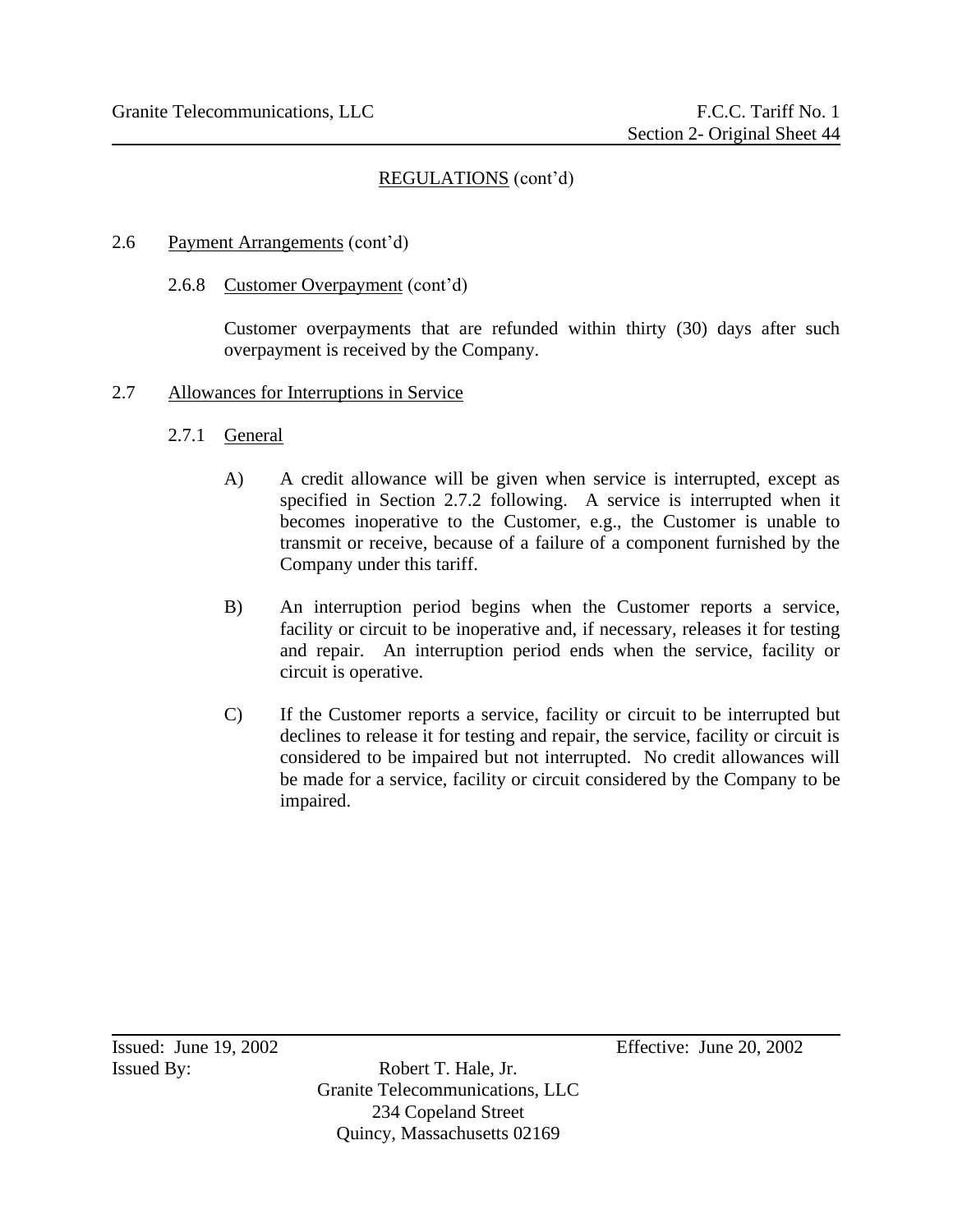# 2.7 Allowances for Interruptions in Service (cont'd)

### 2.7.2 Limitations of Allowances

No credit allowance will be made for any interruption in service:

- A) Due to the negligence of or noncompliance with the provisions of this Tariff by any person or entity other than the Company, including but not limited to the Customer or other common carriers connected to the service of the Company;
- B) Due to the failure of power, equipment, systems, connections or services not provided by the Company;
- C) Due to circumstances or causes beyond the control of the Company;
- D) During any period in which the Company is not given full and free access to its facilities and equipment for the purposes of investigating and correcting interruptions;
- E) During any period in which the Customer continues to use the service on an impaired basis;
- F) During any period when the Customer has released service to the Company for maintenance purposes or for implementation of a Customer order for a change in service arrangements;
- G) That occurs or continues due to the Customer's failure to authorize replacement of any element of special construction; and
- H) That was not reported to the Company within thirty (30) days of the date that service was affected.

Issued By: Robert T. Hale, Jr. Granite Telecommunications, LLC 234 Copeland Street Quincy, Massachusetts 02169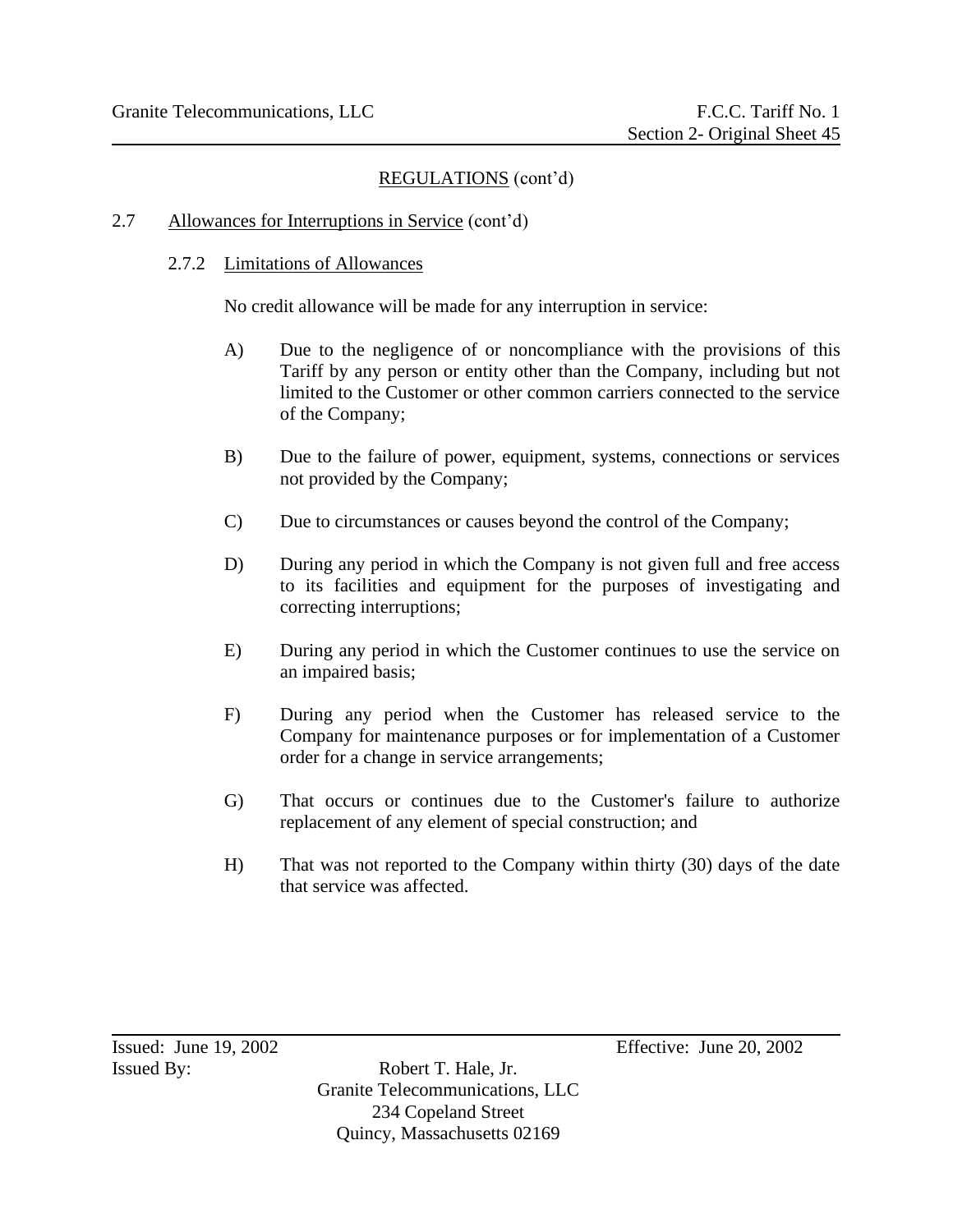# 2.7 Allowances for Interruptions in Service (cont'd)

2.7.3 Use of Another Means of Communications

If the Customer elects to use another means of communications during the period of interruption, the Customer must pay the charges for the alternative service used.

- 2.7.4 Application of Credits for Interruptions in Service
	- A) Credits for interruptions in service that is provided and billed on a flat rate basis for a minimum period of at least one month, beginning on the date that billing becomes effective, shall in no event exceed an amount equivalent to the proportionate charge to the Customer for the period of service during which the event that gave rise to the claim for a credit occurred. A credit allowance is applied on a pro rate basis against the rates specified hereunder and is dependent upon the length of the interruption. Only those facilities on the interrupted portion of the circuit will receive a credit.
	- B) For calculating credit allowances, every month is considered to have thirty (30) days.
	- C) A credit allowance will be given for interruptions in service of 15 minutes or more. Two or more interruptions of 15 minutes or more during any one 24-hour period shall be considered as one interruption.

Issued By: Robert T. Hale, Jr. Granite Telecommunications, LLC 234 Copeland Street Quincy, Massachusetts 02169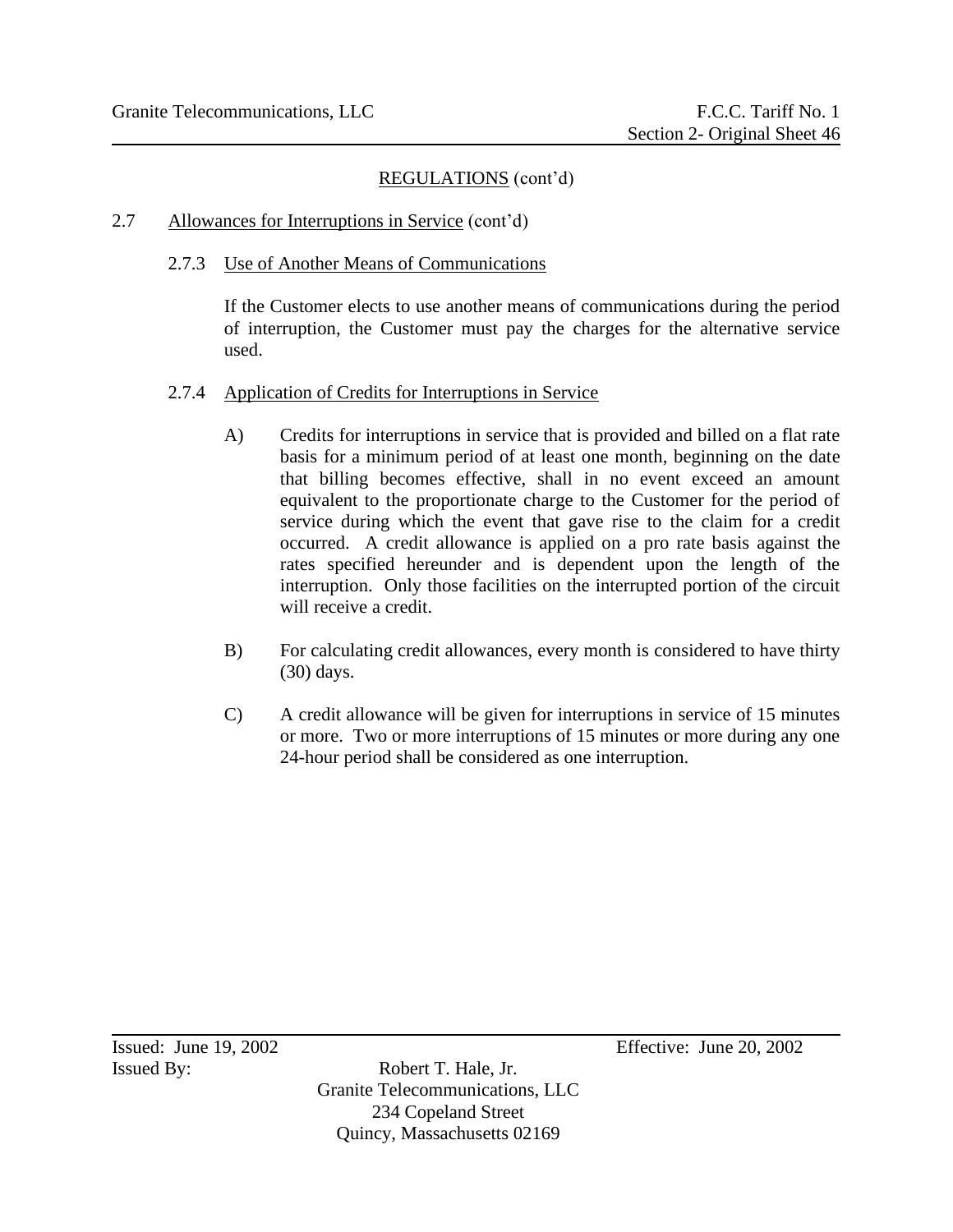# 2.7 Allowances for Interruptions in Service (cont'd)

### 2.7.4 Application of Credits for Interruptions in Service (cont'd)

D) Interruptions of 24 Hours or Less

| <b>Length of Interruption</b>              | <b>Interruption Period</b><br>To Be Credited |
|--------------------------------------------|----------------------------------------------|
| Less than 15 minutes                       | None                                         |
| 15 minutes up to but not including 3 hours | $1/10$ Day                                   |
| 3 hours up to but not including 6 hours    | $1/5$ Day                                    |
| 6 hours up to but not including 9 hours    | $2/5$ Day                                    |
| 9 hours up to but not including 12 hours   | $3/5$ Day                                    |
| 12 hours up to but not including 15 hours  | $4/5$ Day                                    |
| 15 hours up to but not including 24 hours  | One Day                                      |

E) Continuous Interruption Over 24 Hours and Less Than 72 Hours. Interruptions over 24 hours and less than 72 hours will be credited 1/5 day for each three-hour period or fraction thereof that occurs following the expiration of the initial 24-hour period. No more than one full day's credit will be allowed for any period of 24 hours.

Issued By: Robert T. Hale, Jr. Granite Telecommunications, LLC 234 Copeland Street Quincy, Massachusetts 02169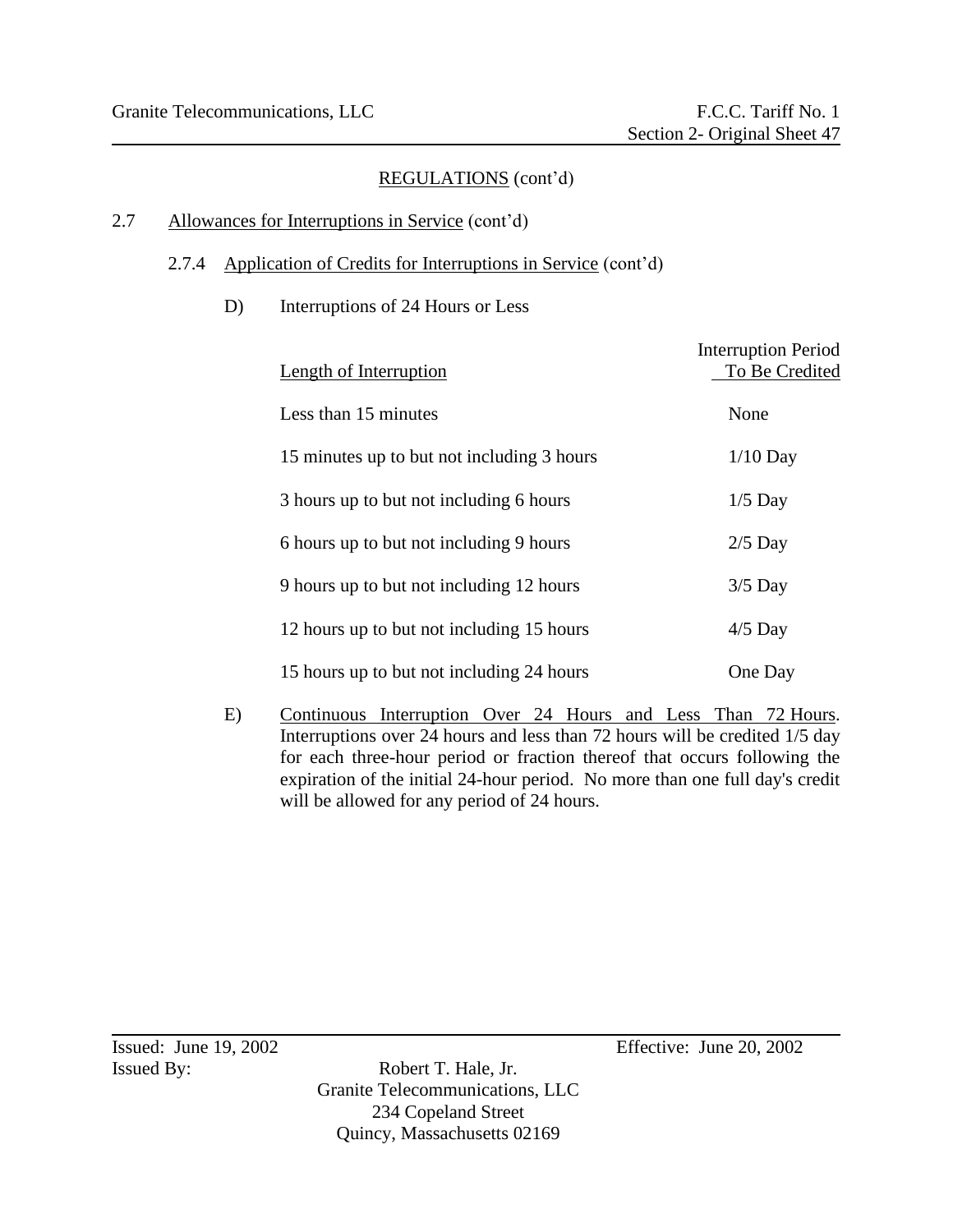# 2.7 Allowances for Interruptions in Service (cont'd)

- 2.7.4 Application of Credits for Interruptions in Service (cont'd)
	- F) Interruptions Over 72 Hours. Interruptions over 72 hours will be credited 2 days for each full 24-hour period that occurs following the expiration of the initial 72-hour period. No more than 30 days credit will be allowed for any one-month period.

# 2.7.5 Cancellation For Service Interruption

Cancellation or termination for service interruption is permitted only if any circuit experiences a single continuous outage of 8 hours or more or cumulative service credits equaling 16 hours in a continuous 12-month period. The right to cancel service under this provision applies only to the single circuit which has been subject to the outage or cumulative service credits.

# 2.8 Cancellation of Service/Termination Liability

If a Customer cancels a Service Order or terminates services before the completion of the term for any reason whatsoever other than a service interruption (as defined in Section 2.7.1), Customer agrees to pay to Company termination liability charges, which are defined below. These charges shall become due and owing as of the effective date of the cancellation or termination and be payable within the period set forth in Section 2.6.2.

# 2.8.1 Termination Liability

Customer's termination liability for cancellation of service shall be equal to:

1) all unpaid Non-Recurring charges reasonably expended by Company to establish service to Customer, plus;

Issued By: Robert T. Hale, Jr. Granite Telecommunications, LLC 234 Copeland Street Quincy, Massachusetts 02169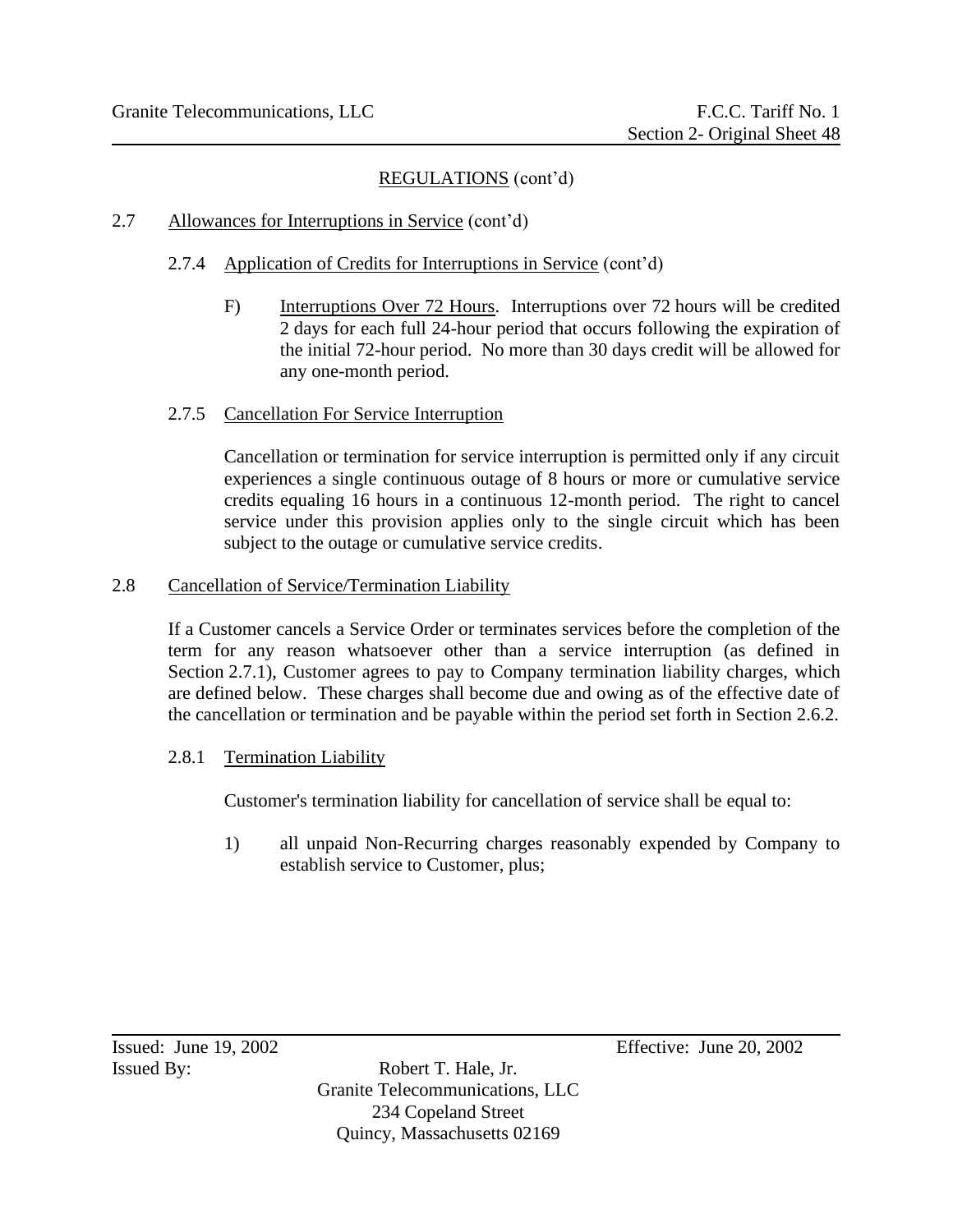# 2.8 Cancellation of Service/Termination Liability (cont'd)

- 2.8.1 Termination Liability (cont'd)
	- 2) any disconnection, early cancellation or termination charges reasonably incurred and paid to third parties by Company on behalf of Customer, plus;
	- 3) all Recurring Charges specified in the applicable Service Order for the balance of the then current term discounted at the prime rate announced in the Wall Street Journal on the third business day following the date of cancellation;
	- 4) minus a reasonable allowance for costs avoided by the Company as a direct result of Customer's cancellation.

### 2.9 Customer Liability for Unauthorized Use of the Network

- 2.9.1 Unauthorized Use of the Network
	- A) Unauthorized use of the Network occurs when: (1) a person or entity that does not have actual, apparent, or implied authority to use the Network, obtains the Company's services provided under this Tariff; or (2) a person or entity that otherwise has actual, apparent, or implied authority to use the Network, makes fraudulent use of the Network to obtain the Company's services provided under this Tariff, or uses specific services that are not authorized.
	- B) The following activities constitute fraudulent use:
		- 1) Using the Network to transmit a message, locate a person, or otherwise give or obtain information, without payment for the service;

Issued By: Robert T. Hale, Jr. Granite Telecommunications, LLC 234 Copeland Street Quincy, Massachusetts 02169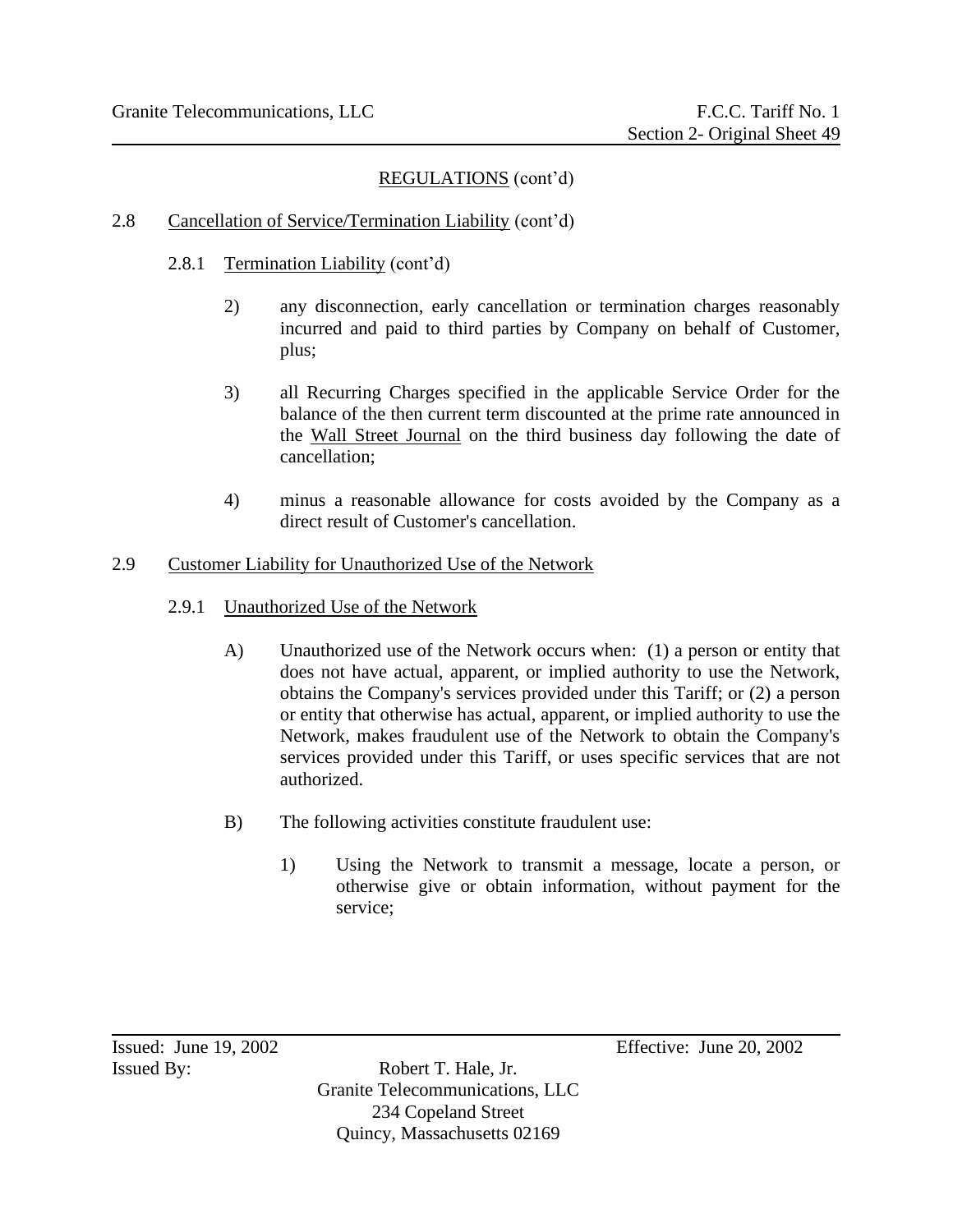# 2.9 Customer Liability for Unauthorized Use of the Network (cont'd)

- 2.9.1 Unauthorized Use of the Network (cont'd)
	- B) (cont'd)
		- 2) Using or attempting to use the Network with the intent to avoid payment, either in whole or part, of any of the Company's tariffed charges by either rearranging, tampering with, or making connections not authorized by this Tariff to any service components used to furnish the Company's services or using fraudulent means or devices, tricks, schemes, false or invalid numbers, false credit devices or electronic devices;
		- 3) Using fraudulent means or devices, tricks, schemes, false or invalid numbers, false credit devices or electronic devices to defraud or mislead callers.
	- C) Customers are advised that use of telecommunications equipment and services, including that provided under this Tariff, carries a risk of various forms of telecommunications fraud (including, but not limited to, toll and PBX fraud perpetrated by Users who gain access to a Customer's facilities, account numbers, security or authorization codes, etc.). Customers should take all necessary steps to restrict access to their facilities, including the equipment and services provided hereunder, and to detect and prevent unauthorized use of the equipment and services provided by the Company under this Tariff.

Issued By: Robert T. Hale, Jr. Granite Telecommunications, LLC 234 Copeland Street Quincy, Massachusetts 02169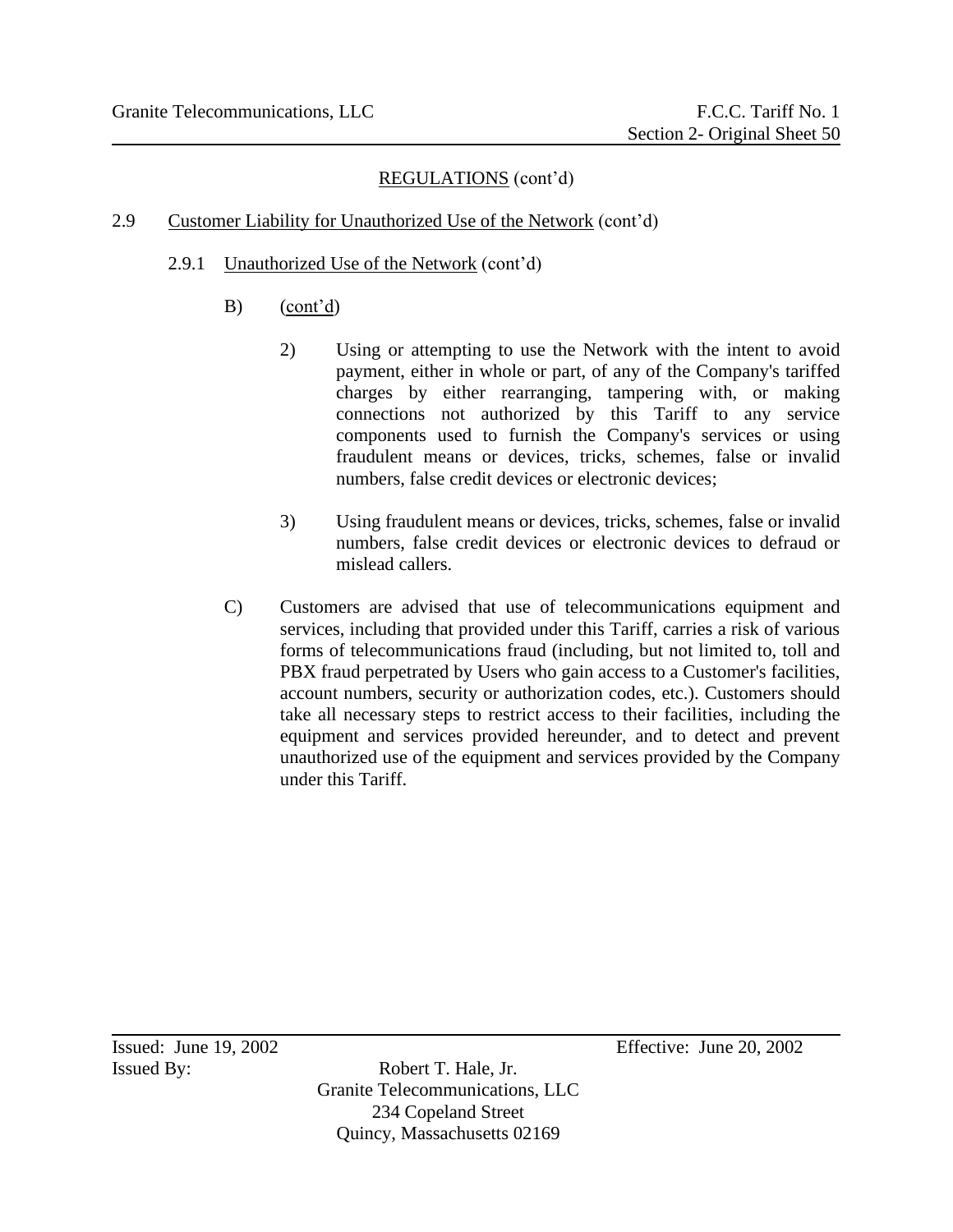### 2.9 Customer Liability for Unauthorized Use of the Network (cont'd)

#### 2.9.2 Liability for Unauthorized Use

- A) Except as provided for elsewhere in this Tariff, the Customer is responsible for payment of all charges for services provided under this Tariff furnished to the Customer or User. This responsibility is not changed due to any use, misuse, or abuse of the Customer's service or Customer-provided equipment by Users or other third parties, the Customer's employees, or the public.
- B) The Customer is liable for all costs incurred as a result of unauthorized use of the Network, including service charges and any direct, indirect, special, incidental, reliance, consequential, exemplary or punitive charges.
- C) The Customer is responsible for payment of any charges related to the suspension and/or termination of service, and any charges for reconnection of service, incurred as a result of unauthorized use of the Network.

Issued By: Robert T. Hale, Jr. Granite Telecommunications, LLC 234 Copeland Street Quincy, Massachusetts 02169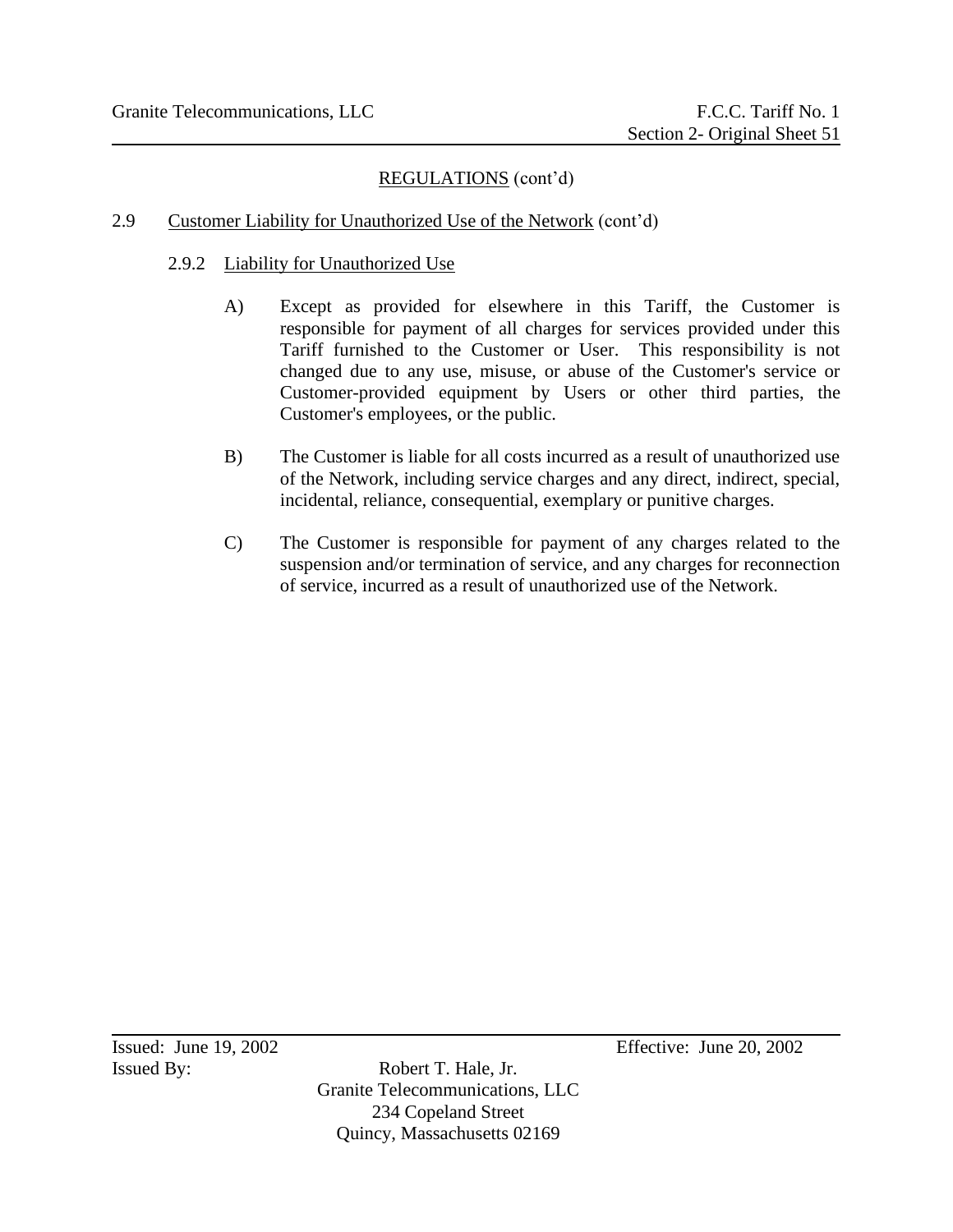#### 2.10 Application of Rates

The regulations set forth in this section govern the application of rates for services contained in other sections of this tariff.

### 2.10.1 Charges Based on Duration of Use

Customer traffic to end offices will be measured (i.e., recorded or assumed) by the Company at end office switches or access tandem switches. Originating and terminating calls will be measured (i.e., recorded or assumed) by the Company to determine the basis for computing chargeable access minutes. In the event the Customer message detail is not available because the Company lost or damaged tapes or experienced recording system outages, the Company will estimate the volume of lost Customer access minutes of use based on previously known values.

For originating calls over Feature Group D, usage measurement begins when the originating Feature Group D switch receives the first wink supervisory signal forwarded from the Customer's point of termination.

The measurement of originating call usage ends when the originating Feature Group D switch receives disconnect supervision from either the originating end user's end office, indicating the originating end user has disconnected, or the Customer's point of termination, whichever is recognized first by the switch.

For terminating calls over Feature Group D, the measurement of access minutes begins when the terminating Feature Group D switch receives answer supervision from the terminating end user's end office, indicating the terminating end user has answered. For terminating calls over FGD Access Service, the measured minutes are chargeable access minutes. Where assumed minutes are used, the assumed minutes are the chargeable access minutes.

Issued By: Robert T. Hale, Jr. Granite Telecommunications, LLC 234 Copeland Street Quincy, Massachusetts 02169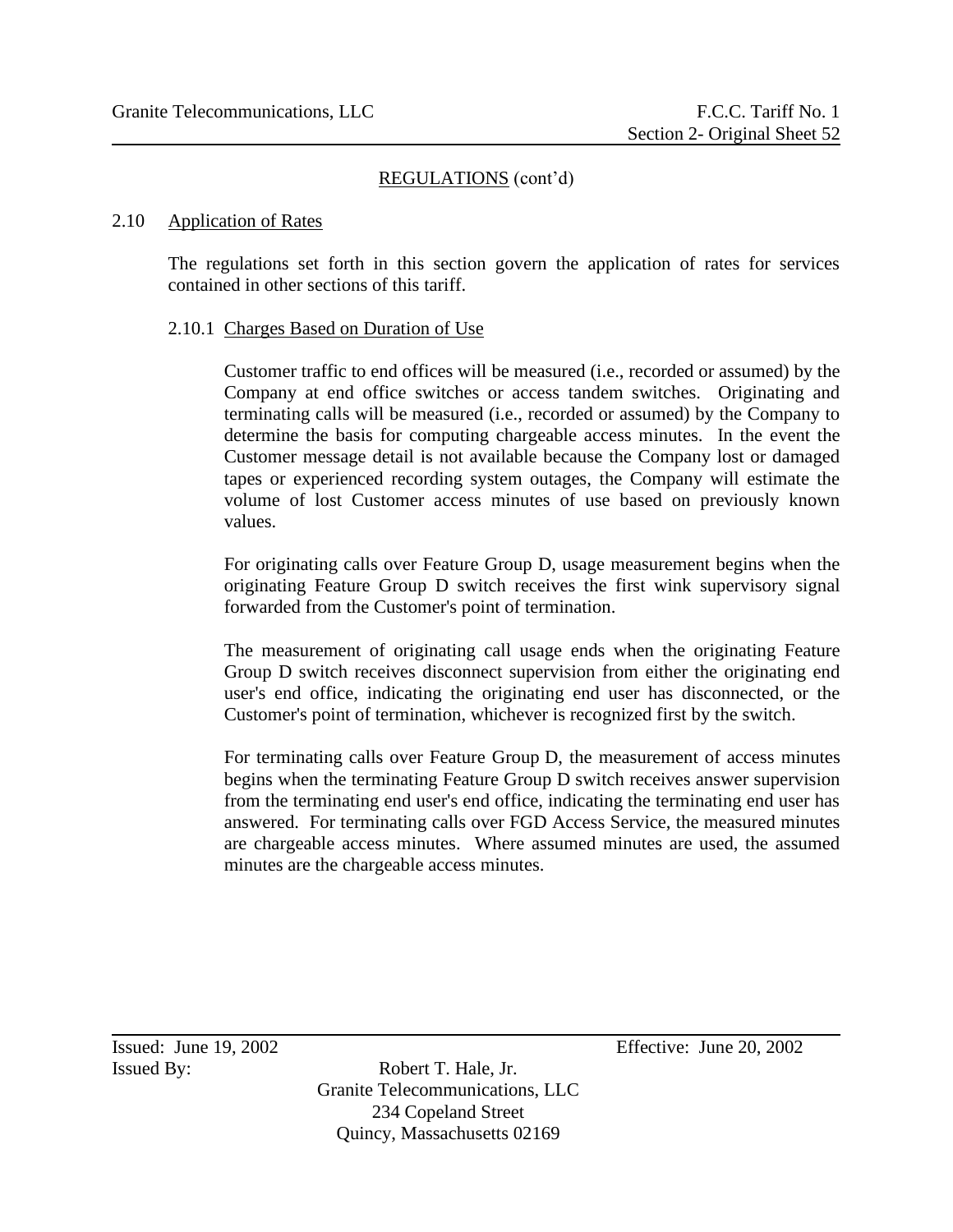2.10 Application of Rates (cont'd)

# 2.10.1 Charges Based on Duration of Use (cont'd)

The measurement of terminating call usage over Feature Group D ends when the terminating Feature Group D switch receives disconnect supervision from either the terminating end user's end office, indicating the terminating end user has disconnected, or the Customer's point of termination, whichever is recognized first by the switch.

FGD access minutes or fractions thereof, the exact value of the fraction being a function of the switch technology where the measurement is made, are accumulated over the billing period for each end office, and are then rounded up to the nearest access minute for each end office.

2.10.2 Rates Based Upon Distance

Where the charges for service are specified based upon distance, the following rules apply:

A) Distance between two points is measured as airline distance between the wire centers of the originating and terminating telephone lines. The wire center is a set of geographic coordinates, as referenced in NATIONAL EXCHANGE CARRIER ASSOCIATION, INC. TARIFF F.C.C. No. 4, associated with each NPA-NXX combination (where NPA is the area code and NXX is the first three digits of a seven-digit telephone number). Except that, until the NATIONAL EXCHANGE CARRIER ASSOCIATION, INC. TARIFF F.C.C. No. 4 is revised to include certain Company wire centers, the airline distance should be determined utilizing the "V" (vertical) and "H" "horizontal) coordinates as set forth in applicable company tariffs.

Issued By: Robert T. Hale, Jr. Granite Telecommunications, LLC 234 Copeland Street Quincy, Massachusetts 02169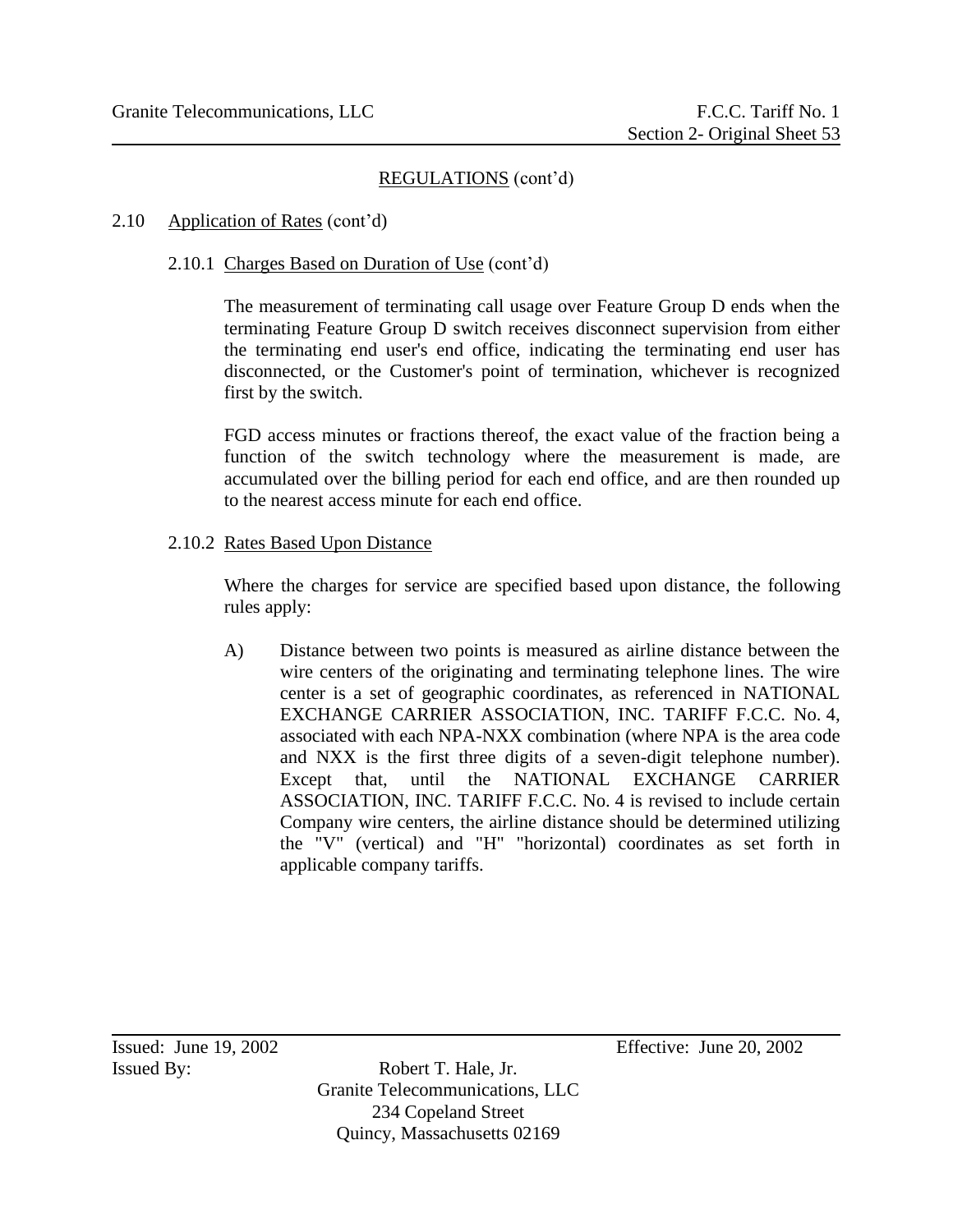# 2.10 Application of Rates (cont'd)

# 2.10.2 Rates Based Upon Distance (cont'd)

- B) The airline distance between any two wire centers is determined as follows:
	- 1) Obtain the "V" and "H" coordinates for each wire center from the above-referenced NECA tariff.
	- 2) Compute the difference between the "V" coordinates of the two wire centers; and the difference between the two "H" coordinates.
	- 3) Square each difference obtained in step (2) above.
	- 4) Add the square of the "V" difference and the square of the "H" difference obtained in step (3).
	- 5) Divide the sum of the squares by 10. Round to the next higher whole number if any fraction is obtained.
	- 6) Obtain the square root of the whole number result obtained above. Round to the next higher whole number if any fraction is obtained. This is the airline mileage.

7) Formula = 
$$
\sqrt{(V1 - V2)^2 + (H1 - H2)^2}
$$

Issued By: Robert T. Hale, Jr. Granite Telecommunications, LLC 234 Copeland Street Quincy, Massachusetts 02169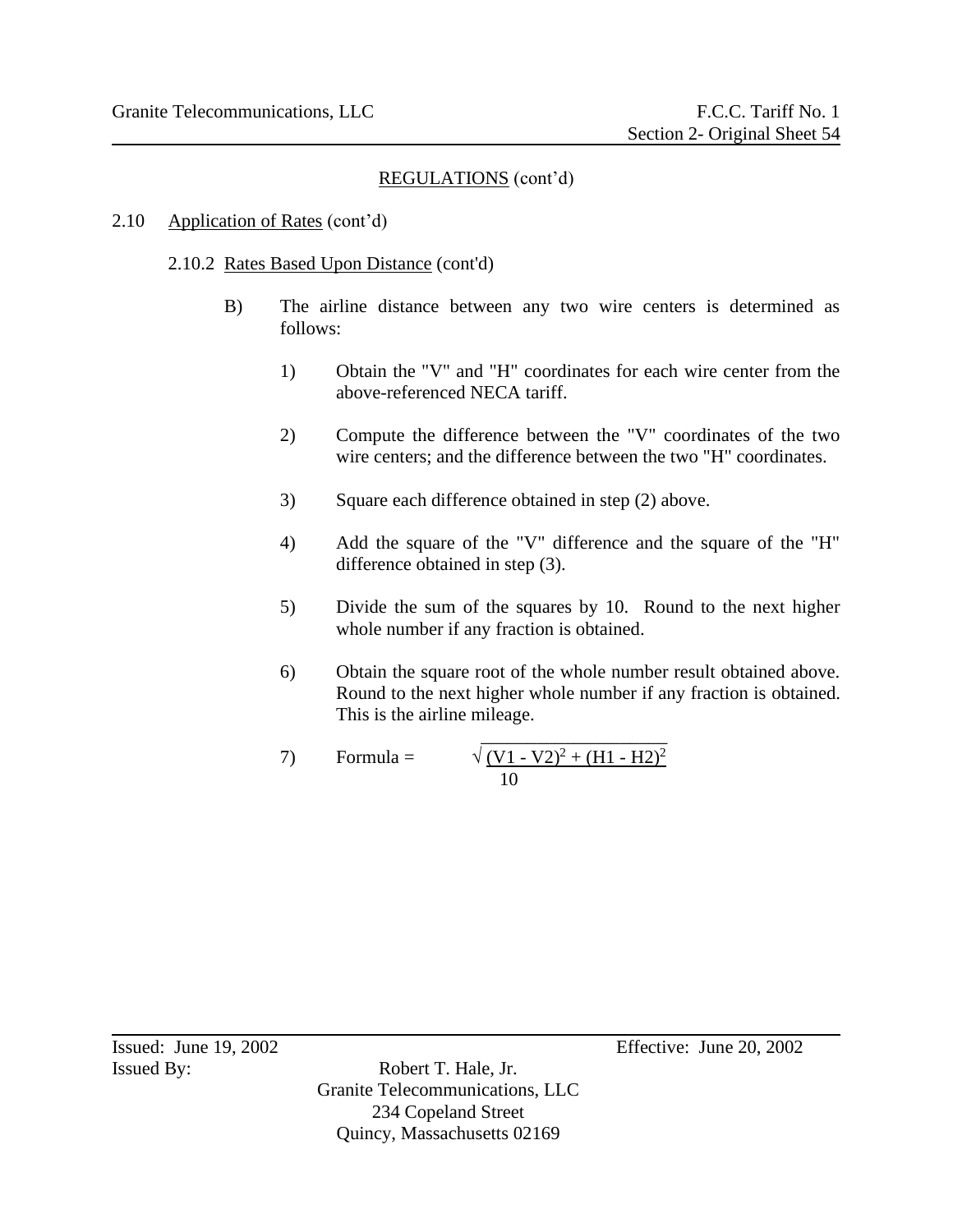# 2.10 Application of Rates (cont'd)

# 2.10.3 Mileage

The mileage to be used to determine the Local Transport Facility monthly rates are calculated as the airline distance between the end office switch where the call carried by Local Transport originates or terminates and the customer's serving wire center. The V&H coordinates method is used to determine mileage. This method is set forth in Section 2.10.2.

The Local Transport Facility mileage rates are shown in Section 5.1.3 in terms of per mile per access minute. To determine the rate to be billed, first compute the mileage. Should the calculation result in a fraction of a mile, always round up to the next whole mile before determining the mileage. Then multiply the mileage by the appropriate Local Transport Facility rate. The amount to be billed shall be the product of this calculation (i.e., the number of miles multiplied by the per mile rate) multiplied by the number of access minutes.

Issued By: Robert T. Hale, Jr. Granite Telecommunications, LLC 234 Copeland Street Quincy, Massachusetts 02169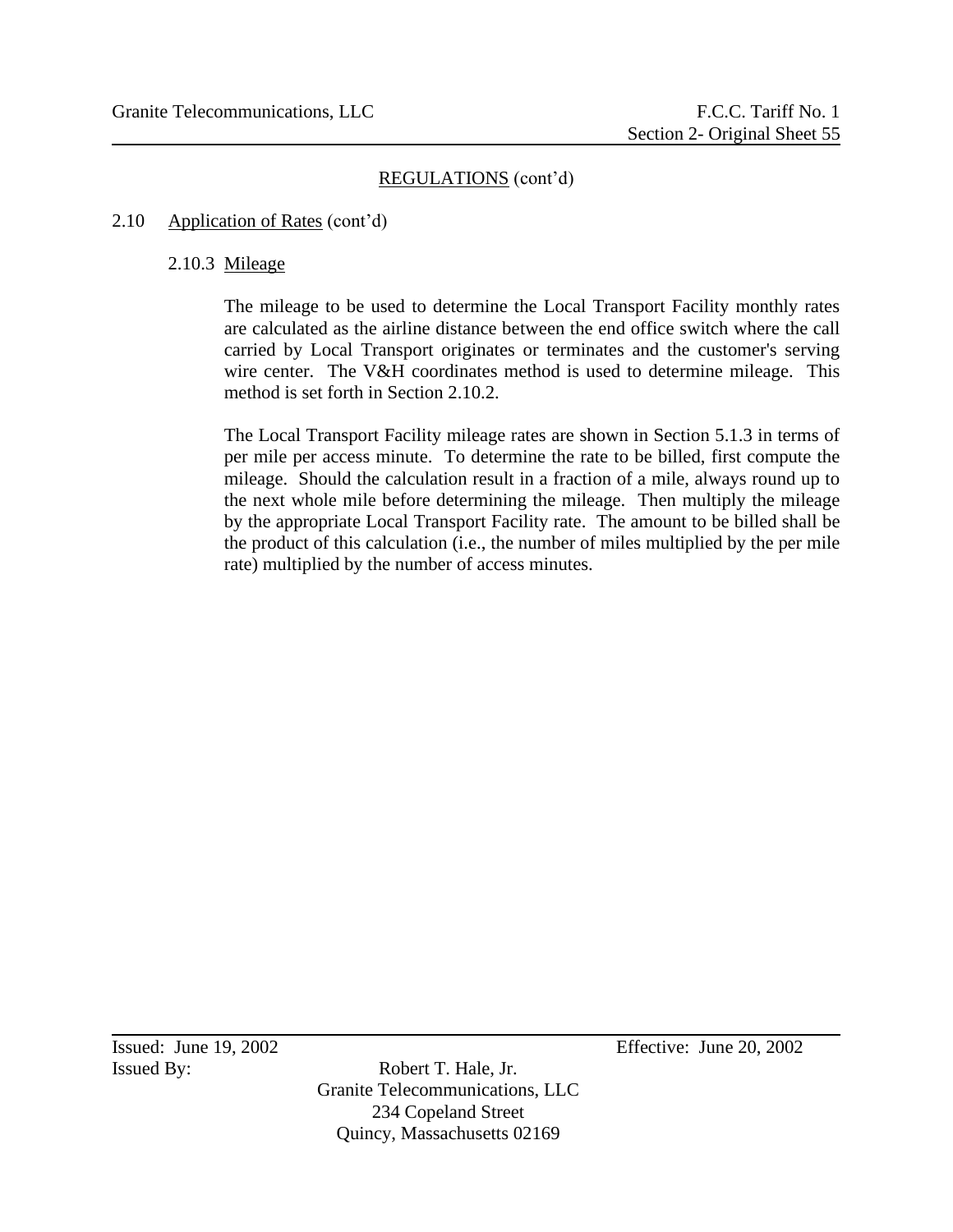#### SERVICE DESCRIPTIONS

#### 3.1 Access Services

Switched Access Service, which is available to Customers for their use in furnishing their services to end users, provides a two-point communications path between a Customer's premises and an end user's premises. It provides for the use of common terminating, switching and bunking facilities. Switched Access Service provides for the ability to originate calls from an end user's premises to a Customer's premises (or a collocated interconnection location), and to terminate calls from a Customer's premises (or a collocated interconnection location) to an end user's premises in the LATA where it is provided. Switched Access Service must be ordered separately for each LATA in which the customer desires to originate or terminate calls.

Switched Access Service is provided in the following service categories, which are differentiated by their technical characteristics and the manner in which an end user or Customer accesses them when originating or terminating calls.

FGD Access, which is available to all Customers, provides trunk side access to Company end office switches with an associated uniform 10XXX or 101XXXX access codes for the Customer's use in originating and terminating communications. End users may also originate calls to a selected FGD Access Customer by dialing 1 +NPA-NXX-XXXX when using the Company's presubscription service.

Toll Free Data Base Access Service, which is available to ail Customers, provides trunk side access to Company end office switches in the originating direction only, for the Customer's use in originating calls dialed by an end user to telephone numbers beginning with the prefix "800" or "888".

Issued By: Robert T. Hale, Jr. Granite Telecommunications, LLC 234 Copeland Street Quincy, Massachusetts 02169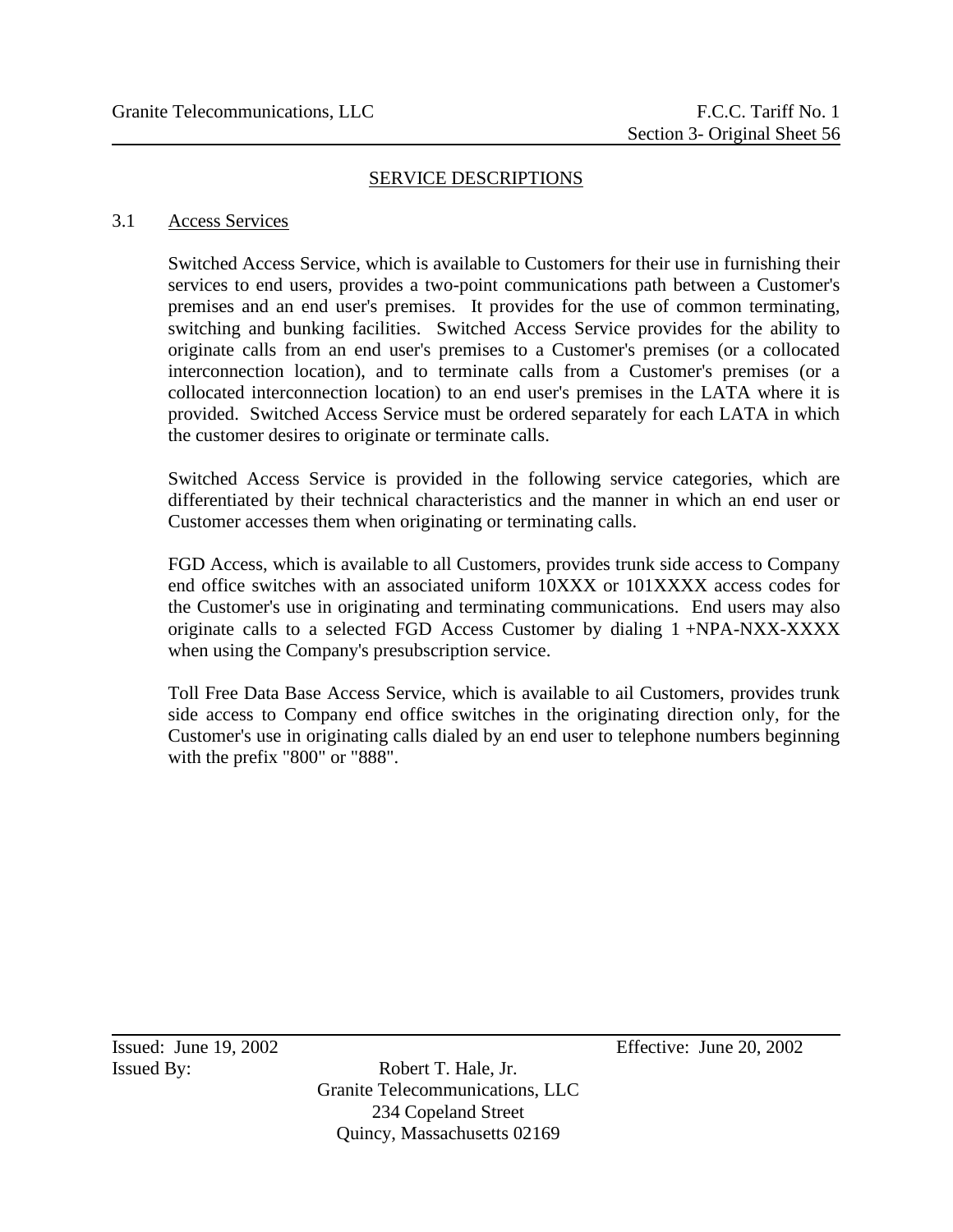- 3.1 Access Services (cont'd)
	- 3.1.1 Access Service Order
		- A) Ordering Access Service Types

An Access Service Order is used by the Company to provide a Customer Access Service. When placing an order for Access Service, the Customer shall provide, at a minimum, the following information:

- 1) For Feature Group D Switched Access Service:
	- (a) When direct routing to an end office is desired, the Customer shall specify:
		- the number of trunks,
		- the end office and
		- the Local Transport and Local Switching options desired.
	- (b) When end office routing via an access tandem switch operated by another Exchange Telephone Company is desired, the Customer shall specify:
		- the number of trunks,
		- the access tandem switch,
		- the Local Transport and Local Switching options desired, and
		- an estimate of the amount of traffic to be generated to and/or from each Company end office subtending another Exchange Telephone Company's access tandem.

Issued By: Robert T. Hale, Jr. Granite Telecommunications, LLC 234 Copeland Street Quincy, Massachusetts 02169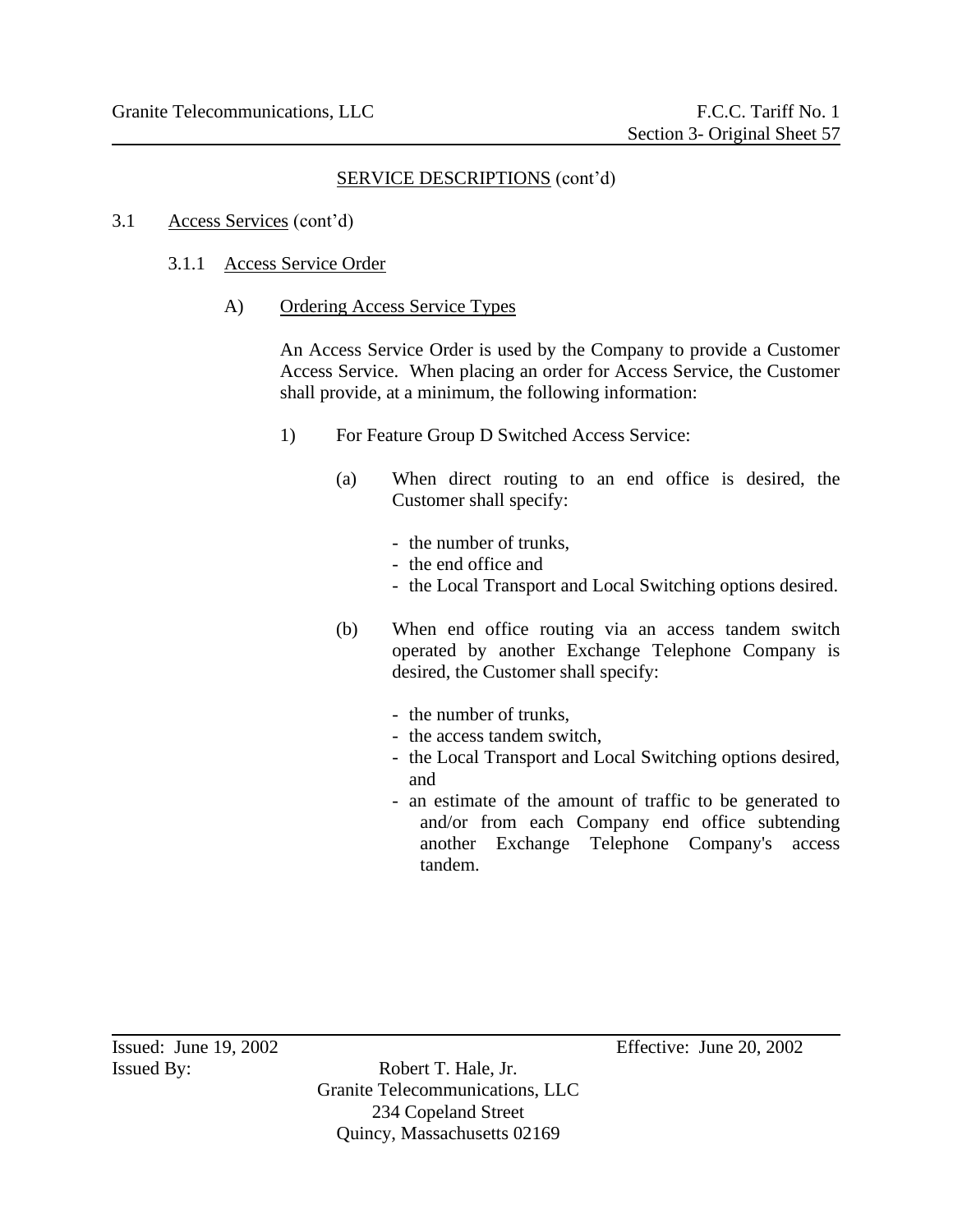- 3.1 Access Services (cont'd)
	- 3.1.1 Access Service Order (cont'd)
		- A) Ordering Access Service Types (cont'd)

In addition, the Customer shall also specify for terminating only access, whether the trunks are to be arranged in trunk group arrangements or provided as single trunks.

- 2) For Feature Group D Switched Access Service, the Customer shall specify the number of busy hour minutes of capacity (BHMC) from the Customer's premises to the end office by traffic type. This information is used to determine the number of transmission paths. The Customer shall also specify the Local Transport and Local Switching options. When FGD is ordered by specifying the number of trunks and direct routing to an end office is desired, the customer shall specify:
	- the end office and
	- the Local Transport and Local Switching options desired.

When FGD is ordered by specifying the number of trunks and end office routing via an access tandem operated by another Exchange Telephone Company is desired, the customer shall specify:

- the access tandem,
- the Local Transport and Local Switching options desired, and
- an estimate of the amount of traffic to be generated to and/or from each Company end office subtending another Exchange Telephone Company's access tandem.

Issued: June 19, 2002 Effective: June 20, 2002

Issued By: Robert T. Hale, Jr. Granite Telecommunications, LLC 234 Copeland Street Quincy, Massachusetts 02169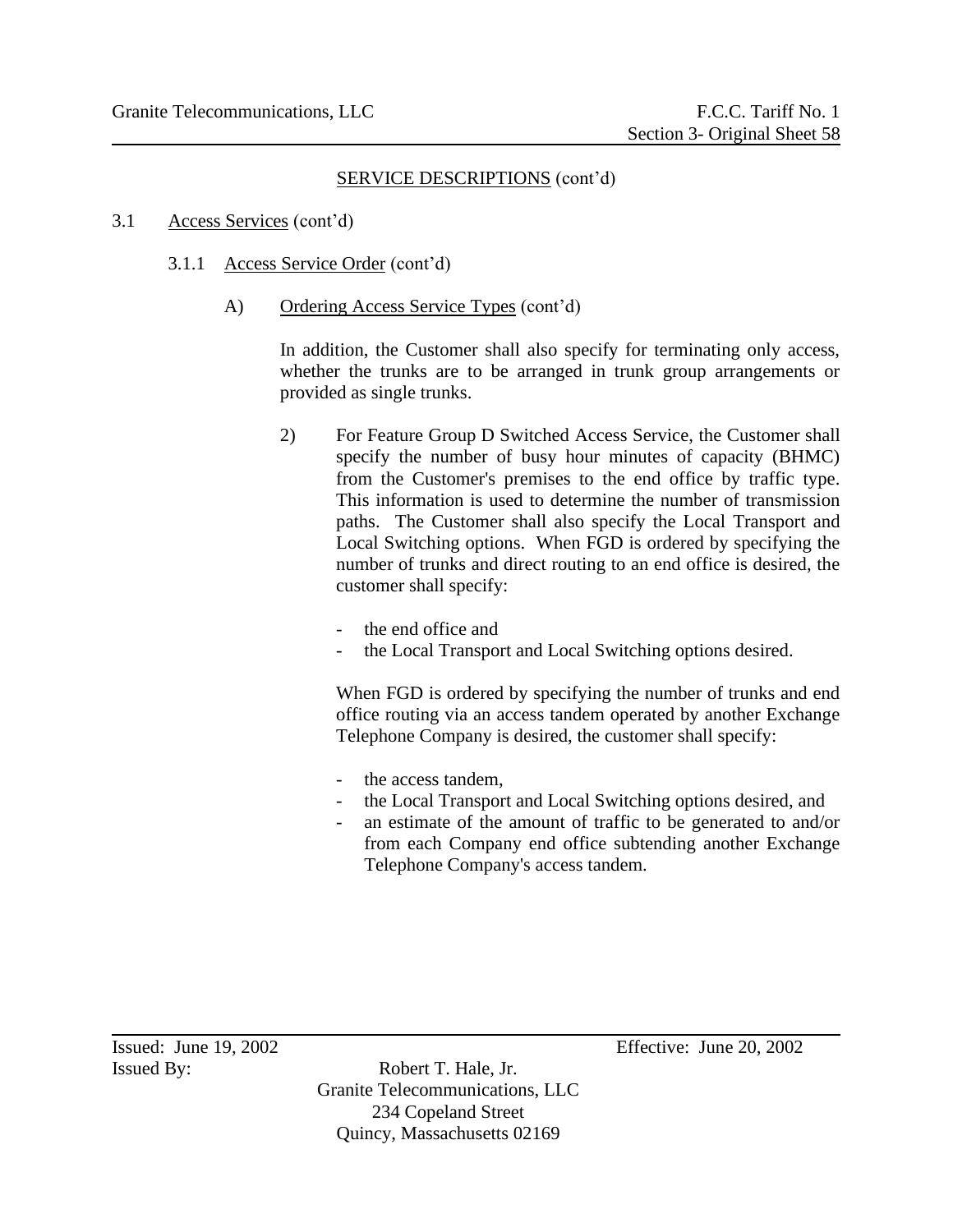- 3.1 Access Services (cont'd)
	- 3.1.1 Access Service Order (cont'd)
		- A) Ordering Access Service Types (cont'd.)
			- 2) (cont'd.)

In addition, for Feature Group D with the SS7 signaling option, the Customer shall specify the switching point codes and trunk circuit identification codes for trunks with the SS7 signaling option, and the STP point codes, signaling link codes and link type for each Common Channel Signaling Access (CCSA) connection ordered.

When a Customer orders FGD in trunks, the Customer is responsible to assure that sufficient access facilities have been ordered to handle its traffic.

3) For Toll Free Data Base Access Service, the Customer shall order the service in accordance with the preceding provisions set forth for Feature Group D. If the Customer desires any of the optional features available with Toll Free Data Base Service, the Customer shall so specify on the order for service.

### B) Access Order Service Date Intervals

Access Service is provided with one of the following Service Date Intervals:

- Standard Interval
- Negotiated Interval
- Advance Order Interval

Issued By: Robert T. Hale, Jr. Granite Telecommunications, LLC 234 Copeland Street Quincy, Massachusetts 02169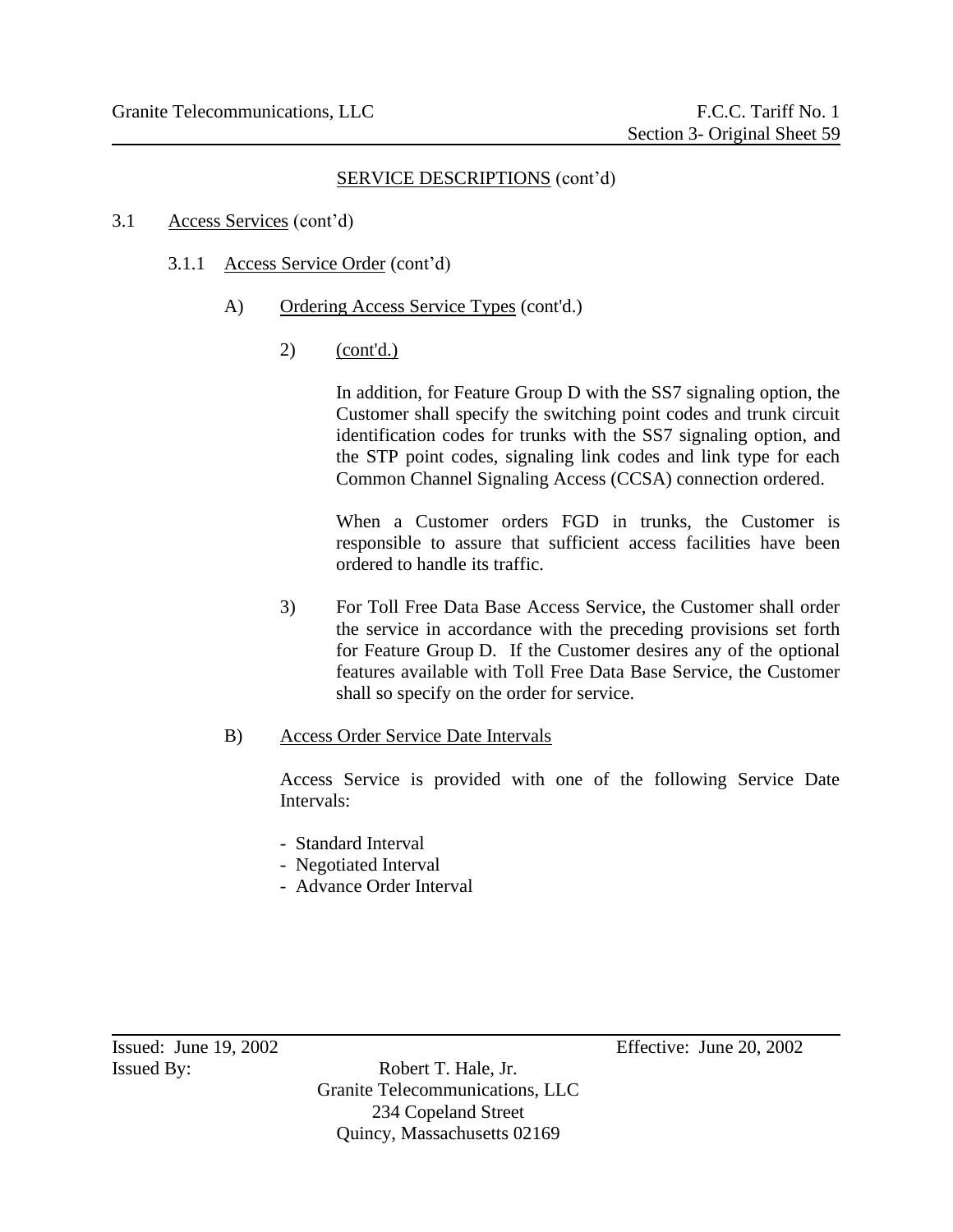#### 3.1 Access Services (cont'd)

#### 3.1.1 Access Service Order (cont'd)

- B) Access Order Service Date Intervals (cont'd)
	- 1) Standard Interval

A schedule of Standard Intervals applicable for Switched Access Services and is as follows:

| <b>Trunk Groups</b> | Standard Interval |
|---------------------|-------------------|
| 1 to 4 Trunks       | 28 Days           |
| 5 to 24 Trunks      | 30 Days           |

2) Negotiated Interval

The Company will negotiate a service date interval with the Customer when:

- (a) There is no Standard Interval for the service, or;
- (b) The quantity of Access Services orders exceeds the quantities specified in the Standard Intervals, or:
- (c) The Customer requests a service date beyond the applicable Standard Interval service date except as set forth in (C) following.

Issued By: Robert T. Hale, Jr. Granite Telecommunications, LLC 234 Copeland Street Quincy, Massachusetts 02169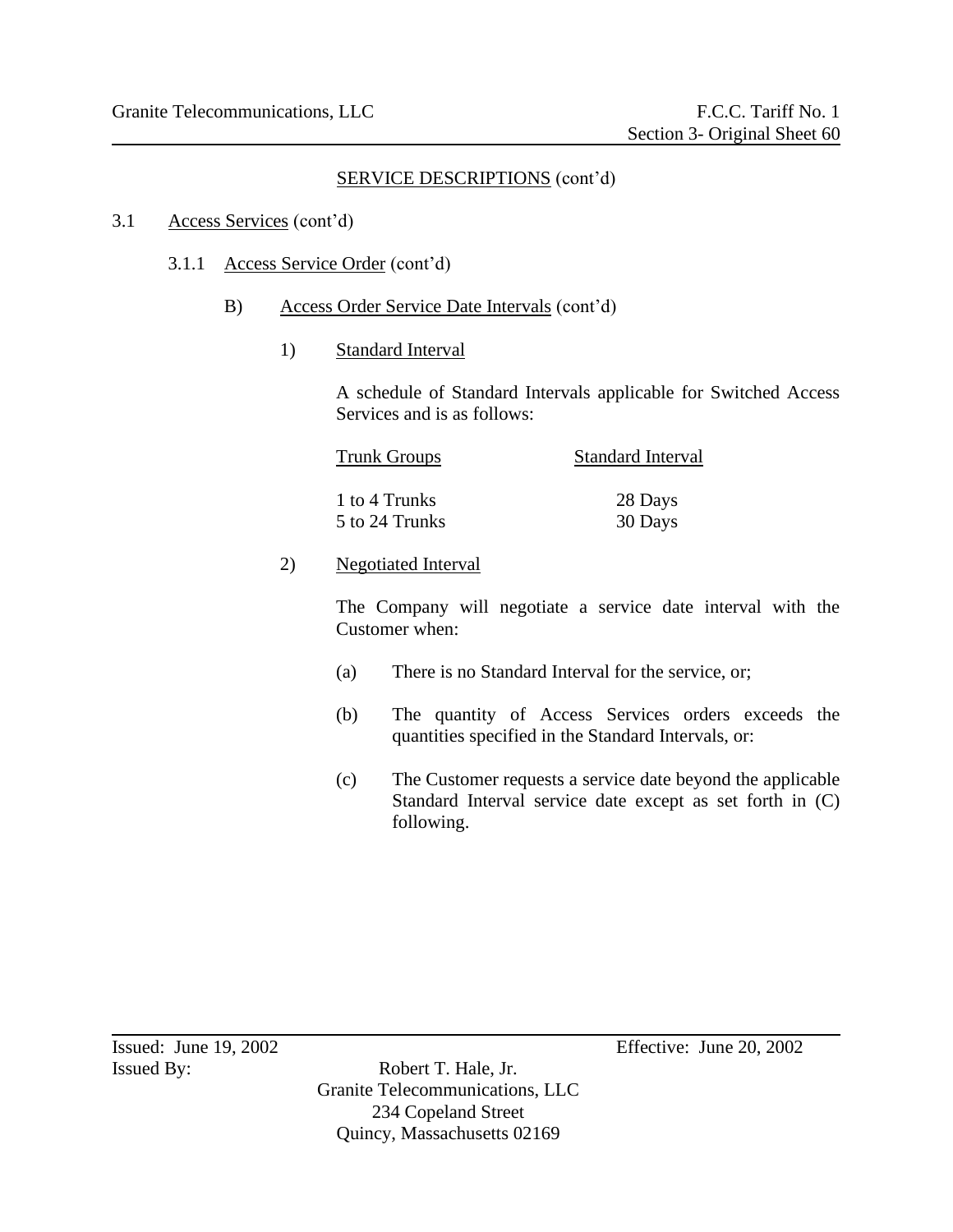#### 3.1 Access Services (cont'd)

- 3.1.1 Access Service Order (cont'd)
	- B) Access Order Service Date Intervals (cont'd)
		- 2) Negotiated Interval (cont'd)

The Company will offer a service date based on the type and quantity of Access Services the Customer has requested. The Negotiated Interval May not exceed by more than six months the Standard Interval service date, or, when there is no Standard Interval, the Company offered service date. All services for which rates are applied on an individual case basis are provided with a Negotiated Interval.

Common Channel Signaling Access (CCSA) links will be provided on a Negotiated Interval. New or existing FGD trunks ordered with the SS7 signaling option will be provided on a Negotiated Interval.

The addition and/or deletion of a Toll Free Access Service six digit customer identification NXX is provided with a Negotiated Interval. The addition of a Toll Free Access Service ten digit customer identification record to the Toll Free Access Service data base or the deletion of a Toll Free Access Service ten digit customer identification record from the Toll Free Access Service data base is provided with a Negotiated Interval.

| Initial establishment of service<br>where Customer is:       | Maximum Interval |
|--------------------------------------------------------------|------------------|
| Not yet provided with any<br>Trunk Group service in the LATA | 6 months         |

Issued By: Robert T. Hale, Jr. Granite Telecommunications, LLC 234 Copeland Street Quincy, Massachusetts 02169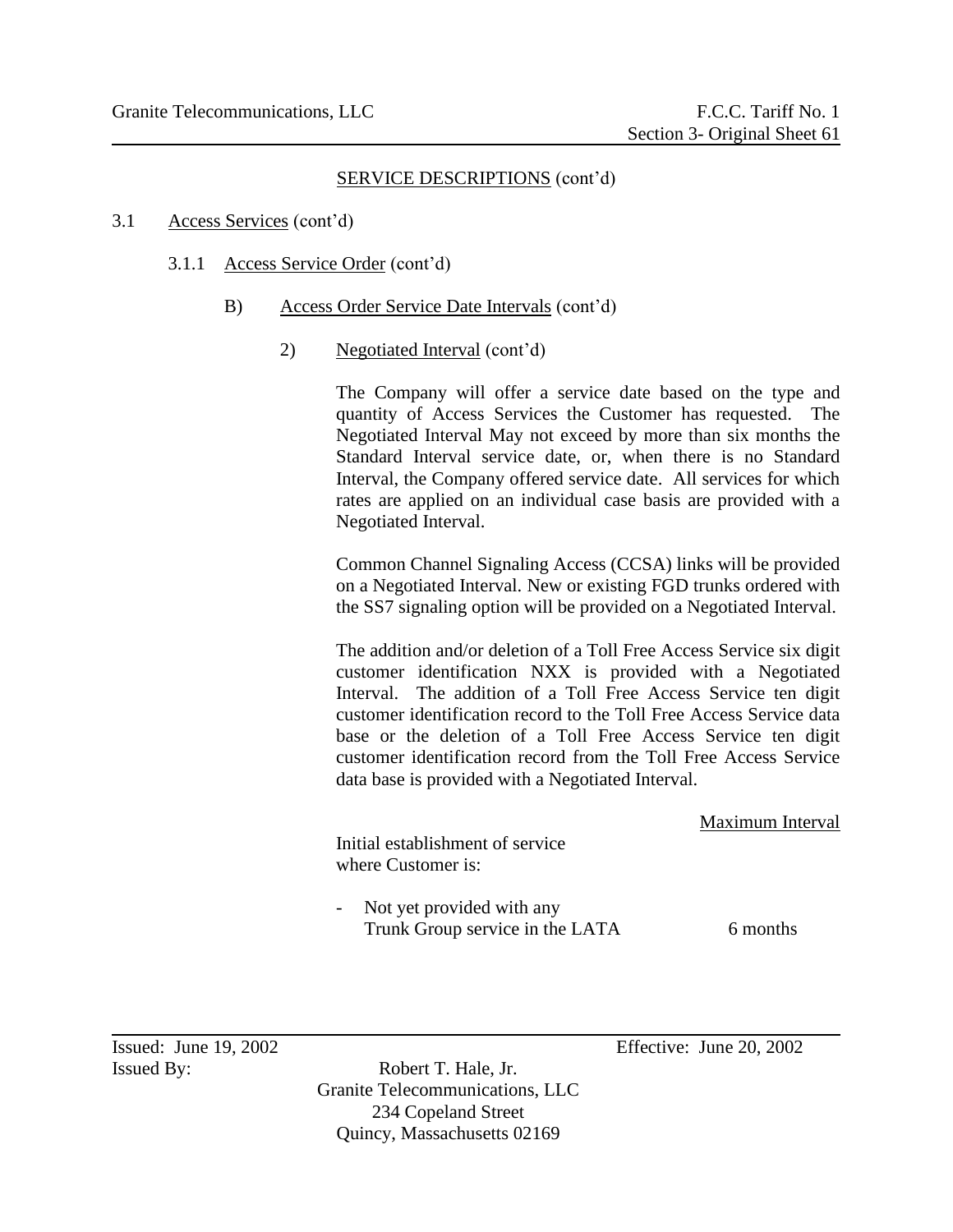#### 3.1 Access Services (cont'd)

- 3.1.1 Access Service Order (cont'd)
	- B) Access Order Service Date Intervals (cont'd)
		- 2) Negotiated Interval (cont'd)
			- Provided Trunk Group service in the LATA 90 Days
		- 3) Advance Order Interval

When placing an Access Order, a Customer may request an Advance Order Interval for a service date of 12 to 24 months from the Application Date for the following services:

- A minimum of 24 voice grade equivalent Switched Access Service lines or trunks or 720 BHMCs

Orders for less than the minimum quantities will be accommodated under Standard or Negotiated Interval provisions.

Advance Order Interval Access Orders are subject to all ordering conditions of Standard and Negotiated Interval Access Orders except for the following:

(a) Advance Payment

A nonrefundable Advance Payment will be calculated as follows:

Issued By: Robert T. Hale, Jr. Granite Telecommunications, LLC 234 Copeland Street Quincy, Massachusetts 02169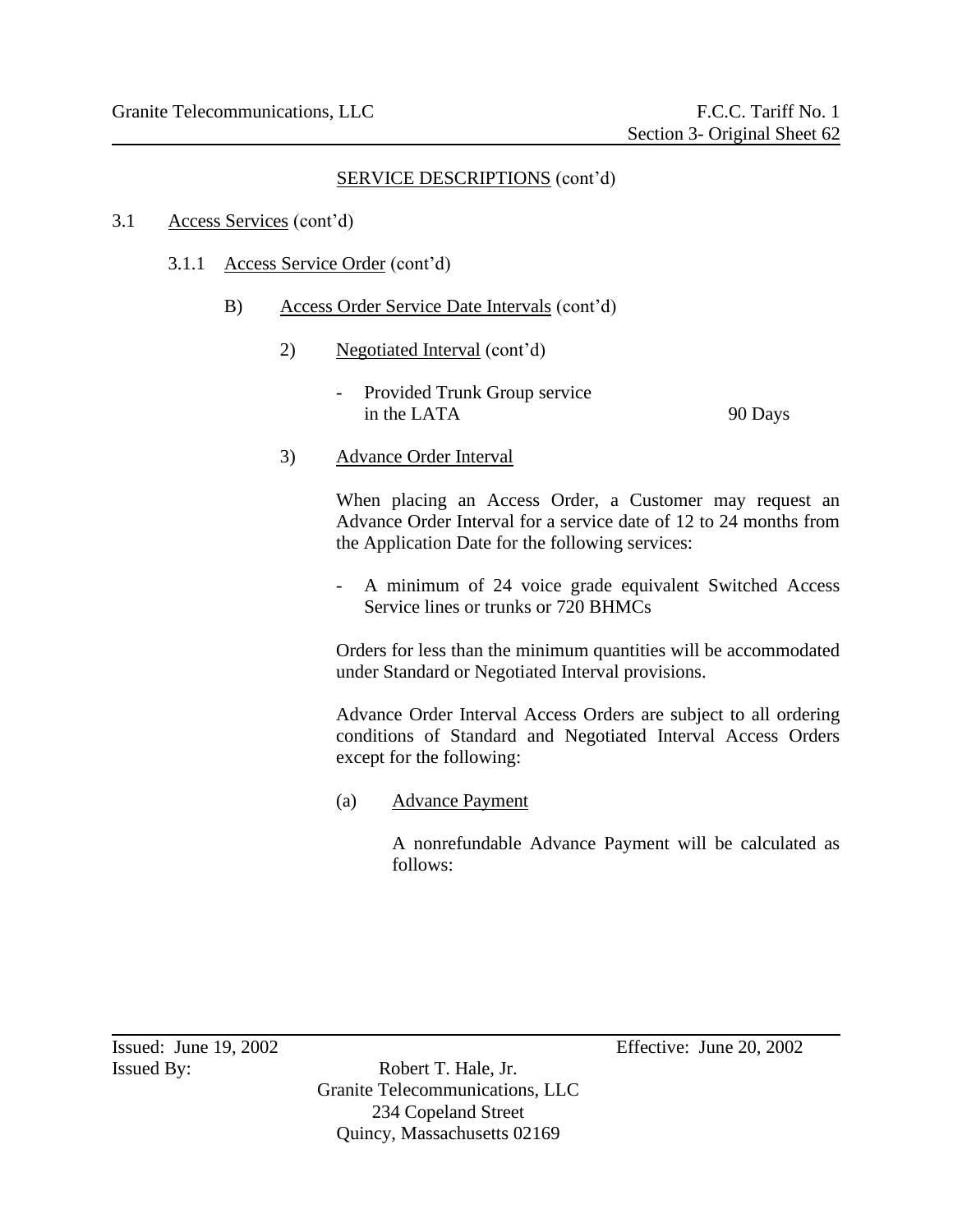3.1 Access Services (cont'd)

- 3.1.1 Access Service Order (cont'd)
	- B) Access Order Service Date Intervals (cont'd)
		- 3) Advance Order Interval (cont'd)
			- (a) Advance Payment (cont'd)

The minimum monthly charge (Nonrefundable) for the minimum period plus the applicable Nonrecurring Charges for the services ordered.

This Advance Payment is due 10 working days from the date the Company confirms acceptance of the order, or on the Application Date, whichever date is the later date. If the Advance Payment is not received by such payment date, the order will be canceled.

When the Access Services are connected on the service date, the Advance Payment will be applied, as a credit, to the Customer's billed service charges. When there has been a decrease in the number of services originally ordered, as set forth in (2) following, only the portion of the Advance Payment for services actually installed will be credited.

Issued By: Robert T. Hale, Jr. Granite Telecommunications, LLC 234 Copeland Street Quincy, Massachusetts 02169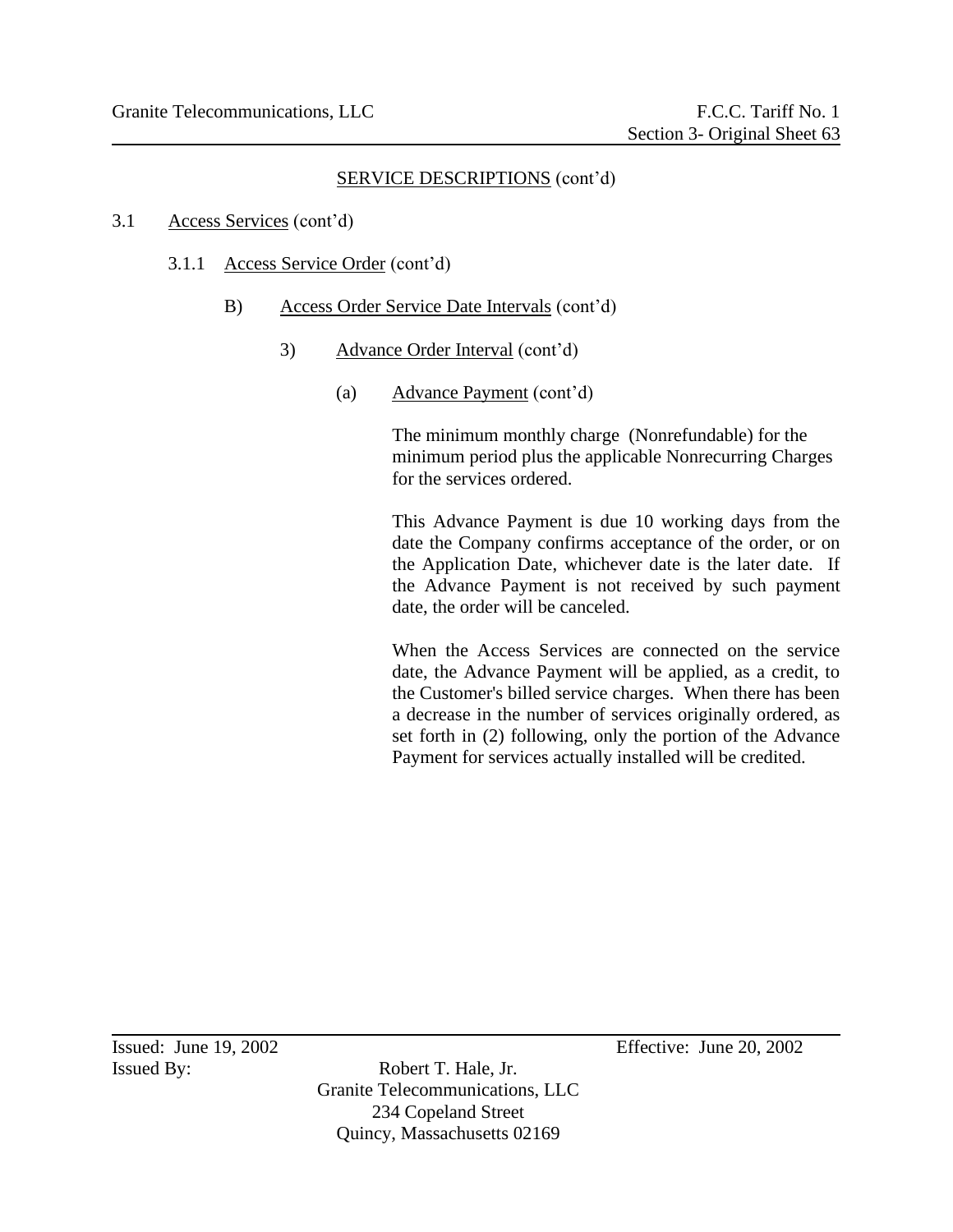- 3.1 Access Services (cont'd)
	- 3.1.1 Access Service Order (cont'd)
		- B) Access Order Service Date Intervals (cont'd)
			- 3) Advance Order Interval (cont'd)
				- (b) Cancellation or Partial Cancellation of an Advance Order Interval Access Order

When the Customer cancels an Access Order, the order will be withdrawn. The Advance Payment will not be credited or refunded.

Any decrease in the number of ordered Access Services will be treated as a partial cancellation, and the portion of the Advance Payment for the services canceled will not be credited or refunded.

C) Access Order Modifications

The Customer may request a modification of its Access Order at any time prior to notification by the Company that service is available for the Customer's use or prior to the service date, whichever is later.

Any increase in the number of Switched Access Service lines, trunks or busy hour minutes of capacity or CCSA signaling connections will be treated as a new Access Order (for the increased amount only).

Issued By: Robert T. Hale, Jr. Granite Telecommunications, LLC 234 Copeland Street Quincy, Massachusetts 02169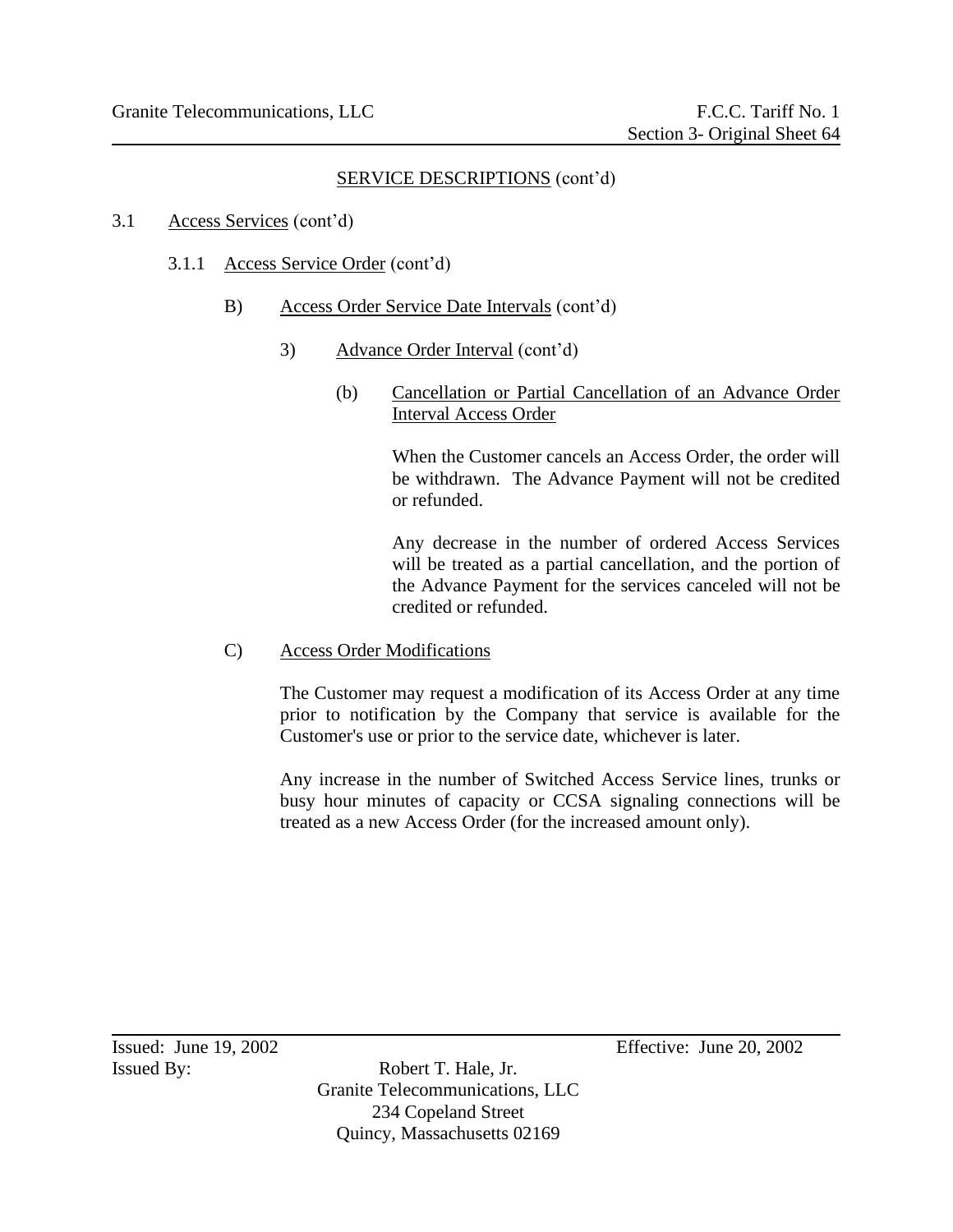3.1 Access Services (cont'd)

- 3.1.1 Access Service Order (cont'd)
	- C) Access Order Modifications (cont'd)
		- 1) Service Date Change Charge

Access Order service dates for the installation of new services or rearrangements of existing services may be changed, but the new service date May not exceed the original service date by more than 30 calendar days. When, for any reason, the Customer indicates that service cannot be accepted for a period not to exceed 30 calendar days, and the Company accordingly delays the start of service, a Service Date Change Charge will apply. If the Customer requested service date is more than 30 calendar days after the original service date, the order will be canceled by the Company and reissued with the appropriate cancellation charges applied.

A Service Date Change Charge will apply, on a per order per occurrence basis, for each service date changed. The applicable charge is found in Section 5.1.1.

Issued By: Robert T. Hale, Jr. Granite Telecommunications, LLC 234 Copeland Street Quincy, Massachusetts 02169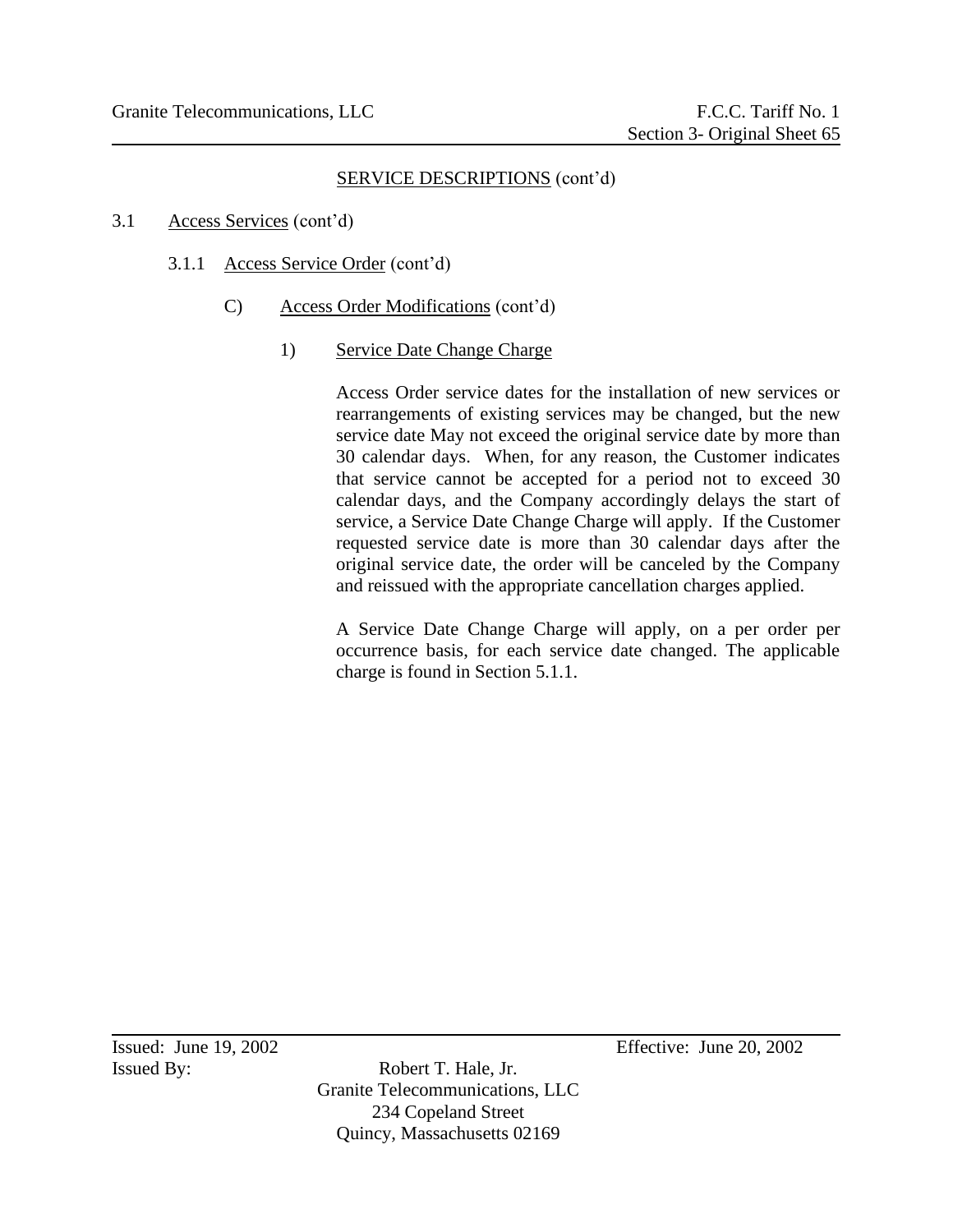#### 3.1 Access Services (cont'd)

- 3.1.1 Access Service Order (cont'd)
	- C) Access Order Modifications (cont'd)
		- 2) Partial Cancellation Charge

Any decrease in the number of ordered Switched Access Service lines, trunks or busy hour minutes of capacity ordered with a Standard or Negotiated Interval Access Order will be treated as a partial cancellation and the charges as set forth in Section 3.1.1 (C) following will apply. Partial cancellation charges do not apply to Advance Order Interval Access Orders.

### 3) Design Change Charge

The Customer may request a design change to the service ordered. A design change is any change to an Access Order which requires engineering review. Design changes do not include a change of customer premises, end user premises, end office switch, Feature Group type except for changes to Feature Group D. Changes of this nature will require the issuance of a new order and the cancellation of the original order with appropriate cancellation charges applied.

The Design Change Charge will apply on a per order per occurrence basis, for each order requiring a design change. The applicable charge is found in Section 5.1.1.

If a change of service date is required, the Service Date Change Charge will also apply.

Issued By: Robert T. Hale, Jr. Granite Telecommunications, LLC 234 Copeland Street Quincy, Massachusetts 02169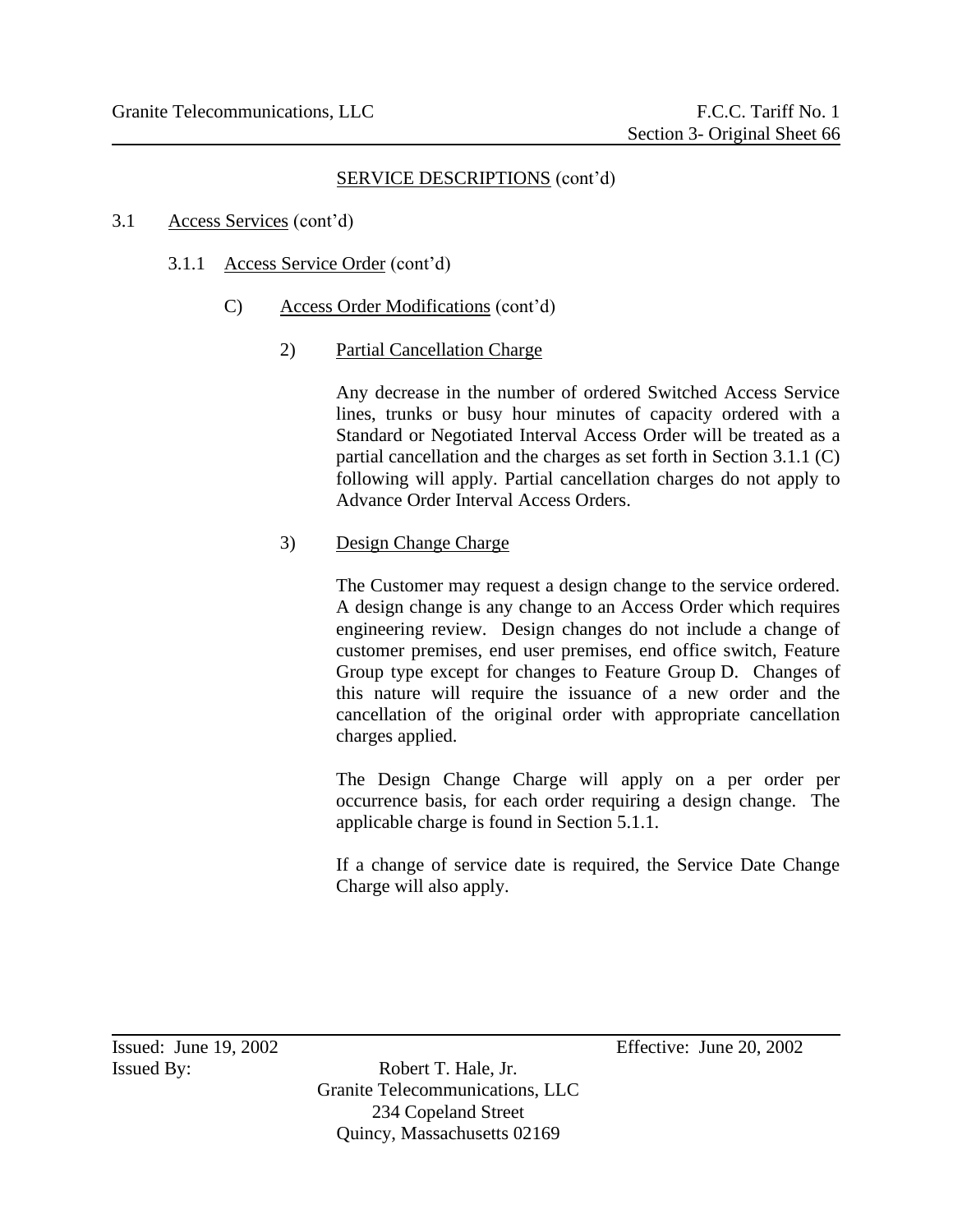3.1 Access Services (cont'd)

- 3.1.1 Access Service Order (cont'd)
	- C) Access Order Modifications (cont'd)
		- 4) Expedited Order Charge

When placing an Access Order for service(s) for which Standard Intervals exist, a Customer may request a service date that is prior to the Standard Interval service date. A Customer may also request an earlier service date on a pending Standard, Negotiated or Advance Order Interval Access Order. If the Company agrees to provide service on an expedited basis, an Expedited Order Charge will apply.

If the Company receives a request for an expedited service date at the time a Standard interval Access Order is placed, the Expedited Order Charge is calculated by summing ail the nonrecurring charges associated with the order and then dividing this total by the number of days in the Standard Interval. The charge is then applied on a per day of improvement basis, per order, but in no event shall the charge exceed fifty percent of the total nonrecurring charges associated with the Access Order.

Issued By: Robert T. Hale, Jr. Granite Telecommunications, LLC 234 Copeland Street Quincy, Massachusetts 02169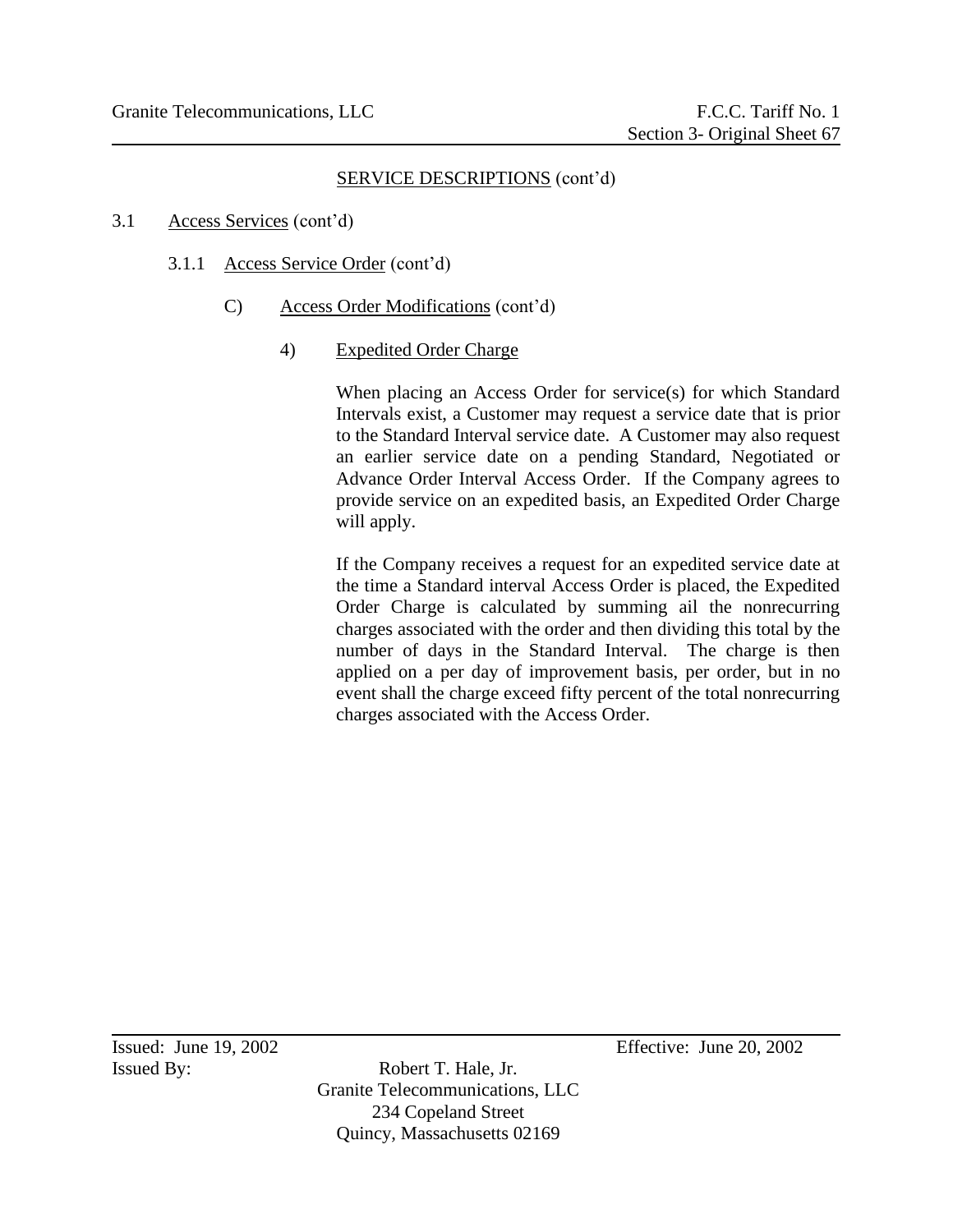- 3.1 Access Services (cont'd)
	- 3.1.1 Access Service Order (cont'd)
		- D) Cancellation of an Access Order
			- 1) A Customer may cancel an Access Order for the installation of service at any time prior to notification by the Company that services available for the Customer's use or prior to the service date, whichever is later. The cancellation date is the date the Company receives written or verbal notice from the Customer that the order is to be canceled. The verbal notice must be followed by written confirmation within 10 days. If a Customer or a Customer's end user is unable to accept Access Service within 30 calendar days after the original service date, the Customer has the choice of the following options:
				- The Access Order shall be canceled and charges set forth in (2) following will apply, or
				- Billing for the service will commence.

If no cancellation request is received within the specified 30 calendar days, billing for the service will commence. In any event, the cancellation date or the date billing is to commence, as applicable, shall be the 31st day beyond the original service date of the Access Order.

Issued By: Robert T. Hale, Jr. Granite Telecommunications, LLC 234 Copeland Street Quincy, Massachusetts 02169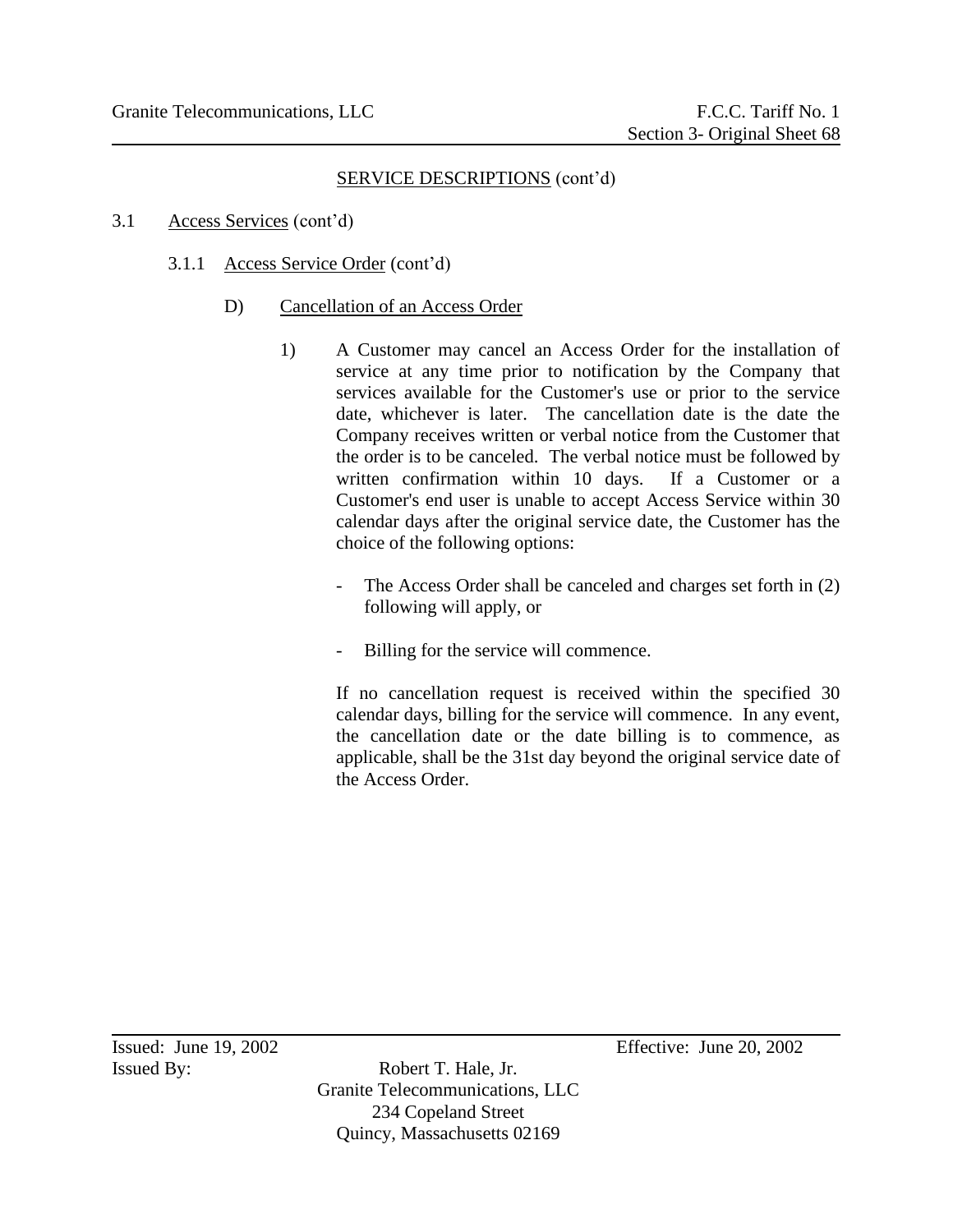- 3.1 Access Services (cont'd)
	- 3.1.1 Access Service Order (cont'd)
		- D) Cancellation of an Access Order (cont'd)
			- 2) When a Customer cancels a Standard or Negotiated Interval Access Order for the installation of service, a Cancellation Charge will apply as follows:
				- (a) When the Customer cancels an Access Order, a charge equal to the estimated provisioning costs incurred at a particular date for the service ordered by the Company shall apply.
				- (b) If the Company misses a service date for a Standard or Negotiated Interval Access Order by more than 30 days, due to circumstances such as acts of God, governmental requirements, work stoppages and civil commotions, the Customer may cancel the Access Order without incurring cancellation charges.

# E) Minimum Period

- 1) The minimum period for which Access Service is provided and for which charges are applicable, is one month.
- 2) The following changes will be treated as a discontinuance of the existing service and an installation of a new service. All associated nonrecurring charges will apply for the new service.

Issued By: Robert T. Hale, Jr. Granite Telecommunications, LLC 234 Copeland Street Quincy, Massachusetts 02169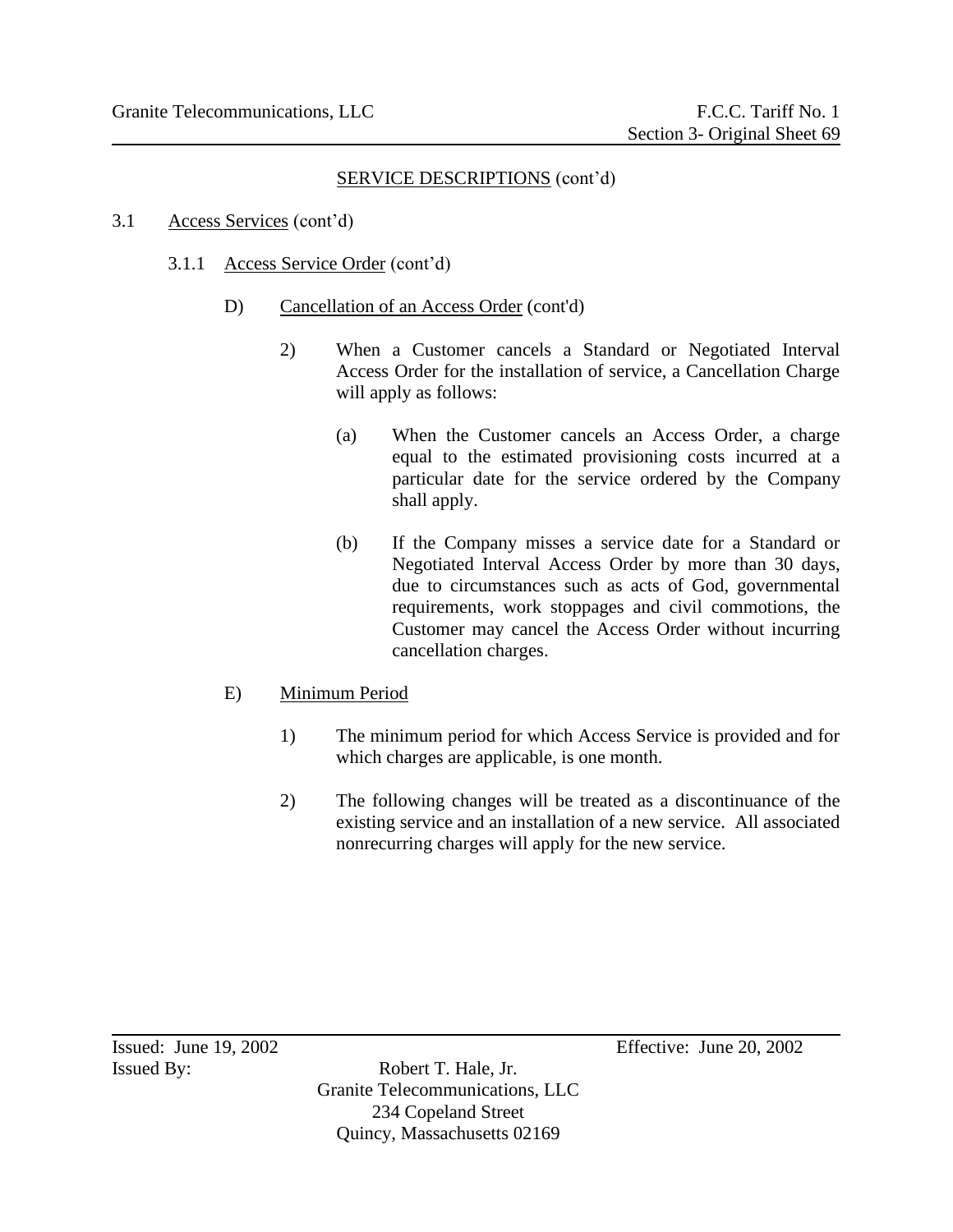- 3.1 Access Services (cont'd)
	- 3.1.1 Access Service Order (cont'd)
		- E) Minimum Period (cont'd)
			- 2)  $(\text{cont'd})$

The changes listed below are those which will be treated as a discontinuance and installation of service and for which a new minimum period will be established

- (a) A move to a different building.
- (b) A change in type of service.
- (c) A change in Switched Access Service Interface Group.
- (d) Change in Switched Access Service traffic type.
- (e) A change in STP Access link.
- (f) A change in STP Port.
- (9) Change in Company-provided Switched Access Service to a Collocated Interconnection arrangement or vice versa.
- (h) Change to an existing Feature Group D Service to include the provision of 64 kbps Clear Channel Capability.

Issued By: Robert T. Hale, Jr. Granite Telecommunications, LLC 234 Copeland Street Quincy, Massachusetts 02169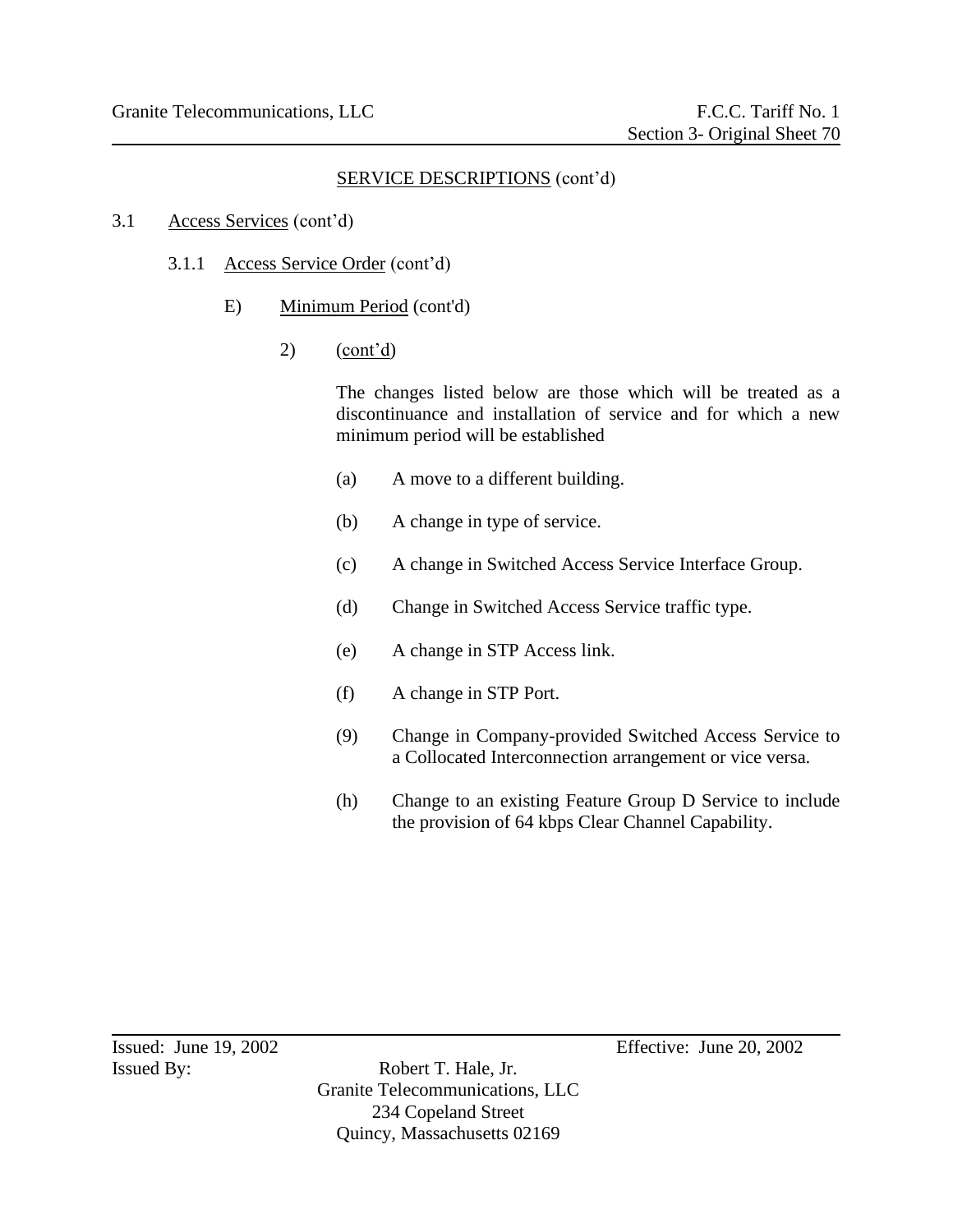- 3.1 Access Services (cont'd)
	- 3.1.1 Access Service Order (cont'd)
		- F) Minimum Period Charges

When Access Service is disconnected prior to the expiration of the minimum period, charges are applicable for the balance of the minimum period.

The Minimum Period Charge for monthly billed services will be determined as follows:

- For Switched Access Service, the charge for a month or fraction thereof is equal to the applicable minimum monthly charge for the capacity.
- All applicable nonrecurring charges for the service will be billed in addition to the Minimum Period Charge.
- G) Nonrecurring Charges

Nonrecurring charges are one-time charges that apply for a specific work activity (i.e., installation or change to an existing service). Types of nonrecurring charges that apply for Switched Access Service are: installation of service and service rearrangements.

Issued By: Robert T. Hale, Jr. Granite Telecommunications, LLC 234 Copeland Street Quincy, Massachusetts 02169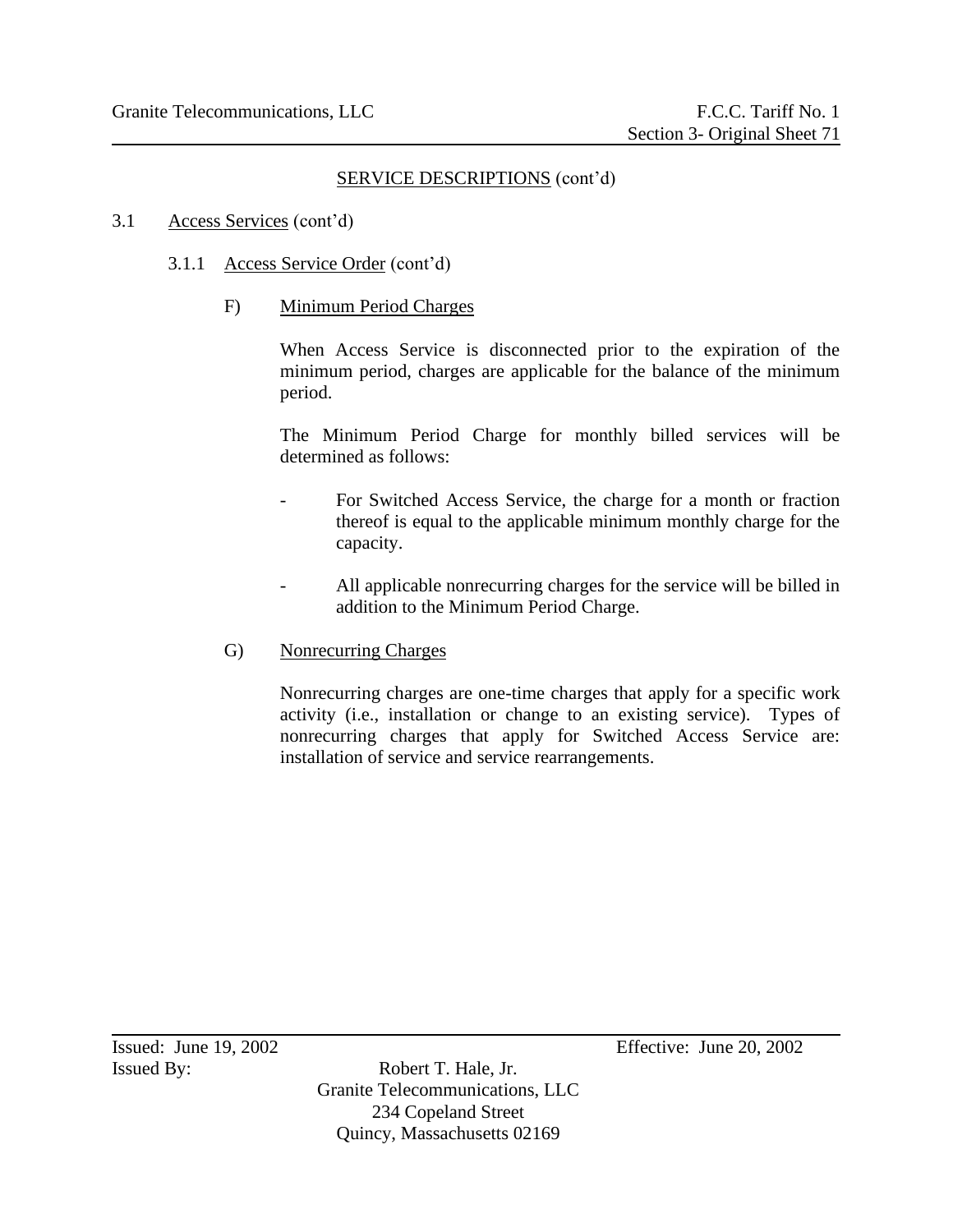#### 3.1 Access Services (cont'd)

- 3.1.1 Access Service Order (cont'd)
	- G) Nonrecurring Charges (cont'd)
		- 1) Installation of Service

Nonrecurring charges apply to each Switched Access Service installed. For Switched Services ordered on a per trunk basis, the charge is applied per trunk or out of band signaling connection. For Switched Services ordered on a busy hour minutes of capacity basis, the charge is also applied on a per trunk basis but the charge applies only when the capacity ordered requires the installation of an additional trunk(s). In addition, nonrecurring charges apply when an out of band signaling connection is installed for use with FGD.

# 2) Service Rearrangements

All changes to existing services other than changes involving administrative activities only will be treated as a discontinuance of the existing service and an installation of a new service. The nonrecurring charge described in (1) preceding will apply for this work activity. Moves that change the physical location of the point of termination are described below.

(a) Moves Within the Same Building

When the move is to a new location within the same building, the charge for the move will be an amount equal to one half of the nonrecurring charge for the capacity

Issued By: Robert T. Hale, Jr. Granite Telecommunications, LLC 234 Copeland Street Quincy, Massachusetts 02169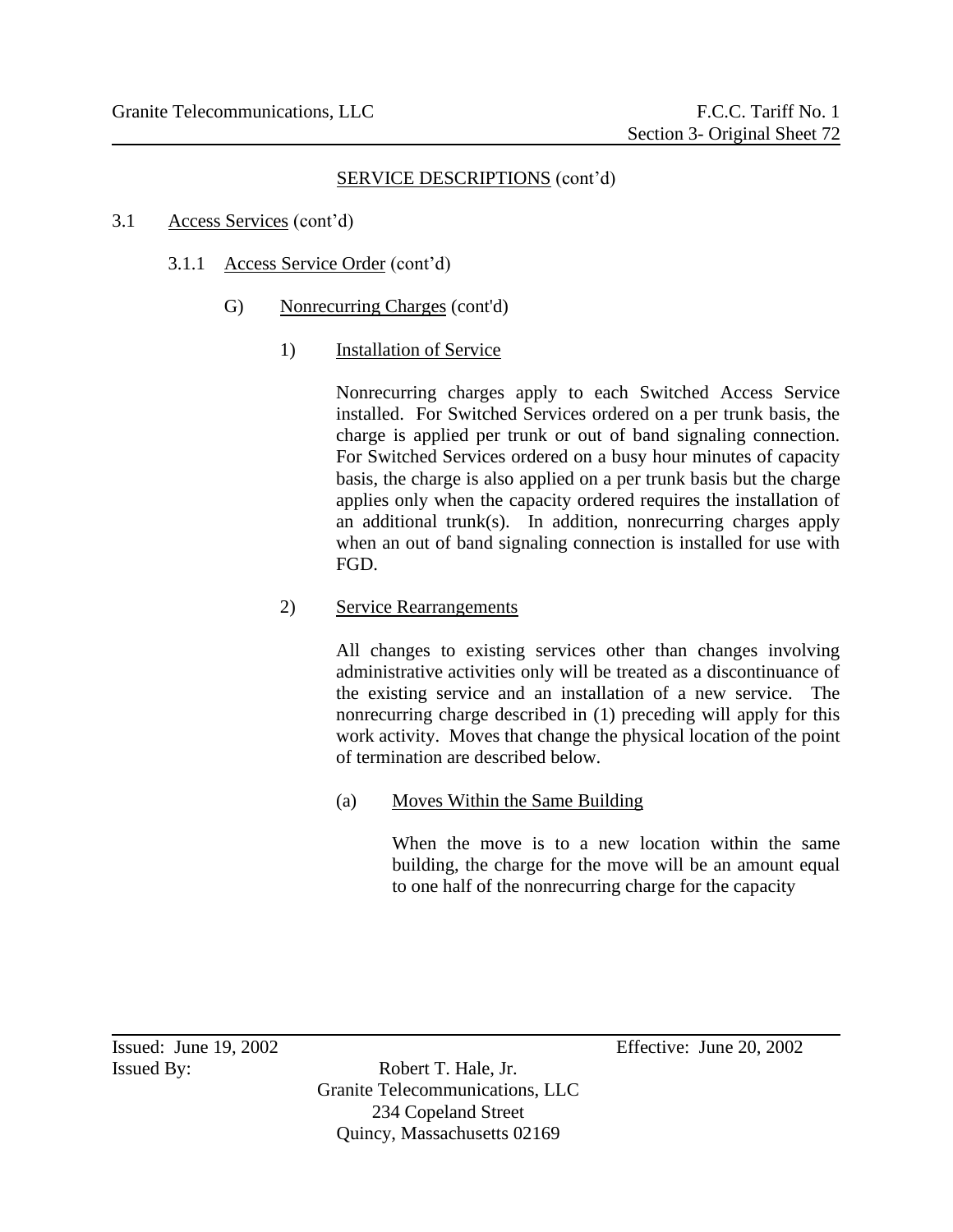- 3.1 Access Services (cont'd)
	- 3.1.1 Access Service Order (cont'd)
		- G) Nonrecurring Charges (cont'd)
			- 2) Service Rearrangements (cont'd)
				- (a) Moves Within the Same Building (cont'd)

affected. There will be no change in the minimum period requirements.

(b) Moves to a Different Building

Moves to a different building will be treated as a discontinuance and start of service and all associated nonrecurring charges will apply. New minimum period requirements will be established for the new service. The Customer will also remain responsible for satisfying all outstanding minimum period charges for the discontinued service.

H) Network Blocking Charge

The Customer will be notified by the Company to increase its capability (busy hour minutes of capacity or quantities of trunks) when excessive trunk group blocking occurs on groups carrying Feature Group D traffic and the measured access minutes for that hour exceed the capacity purchased.

Issued By: Robert T. Hale, Jr. Granite Telecommunications, LLC 234 Copeland Street Quincy, Massachusetts 02169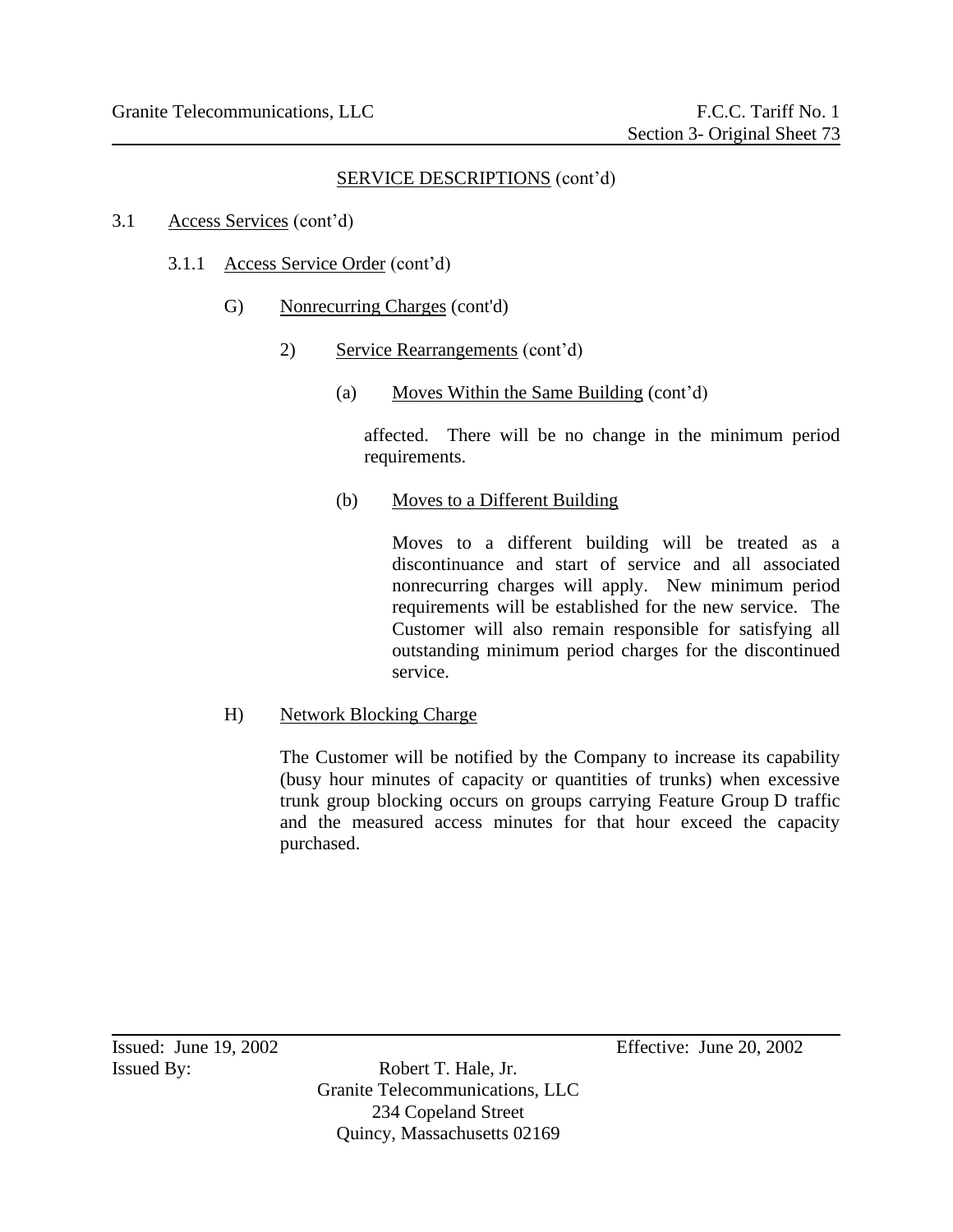- 3.1 Access Services (cont'd)
	- 3.1.1 Access Service Order (cont'd)
		- H) Network Blocking Charge (cont'd)

If the order for additional capacity has not been received by the Company within 15 days of the notification, the Company will bill the Customer, at the rate set forth in 5.1.3(E) following, for each overflow in excess of ordered capacity.

#### 3.1.2 Standard Rate Categories

The following rate categories apply to all forms of Switched Access Service, except as stated in 3.1.3:

- Carrier Common Line
- Local Transport
- End Office
- A) Carrier Common Line

The Carrier Common Line rate category provides for the use of Company common lines by Customers for access to end users to furnish Customer interstate communications. Carrier Common Line is provided where the Customer obtains Company provided Switched Access Service.

- 1) Limitations
	- (a) A telephone number is not provided with Carrier Common Line.
	- (b) Detail billing is not provided for Carrier Common Line.

Issued By: Robert T. Hale, Jr. Granite Telecommunications, LLC 234 Copeland Street Quincy, Massachusetts 02169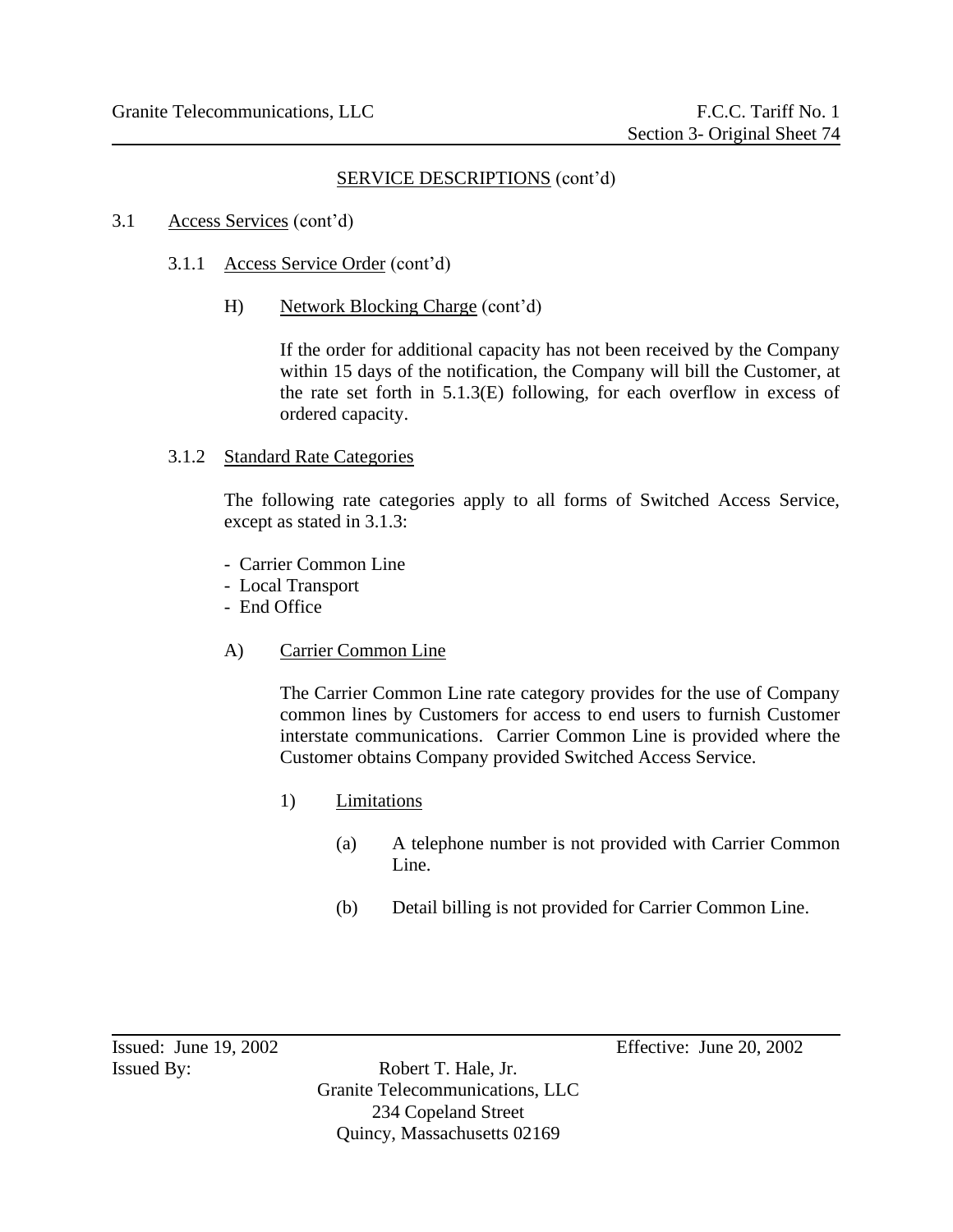- 3.1 Access Services (cont'd)
	- 3.1.2 Standard Rate Categories (cont'd)
		- A) Carrier Common Line (cont'd)
			- 1) Limitations (cont'd)
				- (c) Directory listings are not included in the rates and charges for Carrier Common Line.
				- (d) Intercept arrangements are not included in the rates and charges for Carrier Common Line.
				- (e) All trunk side connections provided in the same combined access group will be limited to the same features and operating characteristics.
			- 2) Undertaking of the Telephone Company

Where the Customer is provided with Switched Access Service under this tariff, the Company will provide the use of Company common lines by a Customer for access to end users at rates and charges as set forth in Section 5.1 2 following.

- 3) Obligations of the Customer
	- (a) The Customer facilities at the premises of the ordering Customer shall provide the necessary on hook and off-hook supervision.

Issued By: Robert T. Hale, Jr. Granite Telecommunications, LLC 234 Copeland Street Quincy, Massachusetts 02169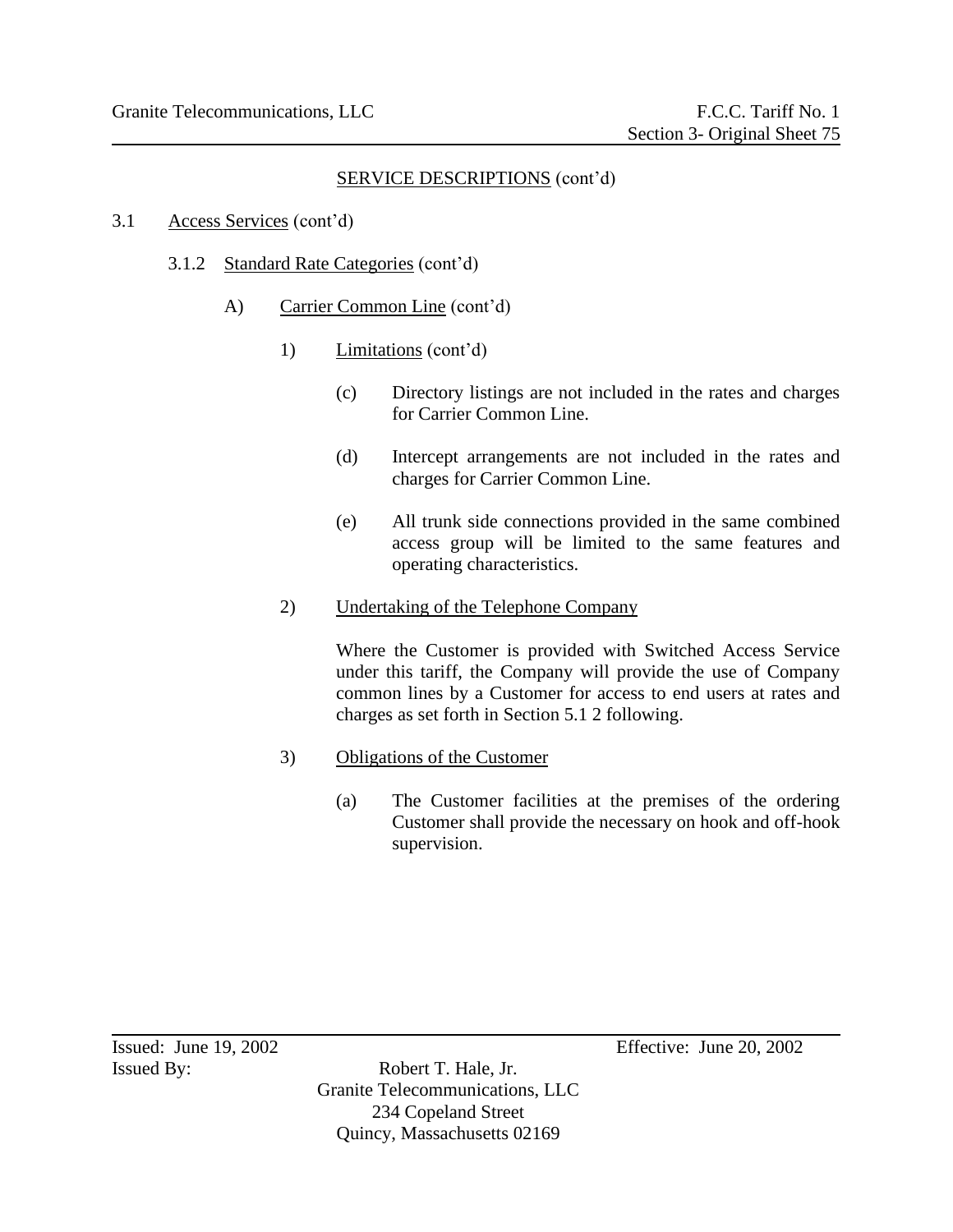- 3.1 Access Services (cont'd)
	- 3.1.2 Standard Rate Categories (cont'd)
		- B) Local Transport (cont'd)
			- 3) Obligations of the Customer (cont'd)
				- (b) All Switched Access Service provided to the Customer will be subject to Carrier Common Line charges, excluding the Common Channel Signaling Access exemption.
			- 4) Common Channel Signaling Access Exemption

The Common Channel Signaling Access Signal Transfer Point (STP) Port Termination charge, as set forth in Section 5.1.3(F) following, is not subject to a Carrier Common Line charge.

- 5) Rate Regulations
	- (a) The Carrier Common Line charges will be billed per access minute to each Switched Access Service Customer.
	- (b) When the Customer reports interstate and intrastate use of Switched Access Service, the Carrier Common Line charges will be billed only to intrastate interLATA and/or intraLATA Switched Access Service access minutes based on the data reported by the Customer set forth in Section 2.3.3 preceding.

Issued By: Robert T. Hale, Jr. Granite Telecommunications, LLC 234 Copeland Street Quincy, Massachusetts 02169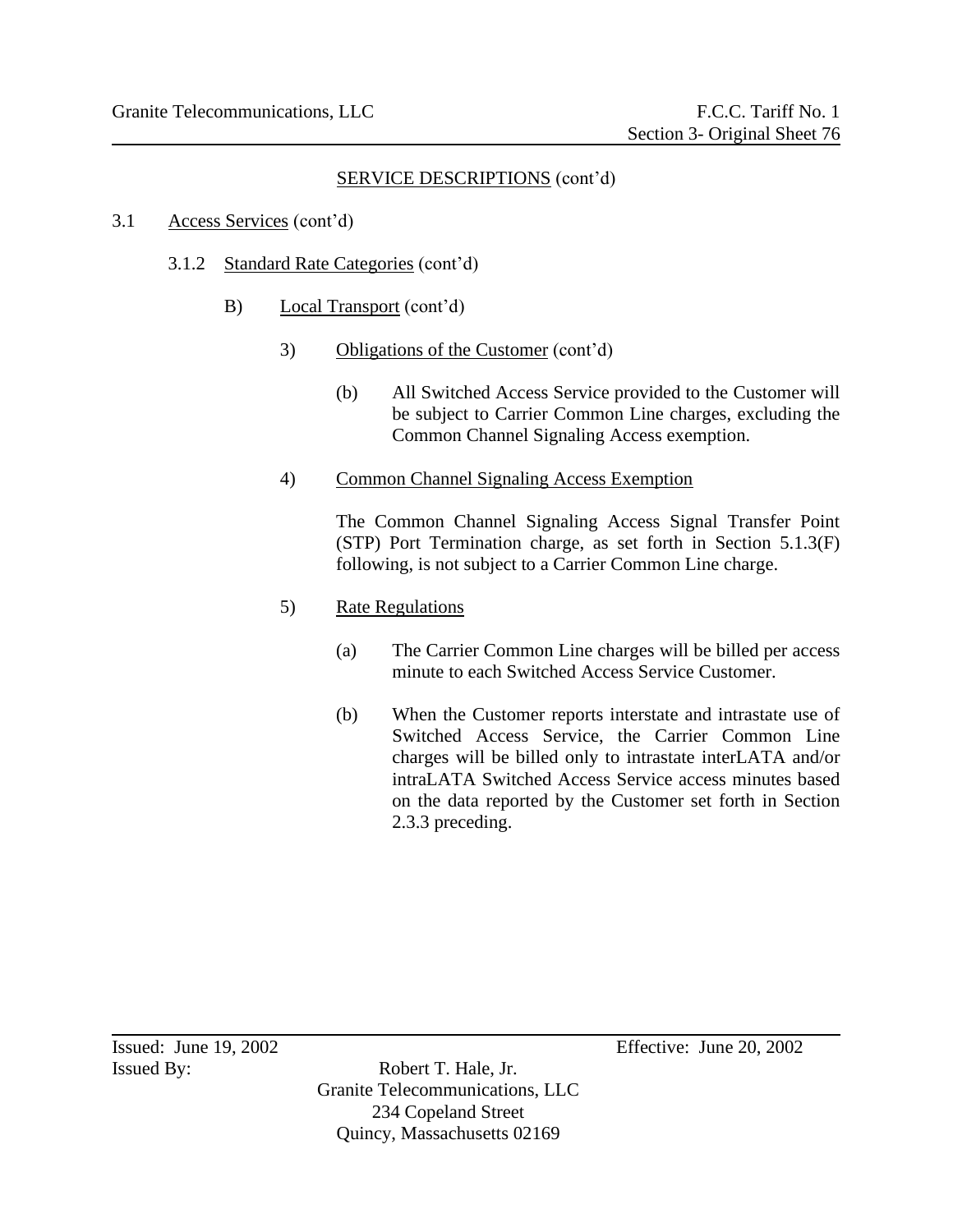- 3.1 Access Services (cont'd)
	- 3.1.2 Standard Rate Categories (cont'd)
		- B) Local Transport (cont'd)

The Local Transport rate category provides for transmission facilities between the Customer's premises or collocated interconnection location and the Company's end office switch(es) where the Customer's traffic is switched to originate or terminate its communications.

Charges for Local Transport service are computed in accordance with Section 2.6.6 preceding (Ordering, Rating, and Billing of Access Services Where More Than One Exchange Telephone Company Is Involved). For purposes of determining Local Transport Mileage, distance will be measured from the wire center that normally serves the Customer's premises to the end office switch(es).

The following paragraphs describe the Local Transport rate elements.

Local Transport - Entrance Facility Direct-Trunked Transport Common Switched Transport Interconnection Charge

1) Entrance Facility

The Entrance Facility provides for that communication path between a Customer's premises and the Company service wire center (SWC) of that premises for the sole use of the Customer. The Entrance Facility category is comprised of a DS1 rate. An Entrance Facility is required whether the Customer's premises and the SWC are located in the same or different buildings.

Issued: June 19, 2002 Effective: June 20, 2002

Issued By: Robert T. Hale, Jr. Granite Telecommunications, LLC 234 Copeland Street Quincy, Massachusetts 02169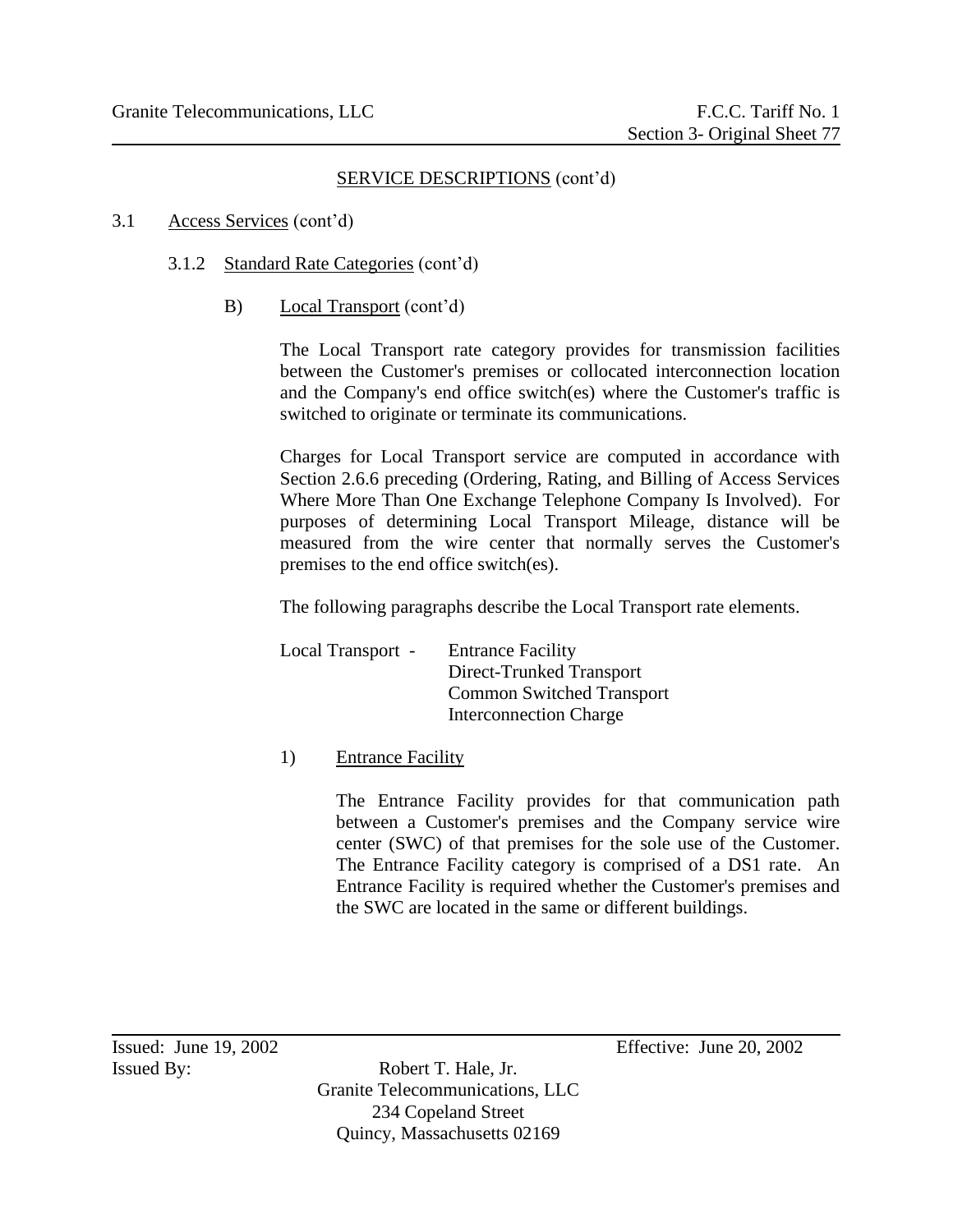#### 3.1 Access Services (cont'd)

- 3.1.2 Standard Rate Categories (cont'd)
	- B) Local Transport (cont'd)

#### 2) Direct-Trunked Transport

The Direct-Trunked Transport provides the transmission path from the serving wire center (SWC) of the Customer's premises to an end office or as an option from the SWC to a tandem. This transmission path is dedicated to the use of a single Customer. The Direct-Trunked Transport rate category is comprised of a monthly fixed rate and a monthly per mile rate based on the facility provided. The fixed rate provides the circuit equipment at the ends of the transmission links. The per mile rate provides the transmission facilities, including intermediate transmission circuit equipment, between the end points of the circuit. The Direct-Trunked Transport rate is the sum of the fixed rate and the per mile rate. For purposes of determining the per mile rate, mileage shall be measured as airline mileage between the serving wire center of the Customer's premises and the end office or directly to the access tandem using the V&H coordinates method.

#### 3) Common Switched Transport

Common Switched Transport is comprised of two rate elements. The two rate elements are as follows:

(a) The Local Transport Termination rate provides for that portion of the voice frequency transmission path at the end office and at the Customer's premises.

Issued By: Robert T. Hale, Jr. Granite Telecommunications, LLC 234 Copeland Street Quincy, Massachusetts 02169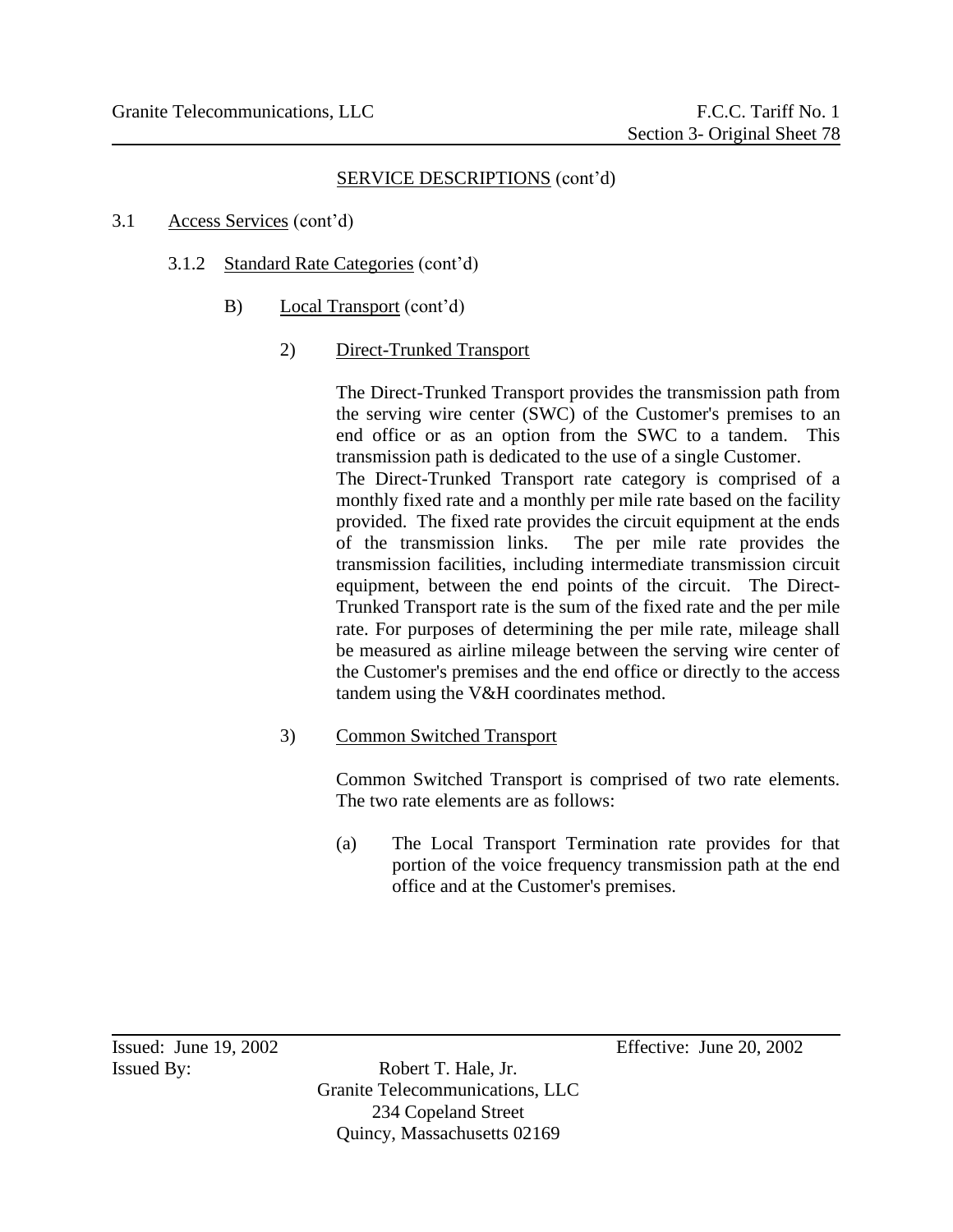- 3.1 Access Services (cont'd)
	- 3.1.2 Standard Rate Categories (cont'd)
		- B) Local Transport (cont'd)
			- 3) Common Switched Transport
				- (b) The Local Transport Facility rate provides for that portion of the voice frequency transmission path between the end office and at the Customer's premises.

## 4) Interconnection Charge

The interconnection Charge provides for interconnection with he Company's Switch Access network. This rate element will be applied to all Switched Access calls that originate or terminate at a Company end office.

5) Network Call Blocking

# 6) Common Channel Signaling Access

Common Channel Signaling Access (CCSA) is comprised of a Signal Transfer Point (STP) Link and a dedicated STP Port. The STP Link provides the connection from the customer designated premises to the Company's STP. The STP Port provides the Customer access to the Company's SS7 network. The STP Links and STP Port are dedicated to the Customer.

Issued By: Robert T. Hale, Jr. Granite Telecommunications, LLC 234 Copeland Street Quincy, Massachusetts 02169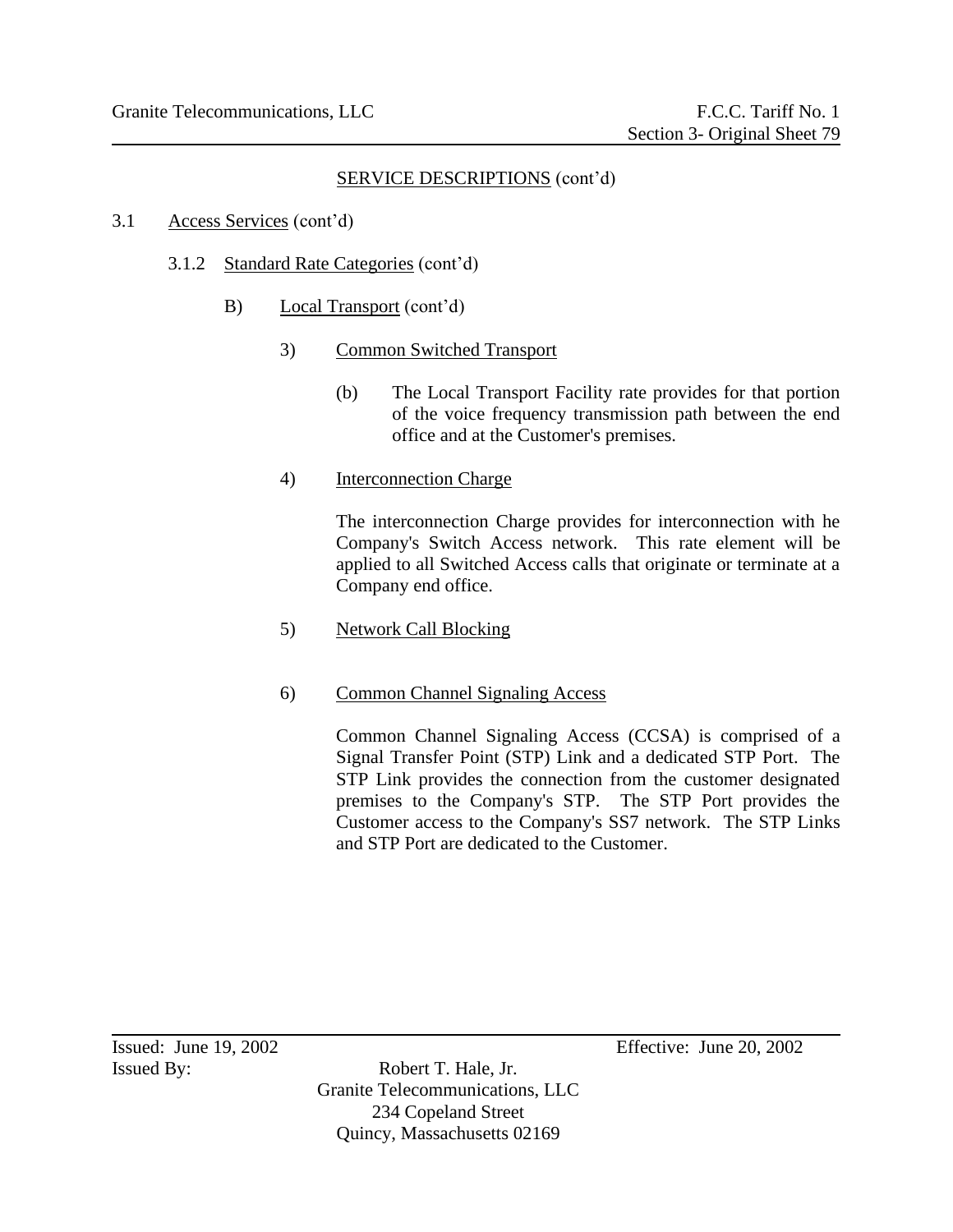- 3.1 Access Services (cont'd)
	- 3.1.2 Standard Rate Categories (cont'd)
		- B) Local Transport (cont'd)
			- 6) Interface Groups

The Interface Group is provided for terminating the Local Transport at the Customer's premises. The Interface Group provides a specified premises Interface. Where transmission facilities permit, the individual transmission path between the Customer's premises and the first point of switching may at the option of the Customer be provided with optional features.

7) Interface Groups (cont'd)

Interface Group 1 provides a transmission path between the point of termination at the Customer designated premises and the customer's serving wire center may be comprised of any form or configuration of plant capable of and typically used in the telecommunication industry for the transmission of voice and associated telephone signals within the frequency bandwidth of 300 to 3000 Hz.

C) End Office

The End Office rate category provides the local end office switching and end user termination functions necessary to complete the transmission of Switched Access communications to and from the end users served by the Company's end office. The End Office rate category consists of the Local Switching rate and Information Surcharge elements

Issued By: Robert T. Hale, Jr. Granite Telecommunications, LLC 234 Copeland Street Quincy, Massachusetts 02169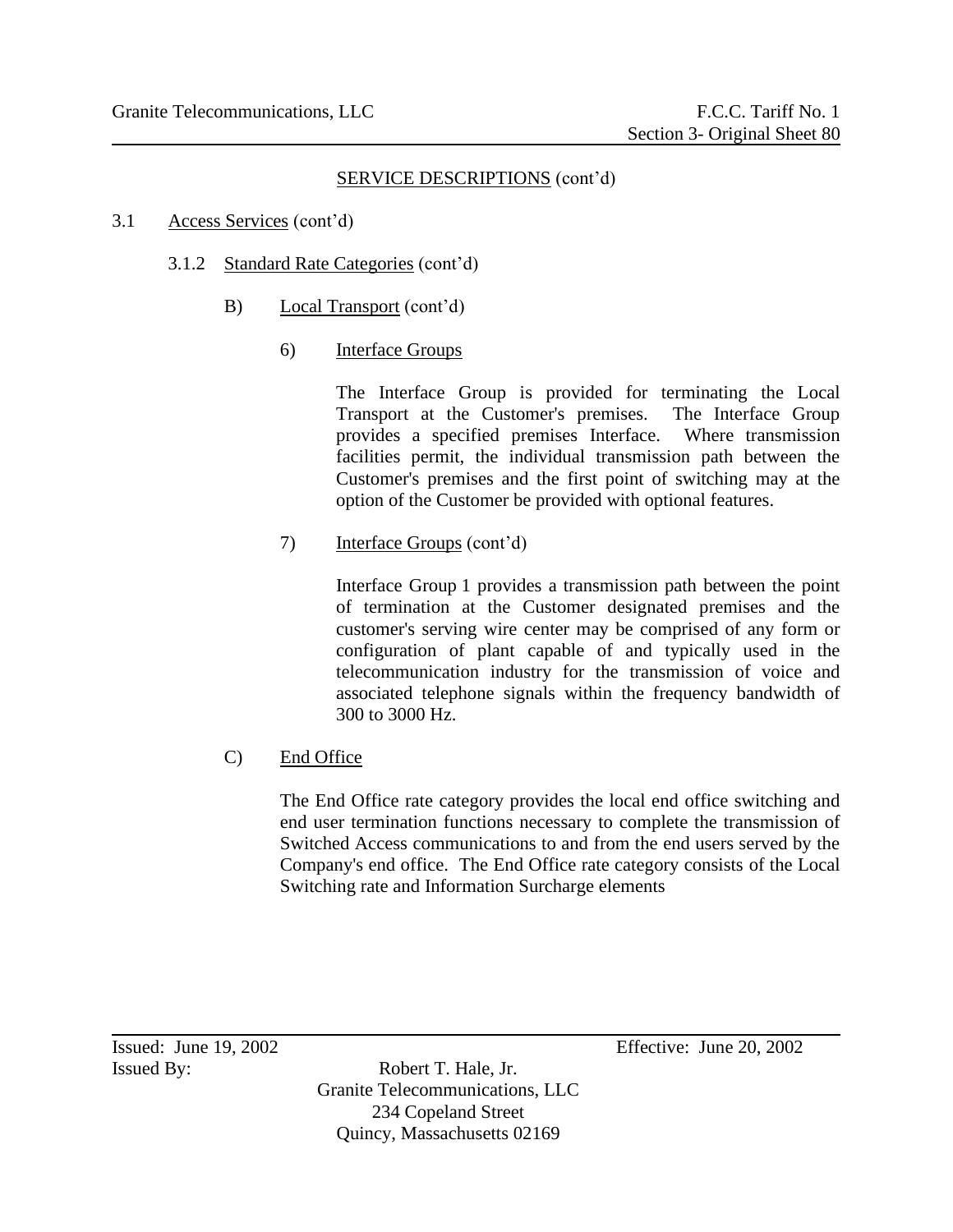- 3.1 Access Services (cont'd)
	- 3.1.2 Standard Rate Categories (cont'd)
		- C) End Office (cont'd)
			- 1) Local Switching

The Local Switching rate element provides for: a) the use of end office switching equipment; b) the terminations for the end user common lines terminating in the local end office; and c) the termination of a call at a Company Intercept operator or recording. The operator or recording tells a caller why a call, as dialed, could not be completed, and if possible, provides the correct number. Intercept rates are assessed to a Customer based on the total number of access minutes.

2) Information Surcharge

The Information Surcharge is a charge to recover costs that are incurred in the provision of interstate Directory Assistance Service. The Information Surcharge is assessed to the Customer on a per call basis. The rate is set forth in Section 5.1.4(B).

- 3.1.3 Other Rate Categories
	- A) Toll Free Data Base Access Service

Toll Free Data Base Access Service is a service offering utilizing originating trunk side Switched Access Service. The service provides for the forwarding of end user dialed Toll Free calls to a Company Service Switching Point which will initiate a query to the data base to perform the switching.

Issued By: Robert T. Hale, Jr. Granite Telecommunications, LLC 234 Copeland Street Quincy, Massachusetts 02169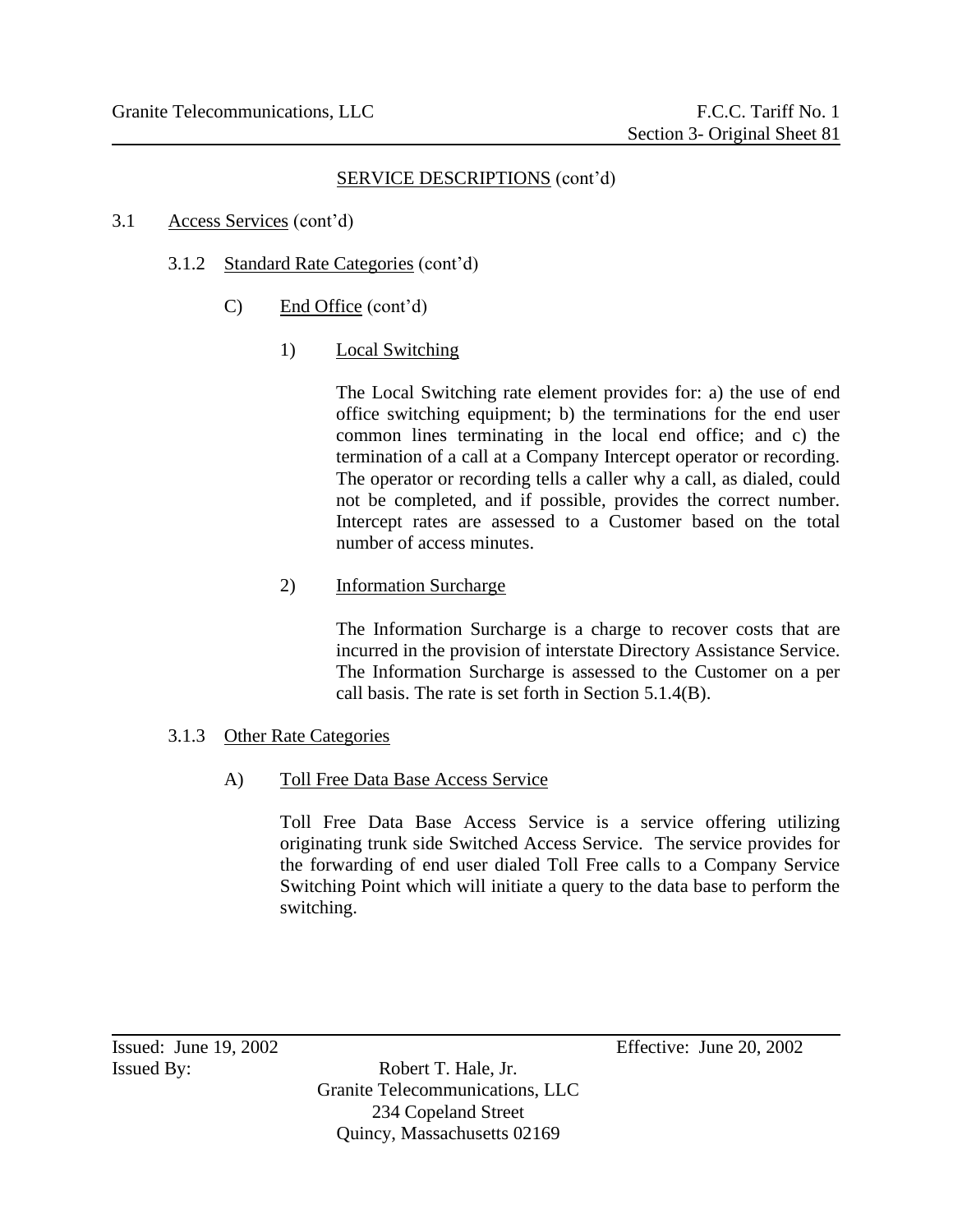- 3.1 Access Services (cont'd)
	- 3.1.3 Other Rate Categories (cont'd)
		- A) Toll Free Data Base Access Service (cont'd)

Customer identification and delivery function. The call is forwarded to the appropriate Customer based on the dialed Toll Free number. Toll Free Data Base Access Service is comprised of the following elements:

1) Customer Identification Charge

The Toll Free Data Base Access Service Customer Identification Charge applies for the identification and delivery of the appropriate Customer. The charge is assessed to the Customer on a per query and per minute of use basis and may include an area of service which may range from a single NPA/NXX to an area consisting of all LATAs and NPAs within the operating territory of Granite Telecommunications, LLC The Toll Free Carrier identification Charge is set forth in 5.1.5 (A). The per minute of use charges can be found with the Local Transport and Local Switching rates (Section 5.1.3 and 5.1 .4).

2) POTS Translation Charge

The POTS Translation provides the option of having the ten digit POTS number NPA + NXX-XXXX delivered instead of the Toll Free dialed number (e.g.,  $800 + NXX-XXXX$ ) delivered to the service provider.

Issued By: Robert T. Hale, Jr. Granite Telecommunications, LLC 234 Copeland Street Quincy, Massachusetts 02169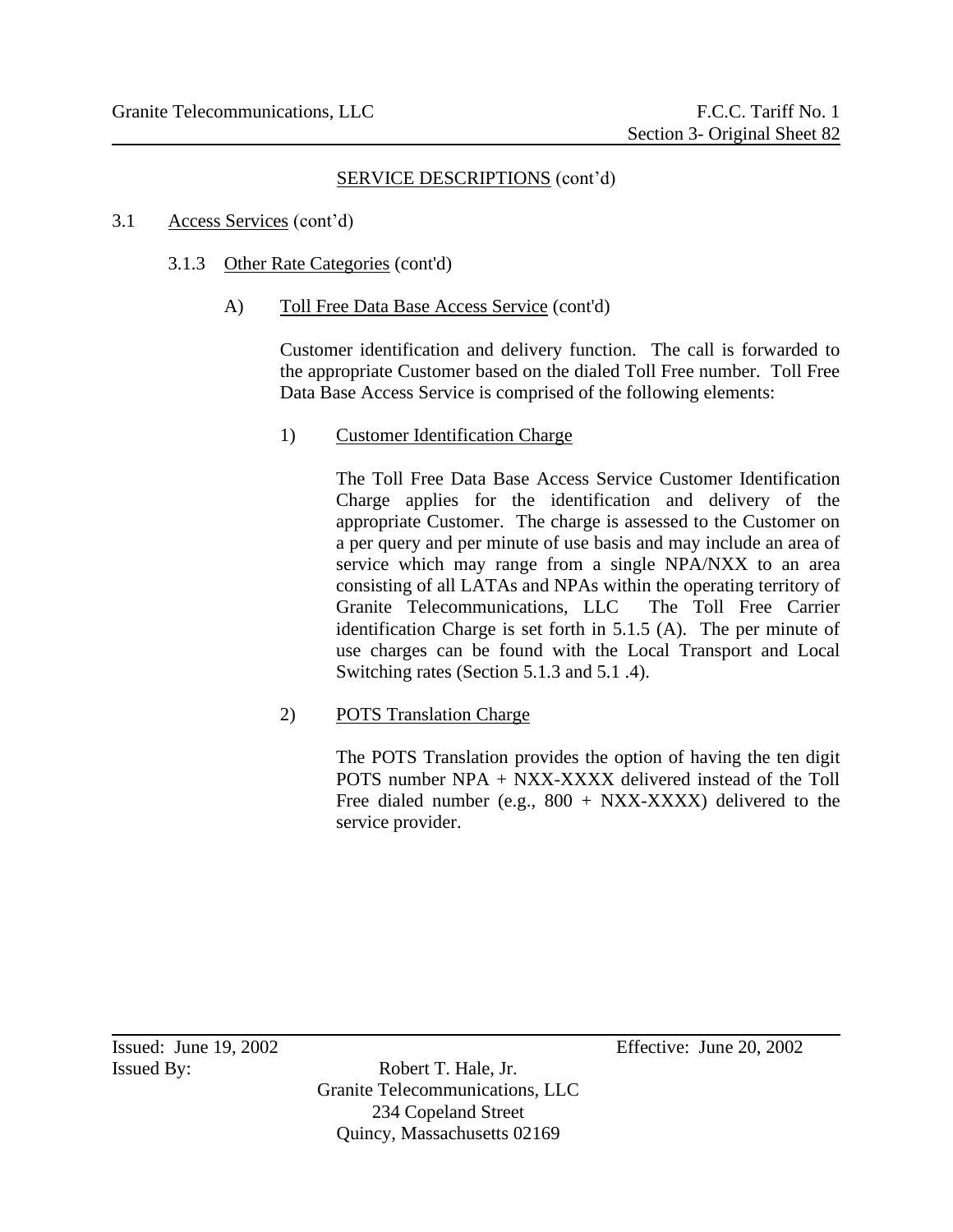#### 3.1 Access Services (cont'd)

- 3.1.3 Other Rate Categories (cont'd)
	- A) Toll Free Data Base Access Service (cont'd)
		- 2) POTS Translation Charge (cont'd)

A POTS Translation Charge is assessed per query, in addition to the Toll Free Carrier Identification Charge as set forth in Section 5.1.5 (B). The charges can be found with the Local Transport and Local Switching rates (Section 5.1.3 and 5.1.4).

3) Call Handling & Destination Feature Charge

The Toll Free Call Handling and Destination Features Package, available only with the Toll Free Data Base Access Service, provides feature functionality in addition to basic query. The feature package may include various destination options such as carrier selection, time of day routing, day of week routing, specific date routing, geographic routing, routing based on percent of allocation, and emergency routing profiles.

A Call Handling and Destination Feature Charge is assessed on a per-query basis, in addition to the Customer Identification Charge and the POTS Translation Charge as set forth in Section 5.1.5 (C).

Issued By: Robert T. Hale, Jr. Granite Telecommunications, LLC 234 Copeland Street Quincy, Massachusetts 02169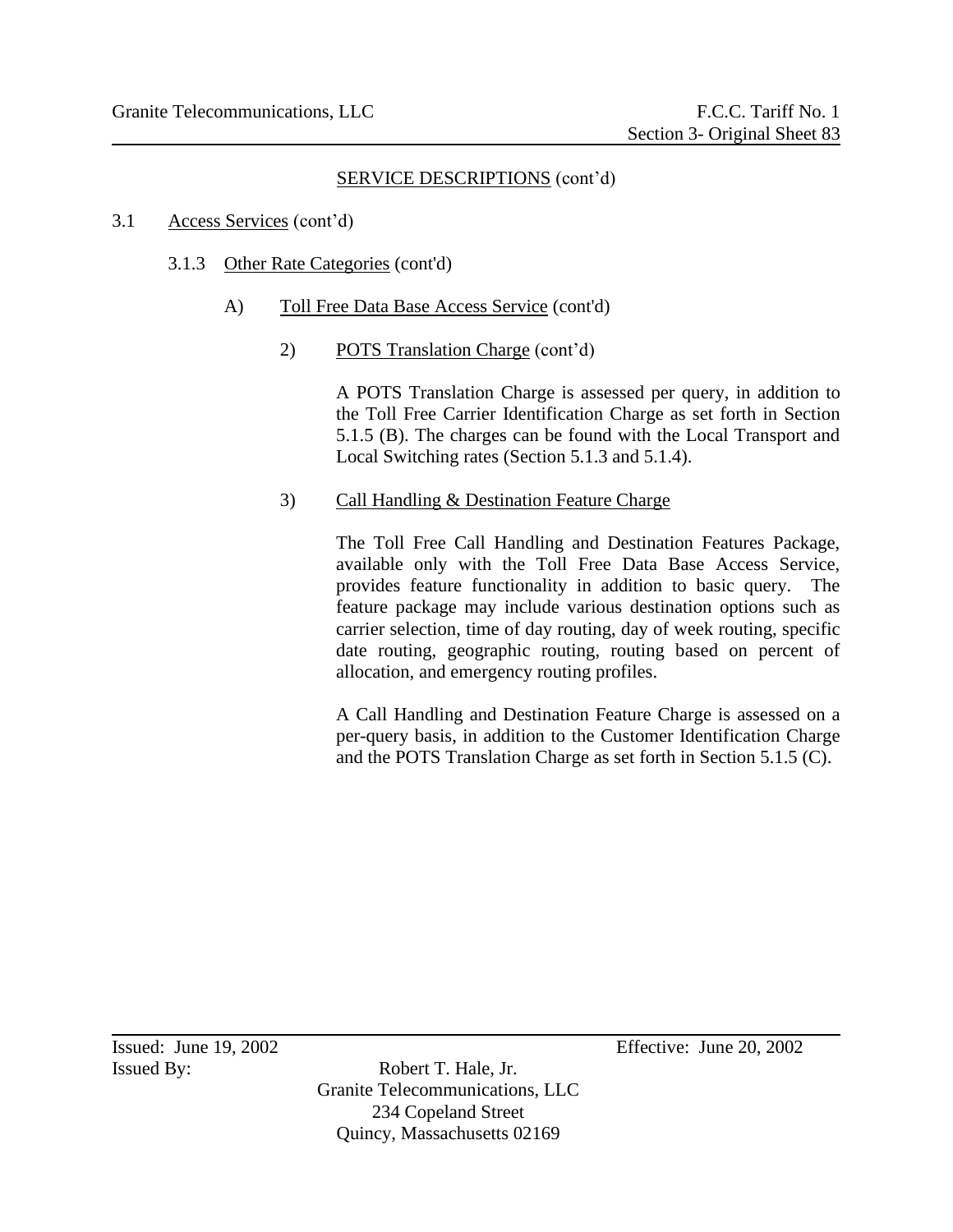#### 3.2 Miscellaneous Services

#### 3.2.1 Presubscription

- A) Presubscription is an arrangement whereby an end user may select and designate to the Company an interexchange carrier (IXC) to access, without an access code, for interstate interLATA calls subject to the Company's FCC Access Tariff. This IXC is referred to as the end user's Primary Interexchange Carrier (PIC). The end user may select as its PIC the Company, or any other IXC that orders originating Feature Group D Switched Access Service at the end office that serves the end user. After the end user's initial selection of a predesignated IXC, for any additional change in selection, a non-recurring charge, as set forth in Section 5.2.1, applies.
- B) At the request of a new or existing end user served by a Feature Group D end office, the Company will provide a list of IXCs the end user may select as its PIC. At no additional charge for the initial selection, the customer may choose either of the following options.
	- Designate an IXC as a PIC and dial 10XXX or 101XXXX to reach other IXCs.
	- Designate that they do not want to be presubscribed to any IXC and choose to dial 10XXX or 101 XXXX for all calls to all IXCs.

New end users subscribing to the Company's Exchange Access Service which do not specify a PIC will default to the Company as their initial PIC selection. Subsequent to the installation of Exchange Access Service, and after the end user's initial selection of a PIC, for any additional change in selection, a nonrecurring charge as set forth in Section 5.2.1, applies. This charge is billed to the end user.

Issued By: Robert T. Hale, Jr. Granite Telecommunications, LLC 234 Copeland Street Quincy, Massachusetts 02169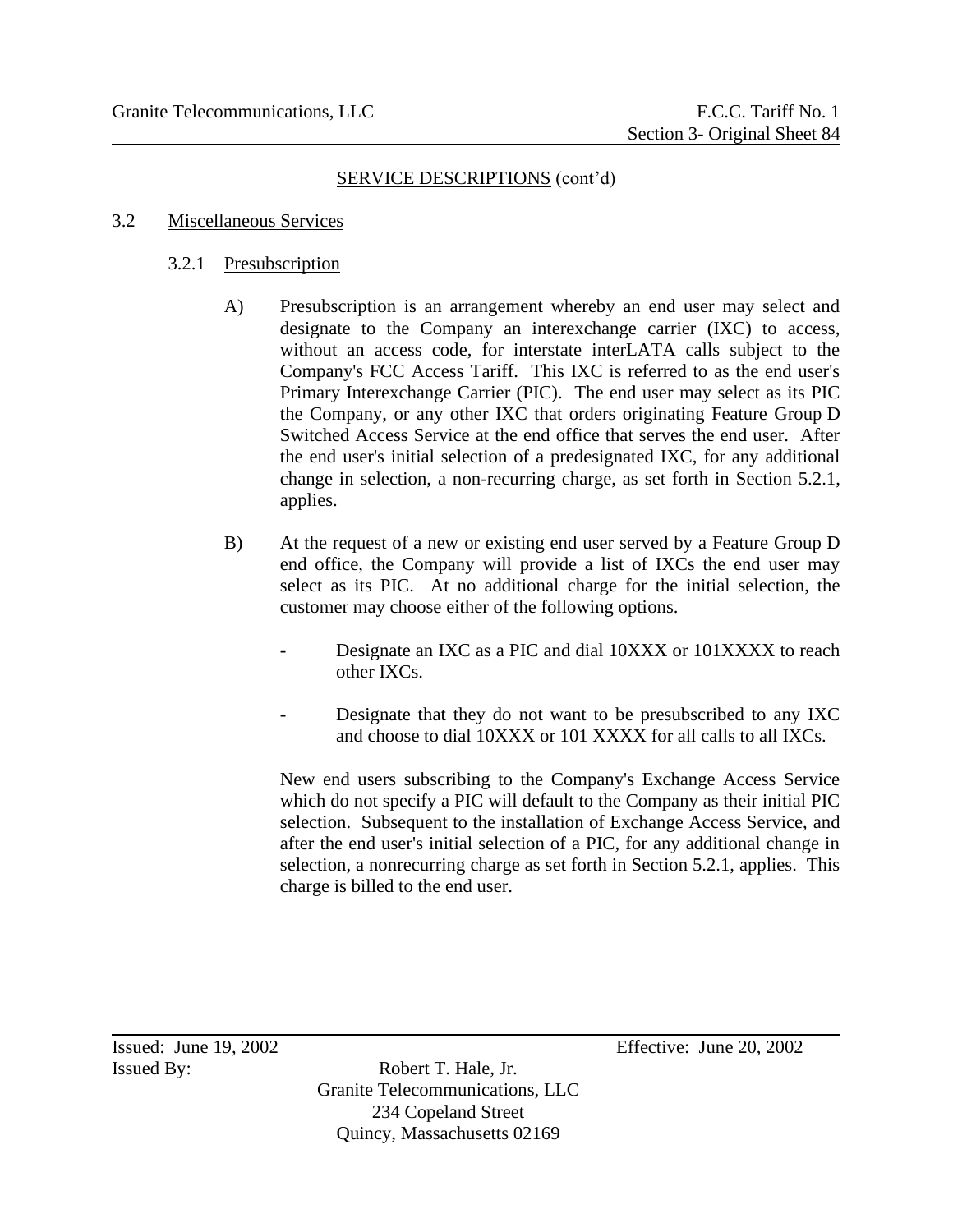- 3.2 Miscellaneous Services (cont'd)
	- 3.2.1 Presubscription (cont'd)
		- B) the Exchange Access Service, or upon request by the selected IXC, billed to the IXC on behalf of the end user.

Issued: June 19, 2002<br>Issued By: Robert T. Hale, Jr. Effective: June 20, 2002

Robert T. Hale, Jr. Granite Telecommunications, LLC 234 Copeland Street Quincy, Massachusetts 02169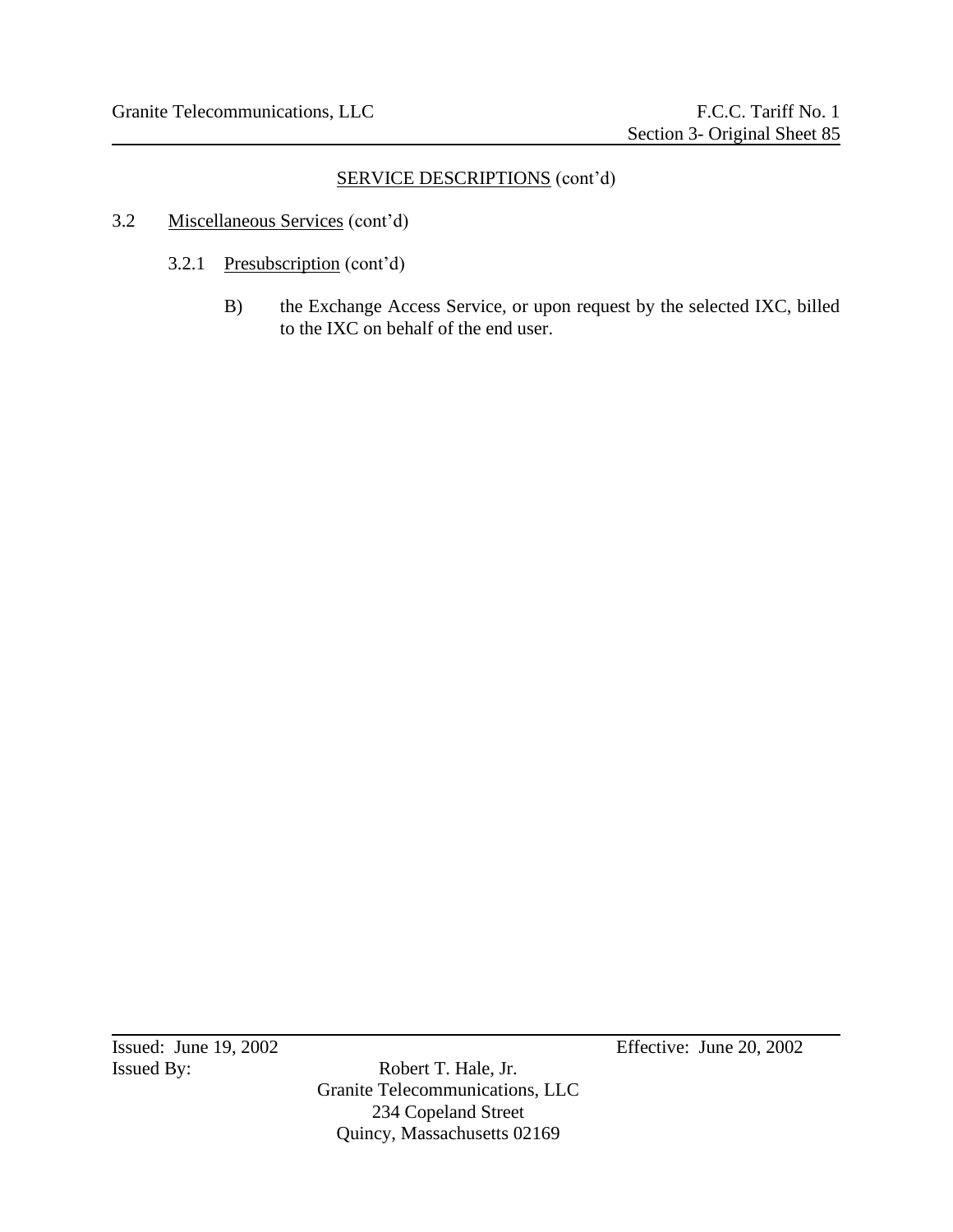## 3.3 Voice over Internet Protocol – Public Switched Telephone Network ("VoIP -PSTN") Traffic

- 3.3.1. Identification and Treatment of VoIP-PSTN Traffic
	- A) Company is entitled to compensation on traffic exchanged with Customers when such traffic originates and/or terminates in Internet Protocol format, as set forth in Section 51.913 of the Federal Communications Commission's rules, 47 C.F.R. §51.913, regardless of whether the Company itself delivers such traffic to the called party's premises or delivers the call to the called party's premises via contractual or other arrangements with an affiliated or unaffiliated provider of interconnected Voice over Internet Protocol service.

\*Material moved from sheet 91.

Issued By: Robert T. Hale, Jr. Granite Telecommunications, LLC 100 Newport Avenue Extension (C) Quincy, Massachusetts 02171(C)

Issued: May 18, 2012 Effective: May 21, 2012

(D)  $(T)(M)^*$ 

 $(T)(M)$ 

(D)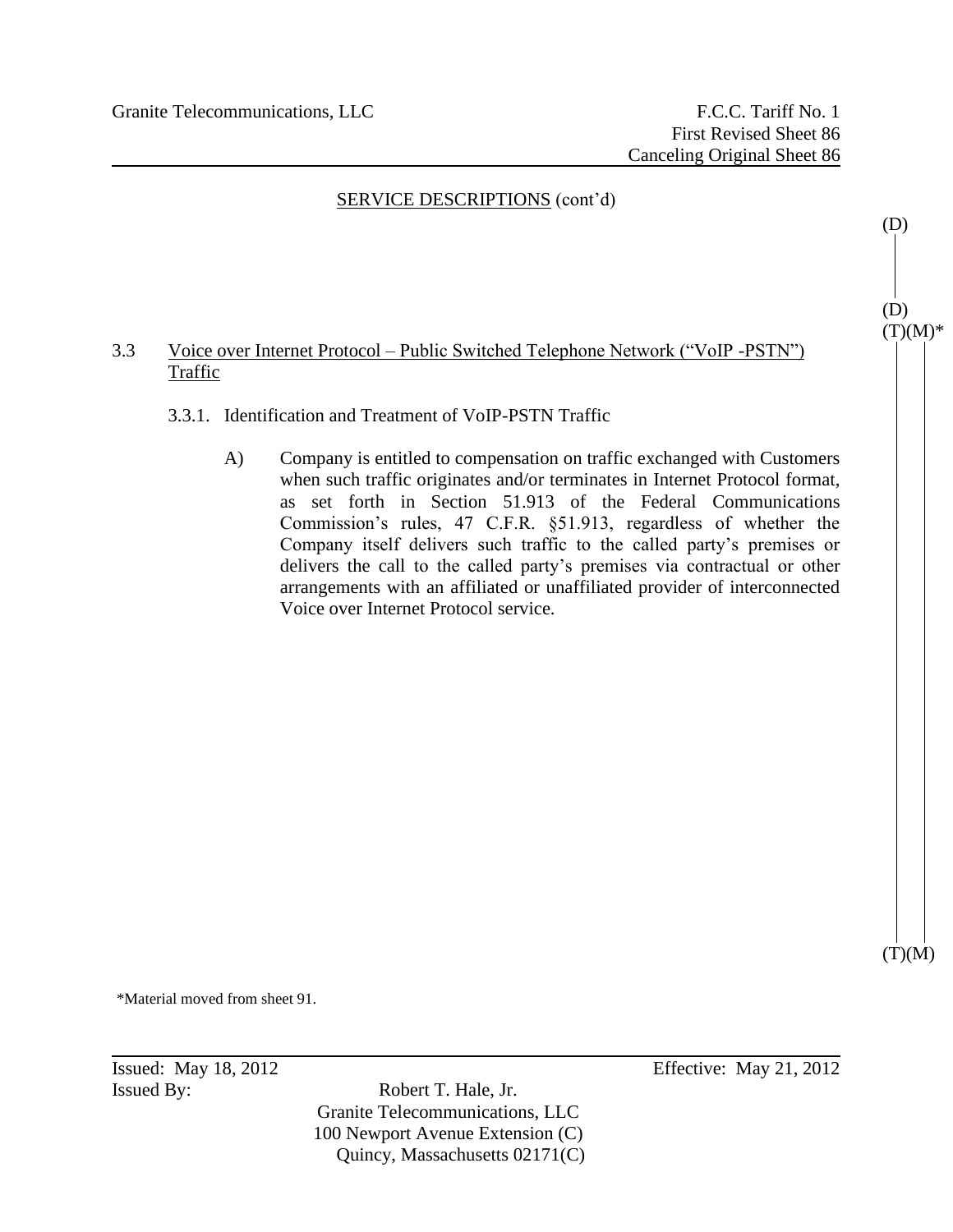

 $(T)(M)$ 

\*Material moved from sheet 91.

Issued By: Robert T. Hale, Jr. Granite Telecommunications, LLC 100 Newport Avenue Extension (C) Quincy, Massachusetts 02171(C)

**Issued:** May 18, 2012 **Effective:** May 21, 2012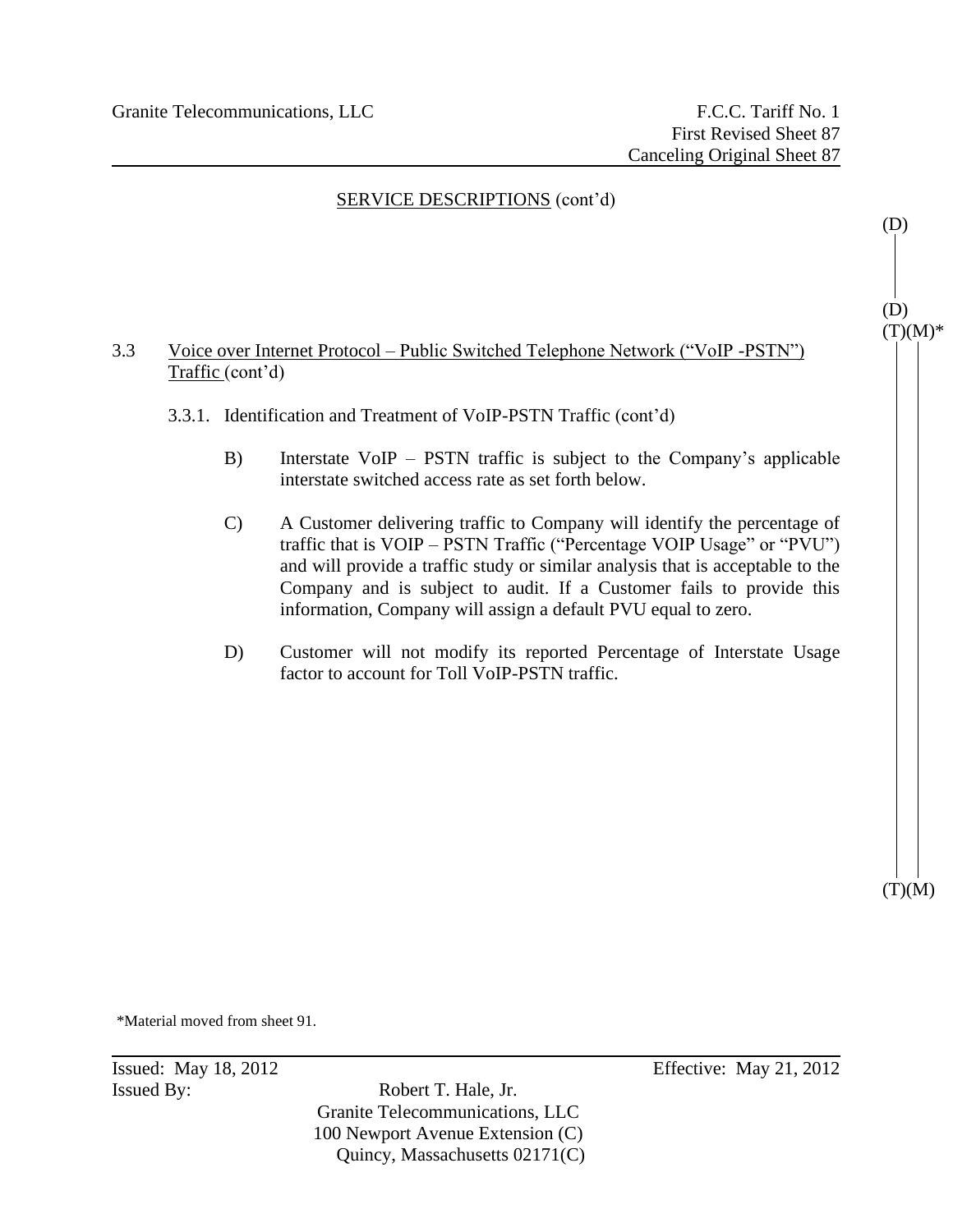## 3.3 Voice over Internet Protocol – Public Switched Telephone Network ("VoIP -PSTN") Traffic (cont'd)

## 3.3.2. PVU Factor Updates

The Customer may provide a traffic study or similar analysis that is acceptable to the Company to update the PVU factors quarterly. The Customer shall submit such updates no later than the  $15<sup>th</sup>$  day of January, April, July and October of each year. Revised PVU factors must be based on data for the prior three months ending the last day of December, March, June and September respectively. The revised PVU factors will be used for future billing and will be effective on the due date of each month and will be used for subsequent monthly billing until superseded by a new PVU factor. No prorating or back billing will be done based on the updated PVU factors except as provided in Section 3.3.3, below.

#### 3.3.3. PVU Factor Audit and Verification

- 1. The Company and Customer may request no more than four audits in any twelve-month period with respect to the PVU factors including, but not limited, the veracity of the underlying data or the calculation of a PVU. Each party shall bear its own costs associated with any audit or verification of the PVU factor.
- 2. If the audit results in a revised PVU, the Company and Customer will trueup their billings under the revised PVU.

(D)

(D) (N)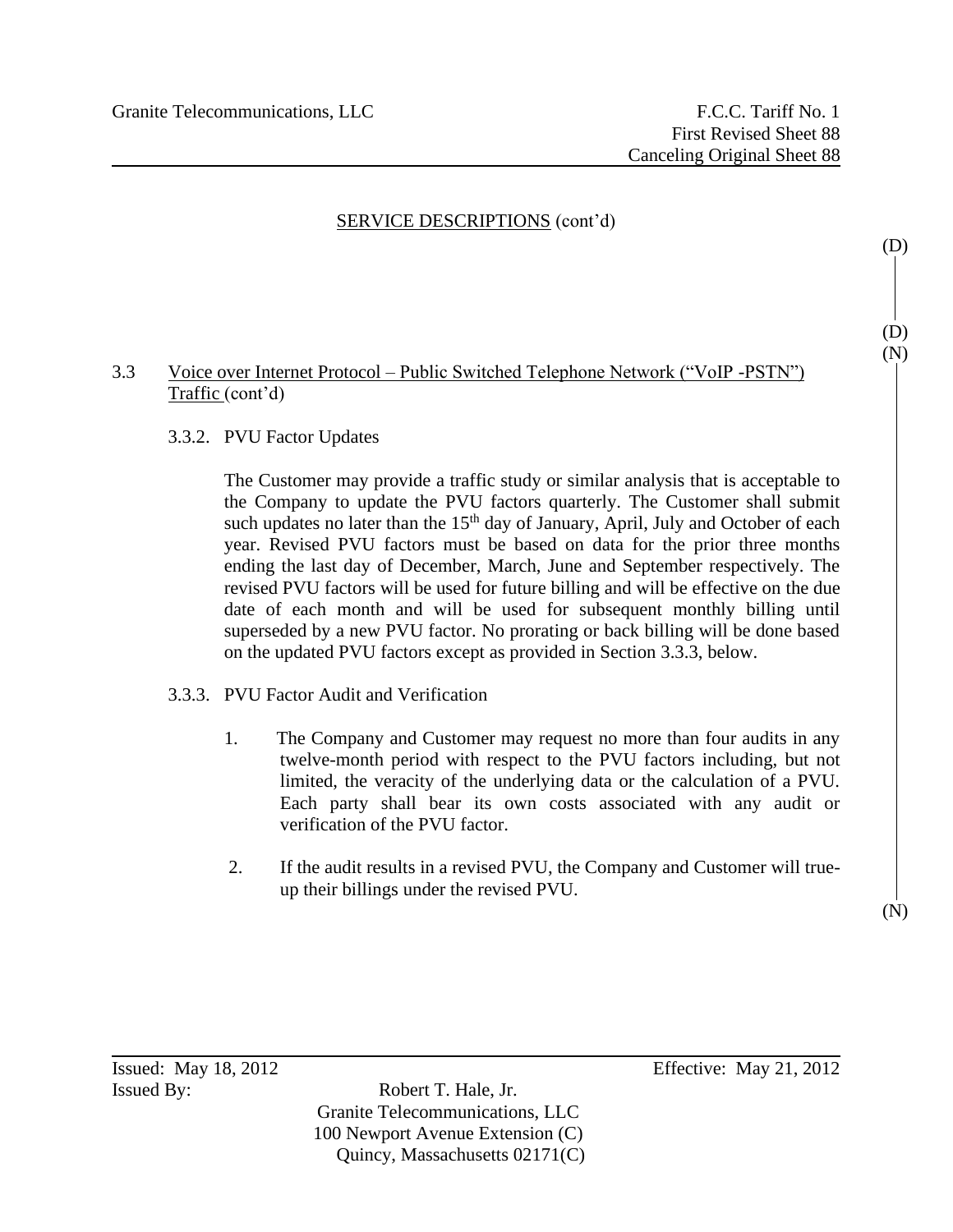[Reserved for Future Use]

(T) (D)

(D)

Issued By: Robert T. Hale, Jr. Granite Telecommunications, LLC 100 Newport Avenue Extension (C) Quincy, Massachusetts 02171(C)

**Issued:** May 18, 2012 **Effective:** May 21, 2012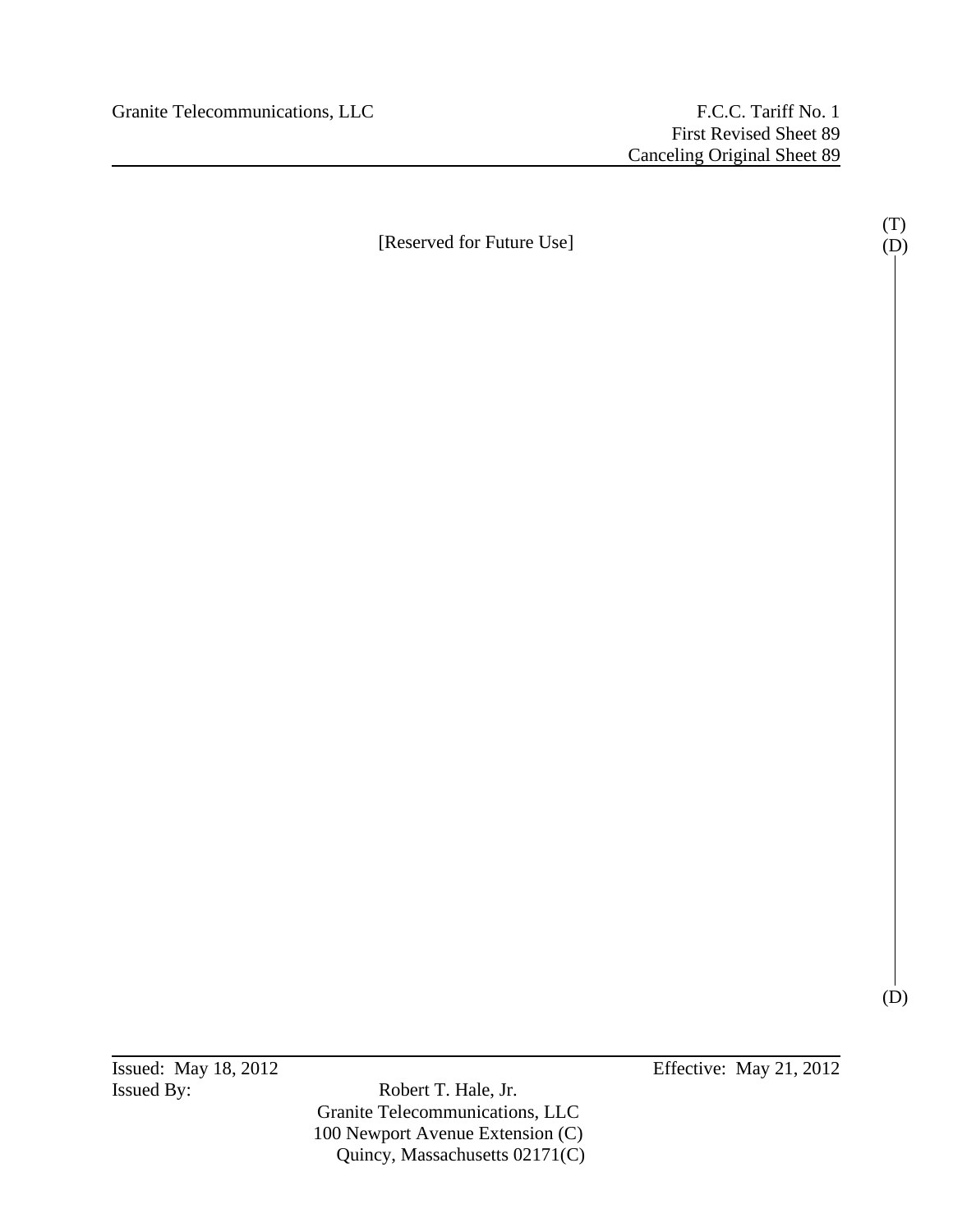# RATES

# 5.1 Access Service

| 5.1.1 | Service Orders |    |                            | Nonrecurring<br><b>Charge</b> |        |
|-------|----------------|----|----------------------------|-------------------------------|--------|
|       | A)             |    | Service Implementation     | First                         | Add'l  |
|       |                | 1) | <b>Installation Charge</b> | \$0.00                        | \$0.00 |
|       |                | 2) | <b>Access Order Charge</b> | \$0.00                        | \$0.00 |
|       |                | 3) | <b>Cancellation Charge</b> | \$0.00                        | \$0.00 |

(D)

(D)

Issued By: Robert T. Hale, Jr. Granite Telecommunications, LLC 100 Newport Avenue Extension Quincy, Massachusetts 02171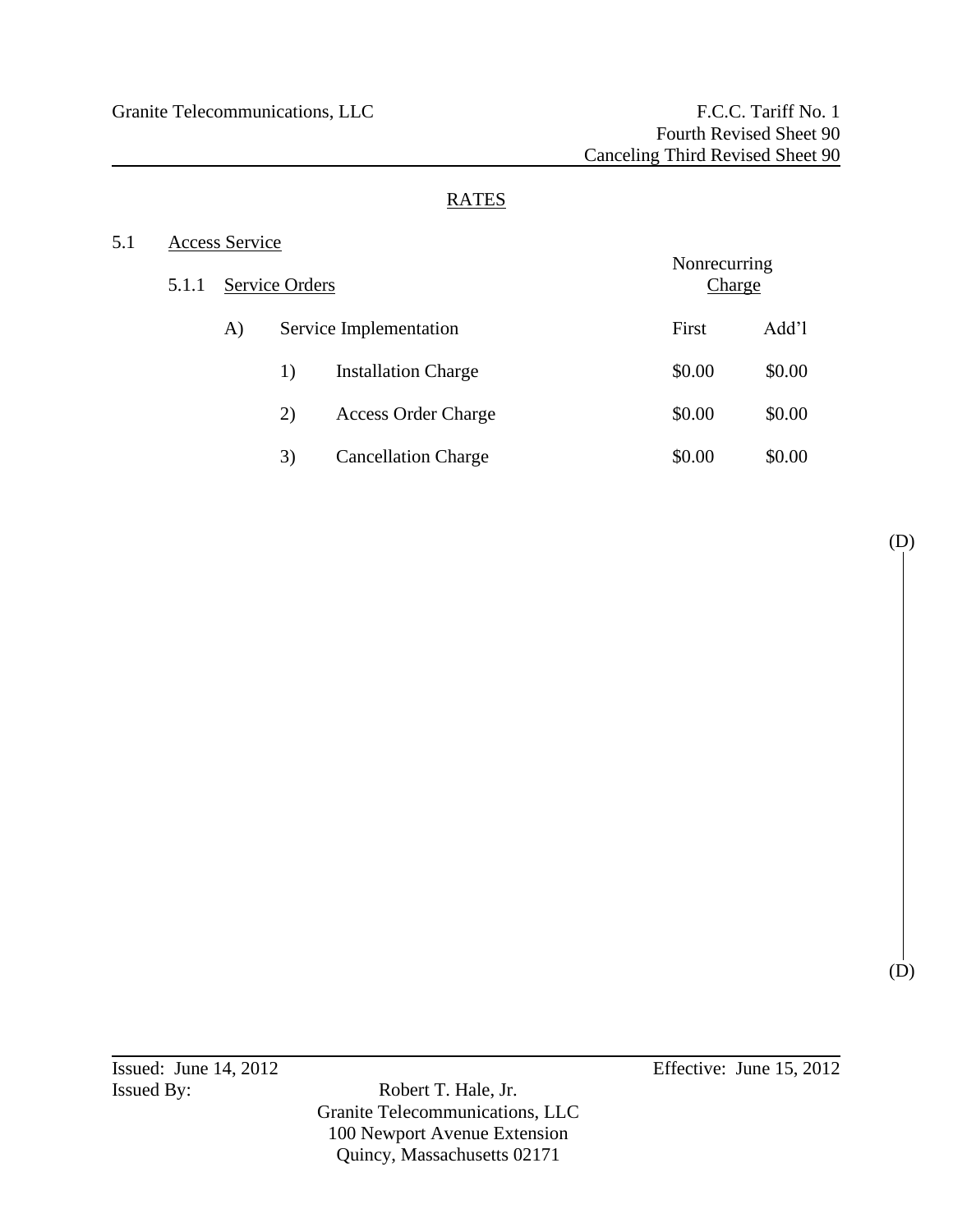# 5.1 Access Service (cont'd)

- 5.1.2 Switched Access
	- A) Non-8YY Originating Access Service

| \$0.00337 | North Carolina      | \$0.00337 |
|-----------|---------------------|-----------|
| \$0.00331 | <b>North Dakota</b> | \$0.00394 |
| \$0.00394 | Nebraska            | \$0.00394 |
| \$0.00576 | New Hampshire       | \$0.00418 |
| \$0.00394 | New Jersey          | \$0.00436 |
| \$0.00439 | New Mexico          | \$0.00394 |
| \$0.00436 | Nevada              | \$0.00578 |
| \$0.00436 | New York            | \$0.00436 |
| \$0.00380 | Ohio                | \$0.00408 |
| \$0.00337 | Oklahoma            | \$0.00331 |
| \$0.00394 | Oregon              | \$0.00394 |
| \$0.00394 | Pennsylvania        | \$0.00436 |
| \$0.00408 | Rhode Island        | \$0.00436 |
| \$0.00408 | South Carolina      | \$0.00337 |
| \$0.00331 | South Dakota        | \$0.00394 |
| \$0.00337 | Tennessee           | \$0.00337 |
| \$0.00337 | Texas               | \$0.00347 |
| \$0.00436 | Utah                | \$0.00394 |
| \$0.00436 | Virginia            | \$0.00436 |
| \$0.00418 | Vermont             | \$0.00418 |
| \$0.00408 | Washington          | \$0.00394 |
| \$0.00394 | Wisconsin           | \$0.00408 |
| \$0.00331 | West Virginia       | \$0.00423 |
| \$0.00337 | Wyoming             | \$0.00394 |
| \$0.00394 |                     |           |
|           |                     |           |

Issued By: Robert T. Hale, Jr. Granite Telecommunications, LLC 100 Newport Avenue Extension Quincy, Massachusetts 02171

Issued: June 22, 2021 Effective: July 1, 2021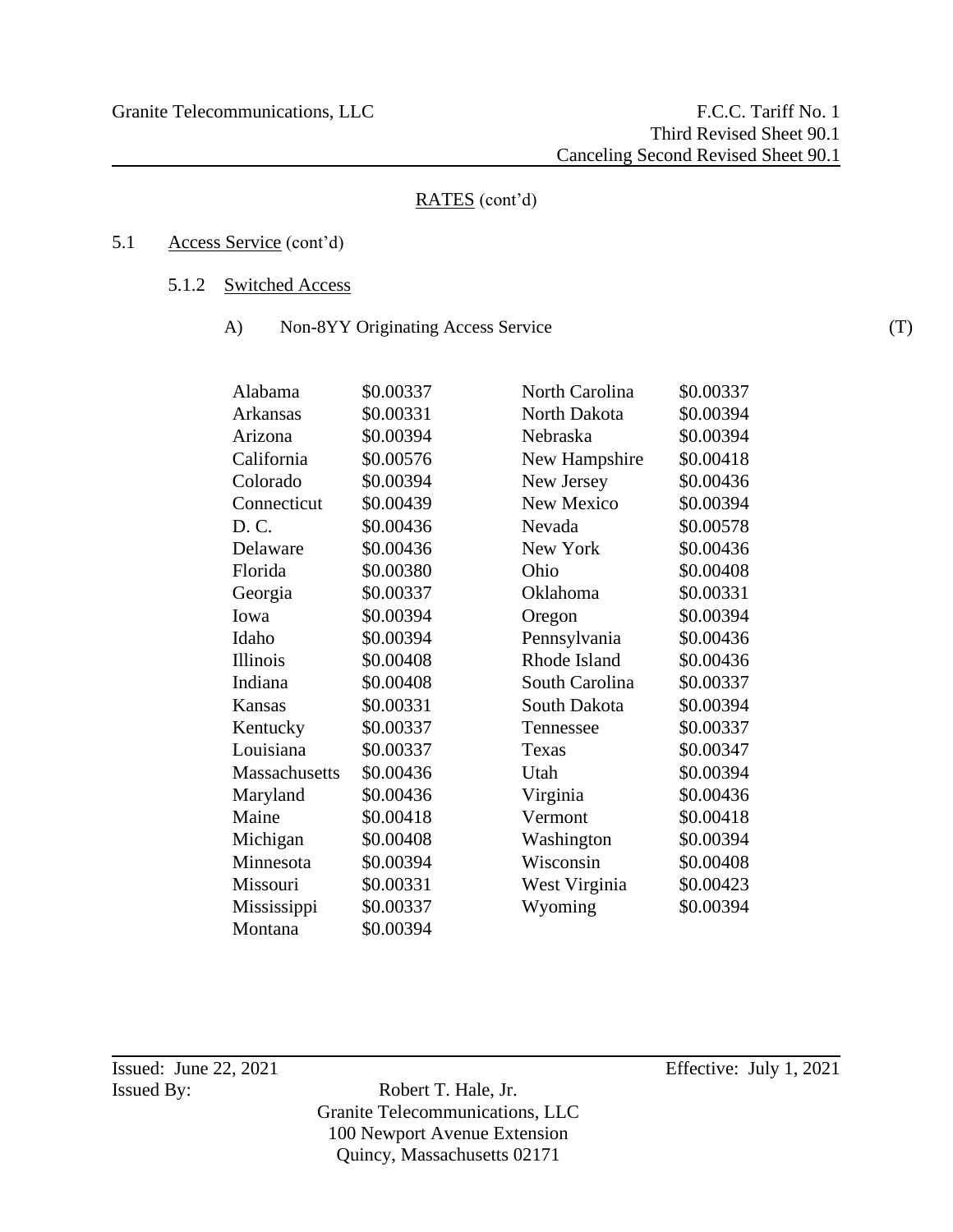## 5.1 Access Service (cont'd)

- 5.1.2 Switched Access (cont'd)
	- B) Terminating Access Service and 8YY Originating Access Service

Pursuant to 47 CFR §§61.25(b) and 61.26, Company adopts the applicable interstate Terminating Access Service and 8YY Originating Access Service switched exchange access per minute rates for corresponding services provided by competing incumbent local exchange carriers in Company's operating territory, as set forth in each incumbent's interstate switched exchange access tariff identified below, and on file with the Commission, effective July 1, 2021, in compliance with the Federal Communications Commission October 9, 2020 *Report and Order* in WC Docket No. 18-156, *In the Matter of 8YY Access Charge Reform*, FCC 20-143.

#### **Arkansas, Kansas, Missouri, Oklahoma and Texas**

Southwestern Bell Telephone Company Tariff FCC No. 73, Section 6

**Arizona, Colorado, Idaho, Iowa, Minnesota, Montana, Nebraska, New Mexico, North Dakota, Oregon, South Dakota, Utah, Washington, Wyoming**

CenturyLink Operating Companies FCC No. 11 Section 6

**Illinois, Indiana, Michigan, Ohio and Wisconsin**

Ameritech Operating Companies Tariff FCC No. 2 Section 6

## **Alabama, Florida, Georgia, Kentucky, Louisiana, Mississippi, North Carolina, South Carolina, Tennessee**

BellSouth Telecommunications Tariff F.C.C. No. 1 Section 6

**Issued:** June 22, 2021 **Effective:** July 1, 2021

(T)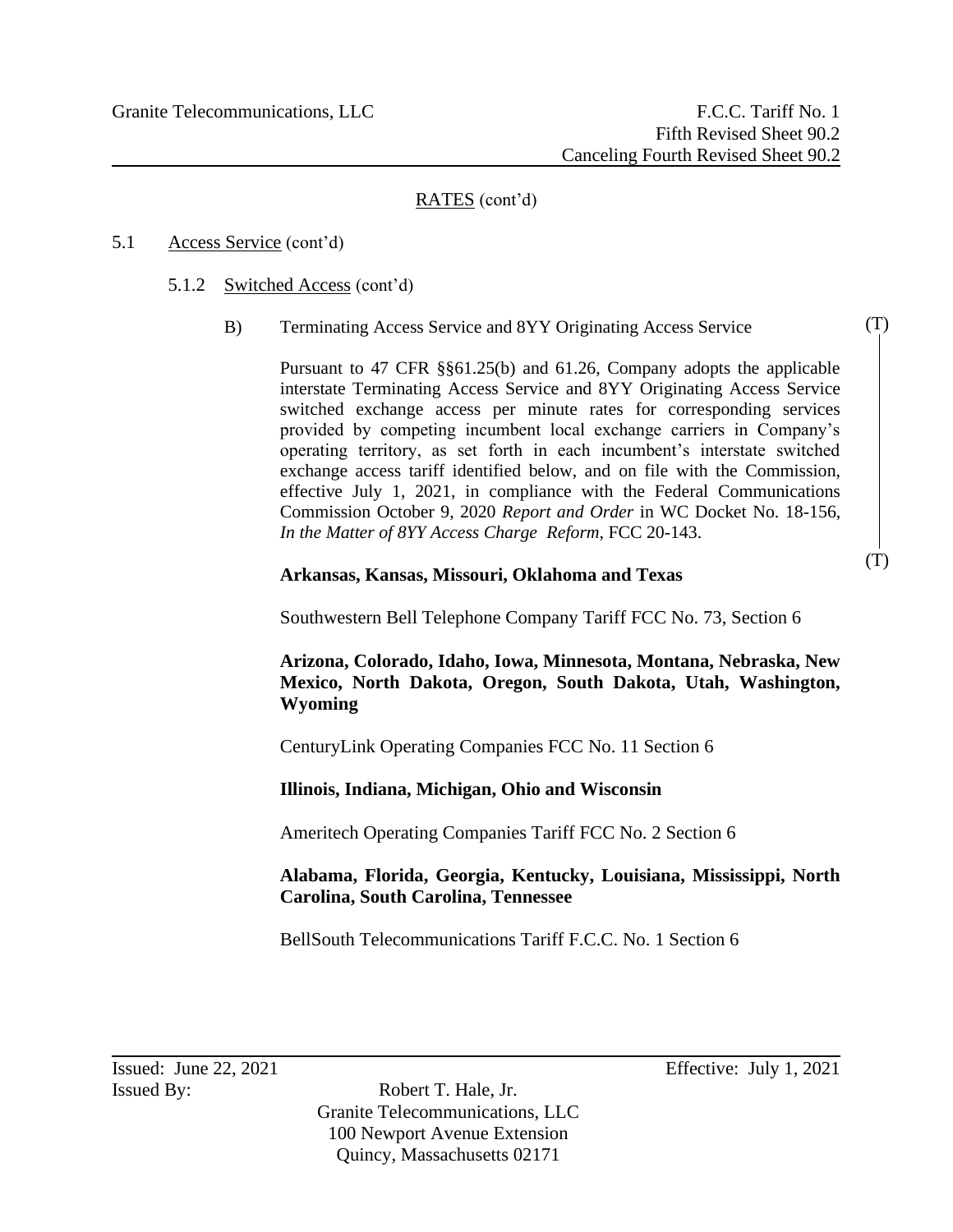# 5.1 Access Service (cont'd)

5.1.2 Switched Access (cont'd)

B) Terminating Access Service and 8YY Originating Access Service, Continued (T)

# **District of Columbia, Delaware, Maryland, New Jersey, Pennsylvania, Virginia**

The Verizon Telephone Companies Tariff F.C.C. No. 1 Section 6

# **Connecticut, Massachusetts, Rhode Island, New York**

The Verizon Telephone Companies Tariff F.C.C. No. 11 Section 31

## **California**

Pacific Bell Telephone Company Tariff F.C.C. No. 1, Section 6

# **Nevada**

Nevada Bell Tariff F.C.C. No. 1, Section 6

# **West Virginia**

Frontier Telephone Companies Tariff F.C.C. No. 4 Section 6

# **Maine, New Hampshire, Vermont**

Consolidated Communications Companies Tariff F.C.C. No. 7 Section 31 (T)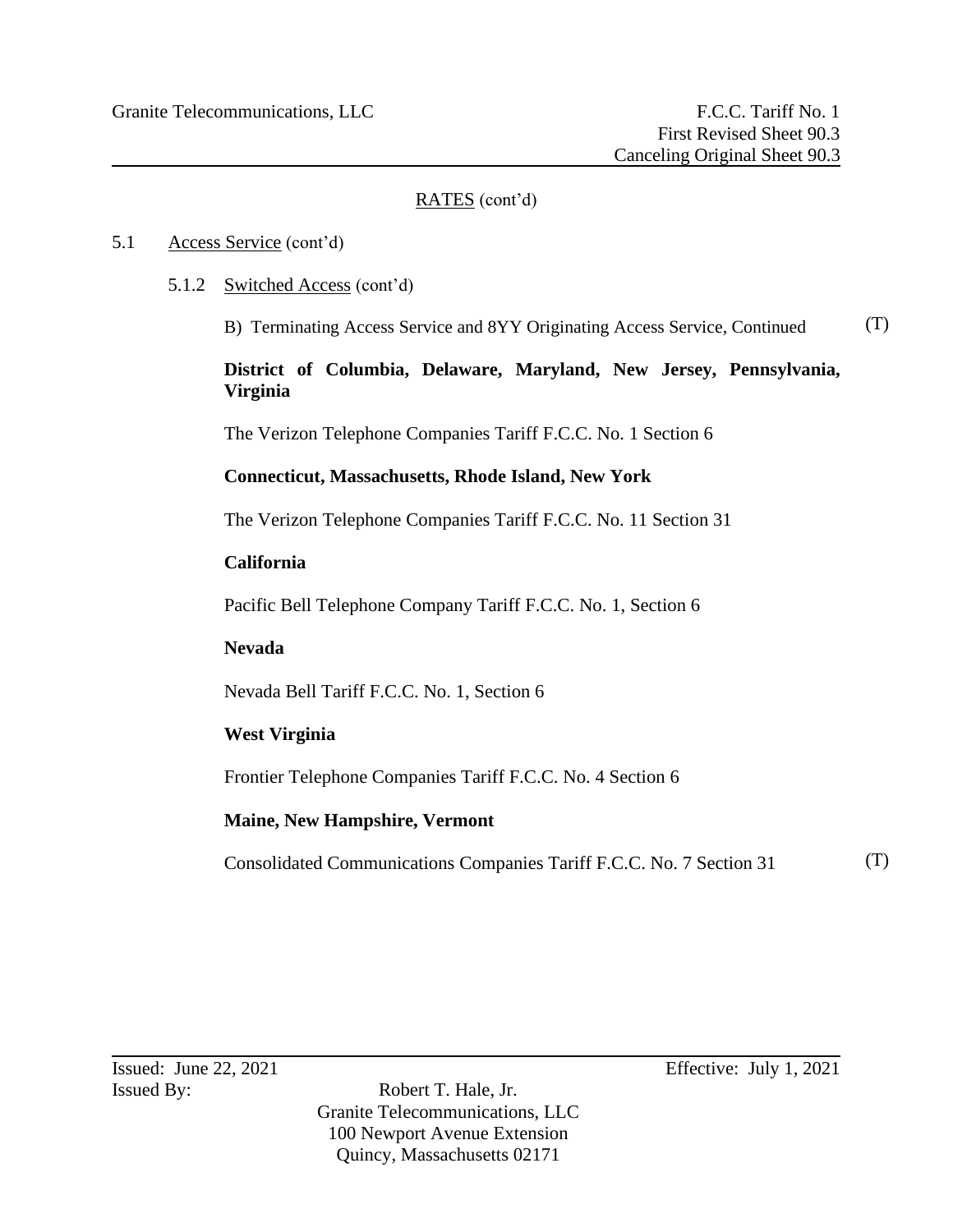# RATES (cont'd) 5.1 Access Service (cont'd) 5.1.3 Interconnection Charge (Per Minute) InterLATA IntraLATA \$0.0000 \$0.0000 5.1.4 Network Blocking Charge Per Call Blocked \$0.0000 .

^Material moved to Sheets 86 and 87.

Issued By: Robert T. Hale, Jr. Granite Telecommunications, LLC 100 Newport Avenue Extension Quincy, Massachusetts 02171

**Issued:** May 18, 2012 **Effective:** May 21, 2012

 $(M)^\wedge$ 

(T)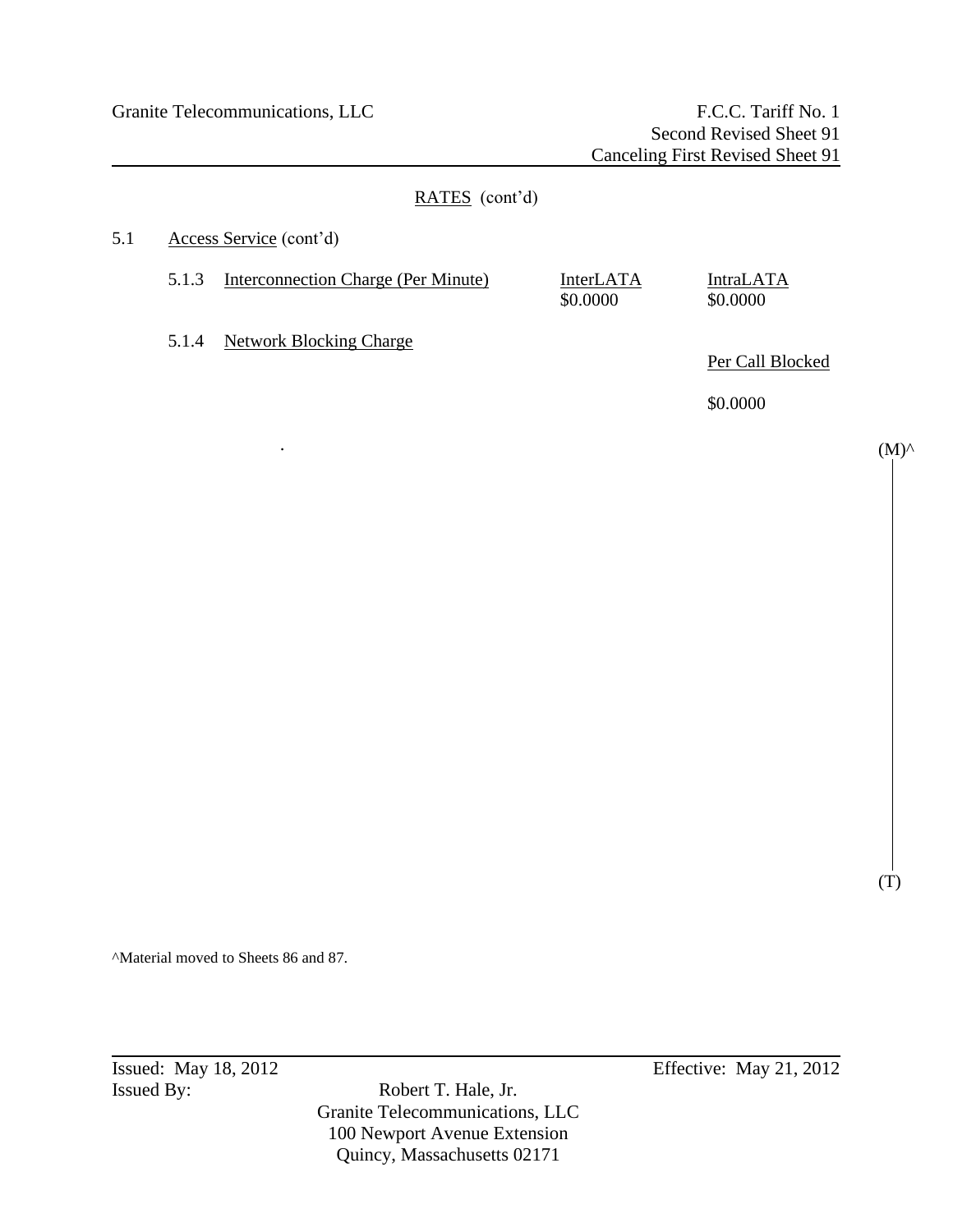# 5.1 Access Service (cont'd)

5.1.5 Toll Free Data Base Access Service

"Toll Free" is considered to mean any access service which utilizes any of the following NPAs: 800, 888, 877, 866, 855, 844, 833, 822, or other NPAs as they become available to the industry.

Pursuant to 47 CFR §§61.25(b) and 61.26, Company adopts the applicable interstate Toll Free Data Base Access Service switched exchange access per minute rates for corresponding services provided by competing incumbent local exchange carriers in Company's operating territory, as set forth in each incumbent's interstate switched exchange access tariff identified in Section 5.1.2.B of this Tariff, and on file with the Commission, effective July 1, 2021, in compliance with the Federal Communications Commission October 9, 2020 *Report and Order* in WC Docket No. 18-156, *In the Matter of 8YY Access Charge Reform*, FCC 20-143.

# 5.2 Miscellaneous Services

- 5.2.1 Presubscription
	- A) Authorized PIC Change -Per Telephone Exchange Service Line or Trunk \$5.00

Issued: June 22, 2021 Effective: July 1, 2021

 $(T)(R)$ 

 $(R)$ 

(T)